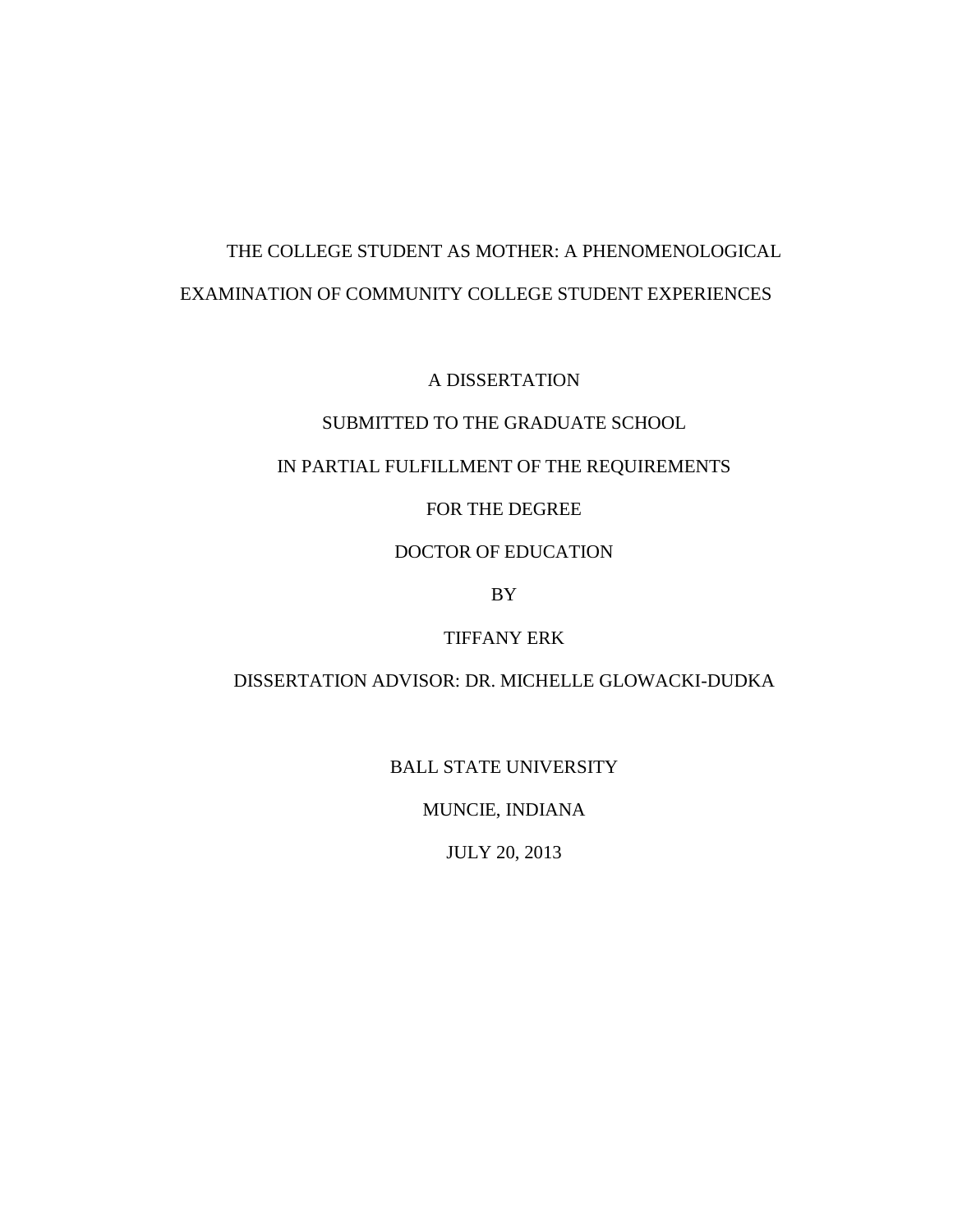# THE COLLEGE STUDENT AS MOTHER: A PHENOMENOLOGICAL EXAMINATION OF COMMUNITY COLLEGE STUDENT EXPERIENCES

# A DISSERTATION SUBMITTED TO THE GRADUATE SCHOOL

# IN PARTIAL FULFILLMENT OF THE REQUIREMENTS FOR THE DEGREE DOCTOR OF

# EDUCATION

# BY

# TIFFANY ERK

# APPROVED BY:

| Dissertation Committee Chair, Dr. Michelle Glowacki-Dudka | Date |
|-----------------------------------------------------------|------|
| Department Committee Member, Dr. Roy A. Weaver            | Date |
| Cognate Committee Member, Dr. Thalia Mulvihill            | Date |
| At-Large Committee Member, Dr. Kecia Johnson              | Date |
| Dean of Graduate School, Dr. Robert Morris                | Date |
| <b>Ball State University</b>                              |      |
| Muncie, Indiana                                           |      |
|                                                           |      |

2013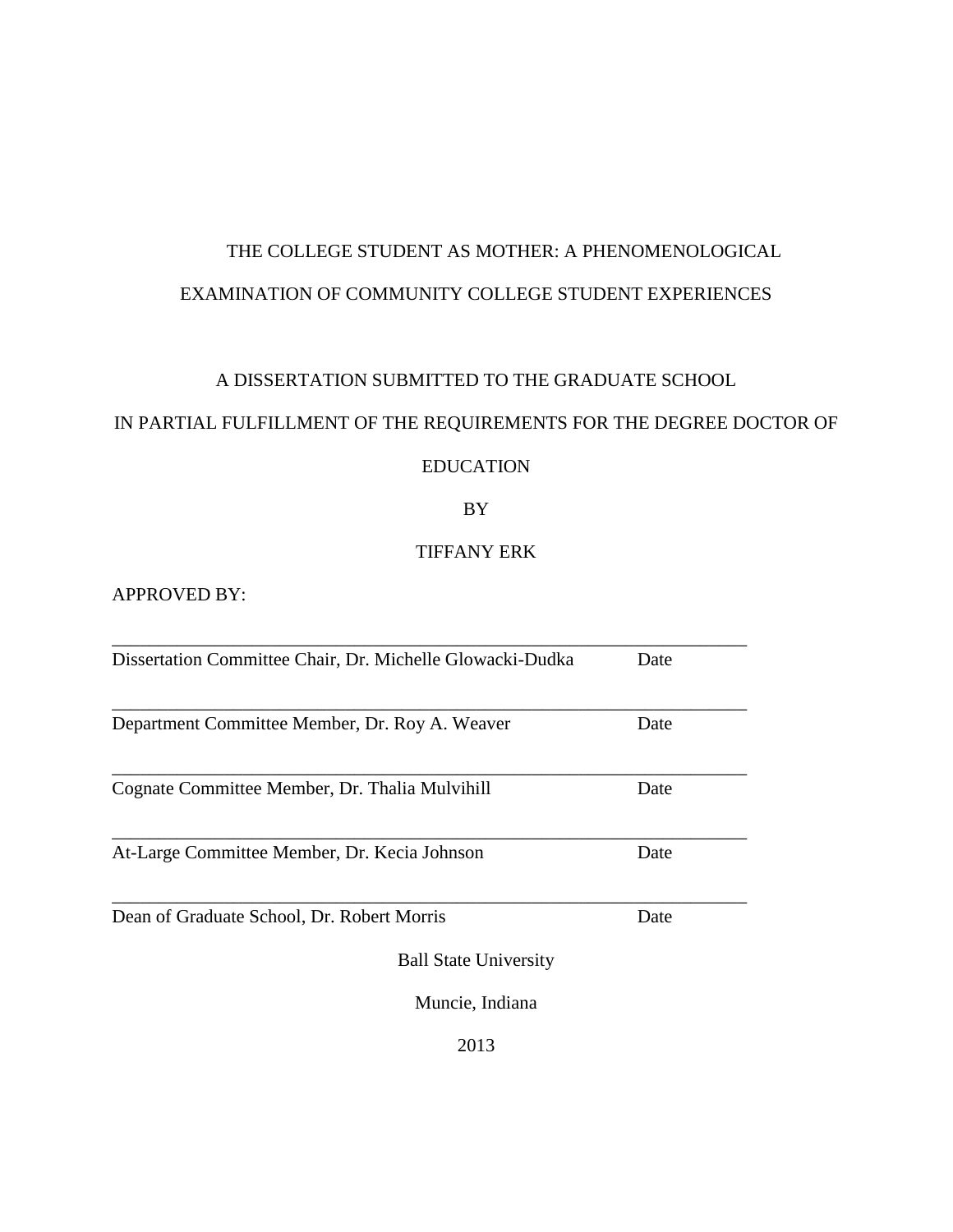Copyright © July, 2013

Tiffany Erk

All rights reserved.

No part of this publication may be reproduced, stored in a retrieval system, or transmitted, in any form or by any means, electronic, mechanical, photocopying, recording, or otherwise, without the prior written permission of the author.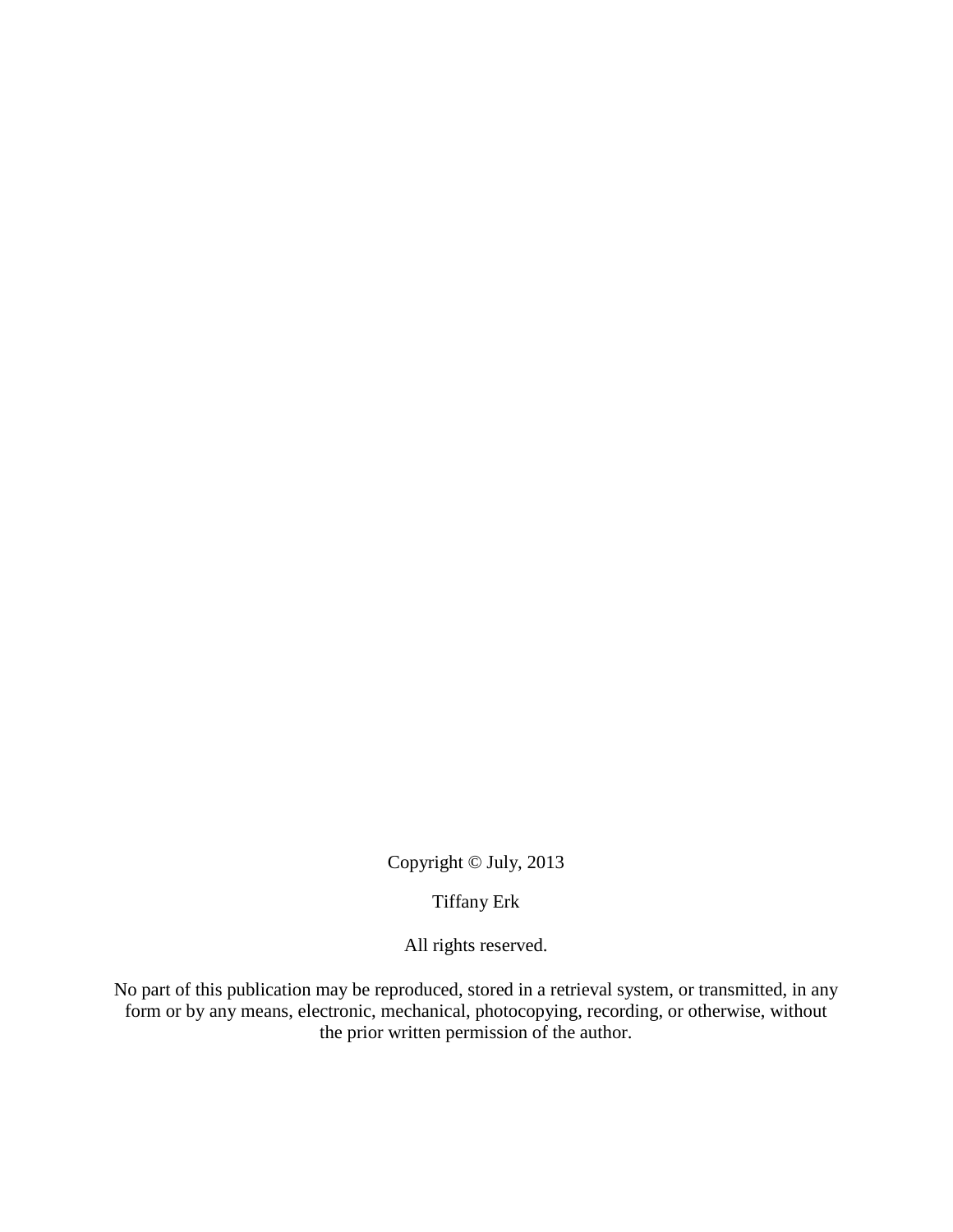#### **ABSTRACT**

**DISSERTATION PROJECT:** The College Student as Mother: A Phenomenological Examination of Community College Student Experiences **STUDENT:** Tiffany Erk **DEGREE:** Doctor of Education **COLLEGE:** Teachers College **DATE:** July, 2013

**PAGES:** 175

The purpose of this study is to identify how low-SES women who are providing primary childcare for children ages 0-10 experience higher education. In-depth phenomenological interviewing combined with document analysis were the methods utilized. This exploration used a purposive/ snowball sample of low-SES mothers who were making satisfactory progress toward a degree. Participants were screened using the following inclusion criteria: enrolled at least half-time, degree-seeking, minimum 2.5 G.P.A., Pell eligible and first-generation, had one or more children ages 0-10 living in the home. There were seven total participants in the study. Five themes emerged from the participant data: support systems, lack of college preparation, family as a priority, education as self-fulfillment, and balance.

The themes were consistent with the findings in the literature. Each of the participants had full and busy lives with multiple responsibilities necessitating, for the most part, a part-time schedule as a student. None of them had entered community college directly out of high school and if they had attempted higher education immediately following high school at another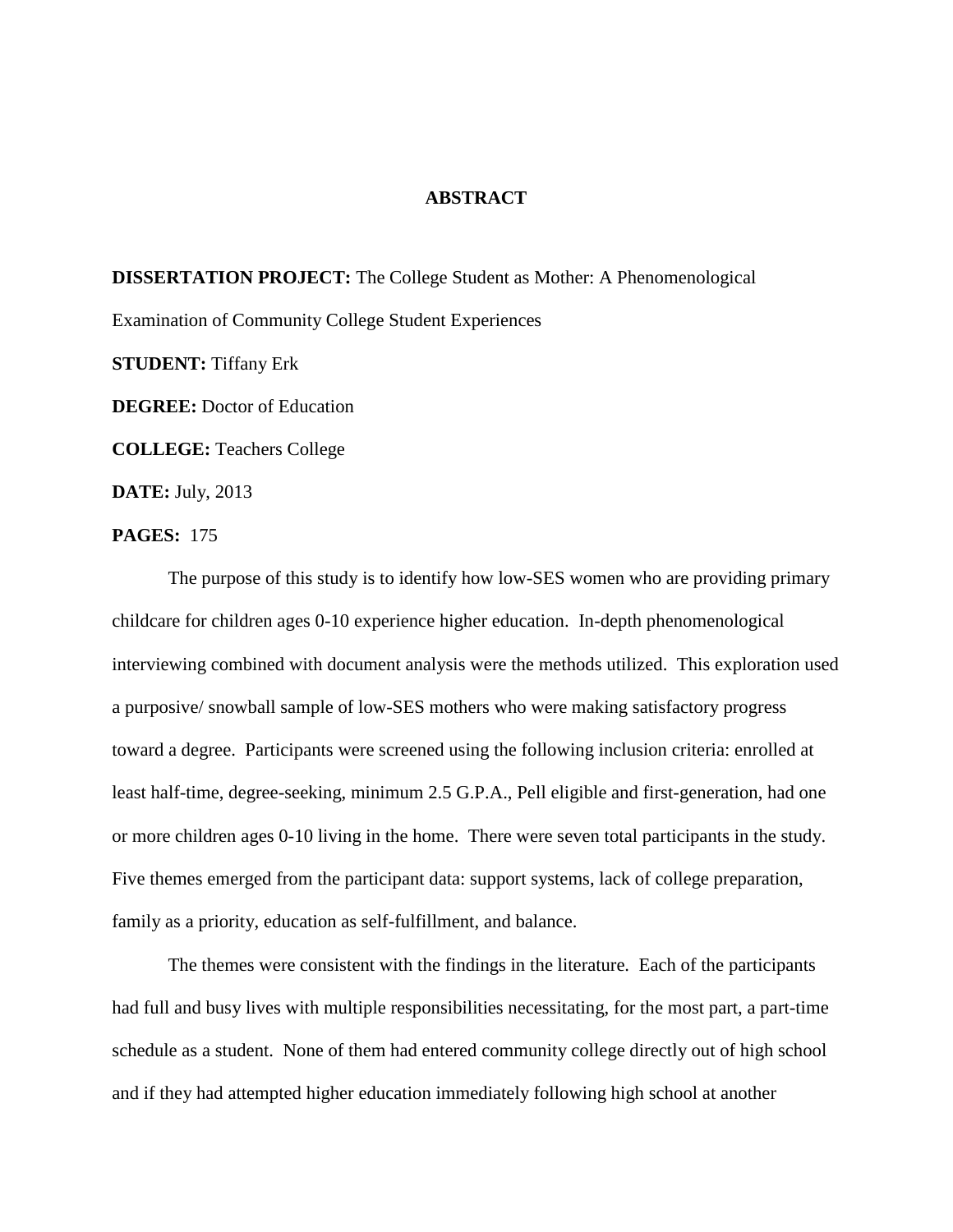institution, they were unsuccessful.

Independent students are most clearly different from their dependent counterparts in their family and work responsibilities and this was found to be absolutely true for the participants in this study whose primary responsibility was to their family and that their pursuit of higher education was something they were doing to further their family's future. While participants indicated that education was partially for self-fulfillment, they viewed this as an almost unexpected positive side effect of the path to a better job, higher income and benefits to themselves and their children. The "good mother—bad mother" dualism that is a part of our cultural script was evident in the self-sacrificing long-term goals and daily routines of the participants.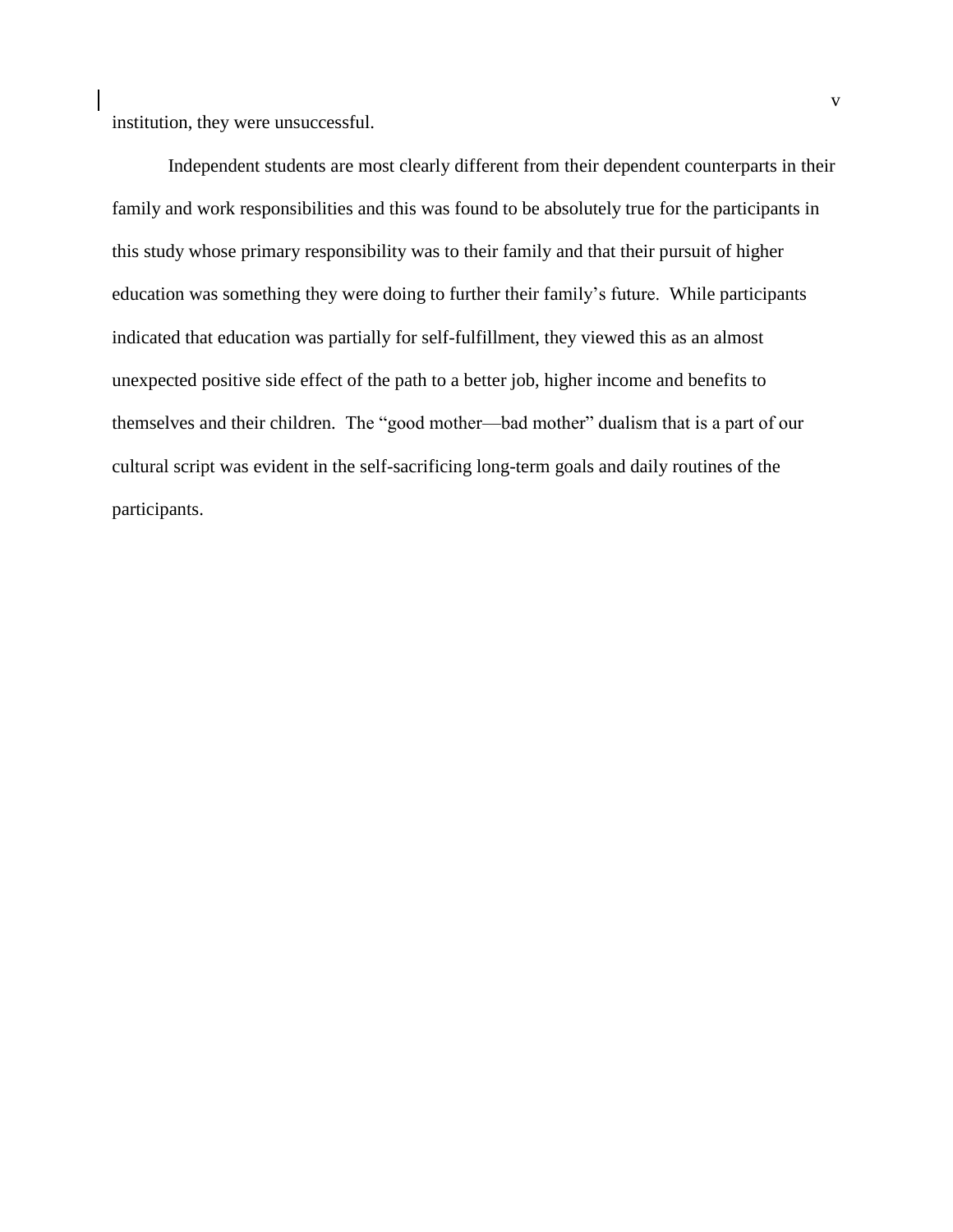### **ACKNOWLEDGEMENTS**

*Dr. Alene Holpp Scala*, Chair, Women and Gender Studies, College of Social Sciences and Humanities, William Paterson University of New Jersey, who opened the door to a world of critical inquiry from a feminist perspective.

*Dr. Kecia Thompson,* Associate Dean and Associate Professor of English, College of Sciences and Humanities, Ball State University, who introduced me to women's literature and helped to develop my writing.

*Dr. Peter Murk*, Professor Emeritus, Educational Studies, Teachers College, Ball State University, who first suggested that I should pursue doctoral studies.

*Sabrina Pennington,* Vice Chancellor for Student Affairs, Ivy Tech Community College; who supported me both personally and professionally as a supervisor and a mentor.

*Dr. Michelle Glowacki-Dudka*, Assistant Professor of Adult, Higher and Community Education, Educational Studies, Teachers College, Ball State University, who provided guidance, support, and encouragement throughout my graduate career and who gave me the encouragement to use my own voice without apology.

*Dr. Thalia Mulivihill,* Professor of Social Foundations of Education, Educational Studies, Teachers College, Ball State University, who always challenged me and helped me to see my potential.

*Dr. Roy Weaver,* Professor of Curriculum, Educational Studies, Teachers College, Ball State University, for his invaluable contributions on my doctoral committee.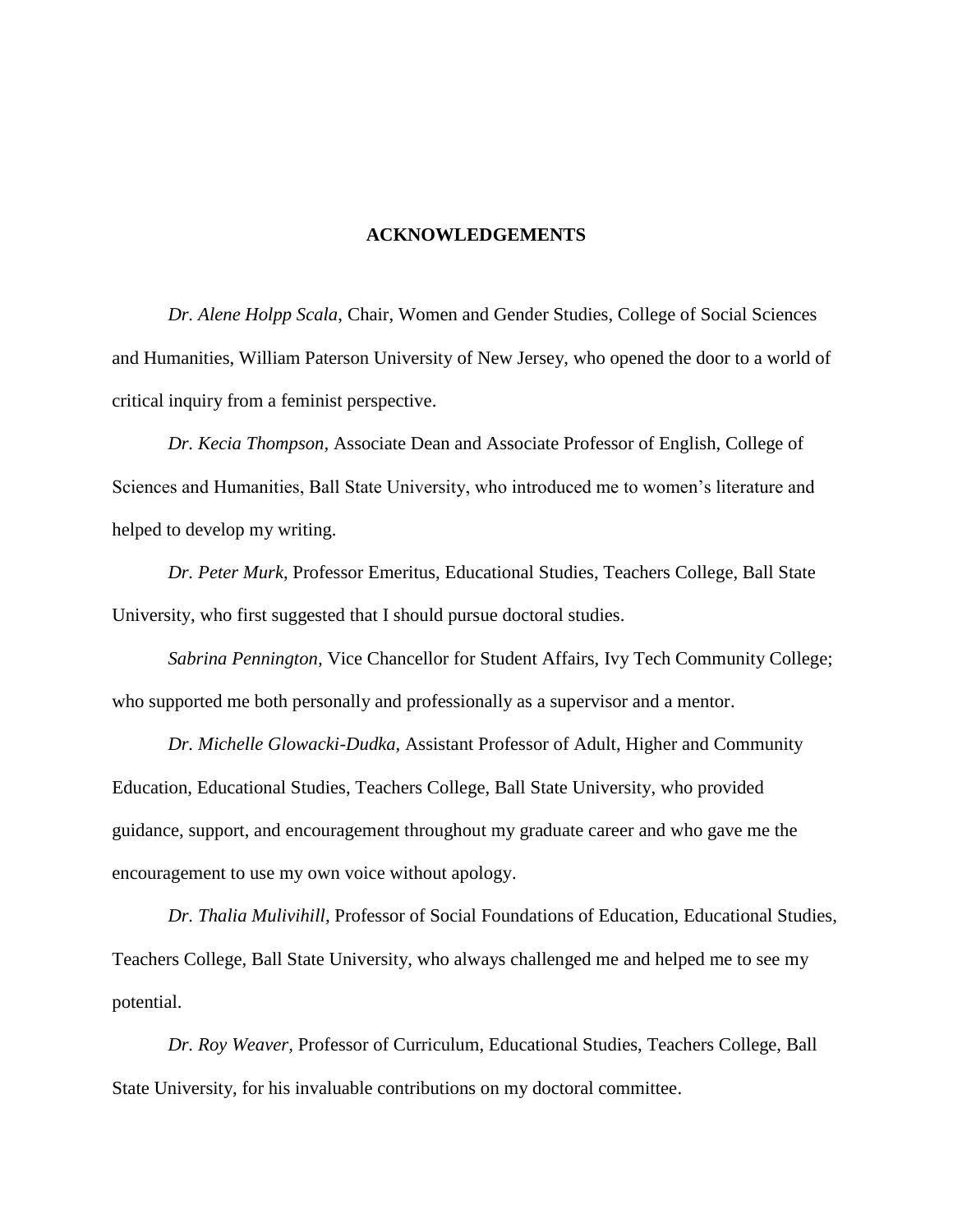### **DEDICATION**

This dissertation is dedicated to husband, best friend and partner in life, Jeremy Erk, who supported me from beginning to end and who made great sacrifices so that I could pursue my dream. I also dedicate this dissertation to my daughters, Faith and Lillian, who are growing each day into talented young women and who inspire every achievement I accomplish, and to my parents whose support and assistance with childcare made all of this possible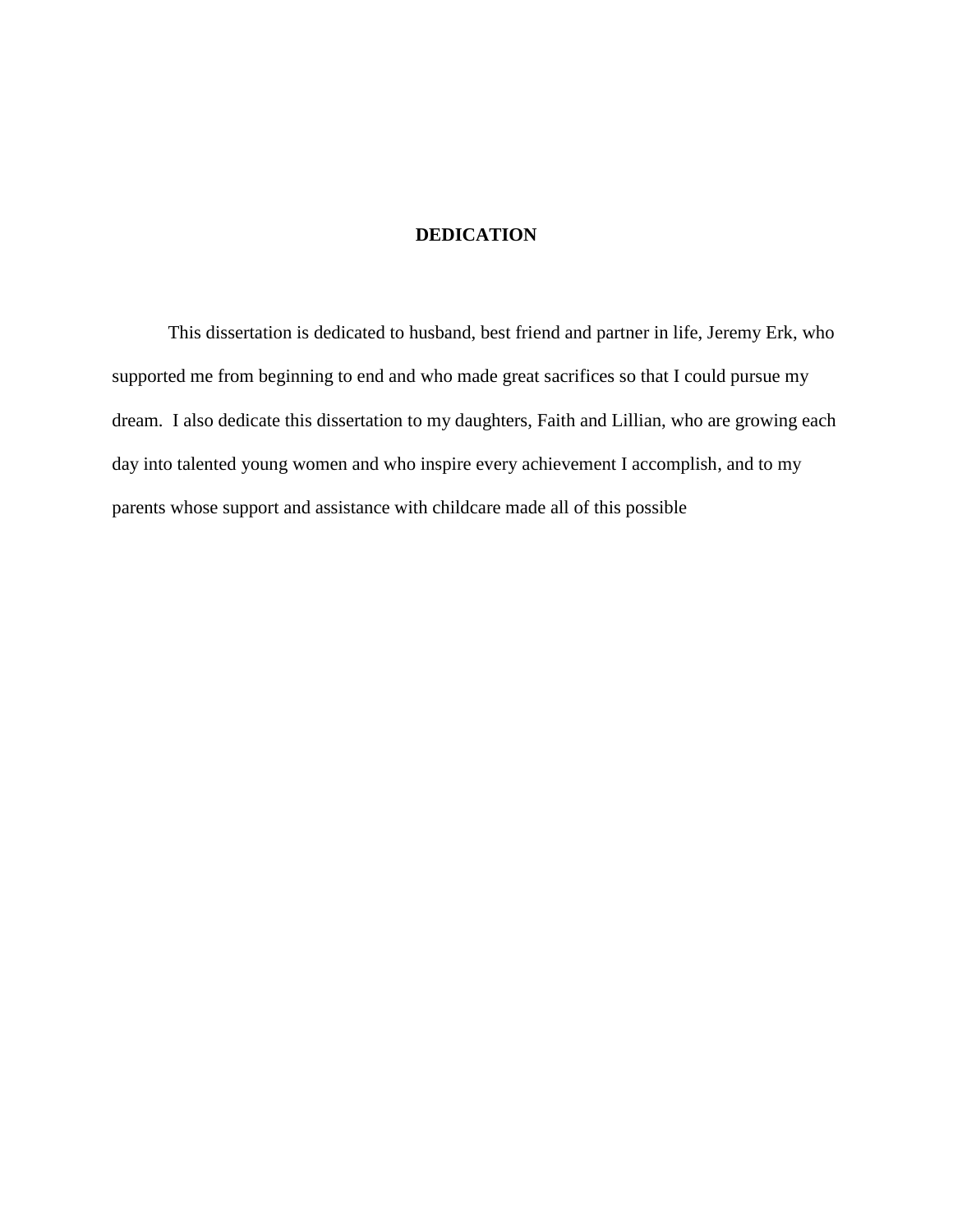# **TABLE OF CONTENTS**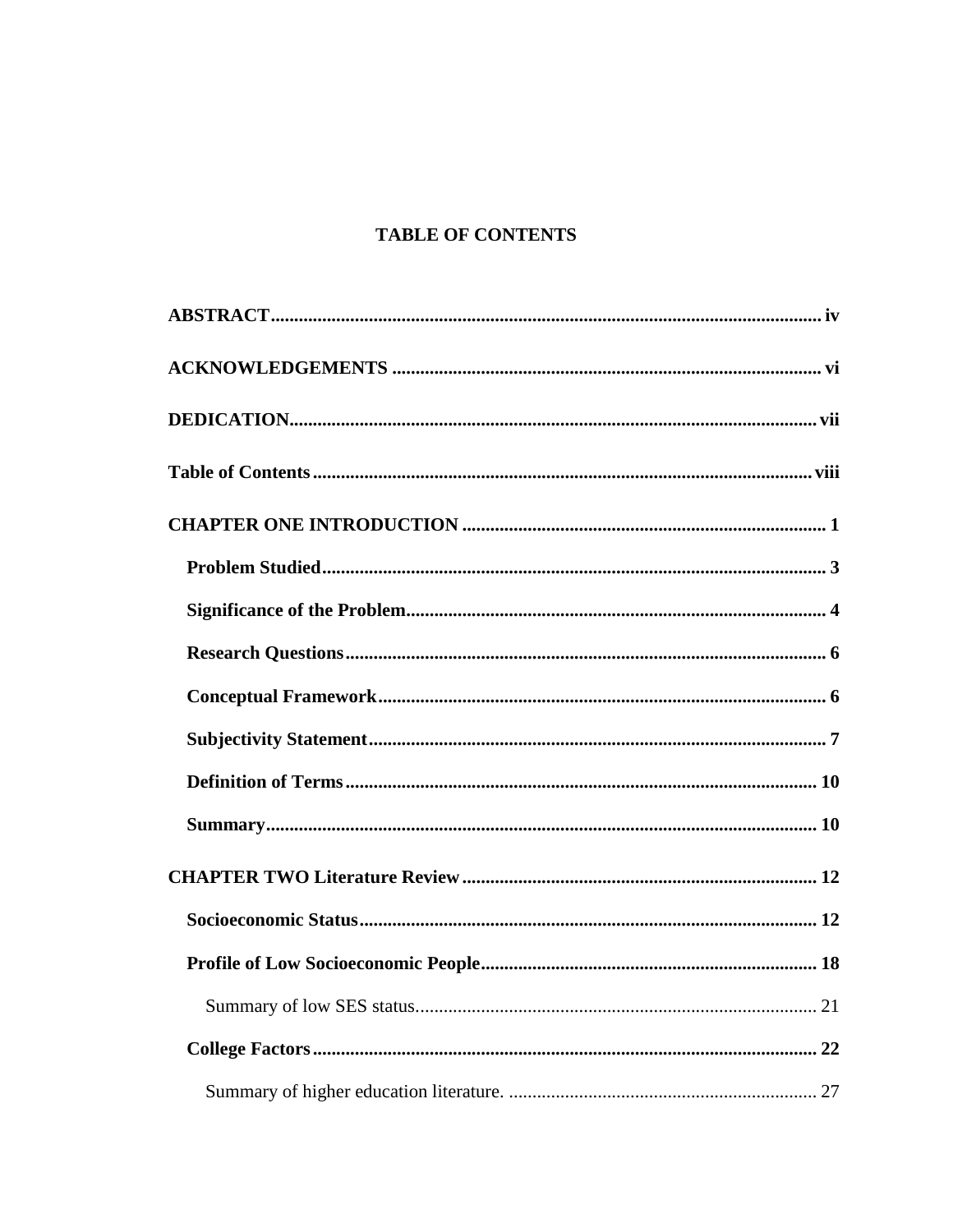| <b>CHAPTER 5 CONCLUSIONS, IMPLICATIONS AND RECOMMENDATIONS 88</b> |  |
|-------------------------------------------------------------------|--|

 $i\mathbf{x}$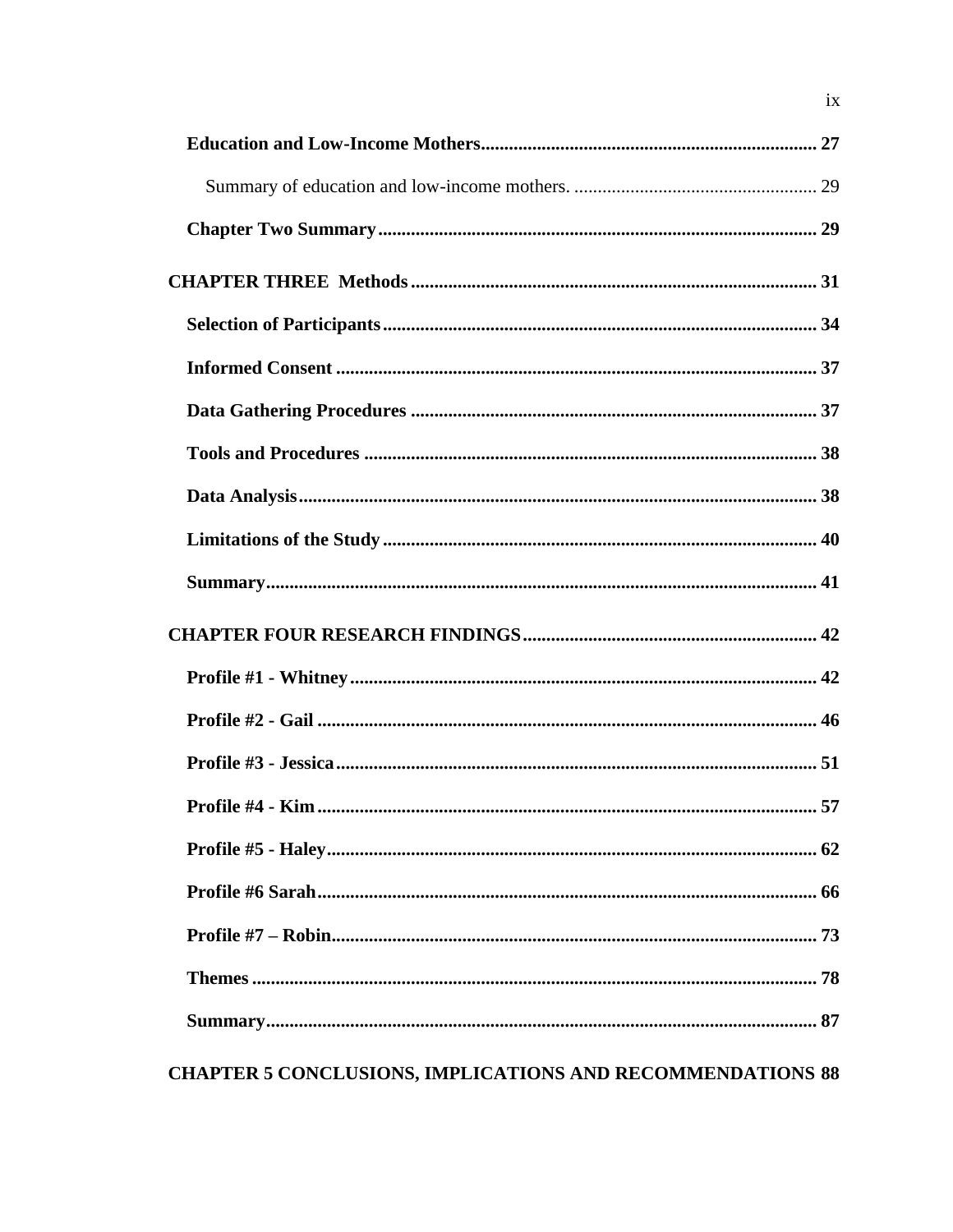$\mathbf x$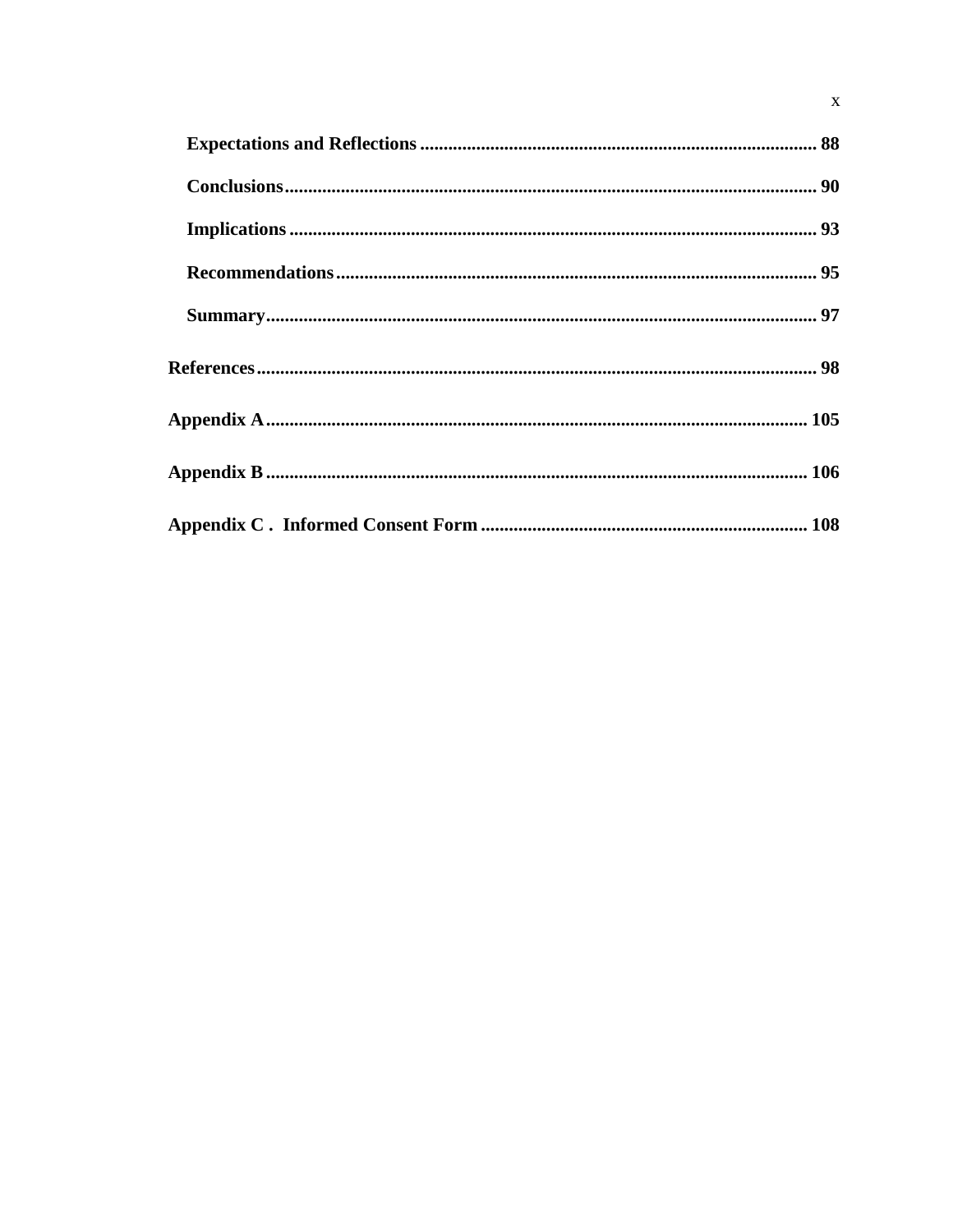# **CHAPTER ONE**

# **INTRODUCTION**

Open access to education is imperative to a fair and equitable society (Freire, 1997; 2002, hooks, 1994). Community colleges exist to actualize that vision. Uniquely American, open door community colleges became popular across the country in the 1960s as part of a social movement for open access to higher education (Cohen & Brawer, 2008). Community colleges are intended to be open admissions, affordable, offer vocational and technical training and offer transferable credit to four-year institutions as well. The common perception of community college students is that they are less prepared or less capable than their four-year counterparts (Becker, Krodel, & Tucker, 2009). In many cases, community college students have received less college preparation and are more likely to come from minority and low-socioeconomic status (SES) backgrounds (Cohen & Brawer, 2008; Becker, et al., 2009). The open access mission positions the community college to serve as the great educational equalizer to which Freire (2002) eludes. As a direct result of the open access mission, the institution does not have the control over the characteristics of its student population that other institutions do. Therefore, community colleges disproportionately serve students with learning disabilities, those who need remedial instruction, and those who qualify for federal financial aid.

Community college students face significant barriers to academic success within the institution of higher education (Cohen & Brawer, 2008; Becker, et al., 2009). By design, community colleges attract and open their doors to students who require more remediation, come from a low socioeconomic status, and are non-traditionally aged. Nationally, the majority (57%)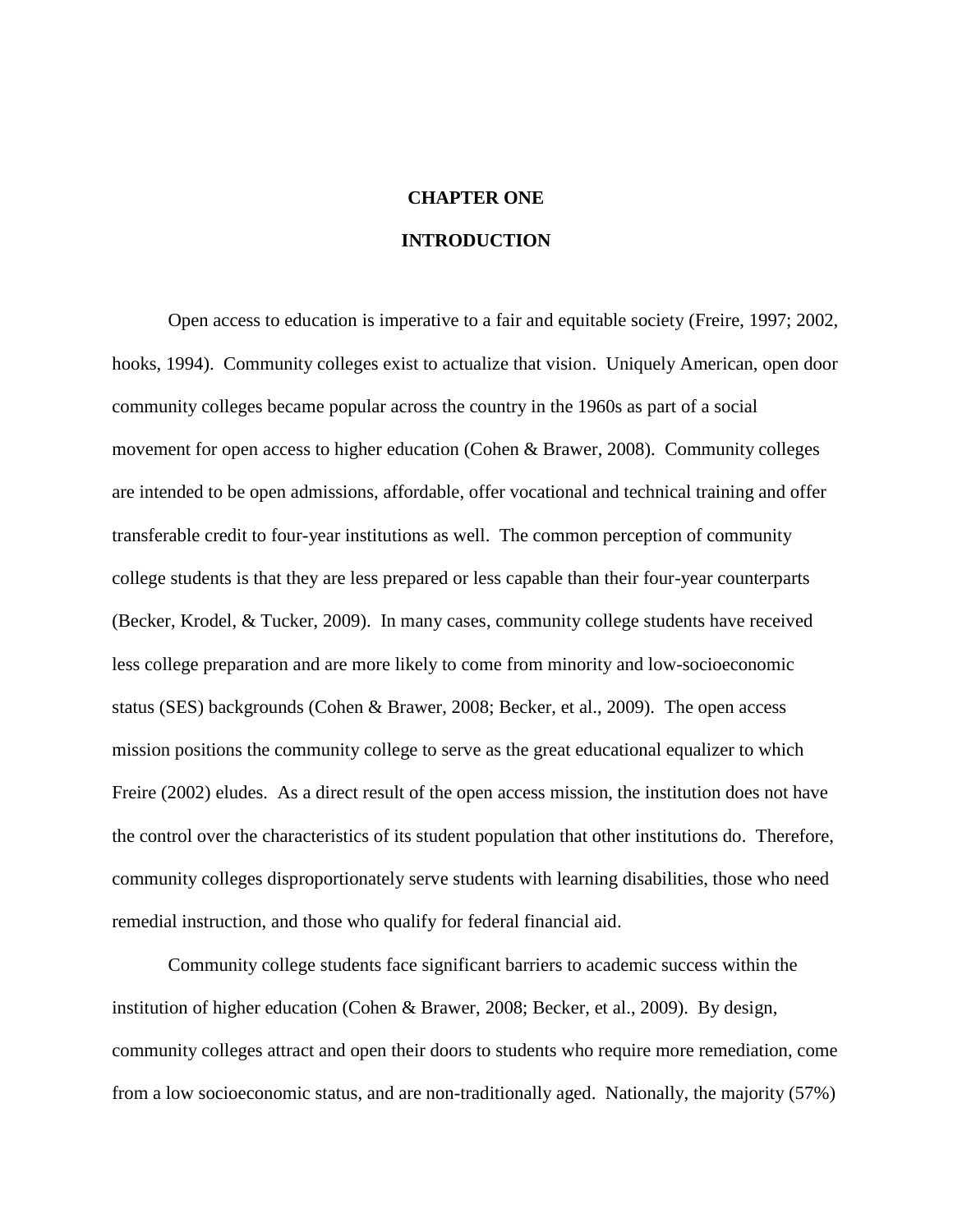of community college students are women (CSSE, 2009). At the Community College, the system in Indiana, 46.2% of students are first-generation and while 42% had one or more dependent children, only 25.2% were married (Ivy Tech Community College, 2010). Therefore, a significant number of students enrolled in community college face multiple and significant barriers to academic success, not the least of which is single parenthood.

Single mothers enrolled in college face significant barriers, in addition to the barriers their peers face, to success in college including access to quality, affordable childcare. The barriers indicate that women of low socioeconomic status who are raising children are unable or less likely to pursue higher education while their more affluent counterparts can rely on assistance from family (Brown & Amankwaa, 2007). More than 67% of students enrolled at this community college are Pell eligible, meaning that they meet the federal guidelines for living in poverty and qualify for federal financial aid assistance in the form of grants (A. Roha, personal communication, February 1, 2012). Further, 37.7% are both Pell eligible and first generation, meaning that they are the first person in their family to go to college.

Research suggests that low SES students face a virtual minefield in navigating the middle class system of higher education (Becker, et al., 2009). Often trapped in the tyranny of the moment, students living in poverty are in constant survival mode in a world that operates on formal structure and long-term planning. Maslow's (1943) hierarchy of needs suggests that in this constant state of survival, students would not be able to attain higher levels of thinking required to complete a college education.

Despite these astronomical odds, females are graduating at disproportionately higher rates than men at the Community College (Ivy Tech Community College, 2010). Caring for a child or children is often perceived as a full-time job in and of itself, and the perceived societal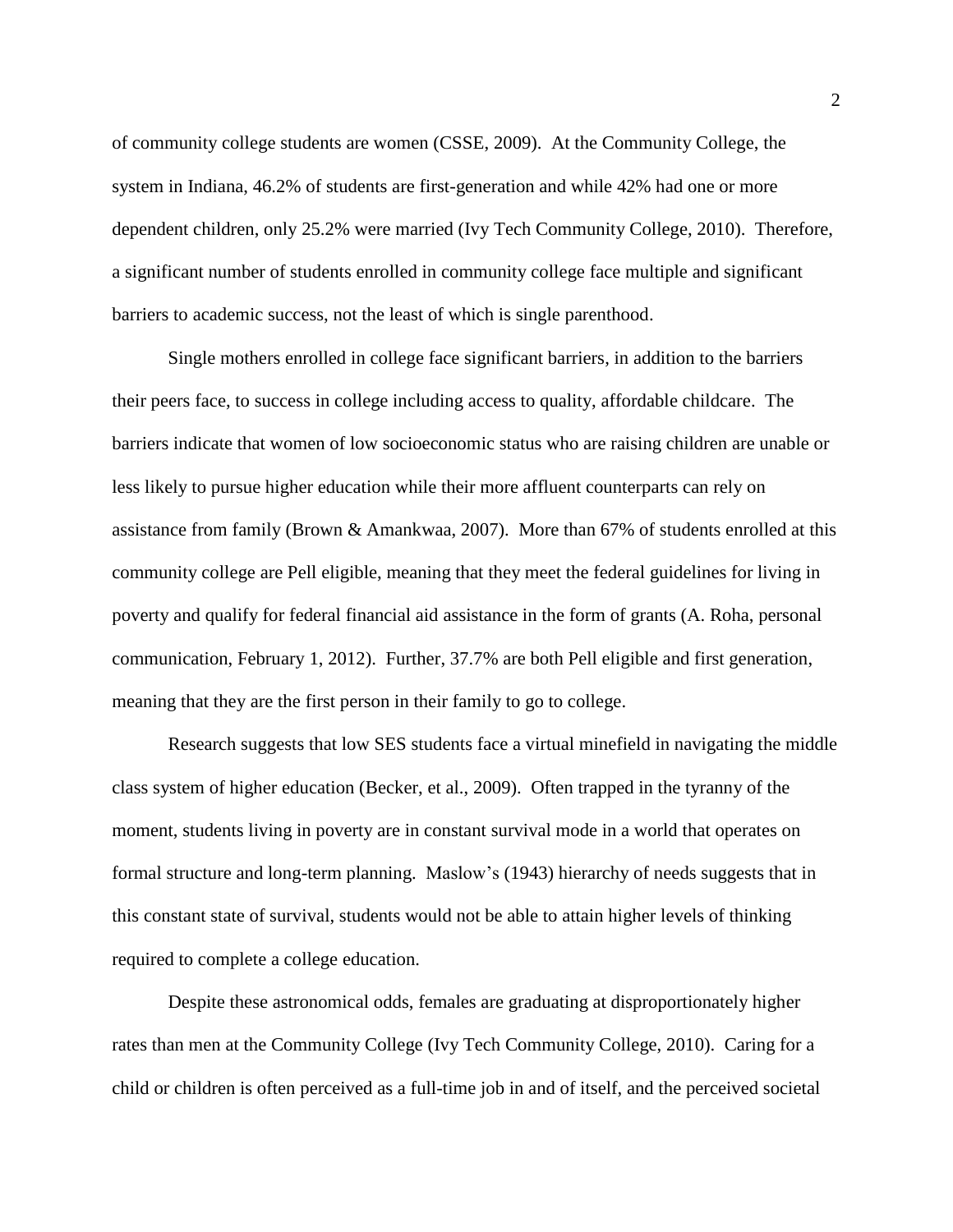expectations of mothers lead to significant feelings of isolation and guilt towards pursuing a college education (Brown & Ankwaa, 2007; Warren, 2007). Social mobility and the acquisition of the American dream are core components of the community college mission (Cohen  $\&$ Brawer, 2008). Capturing the lived experiences of those who have succeeded in the pursuit of these ideals while facing significant obstacles is critical to the support of this mission.

Formal education, and specifically higher education, has an ingrained culture of silencing the voices of those marginalized by poverty and those who do not fit in the mold of the traditional student (Freire, 1997; 2002, hooks, 1994). Classroom structure is based on middleclass values and methods of communication where silence and obedience are valued. Outbursts of laughter, storytelling, and interruptions of others' speech with comments or questions are a daily part of communications in poverty culture (Payne, 1996) . Students in poverty enter the classroom in a learning deficit because in order to communicate effectively, they must learn and use a second language, the language of the dominant society.

### **Problem Studied**

This study will focus on the relationship between childrearing and academic success by highlighting the strategies utilized by academically successful student mothers to overcome the unique barriers that they face on a community college campus in a small city in the Midwest. Student success will be defined as satisfactory progress toward graduation in a degree-seeking program. Student success is a field of study in its own right, with a wealth of data indicating what does or does not predict the success of a student.

According to the 2008 CSSE survey, 41% of community college students are male and 59% are female, confirming that the majority of community college students are female. Community college students, on a national level, also face specific barriers to academic success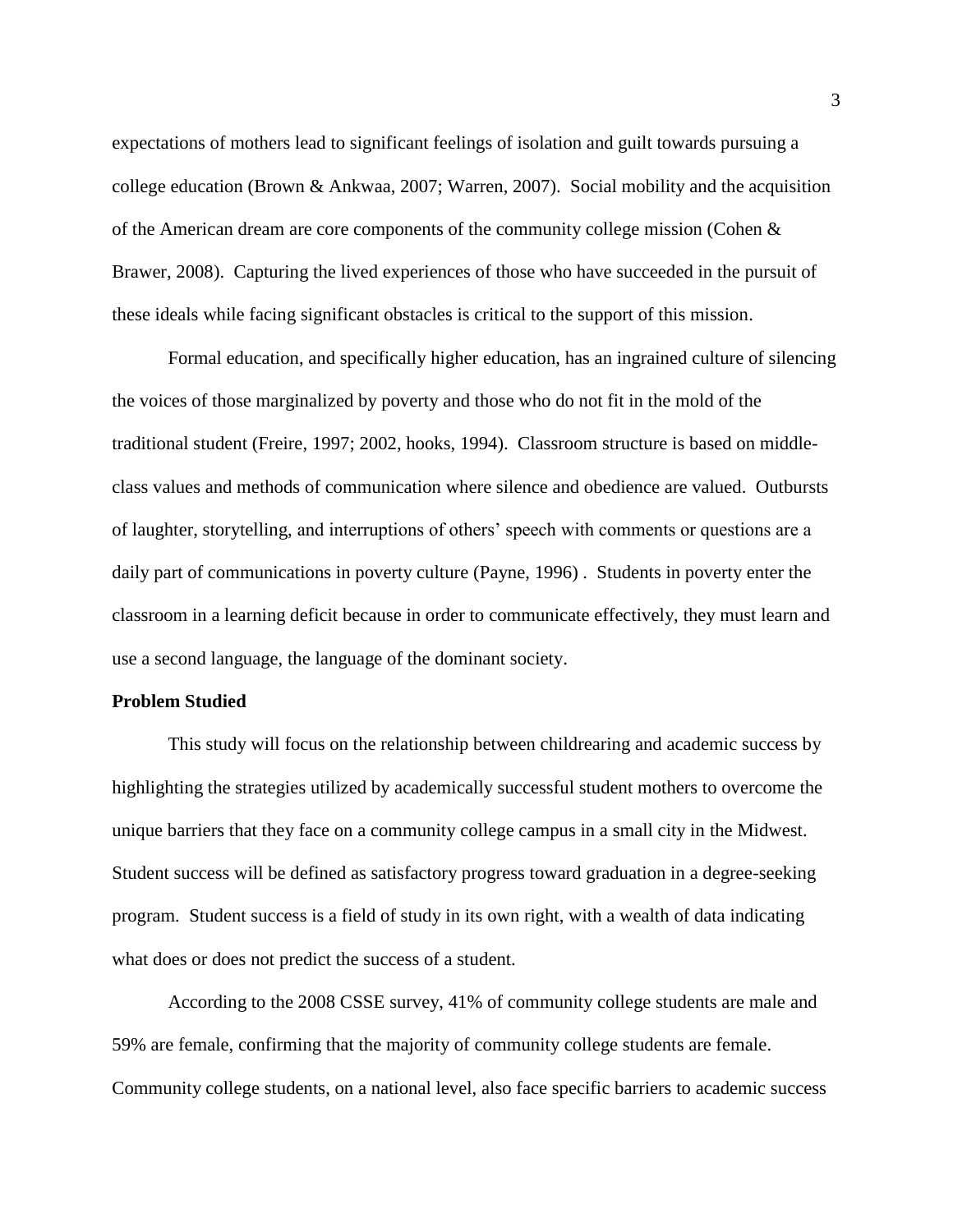and timely completion of a degree: 33% are first-generation college students, 57% work 21 or more hours per week, 23% care for dependents between 1 and 10 hours per week and 69% of students spend between 1 and five hours per week commuting to and from class. It is the purpose of this study to identify the essence of the experience of academically successful low-SES mothers enrolled in community college.

While there is significant research to indicate that these students are not likely to succeed in college and/or incapable of critical thought and analysis, there are few studies that capture the experiences of the women who transcend these obstacles to become successful in their pursuit of a college education and how this success affects their lives. Thus, the motivation of this research is to further explore under investigated areas of poverty and women's lives, with a focus on the impact of childrearing on the community college experience. By providing a more thorough examination of the experiences of women living in poverty, raising children and going to college we can more accurately develop our understanding of the impact of childrearing on low SES college students' experiences.

#### **Significance of the Problem**

Access to education is an area of great concern nationally. The purpose of this study is to develop an understanding of how members of the identified population experience higher education. Through this process a phenomenological approach will be used to guide research by looking specifically at the perceptions of women who are living this experience order to better understand the worldview of this population through using their own voices and stories. By interviewing low SES college students who are mothers, I seek to strengthen current poverty research in higher education by increasing the exposure, awareness and understanding of higher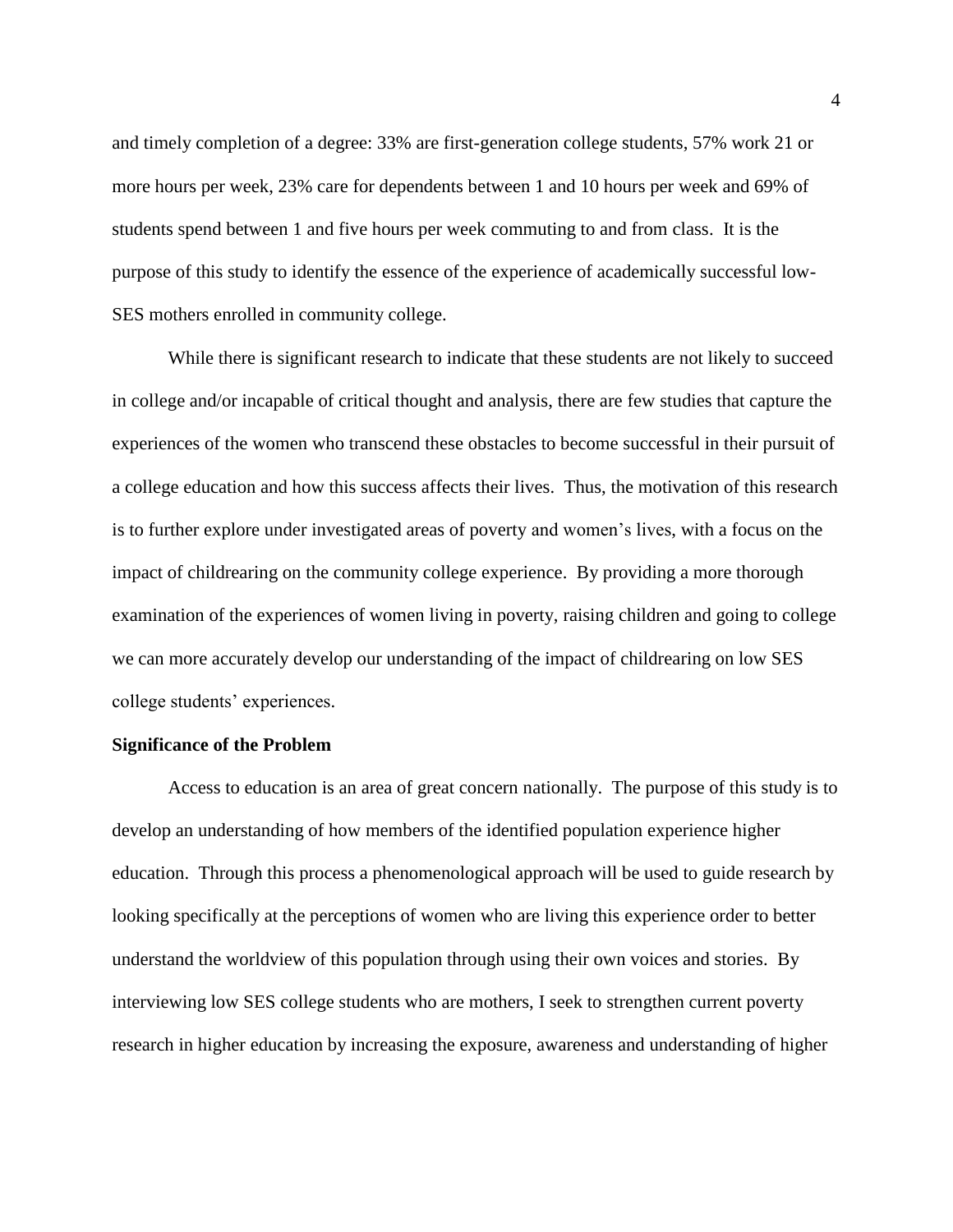education administrators and policy makers to the barriers and successes of women living in poverty and succeeding in college.

Low-SES parents are less likely to encourage their children to explore and enhance creativity, and they are more likely to emphasize behavioral characteristics like cleanliness and obedience, which is attributed to having a low level of authority within their own workplace (Berk, 2003; Kerbo, 1991; Payne, 2005; 2001). Working class parents or parents living in poverty often have little control over their own lives and rarely have the opportunity to think independently or work with abstract ideas or symbols (Kerbo, 1991; Payne, 1995, 2005; 2001; Ehrenreich, 2001). Living in poverty is living in the tyranny of the moment, moving from crisis to crisis with little room for long-term planning or goal-setting.

Much has been written across several fields of study regarding socioeconomic status and the impact it has on an individual's chance at success in America. Pern and Thomas (2008) found that articles that examined the issues of social class or SES and its impact on student success had been examined within the fields of psychology, sociology, economics, and education. In their four-layer conceptual model of student success based on the research of multiple disciplines, "the conceptual model assumes that student success is influenced by multiple layers of context, including the internal context, the family context, the school context, and the broader social, economic, and political context" (Pern & Thomas, 2008, p. 32).

By utilizing the phenomenological interview technique I seek to minimize the marginalization of women in poverty by capturing a rich description of their lived experiences. Furthermore, by examining the lived experiences of the women in this study, I have gained a rich insight into their personal successes and opinions.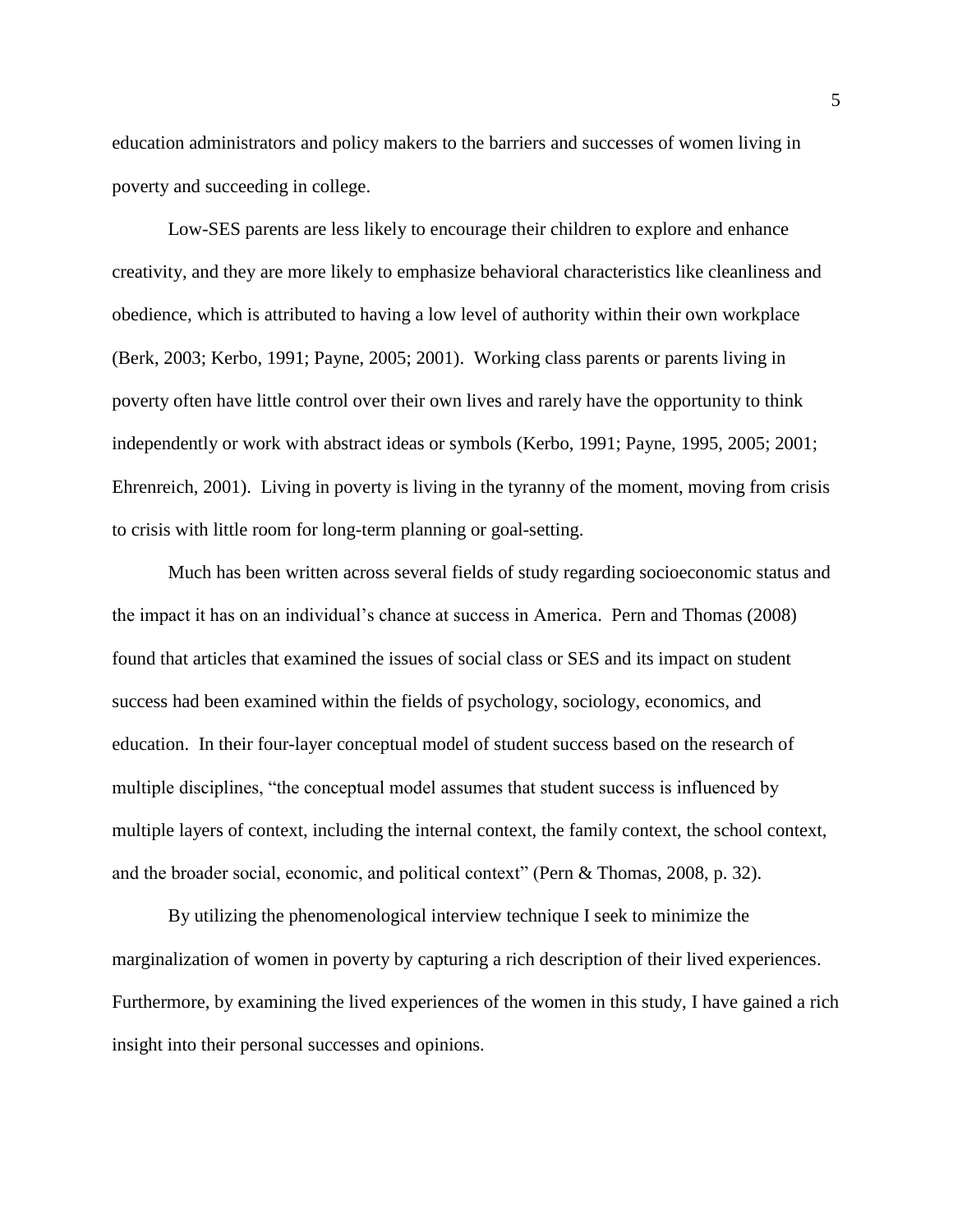### **Research Questions**

The research questions that will help to frame this study include:

- 1. Describe the lived experience of community college students who are mothers with low socioeconomic status.
- 2. What does success in higher education mean to a mother of low socioeconomic status who lives that experience?

### **Conceptual Framework**

In this study, I examined the perceptions of women raising children and pursuing an associate's degree at the Sunnydale campus of Whedon Community College campus (pseudonym). Through qualitative, phenomenological interviewing of these students, I sought to capture the lived experiences of their successes and their struggles in the pursuit of higher education. Field observations in the women's classrooms helped me to create portraits of the success strategies and daily struggles of this group of women.

This study was deeply grounded in real experiences of people in the identified population. The in-depth, phenomenological approach to framework served to derive meaning from the context of people's lives, their worldviews and the events they describe or experience (Seidman, 2006; Rossman & Rallis, 2003). My understanding of this worldview is grounded in personal experience from my childhood grounded in working class values in a postmanufacturing economy. This personal perspective and understanding was essential to capturing that experience accurately from the women in my study.

While the demographics of the campus in this study may not be formally identified as that of abject poverty, it is largely comprised of low-SES students. Socioeconomic status (SES) impacts many facets of life, all of which can impact an individual's access and success in higher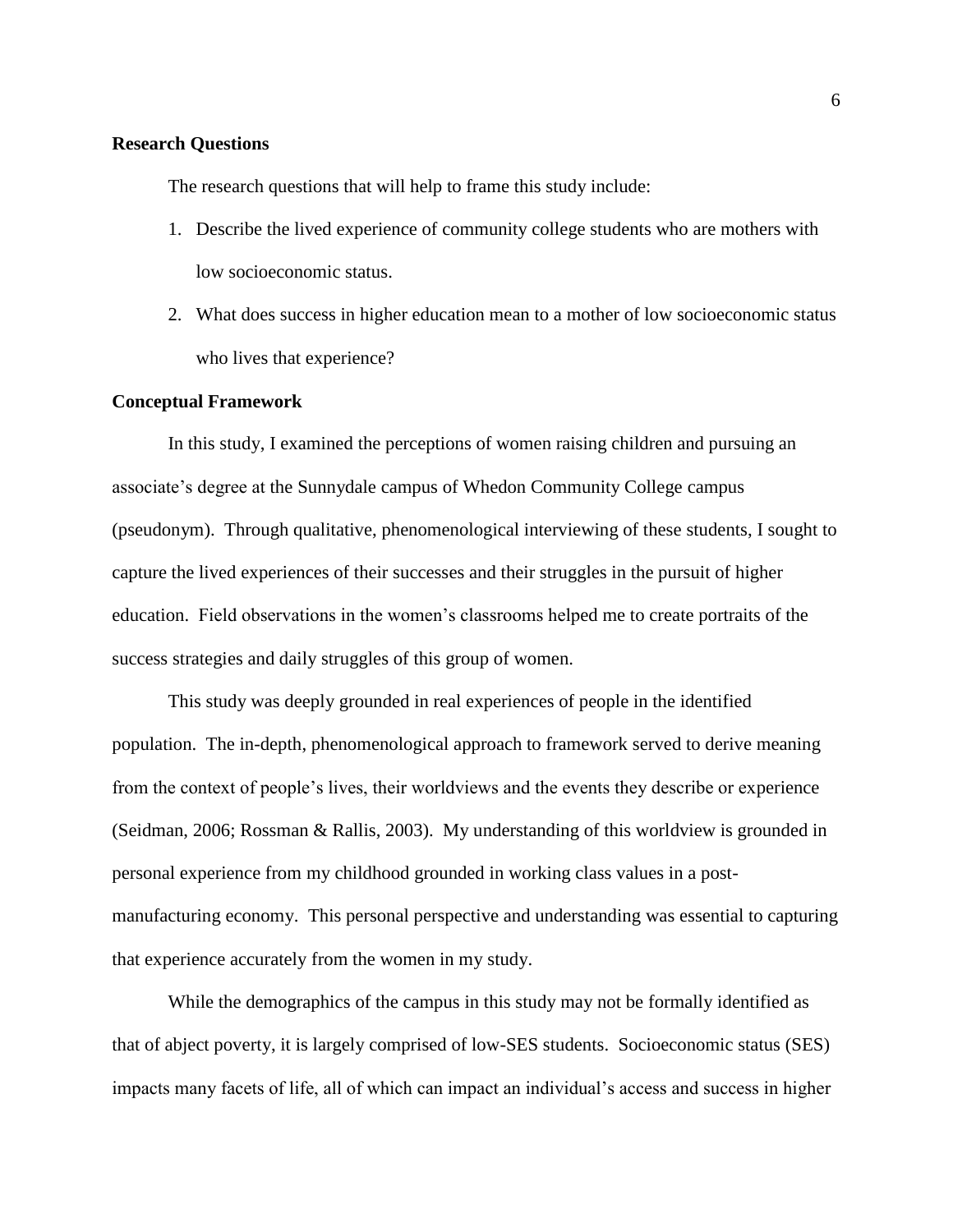education in the United States. Individuals in low-SES families have fewer resources in health, mentoring, income, role modeling and support systems that provide the necessary acumen to succeed in higher education (Payne, 1996; 2005; Kerbo, 1991; Berk, 2003).

### **Subjectivity Statement**

I am a working professional in the area of Student Life at the campus of study. My educational background includes undergraduate work in English Literature and Women's Studies. I hold a master's degree in Adult and Community Education from Ball State University and am currently pursuing an Ed.D. from the same institution in Adult, Higher and Community Education. Much of my research has focused on low socioeconomic status and its impact on access and success in higher education. I am also a student and the mother of two small children.

I was raised in a working class home and never wanted for anything. We had what we needed and it was understood that I would go to college from the time I was in kindergarten. I went to public school in a rural county and was in the middle, socioeconomically, of my peers during my K-12 education. I was aware that we were not poor, and we were not rich. It was my parents' expectation that I would live at home while in college and that they would support my education financially, while I also held a job.

I know now from my research that my parents valued higher education in the abstract, but they lacked understanding of the traditional college experience in practice. This is indicative of their socioeconomic status and life experiences. My father went to a Vocational Technical College while working two jobs directly out of high school. My mother became pregnant with me during her junior year of high school and also went to the Vocational Technical College where she met my father, who later adopted me.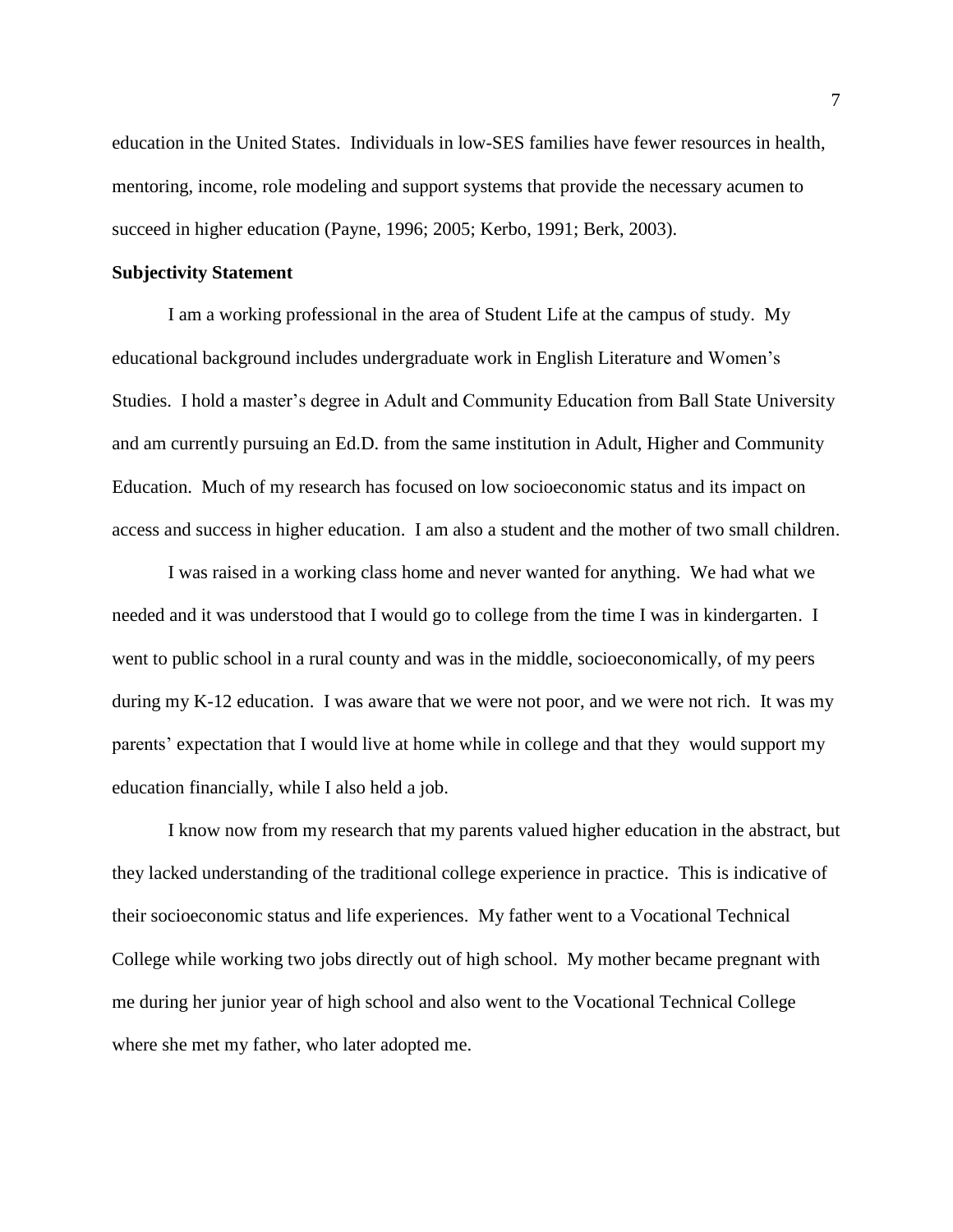I did not understand what it was like to live in poverty, and I may never have understood if I had not been evicted from my parents' home at age 17. I was neither pregnant nor a juvenile delinquent; however, my mother's untreated mental illness caused her to be erratic and abusive. One particular day I reached my breaking point. I grabbed my car keys and my purse and left. I learned more about poverty in the subsequent three days than I learned from all of my academic studies of class constructs and the impact of socioeconomic status during my formal education. I had one work uniform in my car and I went to the Laundromat to wash it, so that I could go to work the next day. I slept in my car. I washed up and brushed my teeth in the Village Pantry bathroom. It made me feel like scum. It made me realize that I was alone in the world, and my future depended on my own determination to succeed.

I was filled with a blinding rage at my lot in life in comparison to my peers who had also been admitted to Ball State University. Like my peers, I waitressed when I was not in class. Unlike them, I worked for basic necessities, not beer money and concerts.

I failed at my first semester of college and spent some time scraping by as a full-time waitress and becoming increasingly aware that education was my only way out of that life. I worked two jobs, one on second shift and one on third shift and I went to class during the day. One morning, after three days with no sleep, I sat in my English class and hallucinated from sleep deprivation. I left class, my car broke down, and I had a hysterical meltdown and ultimately withdrew from all classes.

I also met and married my husband of 15 years during this first year, thus becoming a non-traditional student. My separation from my peers and the experiences that I had with other women who were career waitresses raising children, some trying to pursue an education are what initially sparked my interest in this research topic. Yet, it was not until I was a college graduate,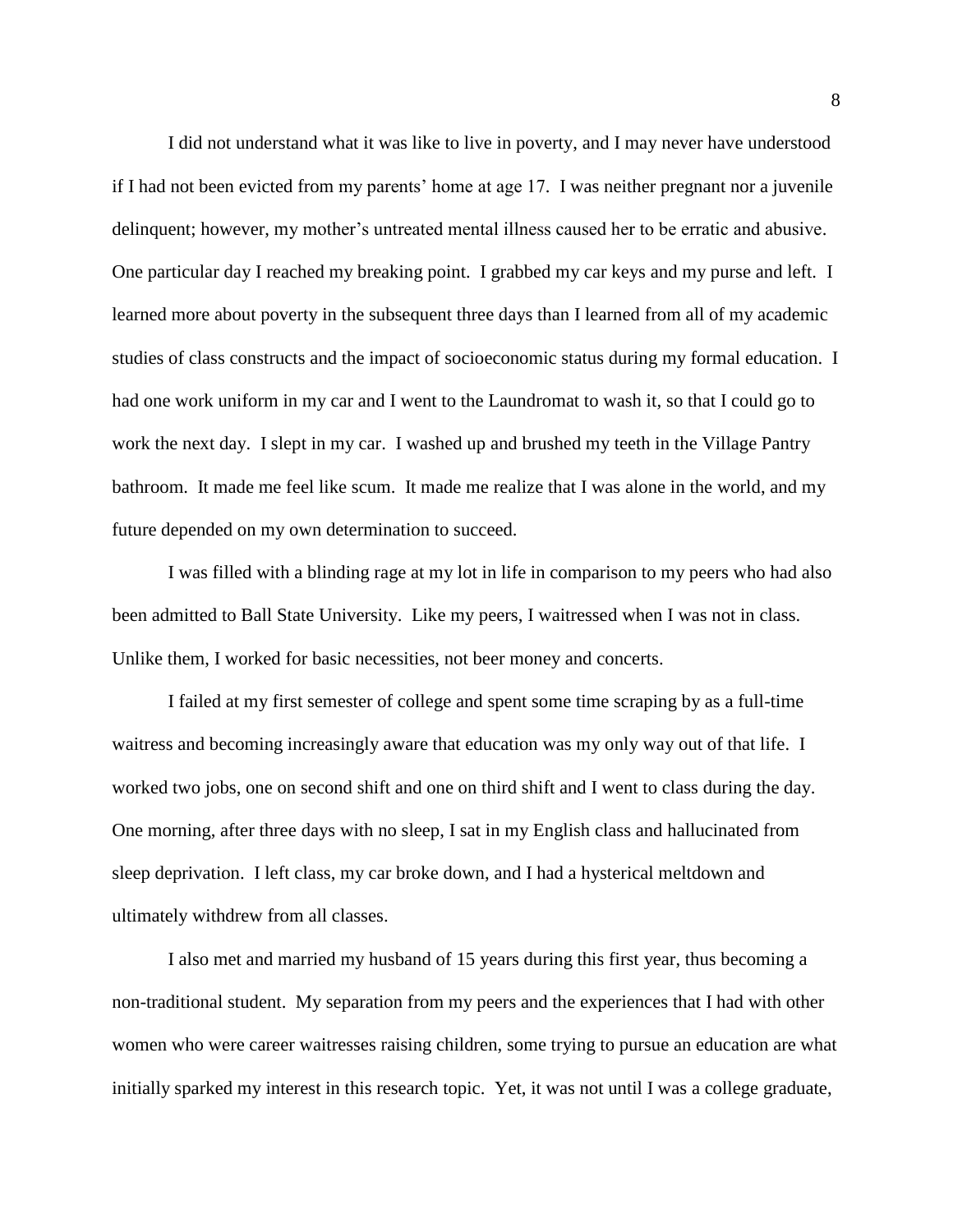pregnant, working two jobs and still struggling even with some public assistance that it became a burning issue. It remained a burning issue as I worked on my master's degree while caring for an infant and beginning my doctoral studies with a three-year-old child and a new infant.

I currently work with students in their co-curricular experiences as the Regional Director for Student Life. I see many students who are mothers struggling, but somehow managing to be successful in their academic endeavors. My interactions with students are outside of the classroom, which gives me a different perspective than that of a faculty member. This role is more focused on their lives and development rather than required classroom competencies.

I bring to this research project some basic assumptions about poverty and the middle class system of higher education. I will make an effort to extrapolate these assumptions from data collection and analysis as I interview women of low socioeconomic status who are raising children and going to college.

- Living in poverty is an almost constant state of crisis.
- Being successful in a college environment generally requires masking the fact that you live in poverty from your peers and your professors because it is not the social norm. The professors are typically from a middle class background and simply do not understand or become uncomfortable with the topic of the constant pressures and anxiety associated with navigating poverty while pursuing an education
- Living in poverty is exhausting and induces anger, particularly when you are working to better yourself and feel that you are fighting an unceasing uphill battle.

I also bring to this study one basic assumption about being a wife and mother while pursuing an education: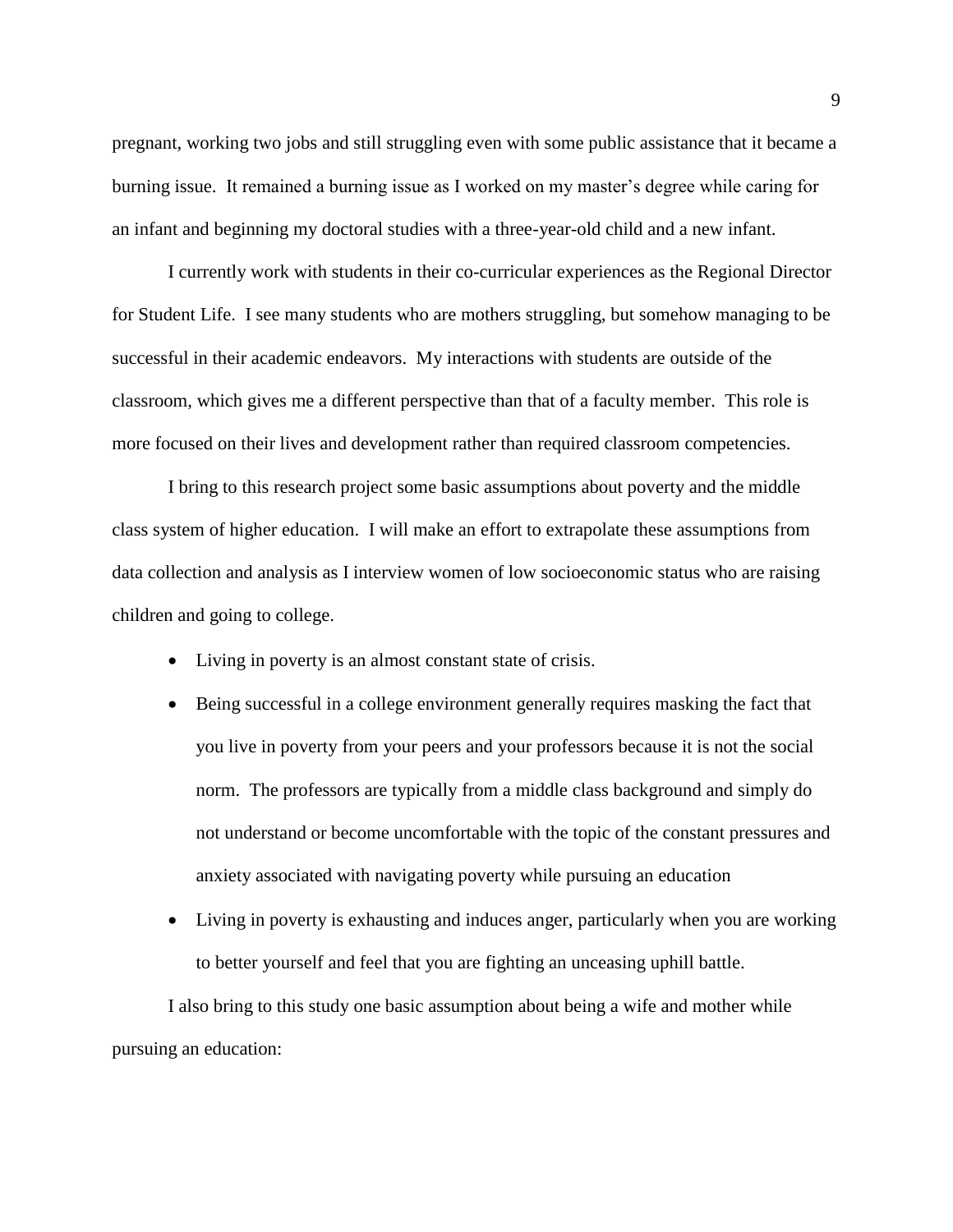• There is a constant guilt associated with not being able to meet societal expectations for all of these roles.

### **Definition of Terms**

For the sake of this study, a college student is defined as a student who is enrolled at least half-time, have a G.P.A. of 2.5 or higher and are pursuing an Associate of Applied Science or an Associate of Science degree. Satisfactory academic standing is defined by the Community college as a G.P.A. of 2.5. In order to have a G.P.A., each student will need to have completed at least one semester toward her degree. By ensuring half-time status, student status will be considered a prominent role in each student's life.

Low socioeconomic status (low-SES) is defined economically and educationally for these purposes. Students who are Pell eligible are identified as living below the poverty level and in need of federal financial grants to continue their education. In addition to meeting federal poverty guidelines, students will self-identify as being first-generation, or the first in her family to pursue a college education.

Primary childcare responsibility is defined as having one or more children ages 0-10, who live in the home with the student.

### **Summary**

The purpose of this study is to examine how mothers of low socioeconomic status who are successfully pursuing an associate's degree at Whedon College describe their experiences; to discuss what barriers exist to academic success; to identify how these barriers are overcome; and to see what women identify as the benefits, rewards, challenges, and/or sacrifices related to pursuing an associate's degree. Ultimately, a collection of sensitizing themes and descriptions emerged that can add depth and breadth to the literature. Many studies examine poverty and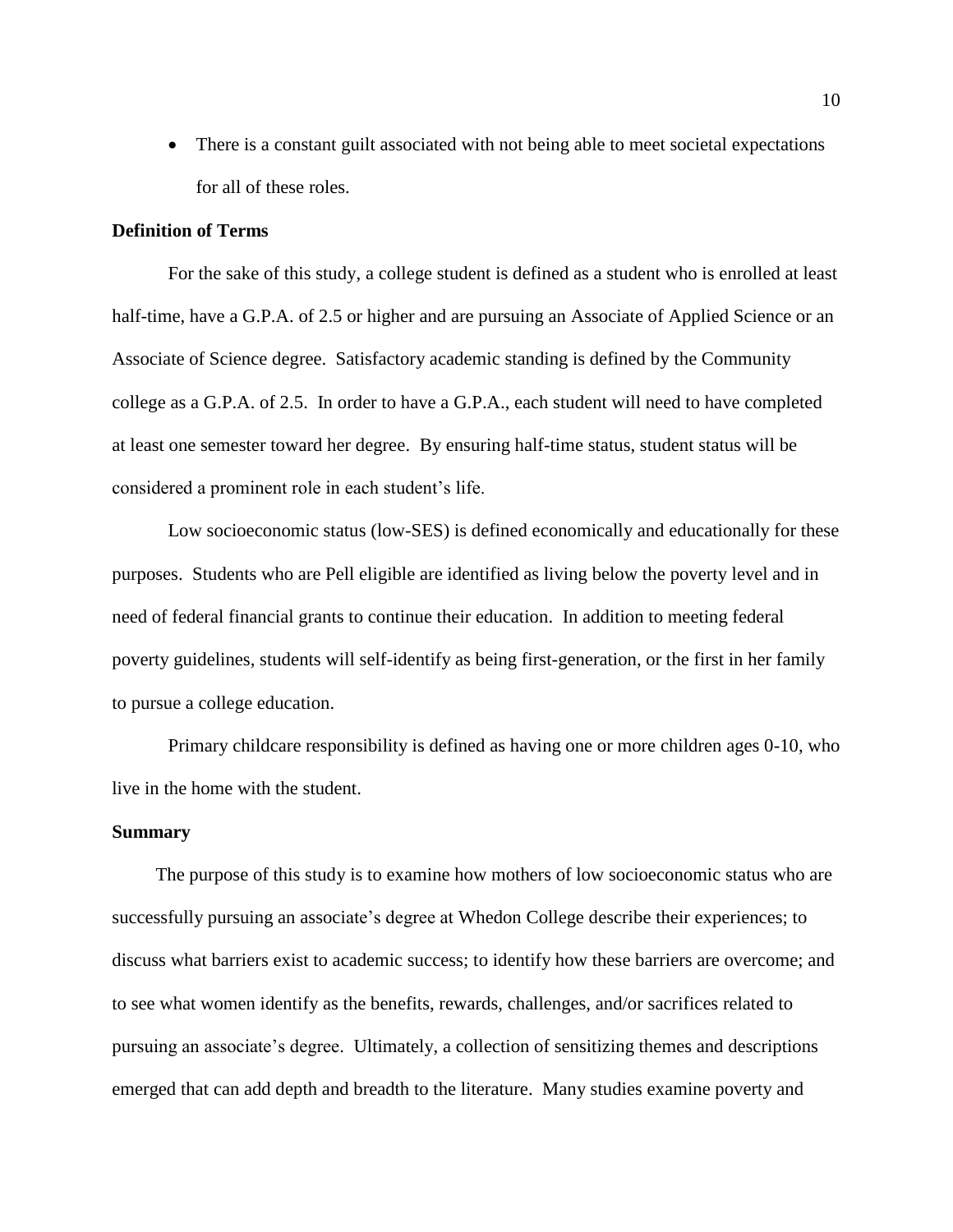access and success in higher education, but they do so with limited qualitative data. This study and its phenomenological approach served to make real the lives and actual experiences of low-SES women with children participating in a Midwestern community college setting. Through the use of their narratives, I crafted profiles that iterate the concrete barriers these women face to succeeding at earning a college degree.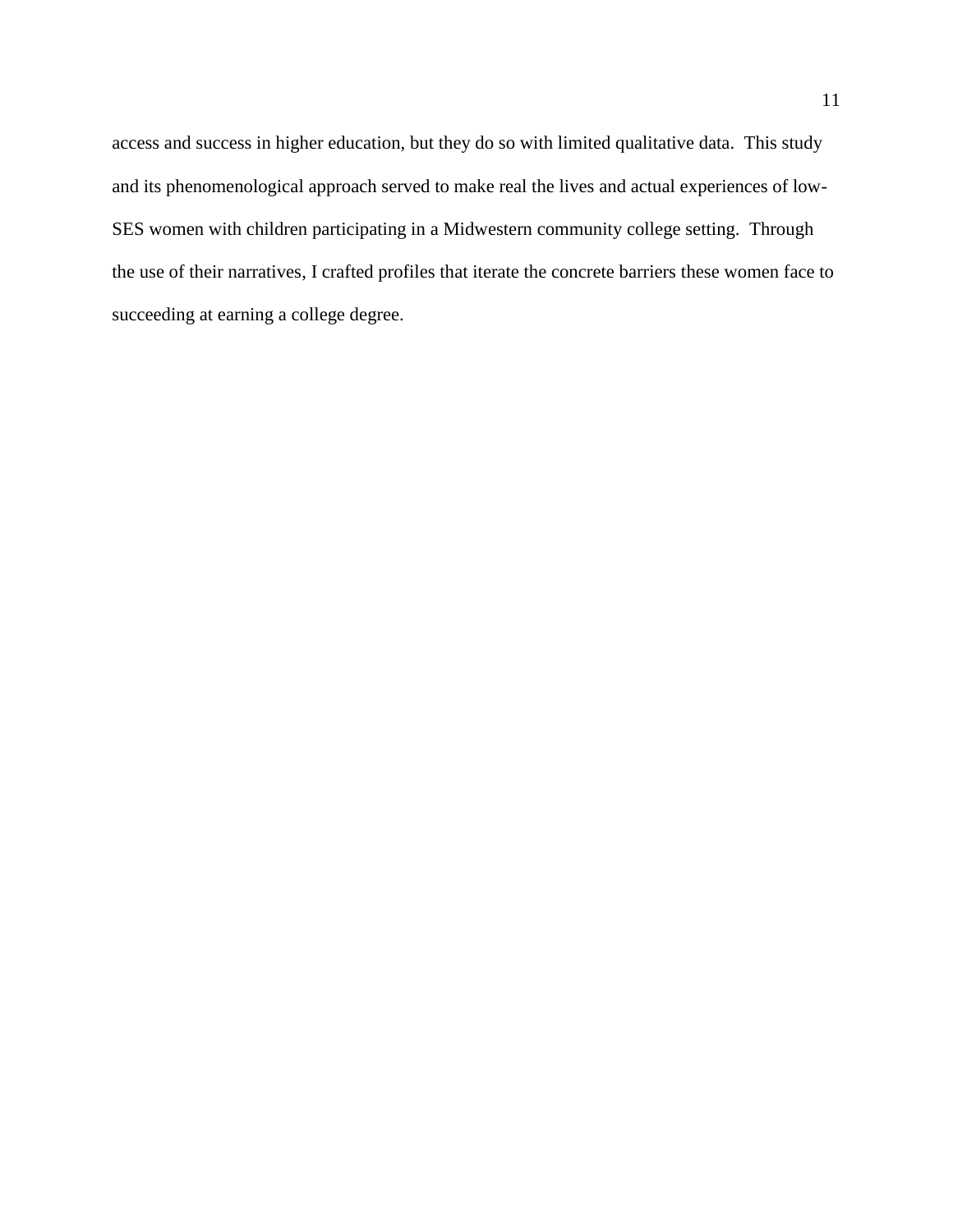### **CHAPTER TWO**

### **LITERATURE REVIEW**

In this chapter, I present a review of literature in alignment with the research questions and purpose of the study. The subsections of this chapter are organized as: definitions and explanations of socioeconomic status, profile of low socioeconomic people, college factors impacting the success of people of low socioeconomic status, and a review of studies relating to mothers attending college. The literature review represents the context of the study and identifies the gap that this study intends to address.

### **Socioeconomic Status**

Socioeconomic status (SES) impacts many facets of life, leading to diminished access and success in higher education in the United States. Individuals in low SES families have fewer resources in health, mentoring, income, role modeling and support systems that provide the necessary acumen to succeed in higher education (Payne, 1996; 2005; Kerbo, 1991; Berk, 2003). The American dream of social mobility has become increasingly difficult to attain as the gap between the rich and the poor has widened and the middle class continues to shrink (Ehrenreich, 2001; Kerbo, 1991; Keller, 2005). A careful examination of the specific barriers to success for low SES individuals can increase the chances for access and success in higher education.

Socioeconomic status (SES) is a lens that can be used to examine human beings in the industrialized world. Pern and Thomas (2008) found that articles that examined the issues of social class or SES and its impact on student success had been examined within the field of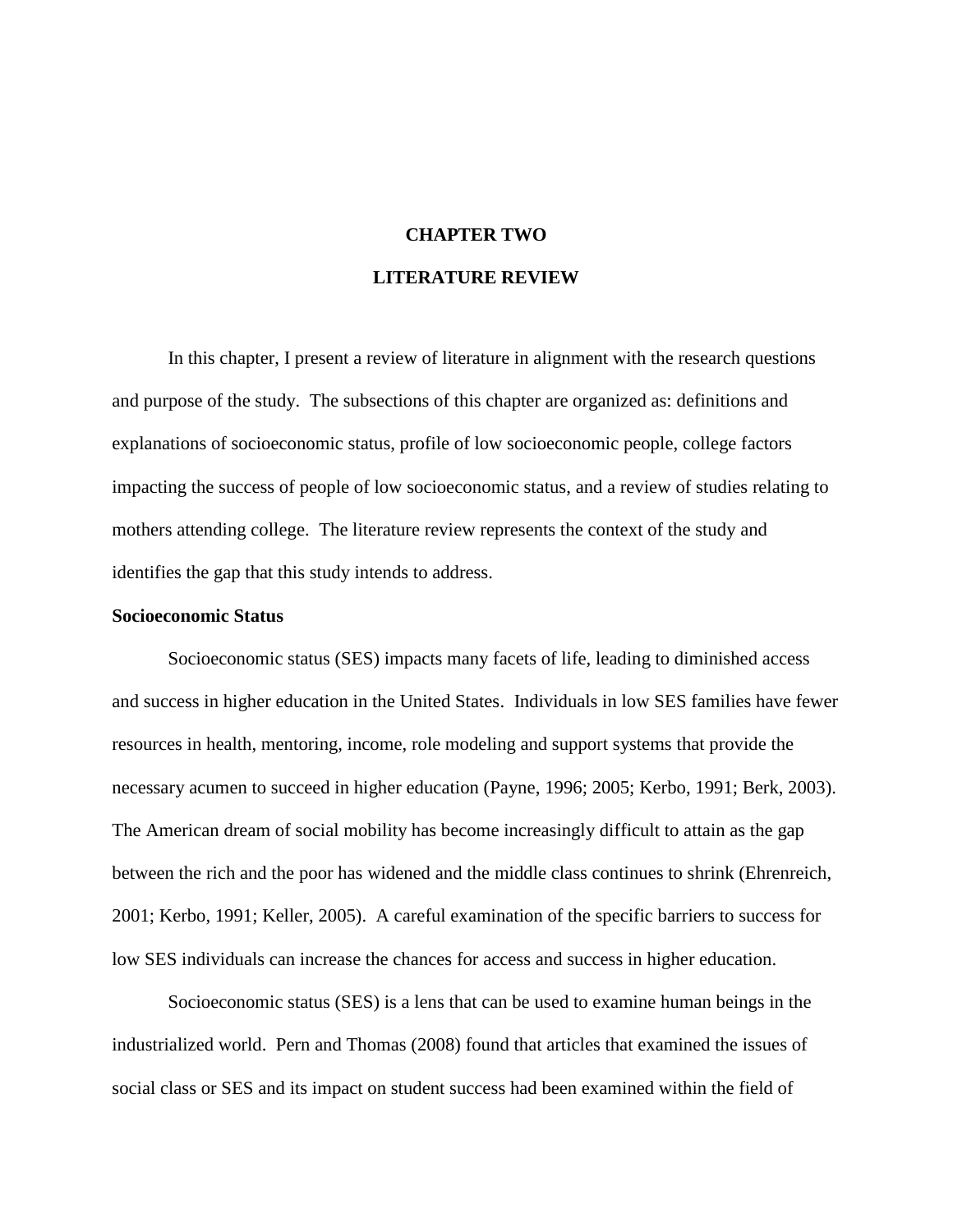psychology, sociology, economics and education. In their four-layer conceptual model of student success based on the research of multiple disciplines, "the conceptual model assumes that student success is influenced by multiple layers of context, including the internal context, the family context, the school context, and the broader social, economic, and political context" (p. 32).

**Psychology.** "Socioeconomic status is commonly conceptualized as the social standing or class of an individual or group. It is often measured as a combination of education, income and occupation" (American Psychological Association, 2012). The 2003 Report of the APA task force on socioeconomic status acknowledges the absence of research from the field of psychology on socioeconomic status and that much of the work that has been published is interdisciplinary. The APA also finds that "living in the chaotic environments more typical of lower SES settings undoubtedly affects cognitive functions, including problem solving and memory, among children, adults and elderly people" (American Psychological Association, 2012, p. 18).

Educational psychologist and author of the textbook Development Through the Lifespan, Laura Berk (2003) identifies many ways in which SES differences can impact education, including family values, time available to spend with children and material resources that can be devoted to development, noting that, "as early as the second year of life, SES is positively correlated with cognitive and language development" and that higher-SES youngsters "attain higher levels of education…researchers believe that differences in family functioning have much to do with these outcomes" (p. 60).

**Sociology**. The field of sociology examines social class in the United States as a system of complex social stratification, yielding multiple classes and substrata (Brantlinger, 2003; Foley,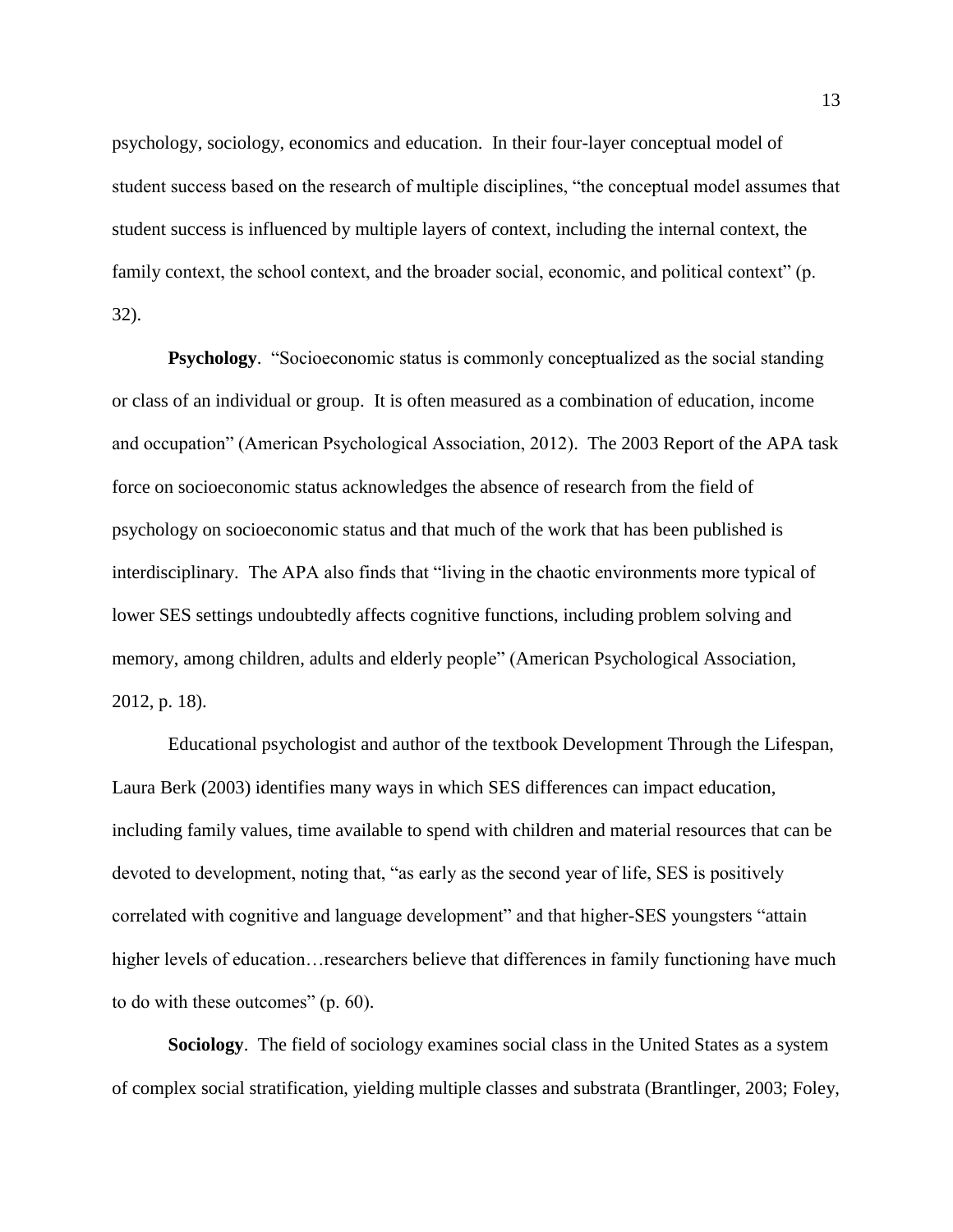1997; Gilbert, 2003; Grusky, 2001). "Social stratification means that inequality has been hardened or institutionalized, and there is a system of social relationships that determines who gets what, and why" (Kerbo, 1991, p. 12). Kerbo further clarifies by stating that institutionalization means that a system of hierarchy has been established. Gilbert (2003) provides a class analysis of the United States in which approximately 12% of Americans are "underclass", 13% are working poor, 30% of the population is categorized as working class, another 30% are middle class, and 1% are considered capitalist class.

Differentiating classification from stratification, Kerbo (1991) further explains that the term stratification inherently implies inequality. Even grimmer for the prospect of access and success to higher education for those lower on the ladder of social stratification is the acceptance of barriers to social mobility. "Such inequality may or may not be accepted equally by a majority in the society, but it is recognized as the way things are" (p. 12). Thus, people on the whole are aware of the class system,and their born place within it, and most accept it as unchangeable.

Kerbo (1991) breaks down the class structure in the United States into five groups: the upper class, the corporate class, the middle class, the working class and the poor. Working class people occupy mid-level to low positions with a low level of authority within the occupational structure, holding jobs with relatively low skill level, lower educational requirements, and a lower degree of complexity and perform manual labor.

While poverty is a relative term, with definitions of poverty varying dramatically depending on culture, there is absolute poverty (a lack of basic necessities which is lifethreatening) in the United States (Kerbo, 1991). He explains that a poor person in the United States would not be considered poor by Chinese standards, for example, but emphasizes that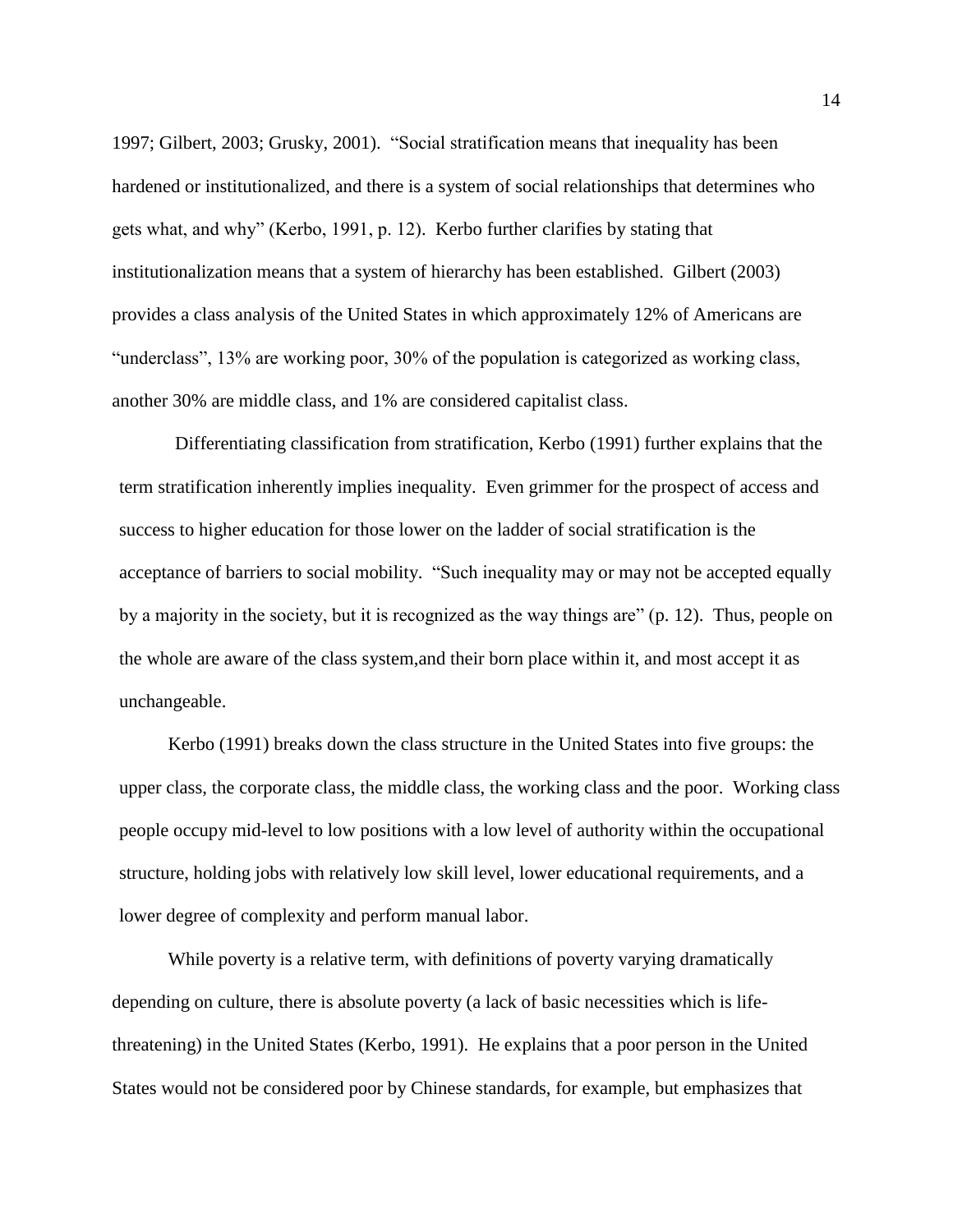"poverty cannot be considered relative to the material existence of people throughout the world; in many ways it is relative to the society in which the poor find themselves" (Kerbo, 1991, p. 305). Kerbo (1991) found that the presence of the enormous disparity in the United States, being situated amongst those with much greater wealth, adds a psychological element of poverty that does not exist in developing nations. Kern (1991) defines poverty as living at the bottom of the economic stratification system and having limited economic resources to meet family needs.

**Social work**. Nationally recognized author and groundbreaking researcher on the hidden rules of social class, Ruby Payne (2005) defines poverty much more simply. "Poverty is the extent to which an individual does without resources" (p. 11) with those resources being broken into the following categories: financial, spiritual, emotional, mental, physical, support systems, relationships/role models, knowledge of hidden rules, and coping strategies. What distinguishes Payne's work, both singly and with DeVol and Smith (2001), is the frank discussion of the hidden rules in the American class system and the workbook-style approach to teaching practitioners how to apply the framework to working with clients.

Payne (1996) illustrates how each dimension of poverty: financial, spiritual, emotional, mental, physical, support systems, relationships/role models, knowledge of hidden rules and coping strategies contribute to impeding social mobility. Each of these areas must be developed, strengthened and nurtured for social mobility to occur. Without an understanding of the way that complex bureaucratic systems function, the possibilities for higher education are limited. Further, a lack of knowledge of the hidden rules of the middle class can contribute to making the transition from poverty to middle class a confusing and isolating experience.

Payne's work has drawn significant criticism from academe (Smiley & Helfenbein, 2011). Bomer, Dworin, May, and Semingson (2008) conclude that Payne's work represents a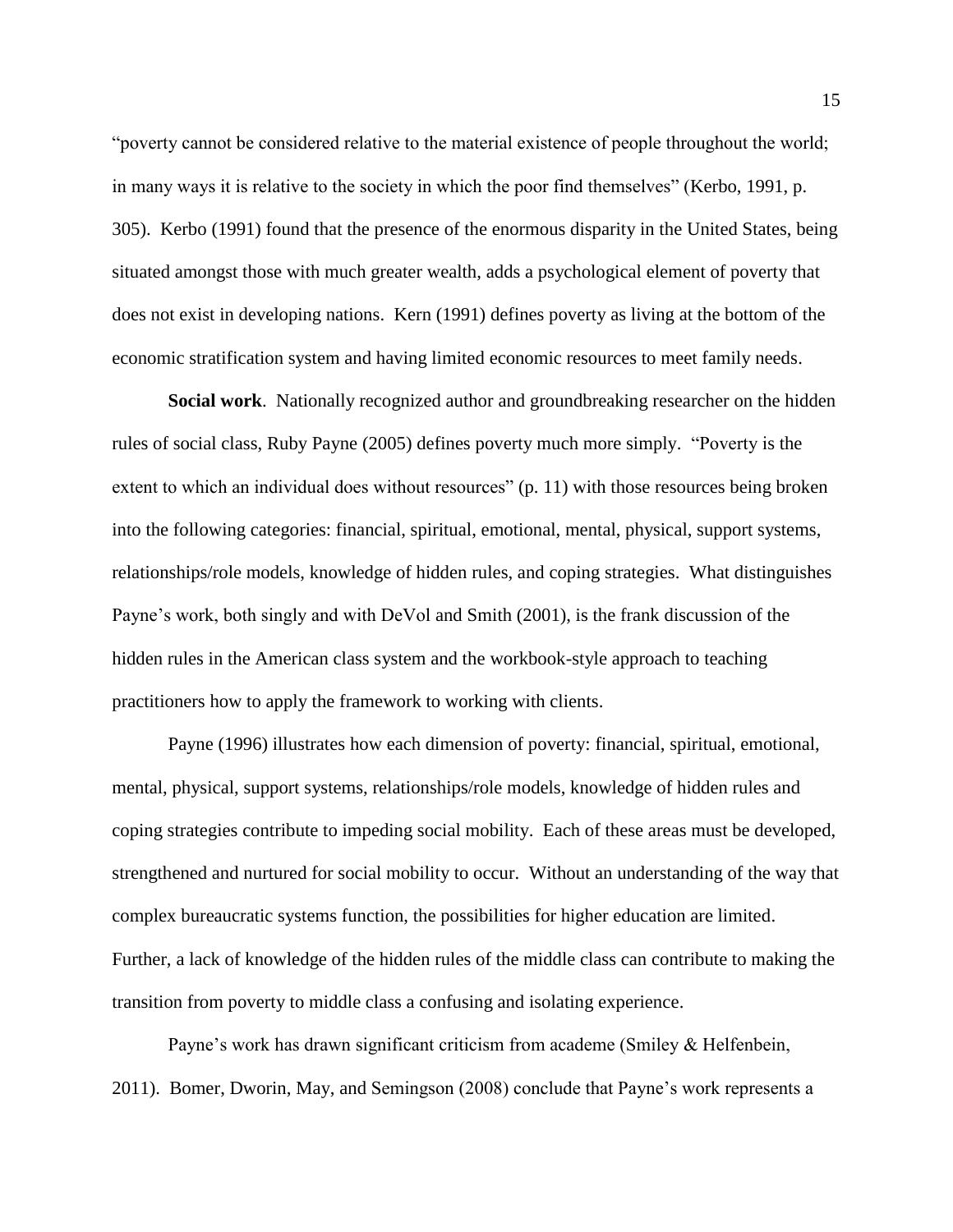"classic example of what has been identified as deficit thinking. We found that her truth claims, offered without any supporting evidence, are contradicted by anthropological, sociological and other research on poverty" (p. 2497). Further, Dr. Paul Gorski (2008) iterates that Payne's work blames victims of poverty for their plight and reiterates stereotypical notions of people living in poverty. Nevertheless, Payne's (2001) work cannot be discarded because it is widely used in K-12 and higher education settings as a tool to educate middle class student teachers on how to related to their students living in poverty (Smiley & Helfenbein, 2011; Bomer, et al., 2008).

**Feminism.** The institution of motherhood (Rich, 1977) has historically been, and continues to be a hotly debated topic within multiple feminisms (Chase, 2011; D'Arcy, Turner, Crockett & Gridley, 2011; Kinser, 2008). A paradigm that consistently emerges from our socially constructed narrative of motherhood is that of the "good mother" and "bad mother". The "good mother" ideal describes a level of perfection that is virtually unattainable for all women, but especially so for women who are not White, married and middle class.

We all know the ideal of a good mother. Above all, she is selfless. Her children come before herself and any other need or person or commitment, no matter what. She loves her children unconditionally, yet she is careful not to smother them with her love and her own needs. She follows the advice of doctors and other experts and she educates herself about child development. She is ever present in her children's lives when they are young, and when they get older she is home every day to greet them as they get home from school. If she works outside the home, she arranges her job around her children so she can be there for them as much as possible, certainly whenever they are sick or unhappy. (Chase, 2011, p. 30)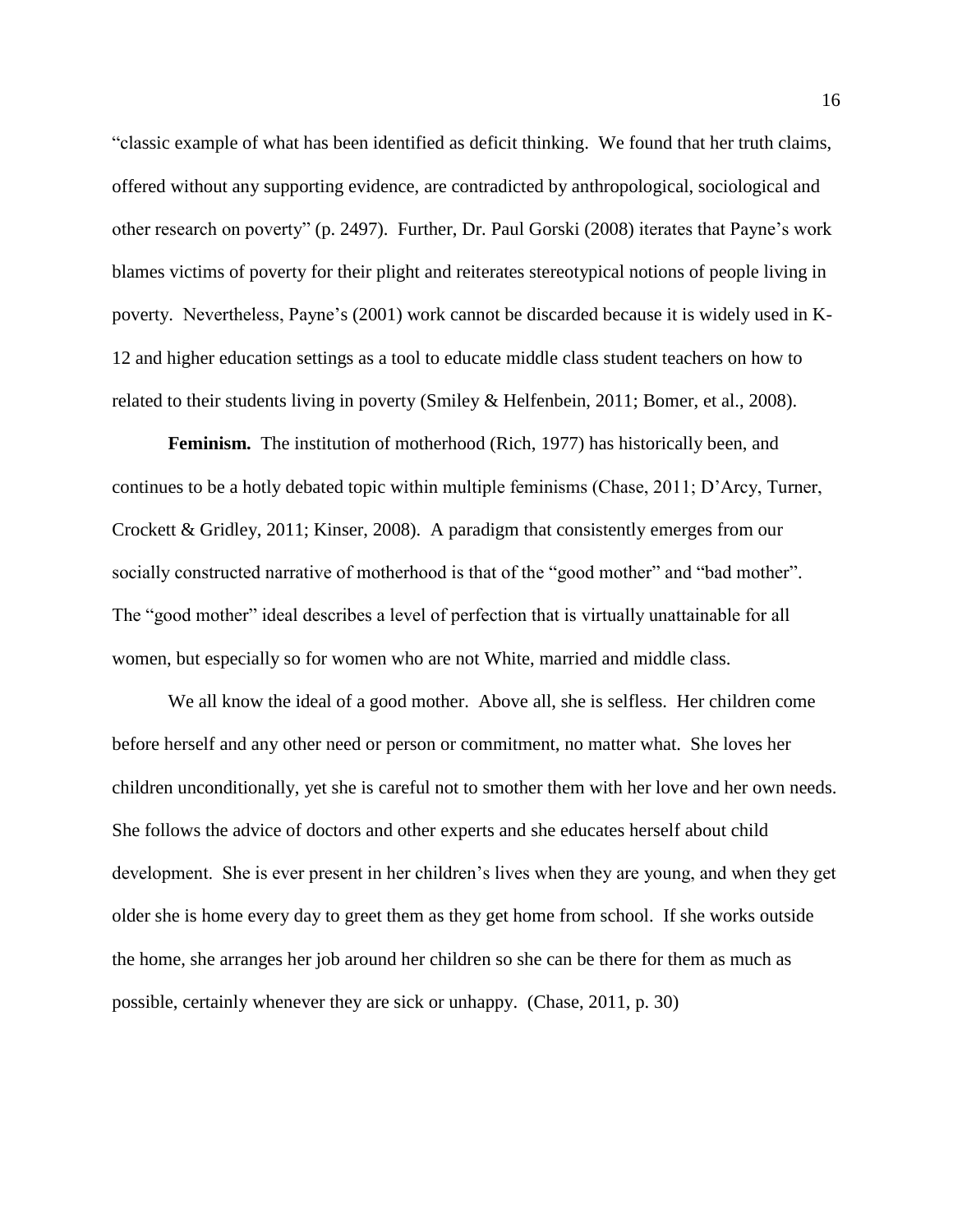The inherent barriers of poverty run contrary to the cultural ideal of the "good mother" leading to feelings of guilt and inadequacy for individual failure to overcome systemic barriers (D'Arcy, Turner, Crockett & Gridley, 2011; Fouquier, 2011). Women in poverty often lack the freedom of choice with regards to paid work outside the home. Rather, it is often an economic necessity for survival. Decisions about childcare must weigh the best interest of the child against the economic necessity of the pursuit of higher education and/or paid work outside the home. The "good mother" construct tells us that good mothers stay home with their children when they are young. If they cannot afford to do so, they are considered "bad mothers", even if they are pursuing a way out of poverty. Women who have "too many" children or have their children "too young" are perceived as bad mothers because they are perceived as having created a situation, which they cannot master as individuals (Chase, 2011; D'Arcy, Turner, Crockett & Gridley, 2011; Driver-McBride, 2008; Kinser, 2008). What is missing, then, is an understanding of where the individual responsibility ends and societal responsibility begins in order to eliminate systemic barriers to economic mobility and educational attainment for low-SES mothers.

Summary of the **academic literature.** As I have demonstrated through a review of literature in the fields of psychology, sociology, social work and feminism, the women in this study have transcended a multitude of barriers by enrolling in college and persisting. Social stratification indicates that there are hardened, institutionalized barriers prohibiting people of low socioeconomic status from entering, succeeding and completing college. Further, the concept that most Americans accept the way things are in terms of stratification and classification is contradictory to what these women are trying to accomplish. Psychologically, these women are likely to be less prepared for or have a frame of reference for college. Payne's work, with all of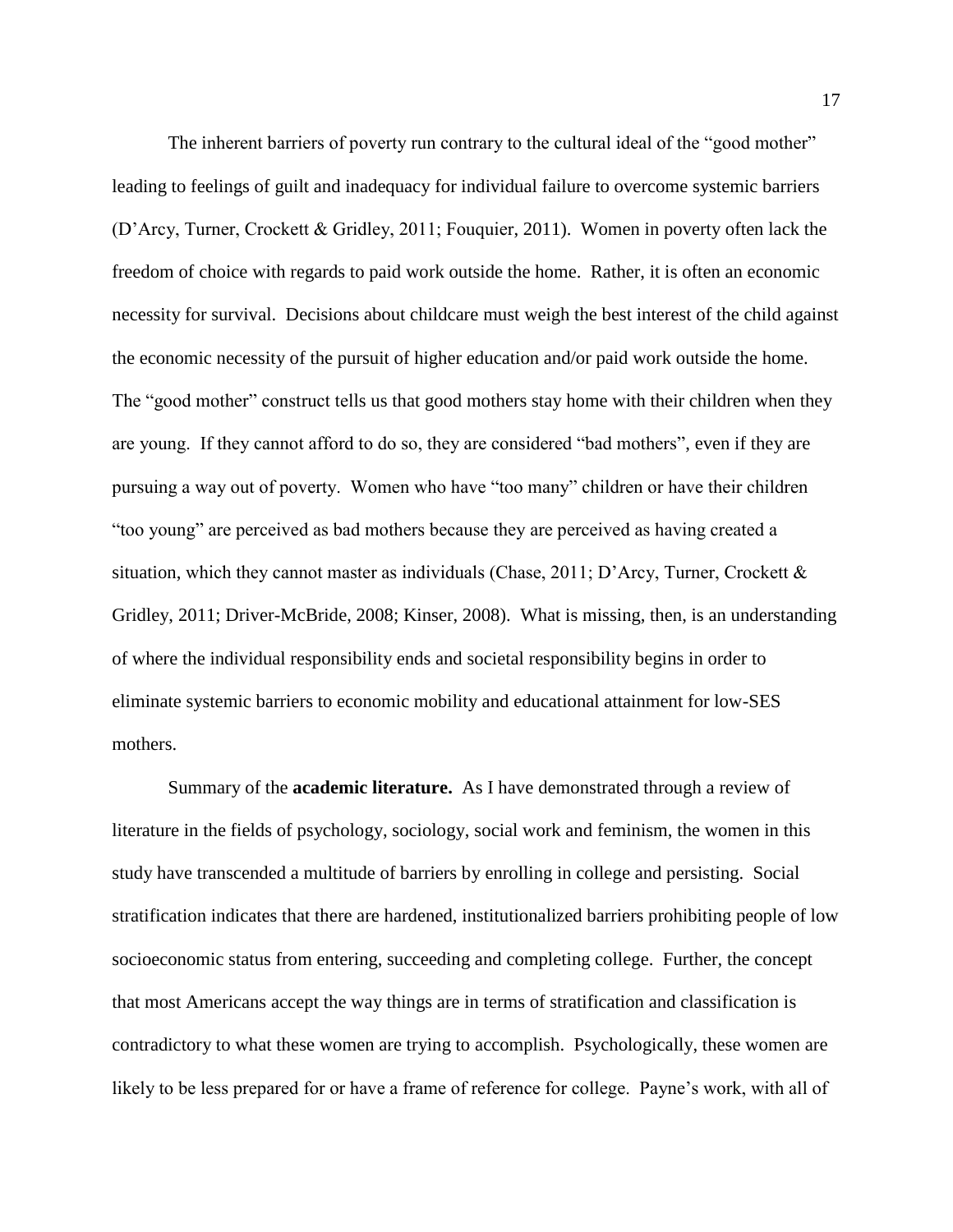its flaws, identifies strategies through which individuals can make their way out of poverty. Contemporary feminist literature highlights the inherent inequality of the "good mother" ideal and the resulting individual blame for the institutionalized barriers of poverty.

### **Profile of Low Socioeconomic People**

**Financial resources and behaviors**. The most obvious financial barrier for working class individuals and those living in poverty is having less money than their middle and upper class counterparts. The New York Times compilation Class Matters (The New York Times Correspondents, 2005) personalizes this barrier in a way that reveals the full impact of having less financial resource. In Leonhardt's (2005) "The College Dropout Boom", the ethics and attitudes behind work and money of working class people are illustrated through the stories of two people—one who succeeded in her quest for a higher education and one who did not. These examples illustrate the challenges that people of low socioeconomic status face when pursuing higher education.

First-generation college student Andy Blevins overcame the access barrier to higher education and successfully completed one year of college, but dropped out at the end of that year (Leonhardt, 2005). Working over the summer, Blevins, like many of his working class peers, had trouble seeing the benefit of losing wages to continue with his studies. Though more Americans are earning four-year degrees, poor and working class people are falling further behind in getting bachelor's degrees in an economy where increased education is needed for secure, higher-paying jobs (Leonhardt, 2005). Despite the shrinking opportunities for a living wage through factory jobs, the value system and perception that reinforces manual labor as real work and higher education as abstract, overpriced and unattainable remains a barrier to low SES people (Leonhardt, 2005; Borkowski, 2004; Payne, 1996; 2005).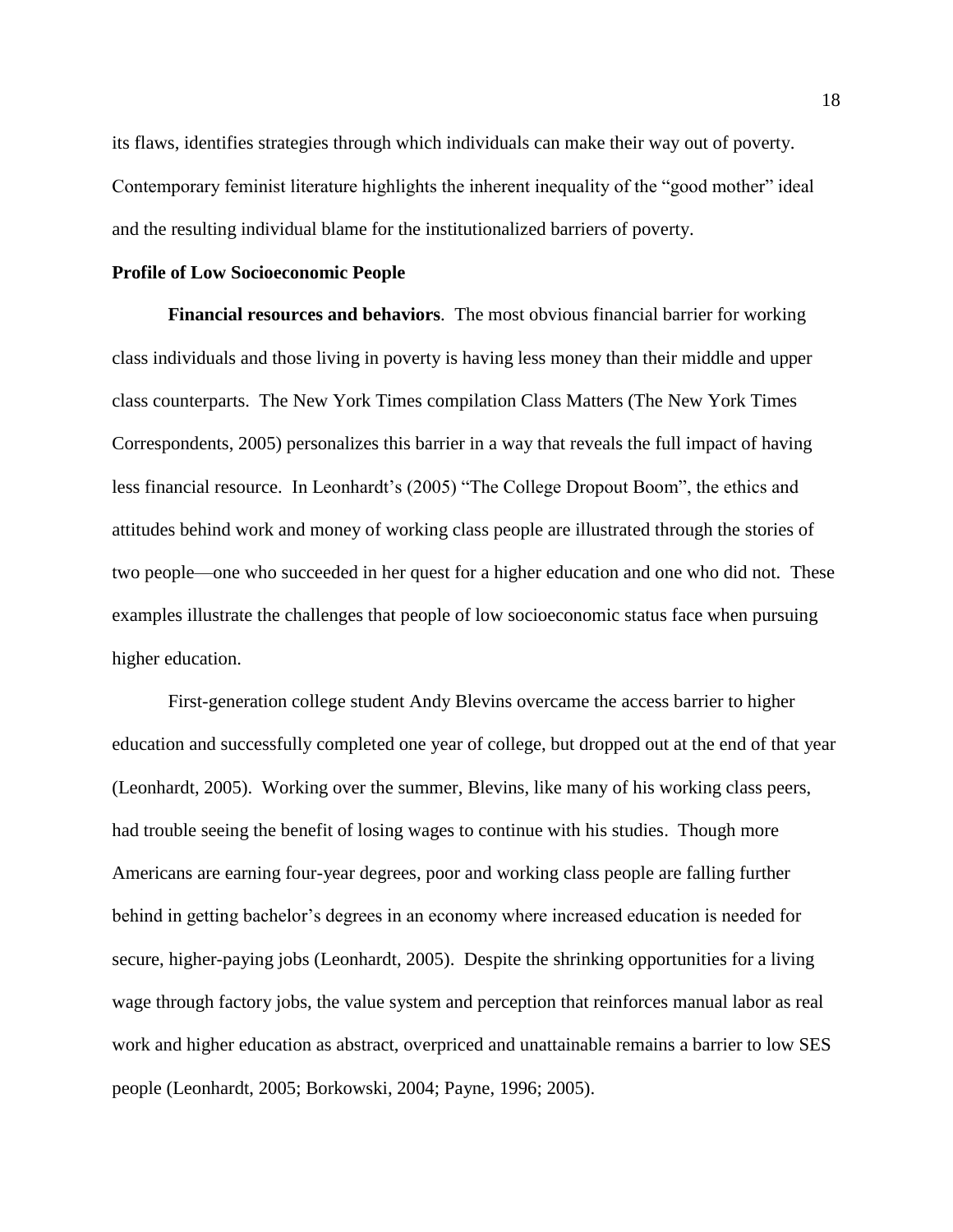Many poor and working class parents are also unaware of financial resources available to them and how to navigate through obtaining scholarships and grants to finance higher education despite the existence of many need-based scholarships and grants for college (Rowan-Kenyon, 2008). Perceptions of the cost of higher education as unattainable combined with other factors, present a barrier to parental involvement in college preparation (2008). Compounding the problem, people living in poverty approach money as something to be spent and used up, with little or no interest and experience in saving (Payne, 1996).

**Perceptions of formal education**. In poverty, situations are dealt with in constant crisis mode with individuals continually solving one immediate problem after another to survive (Payne, 2005; 2001; Ehrenreich, 2001). Parents living in the poverty culture understand that education is important in the abstract, but do not fully understand how to support educational success (Payne, 1996). One wryly amusing portrait of this disconnect is David Borkowski's (2004) recollection of his mother sending him a newspaper clipping advertising the upcoming test to become a sanitation worker in his hometown, sent to him just weeks before defending his dissertation in English. Borkowski reflects on his mother's love and pride for him, but a lack of understanding of the value of a Ph.D. and her embarrassment of his choice to not become a 'real doctor'.

Borkowski's (2004) loving and genuine narrative stands in contrast to most tales of those who have successfully made it to the middle class from a working class or poor background. Unlike the many other published narratives of gifted students who rose above and disconnected from their families, Borkowski writes about living comfortably in both worlds. Contrary to the well-respected advice of Payne (1996), Borkowski did not have to give up family relationships in order to succeed in academia, but, in fact, joyfully goes home to enjoy doughnuts and coffee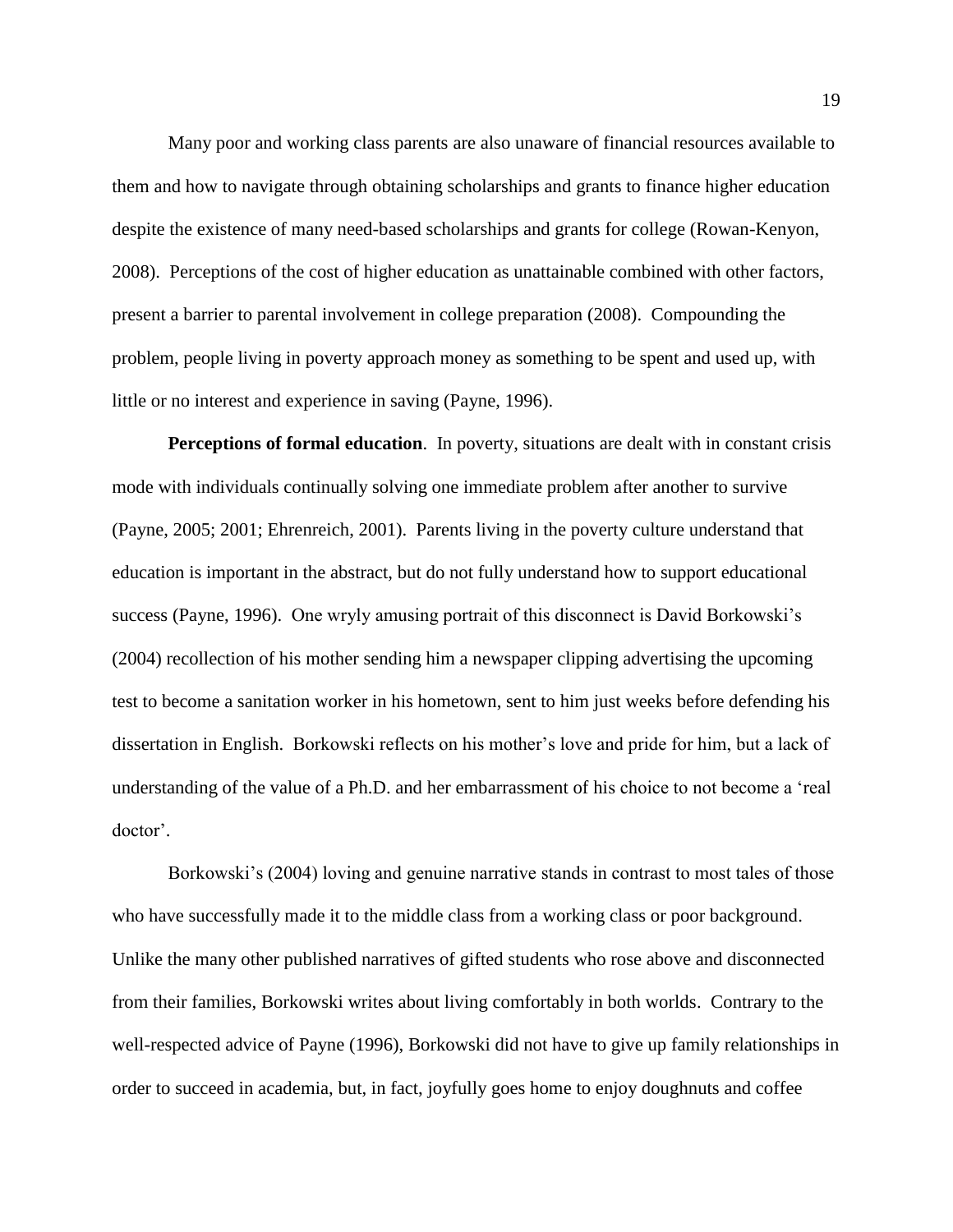with his aunt and mother regularly and merely smiles when they disparage his chosen occupation. Borkowski (2004) attributes the differences in his experience to being an average student rather than an incredibly gifted one as a child.

Borkowski's (2004) story is an exception to the rule of published research on parental involvement in attainment of higher education in low SES families. In a study of parental involvement in college going by socioeconomic class, Rowan-Kenyon, Bell, and Perna (2007) found that while multiple factors influence parental involvement in attaining access to higher education, that the understanding of college as an abstract concept, but a lack of knowledge of the concrete steps necessary to achieve success held true. One study participant described her parents as frequently discussing college, but when she asked her parents more specific questions about how to get into college, their only was response was that she needed to go.

**Academic Preparedness**. "If college attendance were based primarily on intellectual skills there would be much less class inheritance than exists today. But class inequality operates to retard the relationship between intellectual ability and college attendance" (Kerbo, 1991, p. 375). Academic preparedness begins at birth, and research indicates a disparity amongst children living in poverty as early as the first two years of life in terms of essential development factors (Berk, 2003). The key factor is the difference between intellectual ability and the availability of resources to cultivate that ability.

Payne (1996) notes that entertainment is highly valued in generational poverty and that books are rare and not viewed as a part of that entertainment. Young children in poverty often have less conversational stimulation with their parents, and subpar or no preventive healthcare leading to developmental deficits that impact the individual over the course of the lifespan (Berk, 2003). Kerbo (1991) notes that teachers have also been found to expect higher levels of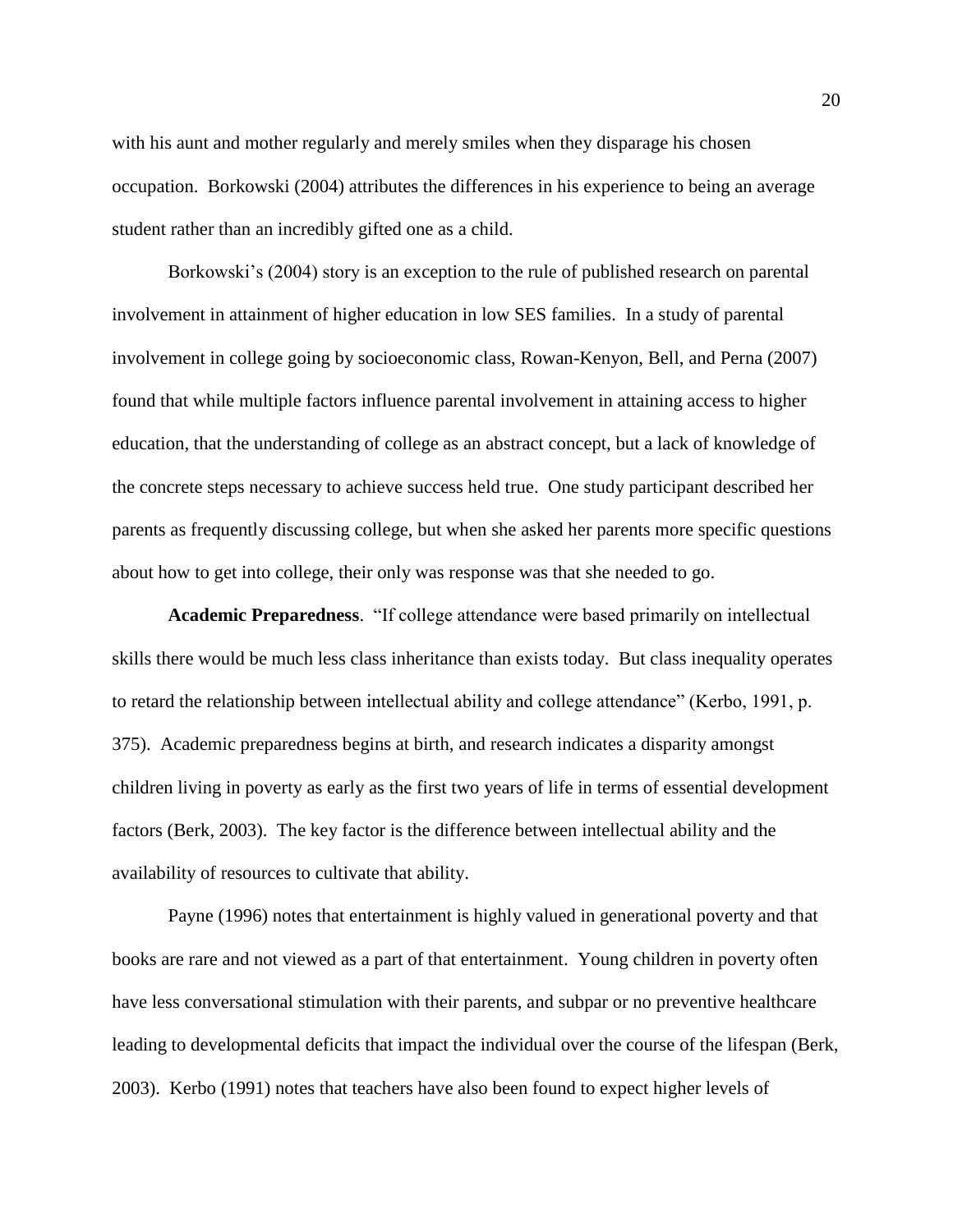achievement from higher class students and that lesser expectations of lower class students lead to diminished motivation for success.

Extracurricular programs such as athletics, trips to the opera or museum and musical enrichment cost money and parents living in poverty often do not have the resources to give these opportunities to their children. In Barbara Ehrenreich's (2001) experiment to live as a member of the working poor without public assistance, despite working two jobs in various locations in the United States, she was able to just barely cover basic necessities for herself without the added burden of caring for children. College preparatory exams such as the PSAT, SAT and ACT are costly. While middle class students can often afford to have tutoring and opportunities to take these exams once or more to obtain the desired score, these hurdles are difficult to maneuver for those in poverty (Rowan-Kenyon, et al. 2008; Payne, 1996).

Poverty affects all aspects of life and makes the playing field uneven from birth for American children. Socioeconomic status is an elusive and emotionally charged term defined differently by different academic disciplines (Keller, 2005; Berk, 2003; Payne, 1996; 2001; Kerbo, 1991). Key elements emerge, however, that challenge traditional stereotypes and reveal specific barriers to access and success. Intentionally-developed programming that includes an understanding of poverty culture and the constraints in the lives of children and parents living in poverty in mind can reduce the things that make success in college especially difficult for those determined to live the American dream and fulfill the American promise of social mobility for themselves and their descendants.

#### **Summary of low SES status.**

People of low socioeconomic status are impacted by their family lives in their pursuit of a college degree. Family attitudes about manual labor having more value than abstract work can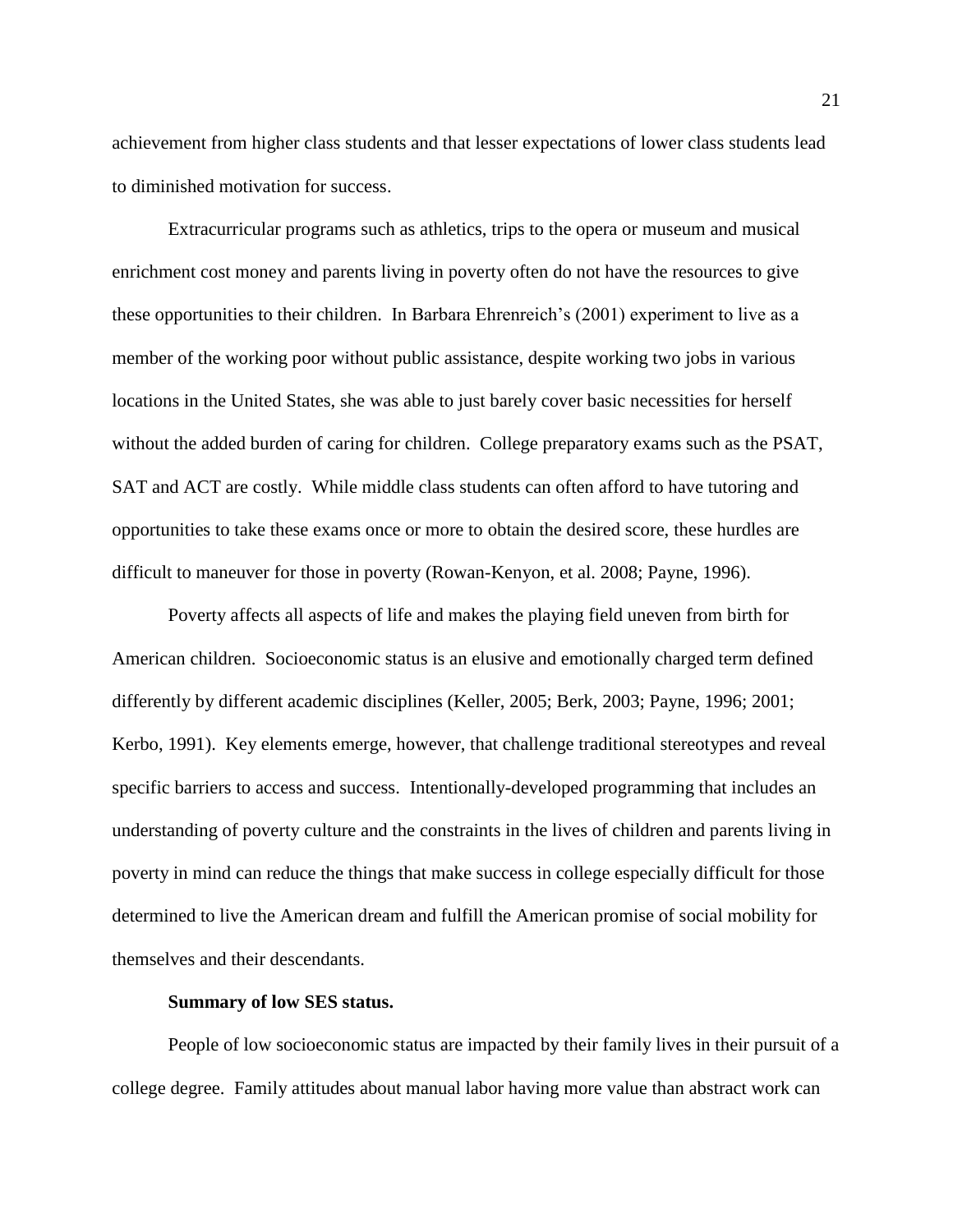affect the decision to stay in college and can shape their career choices. As I examine the lived experience of women who are living within this family context, I will collect information about family attitudes and selection of major.

### **College Factors**

This section of the literature review examines research related to factors of the higher education environment important to this study. Relationships between socioeconomic status, parenting and traditional outcomes of higher education such as persistence and graduation rates will be the focus.

In a multiple case study approach to understanding institutional influences affecting the college-going decisions of low-income mothers attending a rural Midwestern community college, Wilson (2008) examines twelve studies related to typical outcomes measures "persistence, associate's degree attainment, transfer, and baccalaureate degree attainment" (p. 13) as they are associated with socioeconomic status. Across these twelve quantitative studies, including three nationally representative databases from the student perspective, one database from the institutional perspective, and one database from a state perspective, Wilson (2008) finds that each of the individual characteristics listed below can be found in one or more of the twelve studies and is an indicator of the individual's likelihood to persist, transfer, earn an associate's degree, or earn a baccalaureate degree than is an individual without the characteristic: initial enrollment at a community college, delayed enrollment, non-traditional age, parental status, less prepared for college, few financial resources, and part-time enrollment.

Almost half of all undergraduates are community college students (Knapp, Kelly-Reid, & Whitmore, 2006). Studies correlating degree attainment to this characteristic indicate that students beginning at a community college are less likely to persist and graduate than students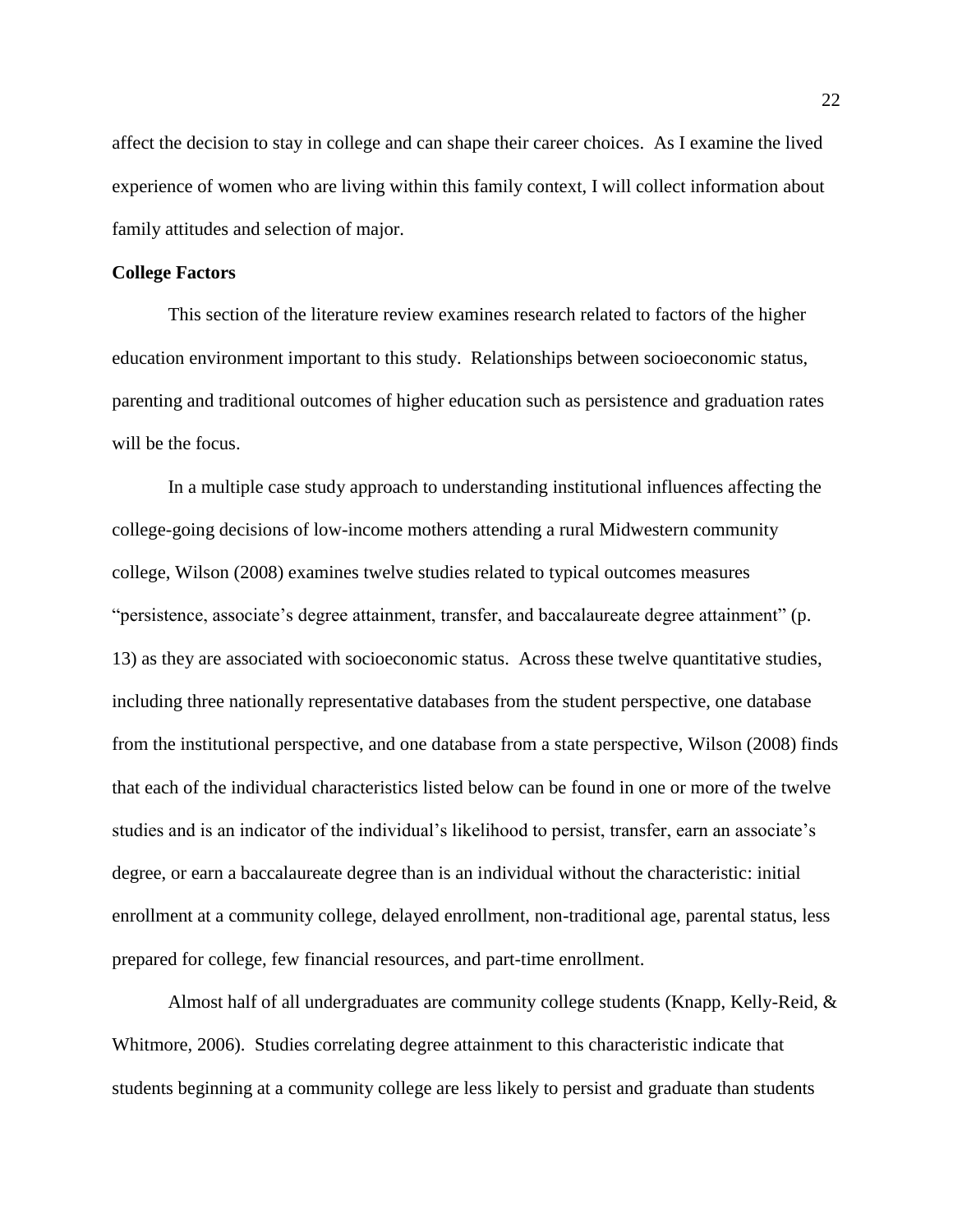beginning at a baccalaureate institution (Alfonso, 2006; Stratton, O'Toole, & Wetzel, 2007). Research indicates that larger community colleges have lower graduation rates (Bailey, Calcagno, Jenkins, Leinbach, & Kienzl, 2006). As well, community colleges with larger proportions of female students and larger proportions of part-time students have lower graduation rates (Bailey, et al., 2006). Berkner, He, Mason, and Wheeless (2007) found that of students entering postsecondary education at a community college first 21% had not attained a degree and were not enrolled in another institution after three years, while, in the four-year sector, only seven percent of students had not attained a degree and were not enrolled in another institution after three years.

**Delayed enrollment, age, and parenting**. Working adults represent one-third of the undergraduate population (Berkner & Horn, 2003). Adults delay enrollment for various reasons, including child care, financial resources, and academic weaknesses (Bozick & DeLuca, 2005; Horn, Cataldi, & Sikora, 2005; Rowan-Kenyon, 2007). One-fifth of students who delayed college no more than one year, and one-third of those who delayed college enrollment between two and four years had child care obligations (Horn, et al., 2005). Second, students who delay enrollment have fewer financial resources (Bozick & DeLuca, 2005; Rowan-Kenyon, 2007), and third, students who delay enrollment are less prepared for college (Bozick & DeLuca, 2005; Horn, et al., 2005; Rowan-Kenyon, 2007) as measured by high school coursework and test scores. Half of all independent students are parents, and one-fourth of all independent students are single parents (Wei, Nevill, & Berkner, 2005). Being a parent and a student is negatively associated with persistence in the community college sector (Berkner, et al., 2007) and persistence in higher education generally (Stratton, et al., 2007). A parent's college commitment is often secondary to family and work (Berkner & Horn, 2003; Wassmer, Moore, & Shulock,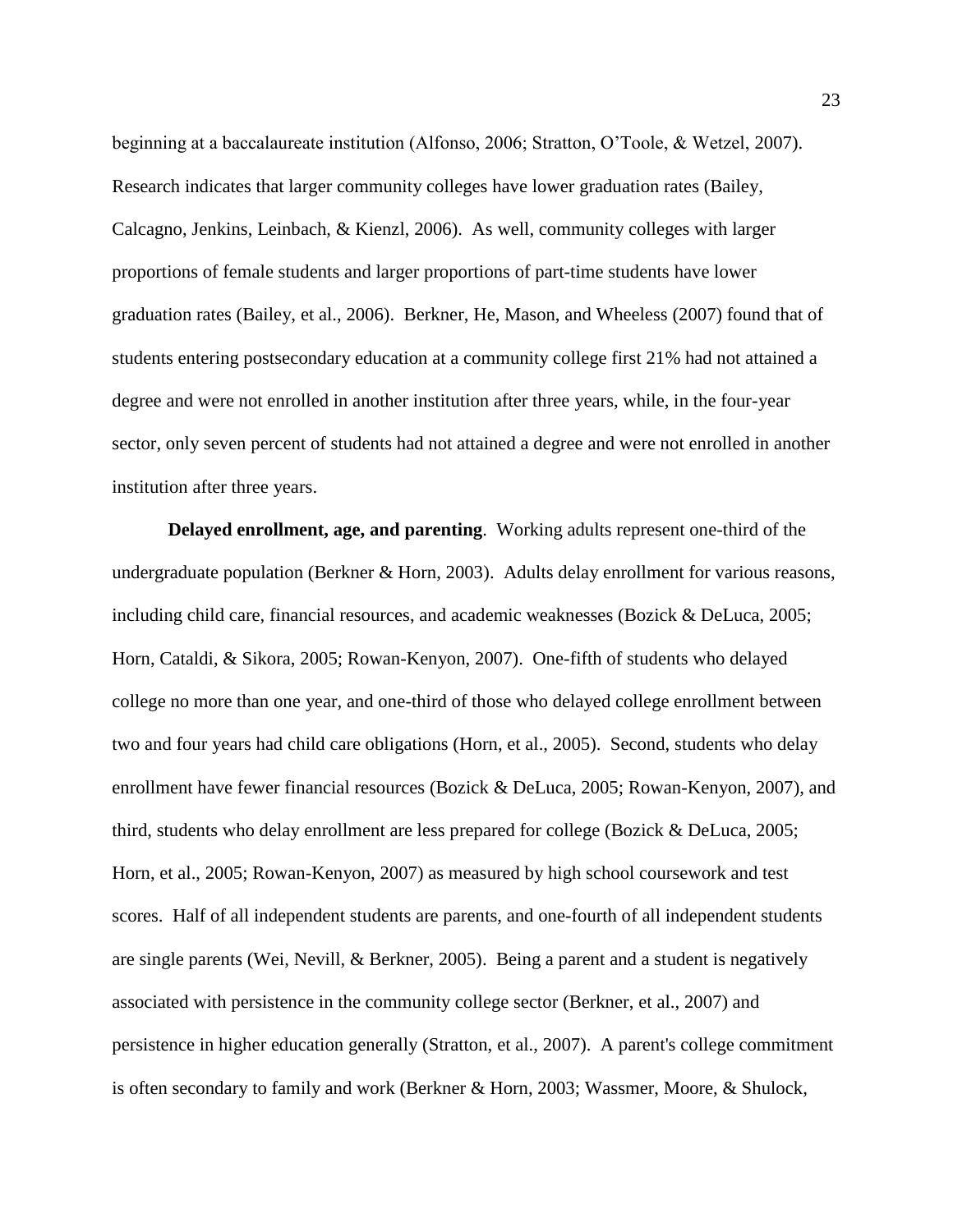2004). Wei, et al. (2005) noted that although it is often age that determines independent status, independent students are most clearly different from their dependent counterparts in their family and work responsibilities.

As well, independent students often struggle with finances. Of all independent students enrolled in a community college, 24% live below 125% of the poverty threshold, yet only 1.8% received cash welfare payments and only 2.5% received food stamps (Wei, et al., 2005). In addition, of single parents enrolled in a community college, 43.3% lived 125% below the poverty threshold, while 17.4% of married parents lived 125% below the poverty threshold (Wei, et al., 2005). In the community college sector, many parents enrolled in college have significant financial strain.

Researchers have also demonstrated that adult students form their educational commitments based on their interactions with the institution and form their self-concept as a student through interactions in the classroom (Gigliotti & Gigliotti, 1998; Graham & Gisi, 2000; Kasworm, 2003). As such, understanding students' self-concept and descriptions of interactions in the classroom was critical to a phenomenological understanding of their experiences in the community college setting.

**Less prepared for college**. Being less prepared for college is most clearly correlated with delayed enrollment (Bozick & DeLuca, 2005; Horn, Cataldi, & Sidora, 2005; Rowan-Kenyon, 2007). Further, Attewell and Lavin (2007) specifically countered the argument that those students who are less prepared are not benefiting from community college education. They wrote, "[i]f admissions policies had reflected that viewpoint, nearly half of the men and a third of the women who actually attended community colleges in the national sample would not have been able to do so" (p. 188). In short, being less prepared for college, may mean starting at a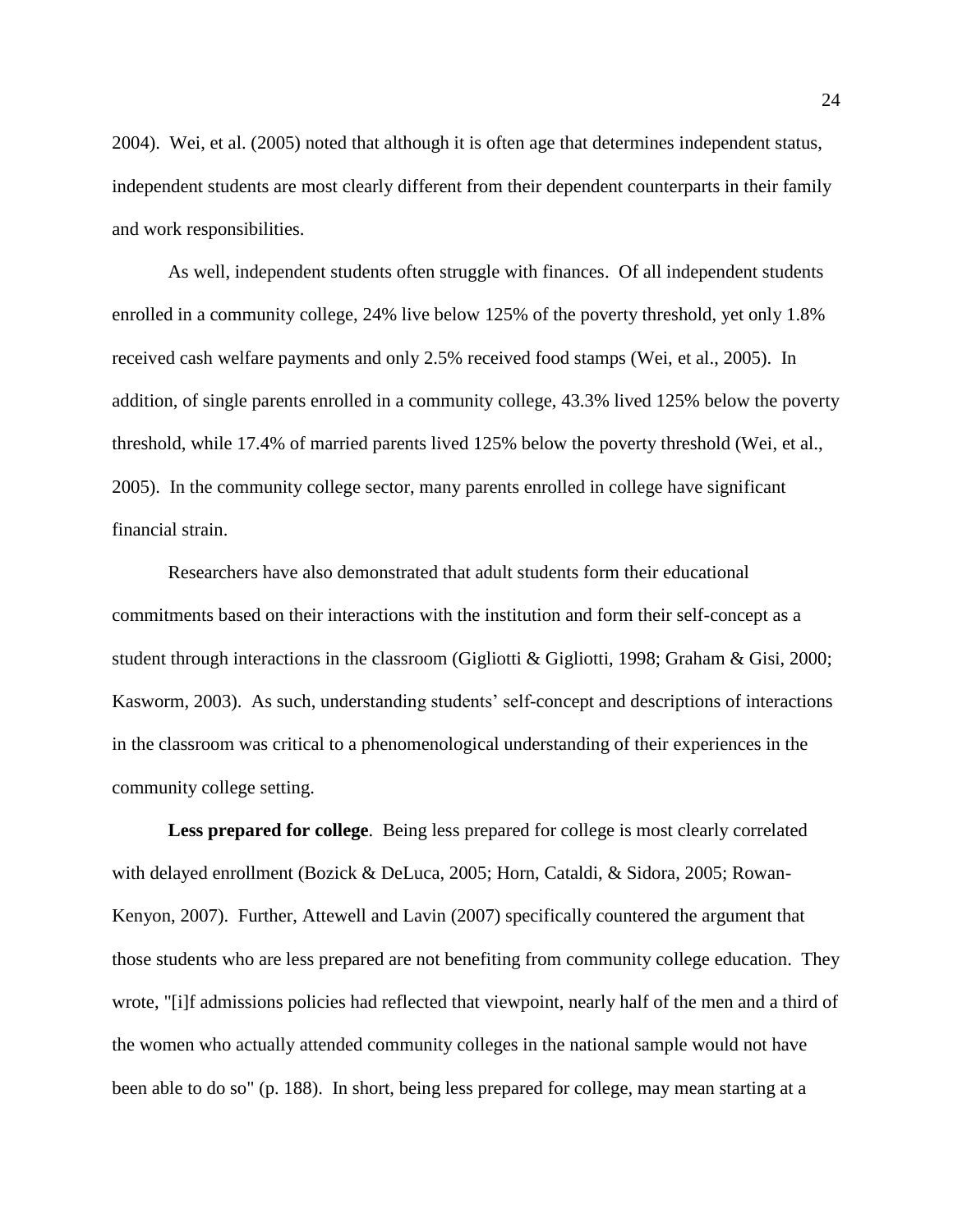community college and pursuing a vocational degree, but these choices may also translate into increased earnings for those at the low end of the socioeconomic scale, further indicating that higher education degree attainment can be a way out of poverty for low-SES mothers.

**Fewer financial resources**. Not surprisingly, having fewer financial resources is negatively correlated with delayed enrollment (Bozick & DeLuca, 2005; Rowan-Kenyon, 2007). In addition, students with fewer financial resources are more likely to drop out of higher education (Stratton, et al., 2007). As well, students from low-income families have fewer study groups, spend less time studying, have a lower grade point average, and work more hours (e.g. Walpole, 2003). As a result, researchers often question whether offering more or different financial information would increase enrollment or retention among those with fewer financial resources.

Specifically, Dynarski (2003; 2002) has used the elimination of Social Security student benefits and data from the Georgia HOPE program to study the effect aid has on the decision to enroll in college. In both studies, she concluded that aid does positively impact enrollment; however, the impact of the aid does not always benefit low income and minority students. Seftor and Turner (2002) used data generated through the Current Population Survey (2010) administered by the U.S. Census Bureau to consider how federal aid impacts older students' decision to attend college. They found federal aid has a significant impact on the enrollment decisions of older students.

Paulsen and St. John (2002) used NPSAS data to consider class reproduction versus educational opportunity by analyzing persistence. For adult students in poverty, they concluded that women are less likely than men to maintain continuous enrollment. The authors speculated that this result is due to family responsibilities, which take precedence over school. Paulsen and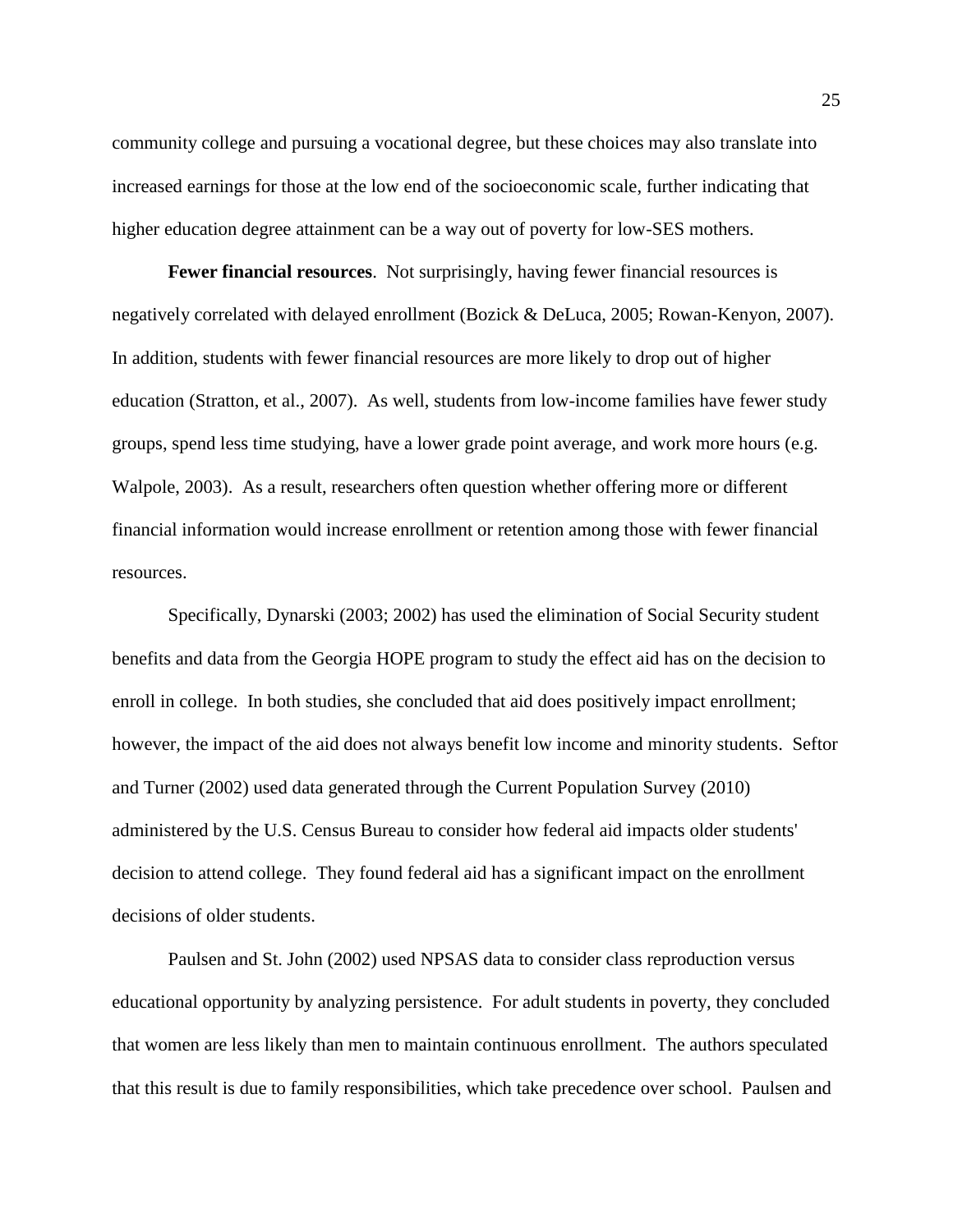St. John (2002) conclude that for low-income women, especially mothers, the postsecondary system functions as a "class-based constraint" that discourages educational attainment.

In general, the research suggests that enrollment, persistence and graduation are impacted by the type and amount of aid. In a qualitative study on the impact of grant aid to low-income students, St. John (2006) wrote that "the consequences of unmet need are serious, potentially inhibiting preparation as well as enrollment and persistence" (p. 1616). This quote points to the intertwined nature of preparation, financial resources, enrollment and persistence.

**Part-time versus full-time enrollment**. Being enrolled part time has been negatively correlated with transfer (Dougherty & Kienzl, 2006) and degree attainment (Bailey, et al., 2006). Stratton, et al., (2007) sought to separate the effects of part-time enrollment from the effects of full-time enrollment. They found that while persistence was negatively impacted by delayed enrollment, academic performance, parental education, and income for full-time students, the impact of these characteristics on part-time students was much smaller. Specifically, part-time student persistence was not impacted by delayed enrollment. As well, "marriage and child related factors are much more closely associated with attrition for full-time as compared to parttime students" (p. 477). Likewise, using a thirty-year time frame, Attewell and Lavin (2007) found that graduation rates among low-income mothers were much higher than is often suggested by research over a six year or ten year time frame. This leads to a need for further exploration of the experiences of low-income mothers attending college to deepen our understanding of how to measure their successes.

Researchers studying poverty commonly note that poverty runs along race lines: African American, Latino Americans, and American Indians are more likely to be in poverty than other races; however, no causal relationship exists between race and poverty. A thorough examination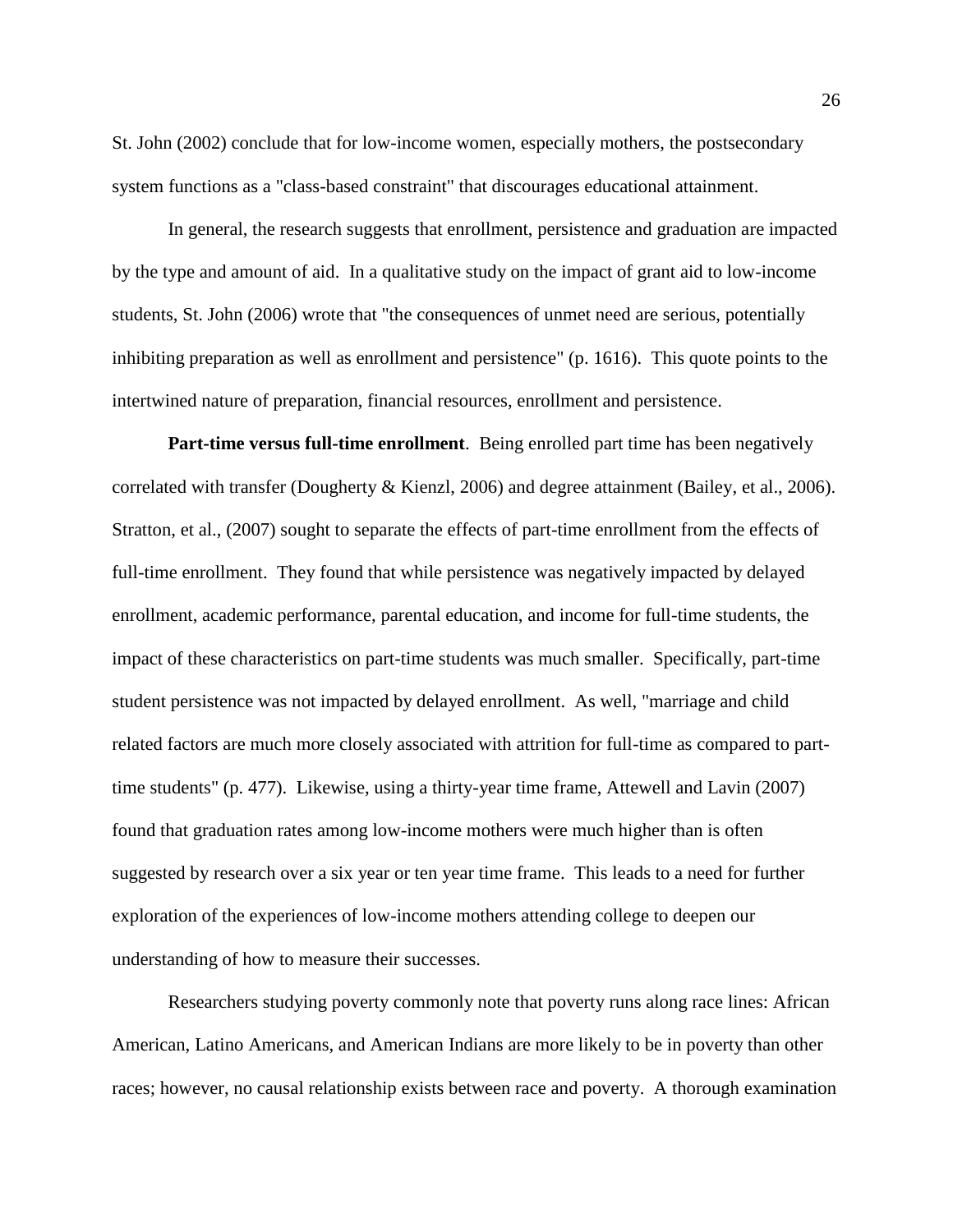of race and poverty would reveal a complex interaction of holistic life experiences of the individual that contributes to poverty. In higher education research, the same can be said of being older and a parent. Mothers do not drop out of college because they have children; rather, a convergence of social, emotional and institutional influences impacts a parent's opportunities to be successful in college. Higher education research has demonstrated that students who are older, parents, and low-income are more likely to drop out, but research has not adequately described the convergence of influences that allows parents to remain in school and remain successful academically.

## **Summary of higher education literature.**

In this section of the literature review, I examined research related to factors of the higher education environment important to this study. Relationships between socioeconomic status, parenting and traditional outcomes of higher education, such as persistence and graduation rates were discussed. The research has reflected that students who are parents, who enroll half-time and who are of low socioeconomic status are less likely to persist and graduate. A careful examination of the school context in relationship to these women's lives will shed light on why and how these factors impact the pursuit of higher education.

#### **Education and Low-Income Mothers**

This section of the literature review discusses research related directly to the population under study: low-income mothers in postsecondary education. In 2006, the United States poverty threshold for a mother and two children was 17,098 dollars a year (U.S. Census Bureau, 2010). Twenty-nine percent of single female householders live at or below the poverty threshold (CPS, 2010) and the United States has the highest childhood poverty rate of any industrialized country (Coleman & Kerbo, 2007). Low-income mothers in higher education comprise a fairly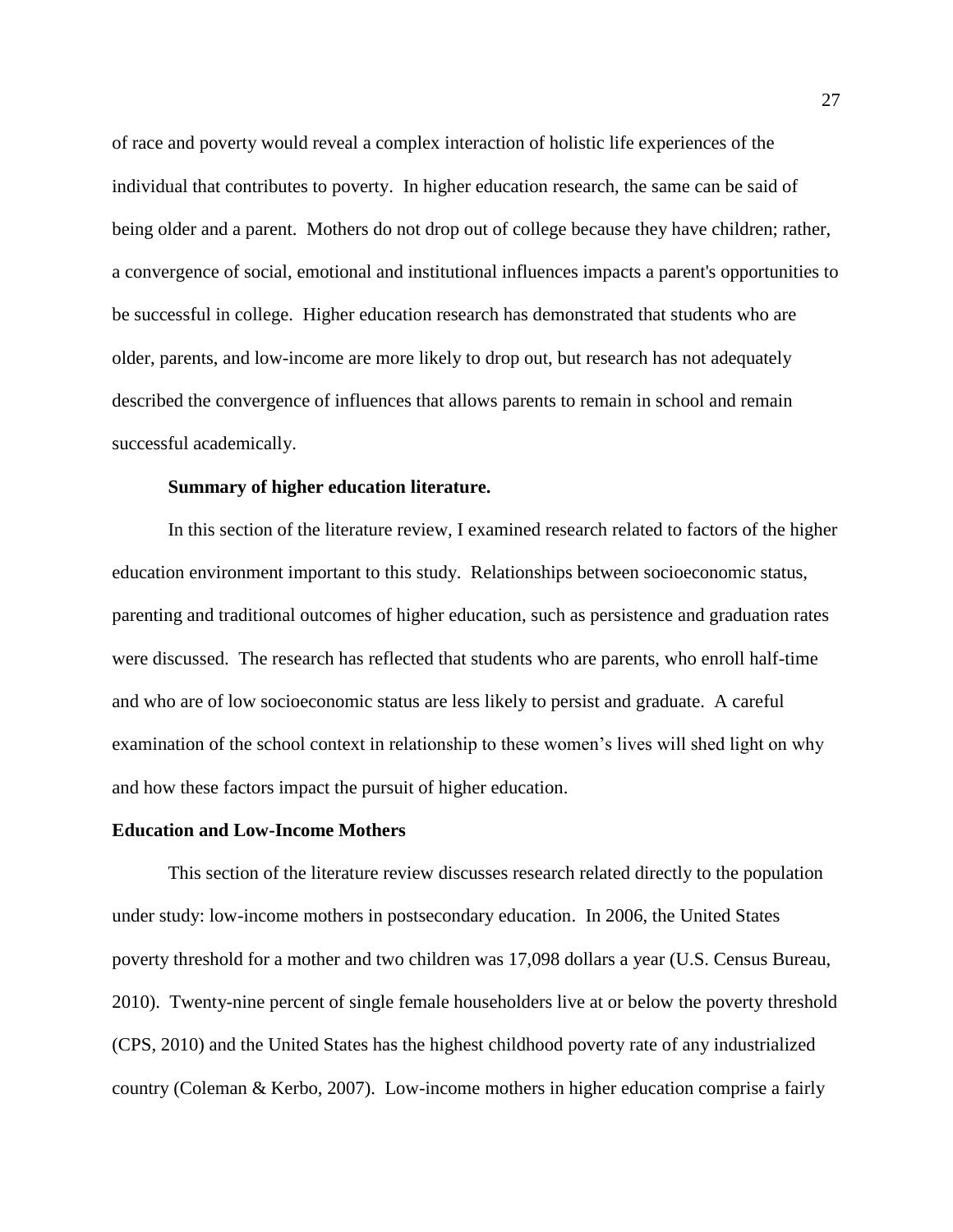large group. Wei, Nevill, and Berkner (2005) reported that 24% of independent students at community colleges reported living below 125% of the U.S. Census Bureau poverty threshold for a family of four (\$21,286). One of the many purposes of higher education attainment is gainful employment and, for those in poverty, stabilization of their lives.

Pandey, Zhan and Youngmi (2006) sought to study the impact of education on poverty for mothers, both single and married. They used the 2000 National Longitudinal Survey of Youth (NLSY79). The survey began in 1979 and interviewed participants thereafter in 1994, 1996, 1998, 2000, and 2002. The dependent variables used were income-to-poverty, and the independent variable was educational attainment. The 2001 poverty rate for single householders with no high school diploma was 56.4% with a high school diploma was 56.4% with a high school diploma but no college was 33.6%, with some college but no bachelor's degree was 21.6% and with a bachelor's degree or more was 10.1 percent. The authors found that having a degree reduces the likelihood of poverty for both single and married mothers with statistical significance. The authors further concluded that poverty among women with children can be reduced through the attainment of higher education, particularly by those women that are motivated to pursue their education.

While these findings are promising for raising the socioeconomic status of women pursuing higher education, Bullock and Limbert (2003), in their mixed-methods study of 69 lowincome women enrolled in a voluntary educational training program purposed to help women form educational goals, found that these women expected college to result in a middle-class status, but did not feel that postsecondary education was open to them and their children. Yet several studies suggest that despite having doubts about their ability to complete a postsecondary degree, low-income women are strongly motivated by the desire to be a good role model for their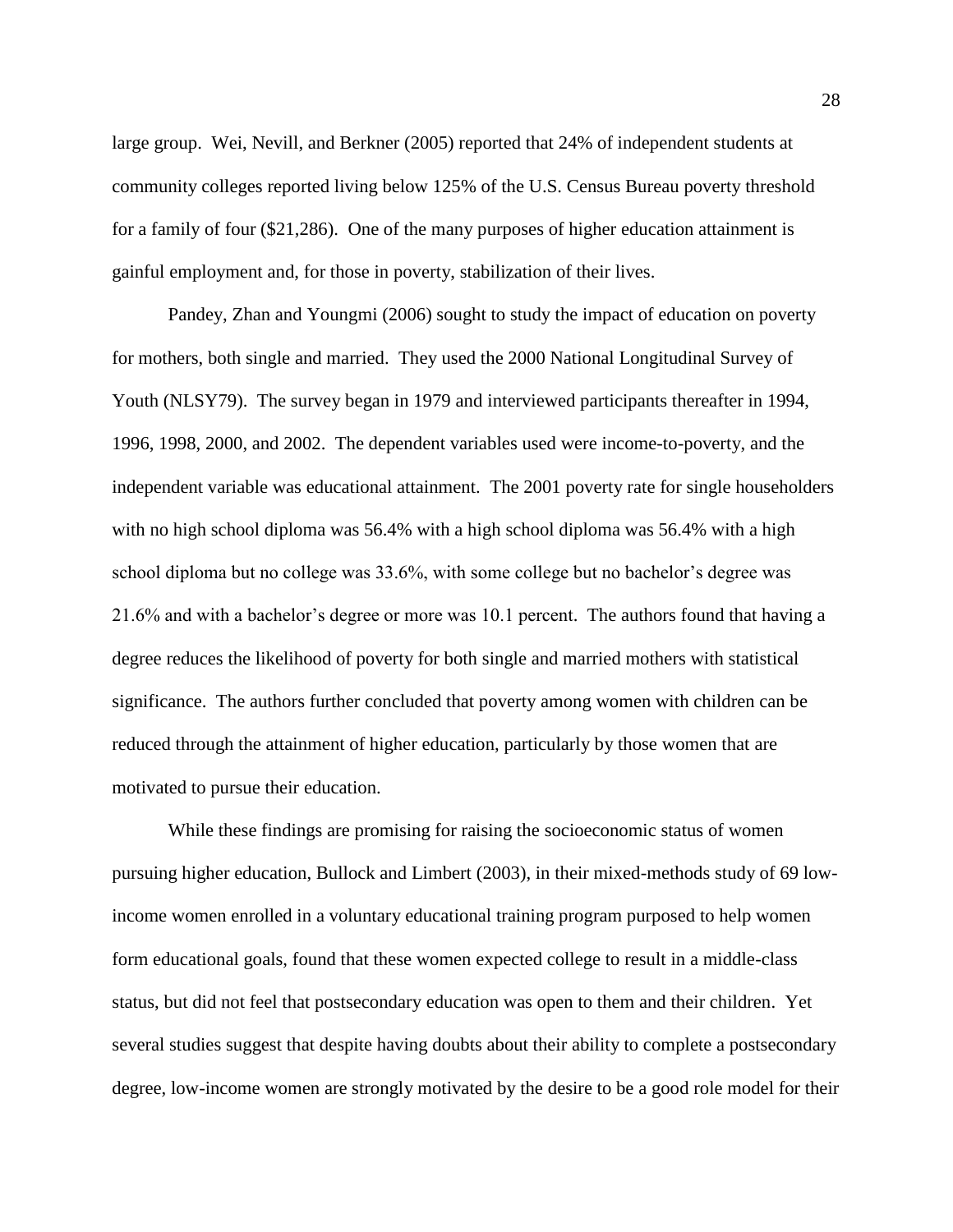children (Attewell & Lavin, 2007; Haleman, 2004; Jennings, 2004; Luttrell, 1997). Research clearly demonstrates that earning a degree will raise low-income women out of poverty (London, 2006; Pandey, Zhan & Youngmi, 2006); however, this group of women characteristically feels unwelcome in the environment of higher education (Bullock & Limbert, 2003).

Several studies have examined socioeconomic status and higher education outcomes (Alfonso, 2006; Stratton, et al., 2007; Walpole, 2003). Walpole (2003) examined socioeconomic status as it pertains to higher education, but specifically and intentionally excludes community colleges. Wilson (2008) examined the institutional factors affecting the college-going decisions of low-income mothers at a community college. What is lacking, then, is the Pern and Thomas (2008) multi-layered approach to discerning the full context of the lives and experiences impacting low-SES mothers who are pursuing higher education.

#### **Summary of education and low-income mothers.**

The evidence suggests that attaining a college degree does raise the standard of living for women of low socioeconomic status raising children. Further, an identified barrier to success is a feeling of being unwelcome in colleges and universities and the idea that college is unavailable. This study, therefore, is critical to the understanding of how to fulfill the mission of the community college by not only keeping the doors of open access open, but how to effectively invite the intended demographic in the door.

## **Chapter Two Summary**

Socioeconomic status and its impact have been examined across several fields of study. Many quantitative and some qualitative studies have examined the impact of socioeconomic status and parenting and their impact, both separately and together, on higher education experiences and outcomes. There is a consensus that low-SES negatively impacts outcomes for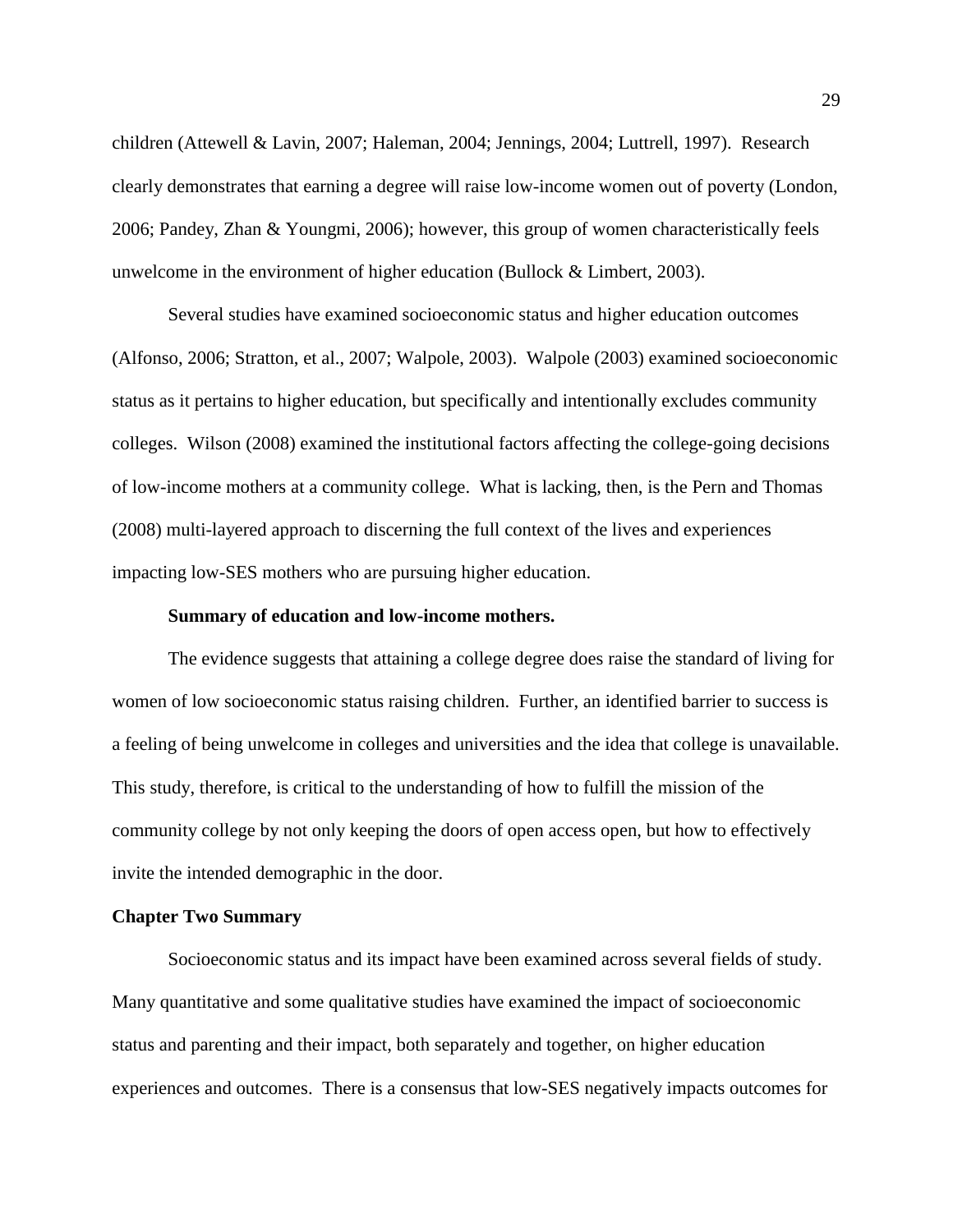students pursing postsecondary education. Given the nature of poverty and its permeation of all aspects of life, a phenomenological examination of the lived experiences of low-SES mothers pursuing higher education can shed light on additional contextual factors contributing to academic success in a community college setting.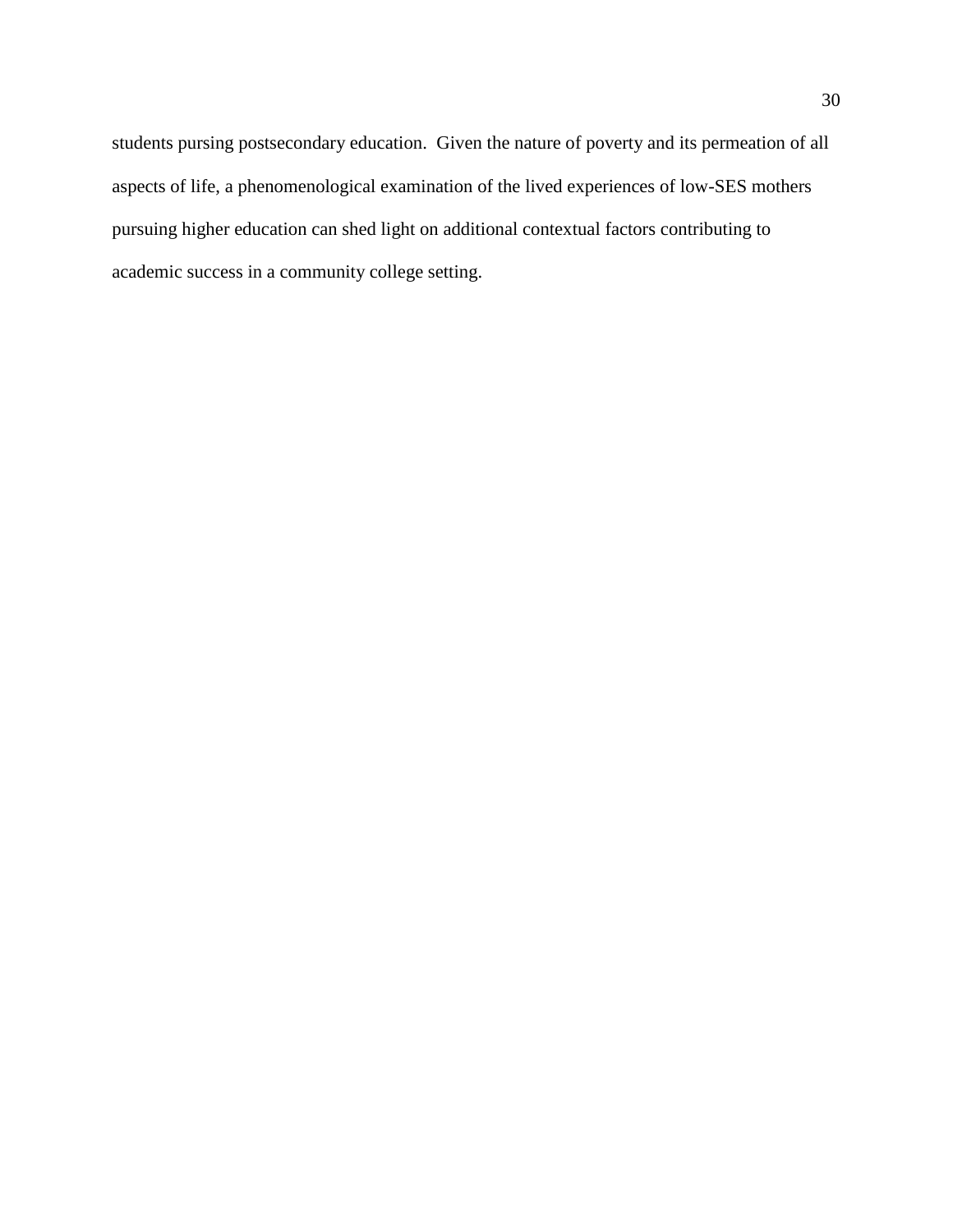# **CHAPTER THREE**

## **METHODS**

This study identified the essence of the experience of academically successful low-SES mothers enrolled in community college. The research was guided by the following research questions: 1) Describe the lived experience of community college students who are mothers with low socioeconomic status. 2) What does success in higher education mean to a mother of low socioeconomic status who lives that experience?

Qualitative research methods allow for significant depth and breadth in the exploration of the given participants' experiences and will be used as a guiding framework for this study. The underlying assumptions that are specific to quantitative research are control and reality (Merriam & Simpson, 2000; Johnson & Christensen, 2008; Burgess, 1995). Qualitative researchers assert that no such control is possible and, further, that there are multiple realities (Rossman & Rallis, 2003).

Patton (1990) identifies twelve major characteristics of qualitative research: naturalistic inquiry, emergent design flexibility, purposeful sampling, qualitative data, personal experience and engagement, empathic neutrality and mindfulness, dynamic systems, unique case orientation, inductive analysis and creative synthesis, holistic perspective, context sensitivity, and voice, perspective and reflexivity (pp. 40-41). Common techniques of qualitative inquiry are interview, observation, document analysis, and historical analysis. A key concept of qualitative data analysis is triangulation and the use of multiple data collection methods (Seidman, 2006).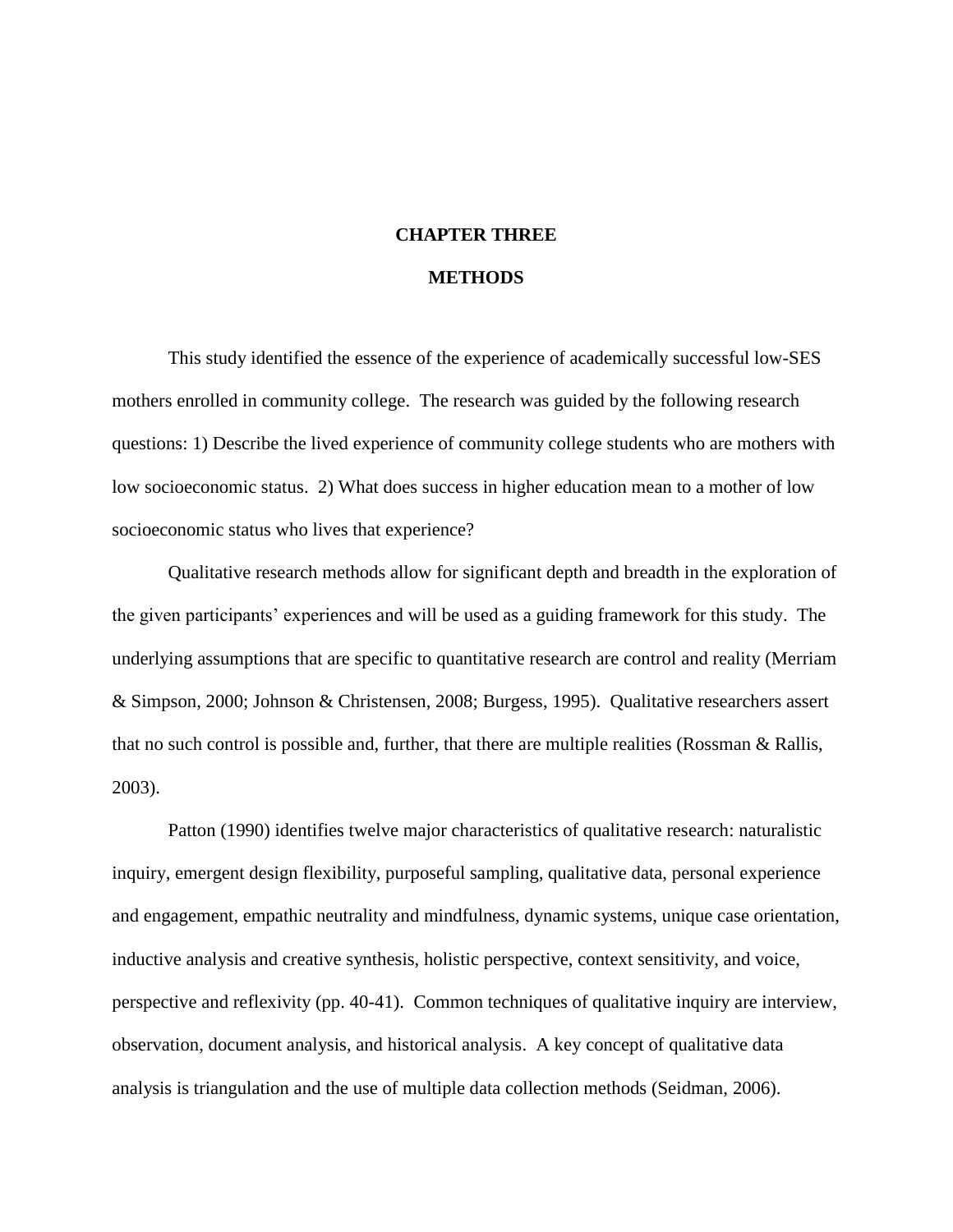Merriam and Simpson (2000) indicate that qualitative research is an overall term for five types of inquiry: biography, phenomenology, grounded theory, ethnography, and case study. The methodological approach for this study is phenomenology.

Phenomenology is the study of the lived experiences of people and an attempt to derive meaning from those experiences (Bogdan & Biklan, 2007; Schutz, 1967; Seidman, 2006). At the root of this approach is a commitment to entering research without an assumption of what particular events in a participant's life mean. Phenomenological inquiry seeks to capture the lived experience of the participant through careful research (Seidman, 2006). For this study, the in-depth, interviewing process (Seidman, 2006) was combined with a life history interview (Bertraux, 1981) focusing on the phenomenon of balancing the responsibilities of motherhood with being a community college student (Seidman, 2006; Schutz, 1967).

Phenomena that exhibit characteristics of social relationship and interaction, of individuals taking the role of actors in relationship to their personally constructed life-world and social environment, provided rich possibilities for phenomenological study. Studies of low-SES mothers' higher education experiences have been framed several ways. However, phenomenology provided a method for this study that gave voice to a shared experience of mothering while pursuing higher education. It also provided an opportunity to identify the essence of the experience, thus revealing common struggles and common strategies.

In this study, the philosophical underpinnings of phenomenology addressed issues of being, "otherness," "subjectivity," and the understanding of collective and individual consciousness. Essences of a studied experience were revealed through the examination of individuals' encounters with and of that experience. Phenomenology shaped a "return to experience in order to obtain comprehensive descriptions that provide the basis for a reflective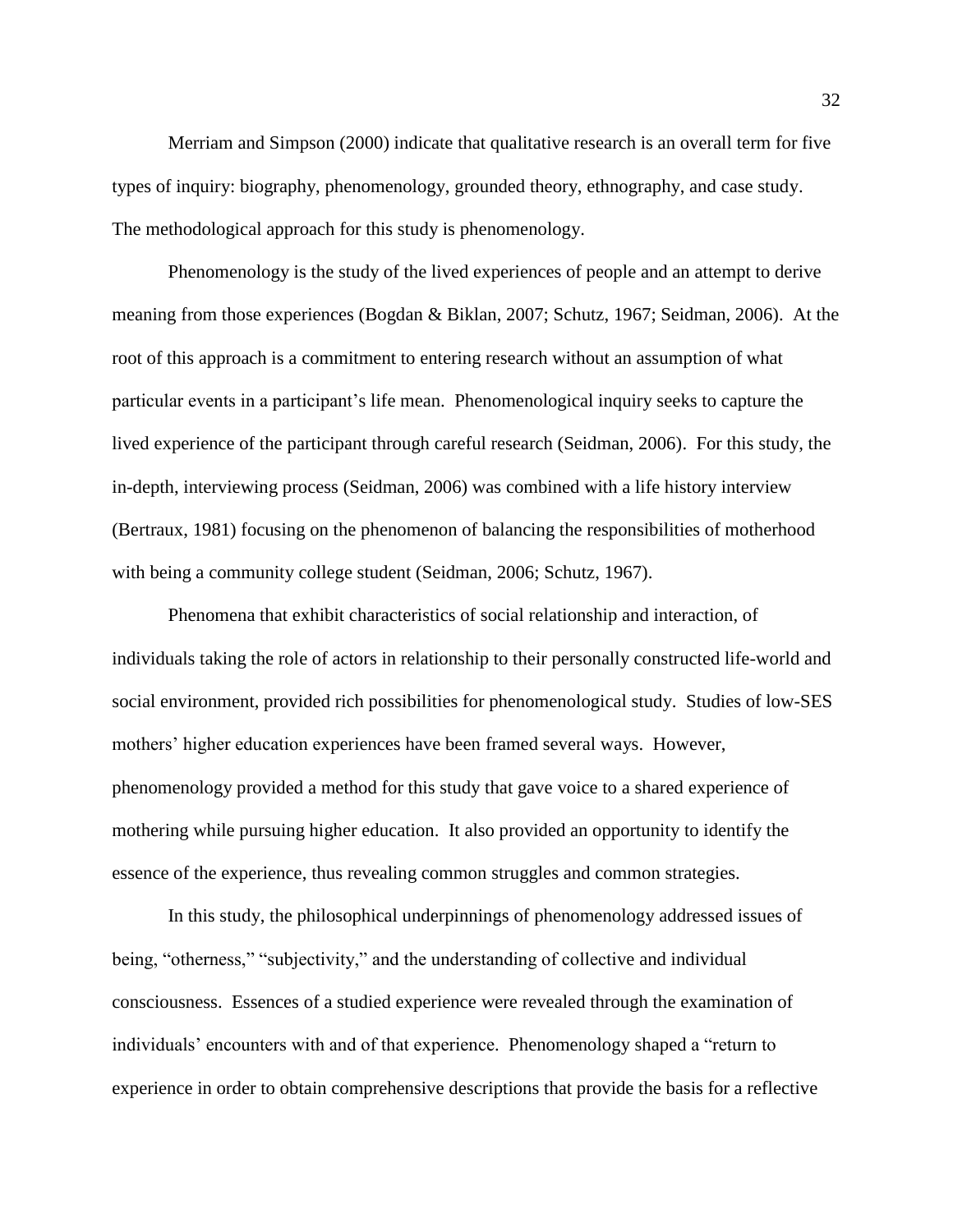structural analysis that portrays the essences of the experience" (Moustakas, 1994, p. 13). Phenomenology provided a way to capture and reduce to its core elements the lived experience being studied through the descriptions of the participants. I utilized the phenomenological method to critically examine given descriptions to understand how we experience, to find what it is that makes the phenomena itself in our experiences. Critical to phenomenology were the concepts of intentionality, horizon, epoche or bracketing, and noema and noesis.

Polkinghorne (1989) clarified intentionality when he discussed the distinction between inquiry into objects and inquiry into "descriptions of experience" (p. 41), and explored how one experienced an object or event, rather than focusing on the cause of the experience. According to his descriptions, phenomenological methods are appropriate when a researcher would explore the activity of human consciousness as it experiences an object or event. This emphasis on examining and understanding individuals' perceptions and intentionality regarding their own experiences adds a somewhat practical dimension to the theoretical emphasis of philosophy. The methods for studying another's life-world "are intended to study the meanings of human experiences in situation, as they spontaneously occur . . . . The emphasis is on the study of lived experience, on how we read, enact, and understand our life-involvements" (von Eckartsberg, 1998, p. 3). The purpose was to understand people's experience of a phenomenon in order to gain a fundamental understanding of the essence of the phenomenon itself.

Husserl considered the "freedom from supposition the Epoche" (Moustakas, 1994, p. 85), meaning to avoid exclusive reliance on preconceptions and assumptions. So that one might see another's experience clearly, I engaged in epoche, or bracketing, during the study, the intentional act of reserving and critically reflecting on one's own assumptions and beliefs about the lived experience of those who provide descriptions. I recognized that my personal experiences with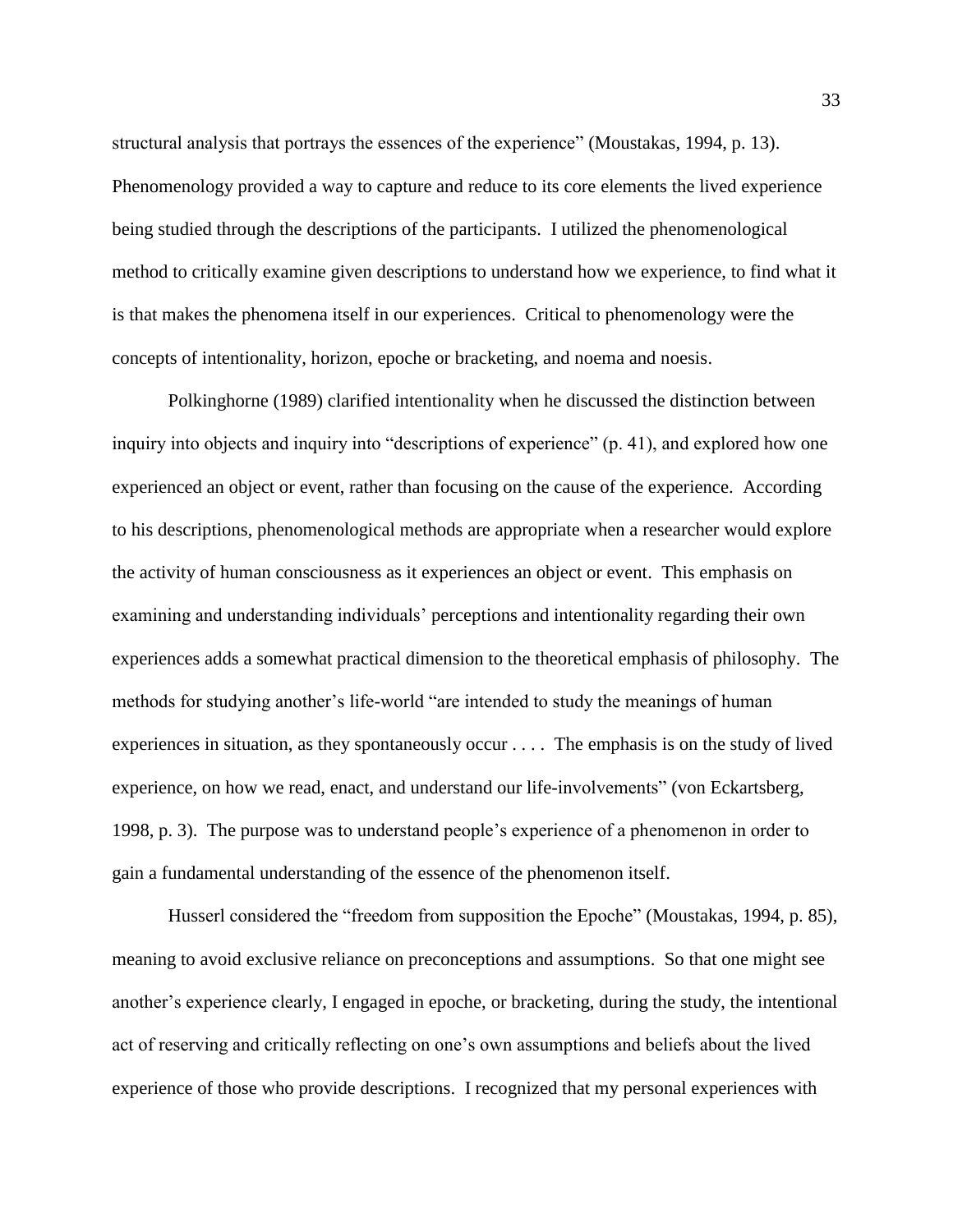similar phenomena as a mother and student affect the questions that I ask and the way that I ask them. Although bracketing requires reserving one's own knowledge, prior knowledge held by the researcher and understood through deliberate and careful reflection can be considered necessary to a thorough interpretive analysis. In fact, the main role that the researcher's own experiences have in phenomenological studies is characteristic of the topic of study, and necessary to understanding the universal "essence" of the subject (Bodner & Orgill, 2007, p. 98). Regardless, strategies to bracket by making bias as transparent as possible were necessary to phenomenological study. I asked the participants to conduct member-checking by presenting transcripts and analyses of each interview to the participant for verification that what I understood and interpretted accurately reflects the participants' experience.

Phenomenology explores the experiences of life-worlds through first-person accounts as a way to distill the essence, the true nature of what is the experience. It is grounded in the assumption that the way to understand the meaning of a phenomena is through description (Van Manen, 1990) and observation. In this instance, the description was provided through the words of the participants' in a series of interviews. This framework provided the philosophical position and theoretical framework through which to explore the research questions central to this study.

#### **Selection of Participants**

Purposive sampling (Patton 1990) was used to select seven participants as co-researchers for this study. Identifying the appropriate number of participants for in-depth, phenomenological interviewing was based on two criteria as identified by Seidman (2006): sufficiency and saturation of information. In order to establish sufficiency, participants reflected the broad age range of students ranging in age from 18-34, accounted for variations in academic or technical programs with representation from students who intended to pursue a technical certificate in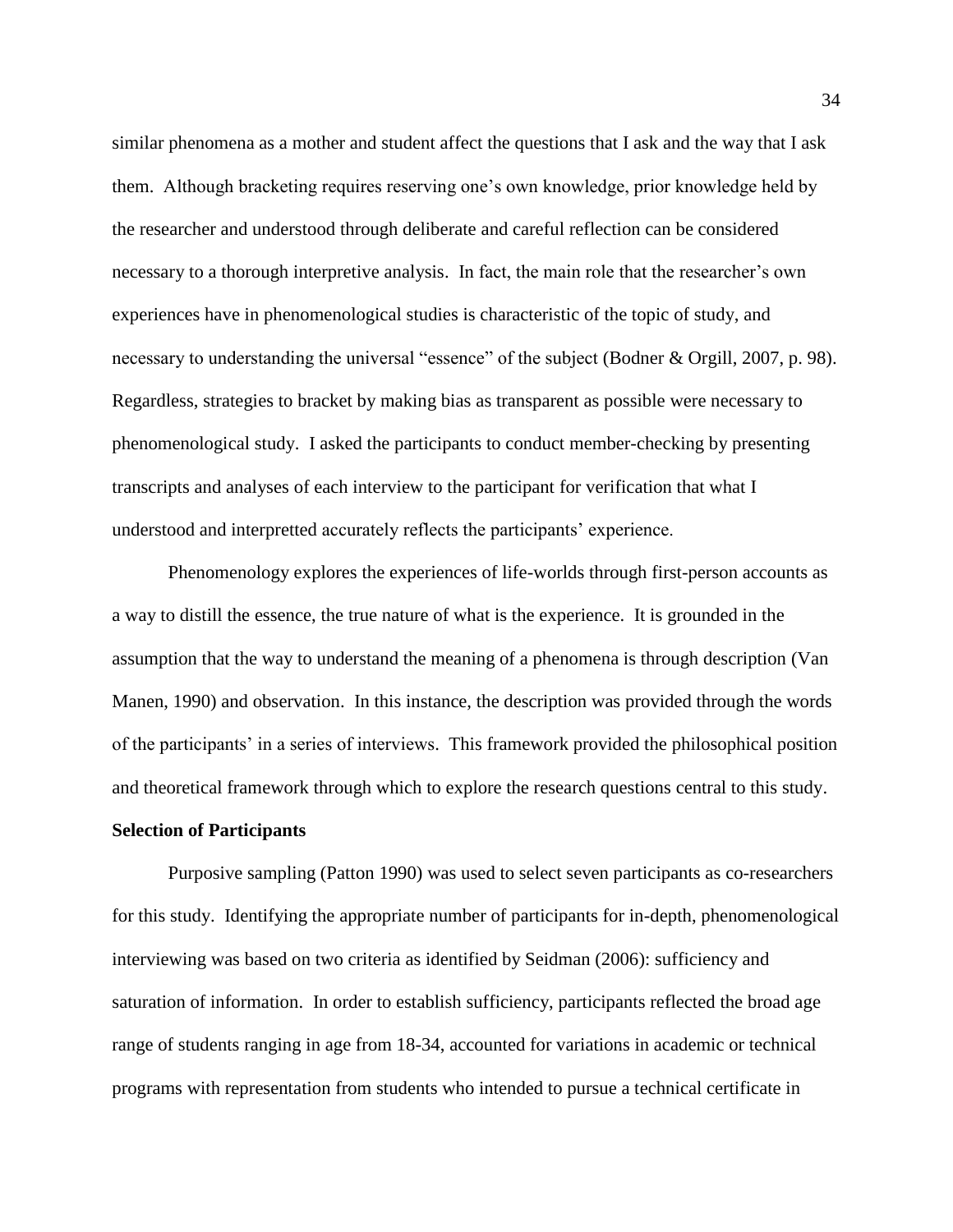health care to students who intended to pursue graduate studies. The study was not representative of the range of race and ethnicity that defines the campus population, being limited to the participants who responded to recruitment materials who were primarily Caucasian.. Saturation of information occurred when no new information was reported from participants. Moustakas (1994) advised that participants must have met the following criteria:

Has experienced the phenomenon, is intensely interested in understanding its nature and meanings, is willing to participate in a lengthy interview…grants the investigator the right to tape-record, possibly videotape the interview, and publish the data in a dissertation and other publications. (p. 107)

Criteria for identifying study participants was be defined as:

- Students who are enrolled at least half-time, have a G.P.A. of 2.5 or higher and are pursuing an Associate of Applied Science or an Associate of Science degree. Satisfactory academic standing is defined by the community college as a G.P.A. of 2.5. In order to have a G.P.A., each student will need to have completed at least one semester toward her degree. By ensuring half-time status, student status will be considered a prominent role in each student's life.
- Students who are Pell eligible are identified as living below the poverty level and in need of federal financial grants to continue their education will be considered as low-SES. In addition to meeting federal poverty guidelines, students will self-identify as being first-generation, or the first in her family to pursue a college education.
- Students will qualify as mothers, for the purposes of this study, by having one or more children, aged ten or younger, living in the home with the student.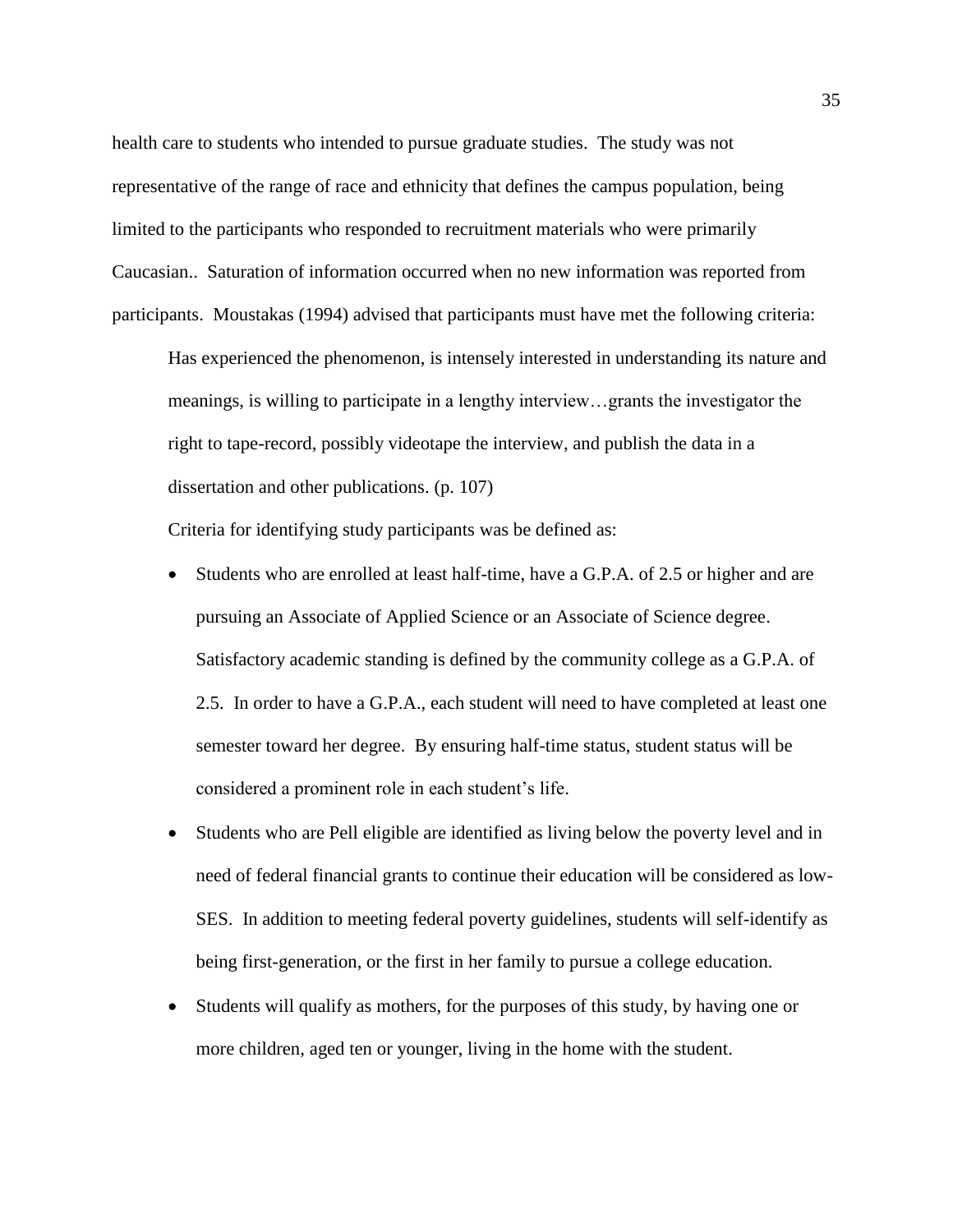In order to identify participants who overcome barriers to success, they must be currently successful in their academic endeavors. In order to be mothers, they must be female. None of the participants withdrew from the study, but all were advised that they could do so without penalty. During the course of the study, none of the participants withdrew from school or were placed on academic hold. Students were recruited from a campus wide e-mail (See Appendix A). Participants were further recruited using the snowball method.

Each woman agreed to participate in a series of three interviews lasting approximately sixty minutes each. They were asked to share documents/artifacts that supported their selfstories and information about their attitudes and behaviors in the classroom. This study was phenomenological in nature. I attempted to understand the experience of students who are mothers, with dependent children living in their home for whom they provide direct childcare. The three interview series, designed by Dolbeare and Schuman (Schuman, 1982) and discussed at length in Seidman (2006) served as the basis for this study. These components are a life history interview, an interview in which the details of the experience are described and a reflective interview (Seidman, 2006).

The purpose of this study was to capture the lived experience of women living in poverty who are mothers and college students. Therefore, the interview series will include a: 1) Onehour life history interview in which the participant describes her life history as it pertains to education providing a foundational context for educational experiences and attitudes, 2) A second interview in which she describes her current lived experience as a mother, providing a foundational context for experiences and attitudes towards mothering, and 3) A third interview in which she describes her current lived experience as a student to allow the student to describe her experiences and allowing for reflection from the previous two interviews. Poverty is not isolated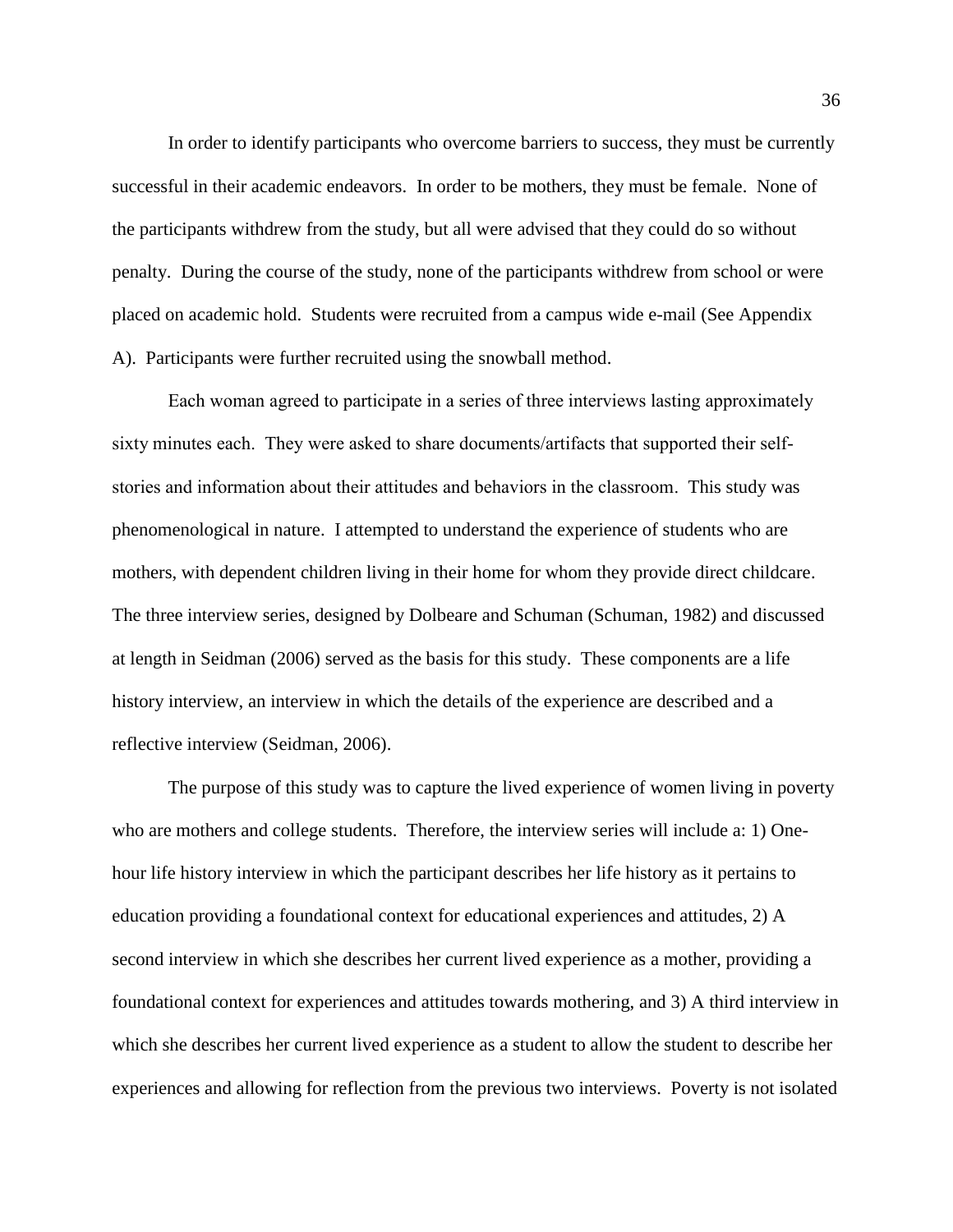as a separate interview because it permeates every other aspect of an individual's life (Payne 1996; 2005; Kerbo, 1991; Berk, 2003).

While I am professionally employed at the campus identified for the study, subjects do not have a direct faculty/student relationship with me. I have no power to make decisions about grades or financial aid for these participants.

## **Informed Consent**

In accordance with moral and ethical practices, the Institutional Review Board at Ball State University and the Community College reviewed all procedures and protocols (See Appendices D and E). No portion of this project is designed with ill intent. An informed consent document advised participants of the timeline and potential risks of the study, as well as their obligations and their right to discontinue participation at any time. Participants' identities were kept confidential through the use of pseudonyms and the removal of or disguising of personally identifying components from the interview transcripts prior to submitting them to coresearchers. As co-researchers, the participants were responsible for reflecting on what they had shared for accuracy and depth. Further, the participants reviewed the transcripts and profiles to ensure that their stories had been accurately portrayed. Information with identifiable characteristics was secured digitally or physically until which time they can be deleted or destroyed.

## **Data Gathering Procedures**

Eligibility criteria were confirmed utilizing the Whedon Community College student information systems database. Confirmation was initially sought through email or verbally over the phone just prior to planning the date, time, and location for the in-depth interview. Upon first meeting with each participant, I confirmed that each participant understood the purpose and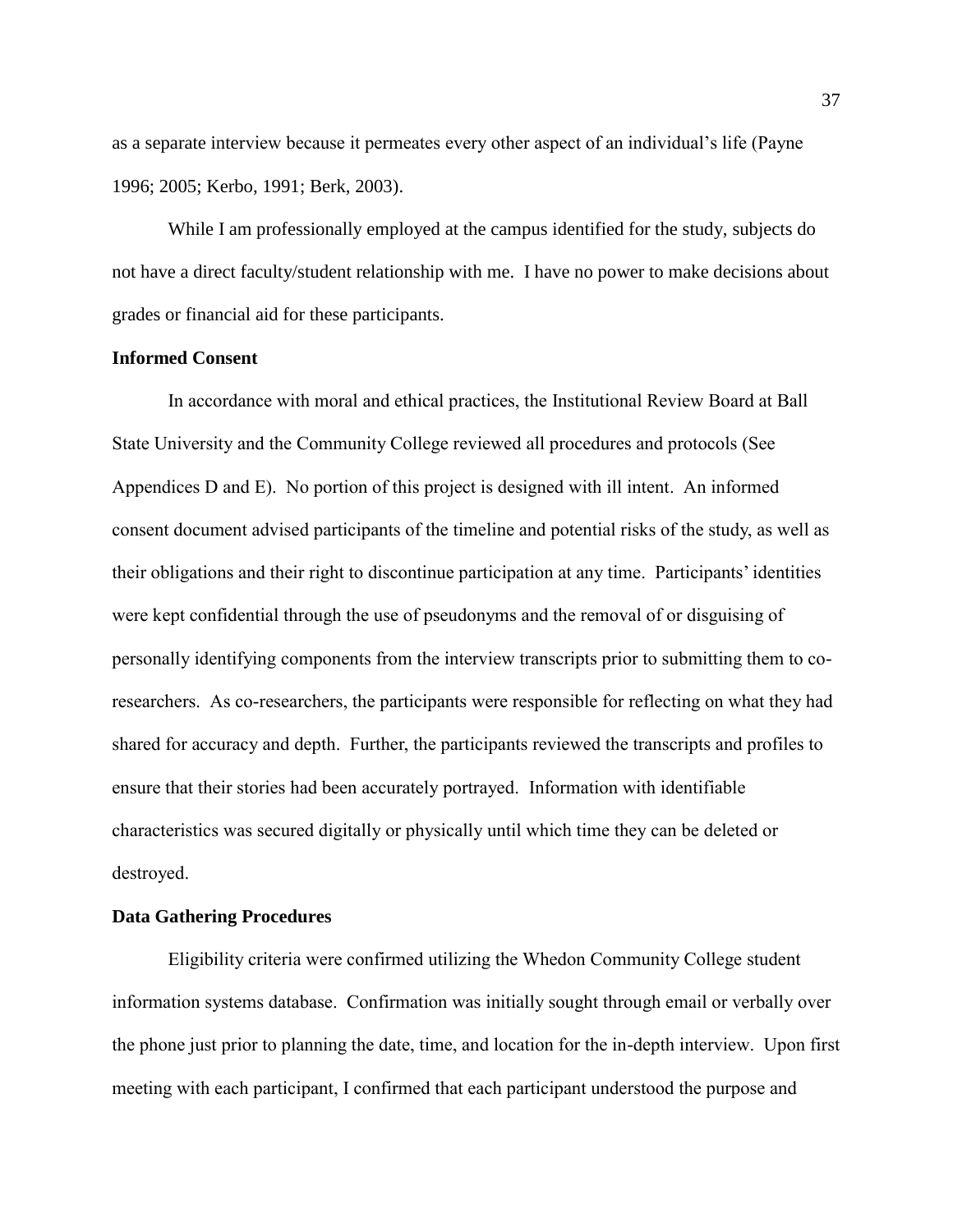intent of the study and will have her sign informed consent documentation, IRB acknowledgement, and disclaimer confirming that the participant may willingly cease to participate at any time without cause, justification, or question. As a part of this introductory protocol, I also confirmed willingness to have in-depth interviews recorded and transcribed. All interviews occurred either in my office on the Sunnydale campus or over the phone. Lastly, participants were asked to share documents for analysis that might include copies of their personal calendars/weekly obligations, children's schedules, and/or other personal documentation that would further deepen the exploration of the essence of her experience.

## **Tools and Procedures**

Each interview was recorded, transcribed, and submitted to the respective participant as a means of member checking. Participants' comments were minimal and limited to adding that they enjoyed participating in the study and learned from it. No substantial changes were made. Field notes captured by the researcher were also used to add details, context, and further external interpretation where relevant.

#### **Data Analysis**

Bogden and Biklen (2007) defined data analysis as "the process of systematically searching and arranging the interview transcripts, fieldnotes, and other materials that you accumulate to enable you to come up with the findings" (p. 159). Reducing the text from multiple transcribed interviews to single units of significant meaning, inductively rather than deductively were the tasks of the qualitative researcher. Further, I, as the researcher, must use my judgment to make decisions and extrapolate meaning from the text (Seidman, 2006). The research questions guide the analysis of the data.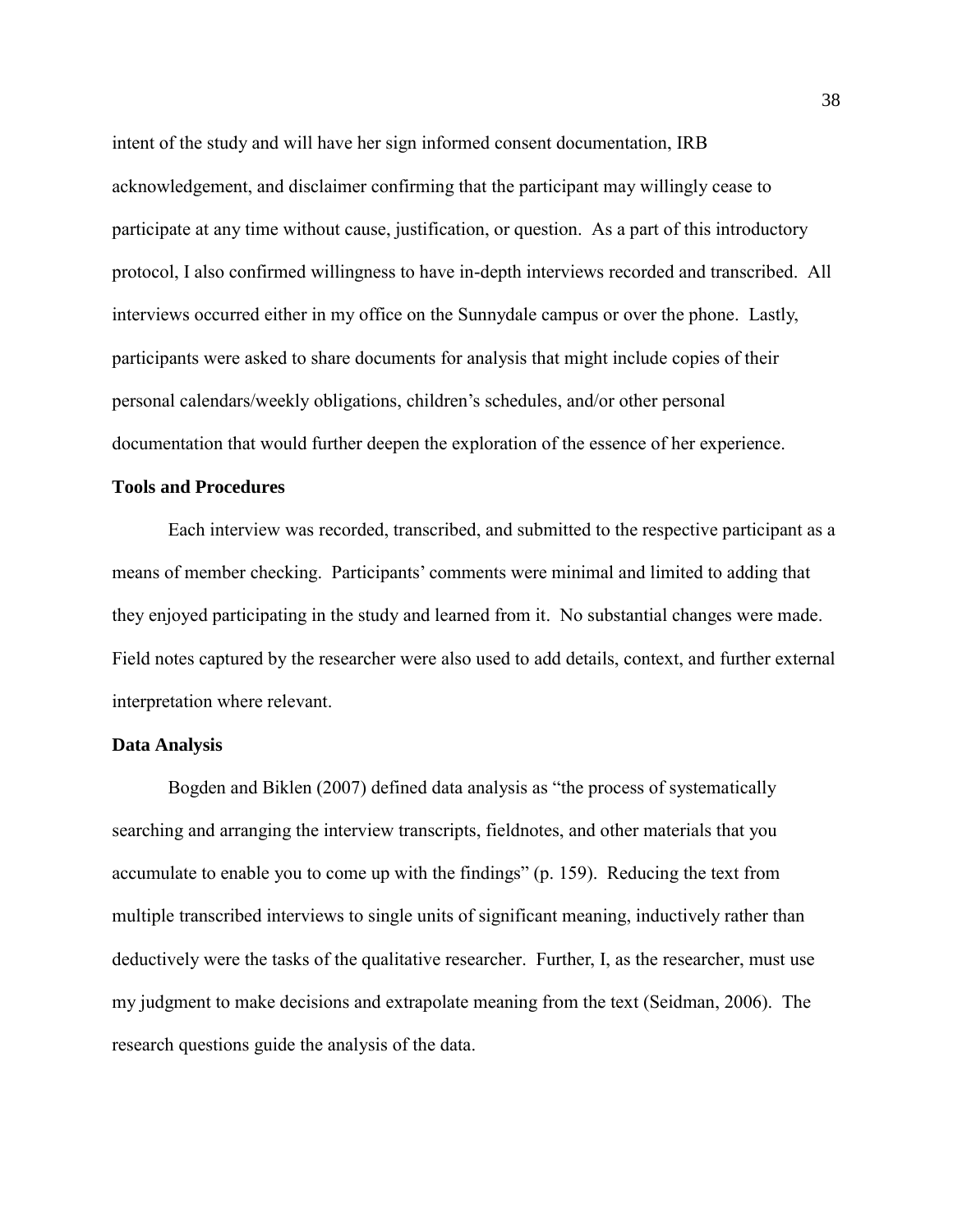In light of the research questions, methodology, and purpose of this study, I believe that Moustakas (1994) delineates the most apt coding strategy for this study. Phenomenal analysis includes

Horizonalizing the data and regarding every horizon or statement relevant to the topic as having equal value. From the horizonalized statements, the meaning or meaning units are listed. They are then clustered into common categories or themes, removing overlapping and repetitive statements. The clustered themes and meanings are used to develop the textural descriptions of the experience. From the textural descriptions, structural descriptions and an integration of textures and structures into the meanings and essences of the phenomenon are constructed. (Moustakas, 1994, p. 119)

Additionally, I relied on my experiences, intuition and the literature to identify and acknowledge emergent themes. Analysis was interwoven throughout the research process as I observed, recorded, and made decisions about areas of focus, emphasizing reduction to the essence of the experience of low-SES mothers successfully pursuing a higher education. Consistent with traditional coding strategies, I relied on themes to emerge throughout the data collection and analysis process.

I reviewed each interview transcript and analyzed each one to develop textural descriptions of the experience and structural descriptions of the experience (Moustakas, 1994). Information collected from each participant was then reviewed as primary data. The transcribed interviews, artifacts, documents and elements from observation were coded and categorized based on emerging themes until saturation is reached.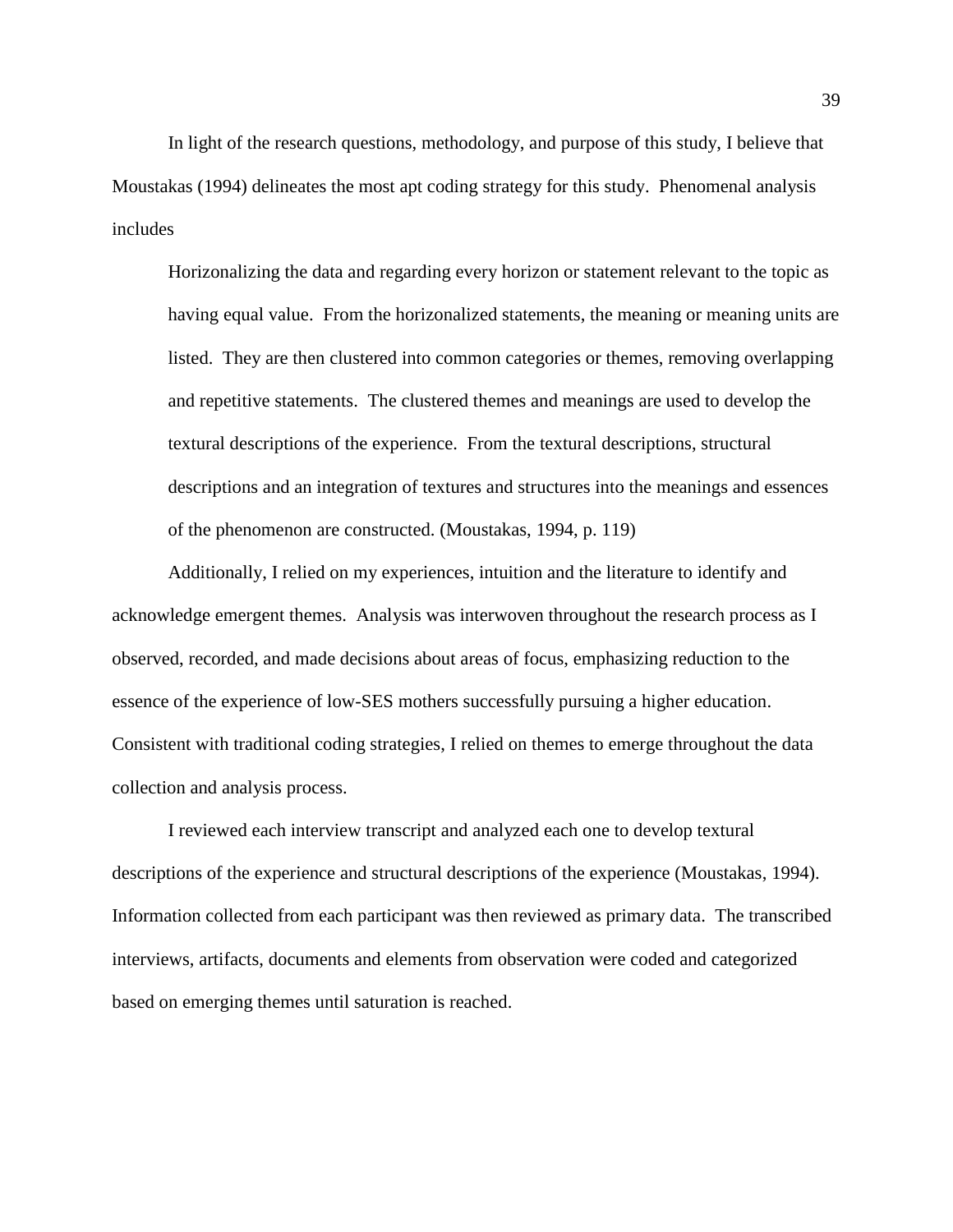### **Limitations of the Study**

Due to the nature of the small sample size (seven mothers) and limited geographical location of the study (in one small region of the Midwest), the results of this study are not statistically generalizable. However, generalizability was not the purpose of this study. As with any qualitative research study, it was more important to examine a topic in great depth. The researcher in a qualitative study provides a thick description of the process utilized and data gathered, thus engaging the reader to determine applicability of the information gathered in specific studies. Furthermore, the qualitative data gathered in this study will add a description of the phenomena observed in seven to ten different women's lives. This research also shed light on previously unidentified issues, providing further support to previous poverty research and suggesting further research questions.

Furthermore, due to the short duration of time spent with the participants of this study, I was not be able to fully immerse myself in the lives and communities of each participant. This became amplified as during the data collection process as I was transitioning from my position at Sunnydale campus to a new position in another region of Whedon. The three-interview series for all participants was conducted over a ten-day timeframe. Mothering and socioeconomic status are highly sensitive and personal topics. However, I was amazed at how open and generous each of the participants was with her story. Further, childcare needs preempted the need for a one-on-one environment for the interviews, and concessions had to be made to accommodate participants. Some interviews were held over the phone, and many were held with small children present. Rather than deterring from the data collection process, I used this as an opportunity to more fully sketch the lived experience of these women.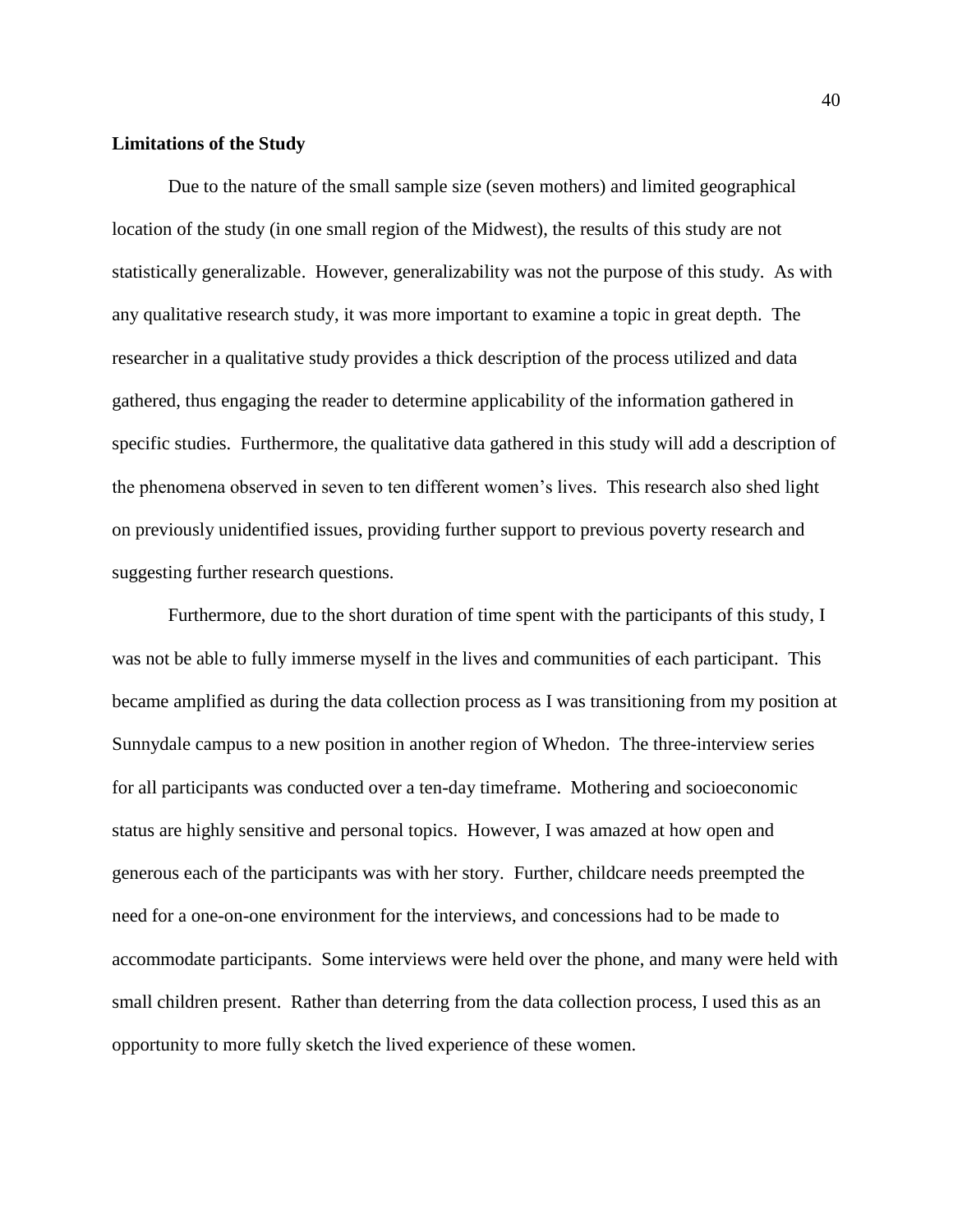#### **Summary**

In Chapter three, I outlined a qualitative plan for conducting in-depth, phenomenological interviews for an examination of the lived experience of low-SES student mothers successfully pursuing higher education at a community college. Every attempt was made to represent the broad range of age, majors and ethnicities of the community college campus. A wide array of majors and a broad age range were reflected. However, the participant group was primarily Caucasian, thus not accurately reflecting the racial and ethnic composition of the campus.. This exploration used a purposive/ snowball sample of low-SES mothers who are making satisfactory progress toward a degree (Patton 1990). Phenomenology guided the research process. This process included the use of in depth interviews and document analysis.. Following the interviews, I analyzed the transcripts to create profiles of each participant. Each participant reviewed the interview transcripts and the profiles as a means of member-checking and ensuring content validity.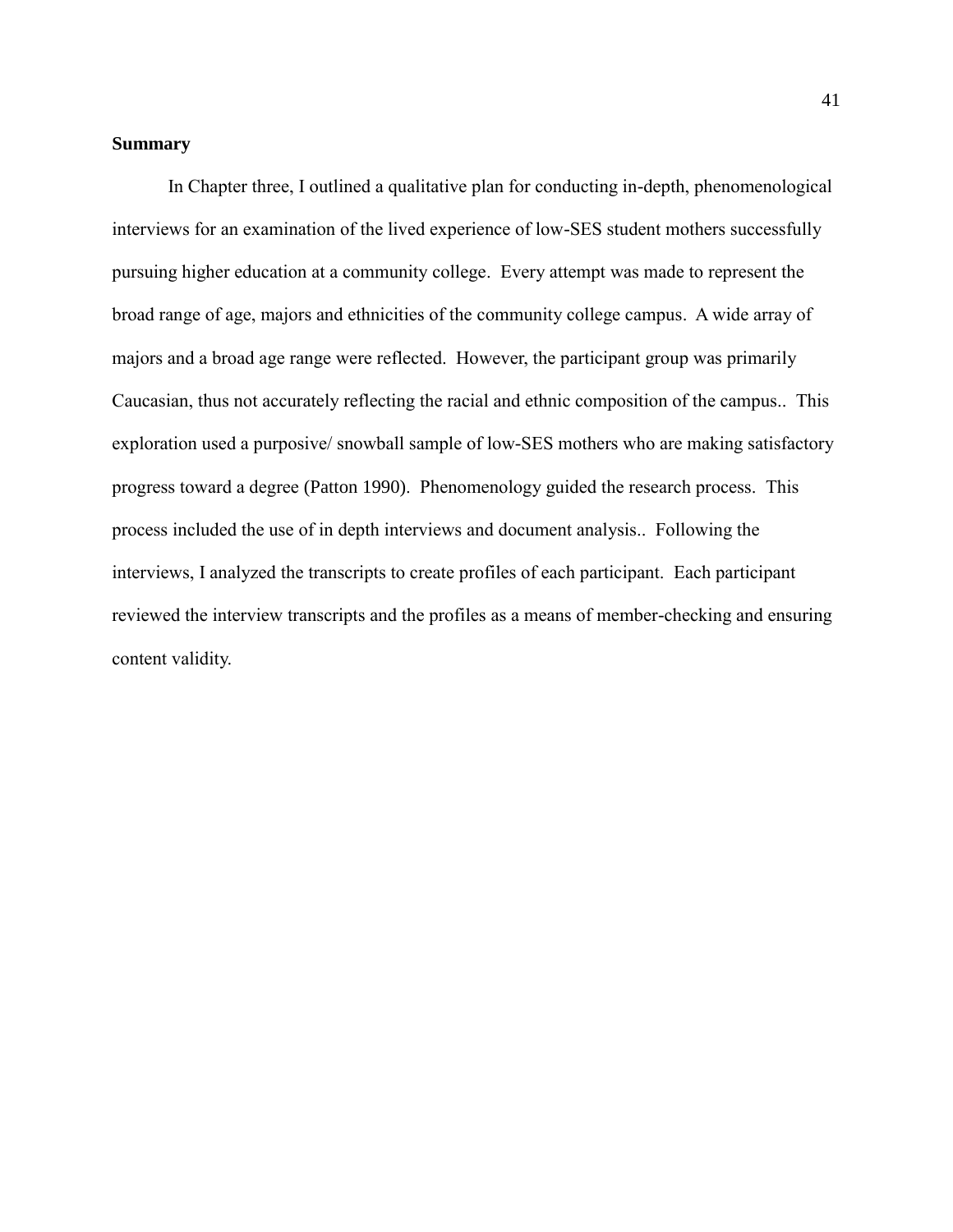## **CHAPTER FOUR**

#### **RESEARCH FINDINGS**

This chapter presents participant profiles of a series of phenomenological interviews conducted with seven participants. The participant profiles are followed by a description of emergent themes. Each of the participants' profiles emerged through a careful examination of the interview transcripts, which were reduced to meaning units framed by the research questions. Moustakas (1994) concept of bracketing was used heavily as the researcher gleaned the text for relevant meaning and identified and discarded presuppositions of meaning of experience amongst the participants. Some participants provided documents that were indicative of their family routines or strategies for success. Documentary analysis of these schedules, planners and menus is integrated into the participant profiles.

## **Profile #1 - Whitney**

Whitney is a bright, motivated and energetic young Caucasian woman in her early twenties. Her commitment to her education is evident. She is highly motivated to attain her goals and utilizes the resources available to her to effectively achieve those goals. She is very proud and happy to be a mother of an infant daughter. She juggles multiple responsibilities including full-time work, motherhood, coursework and extracurricular activities. Whitney is also responsible for the majority of household chores in her home. She sticks to a rigid schedule and gets little sleep in order to make it all work. It is very important to her to set a good example for her daughter and to spend as much time as possible with her daughter, even if it means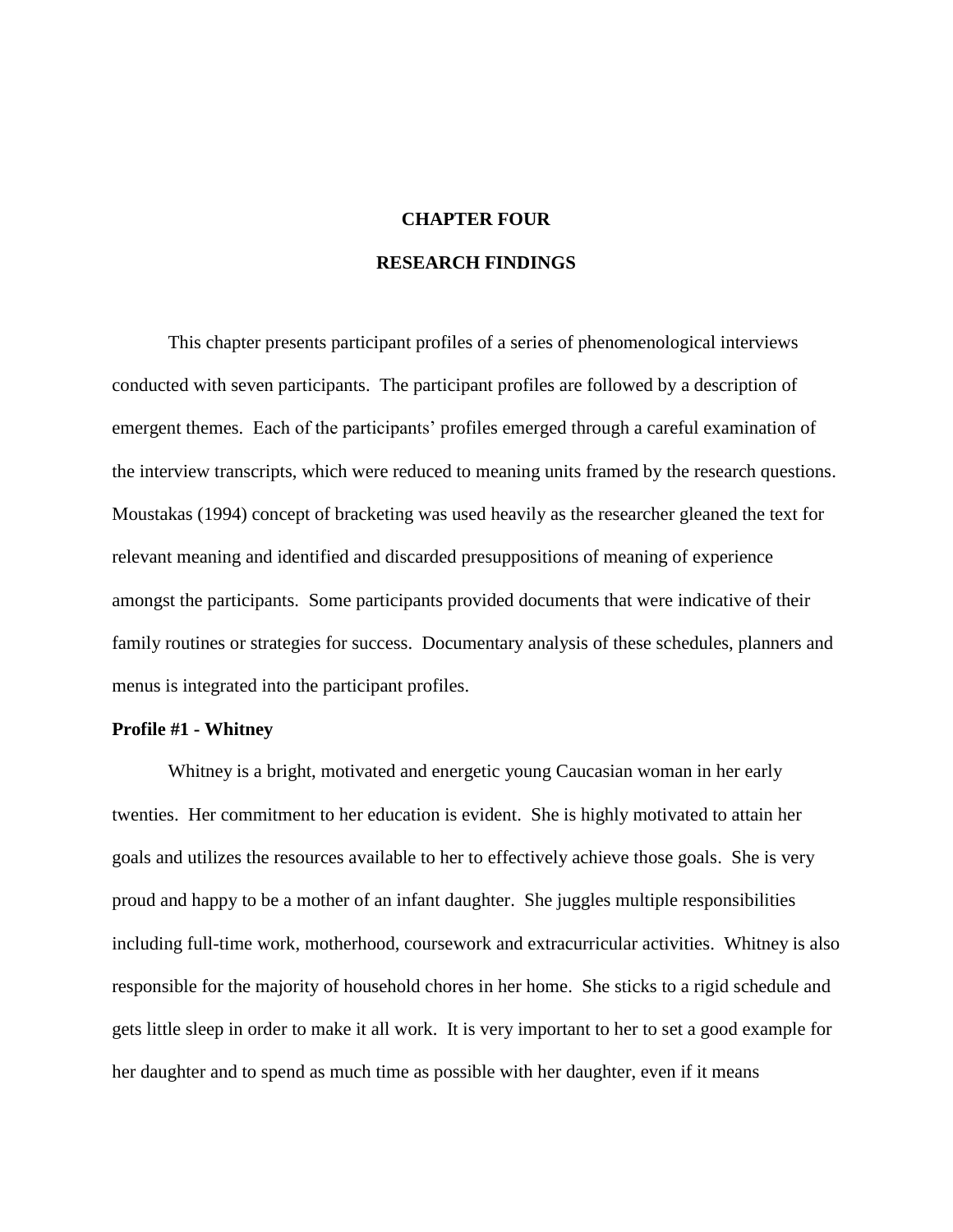sacrificing time for herself. She recognizes and is proud that she is successfully managing her many responsibilities and making progress towards her goals.

Whitney came to college with a true, deep passion for learning. "I was always the nerd, I liked to read. I was always, and I still do it to this day, um, you never, ever, ever find me without doing something, reading a book." She mentioned several times how much she loved learning and described it as "fantastic" and as a driving motivational force in her pursuit of higher education. Her love of learning is evident in her daily schedule, which includes reading to her daughter and teaching her letters and numbers each night.

Throughout her education, Whitney was highly engaged in extracurricular activities as well. Whitney followed a traditional path to college, graduating from high school and then attending a private four-year institution until she could no longer attend because "the tuition was insane." She transferred to Whedon College to save money and when she completes her degree, she plans to go to a local satellite campus of the state's flagship institution to complete her bachelor's degree.

She will be the first person in her family to complete a college degree. Neither of her parents completed college. Her mother became pregnant and had to withdraw from college. This, combined with her mother's financial struggles as a single mother, became critical influences in Whitney's life that drive her to be successful in college. It is very important to Whitney that she set a positive example for her daughter by finishing school. She says simply, "I am pretty determined."

Whitney's determination and self-discipline are evident through her daily actions. She describes herself as a very organized person again and again.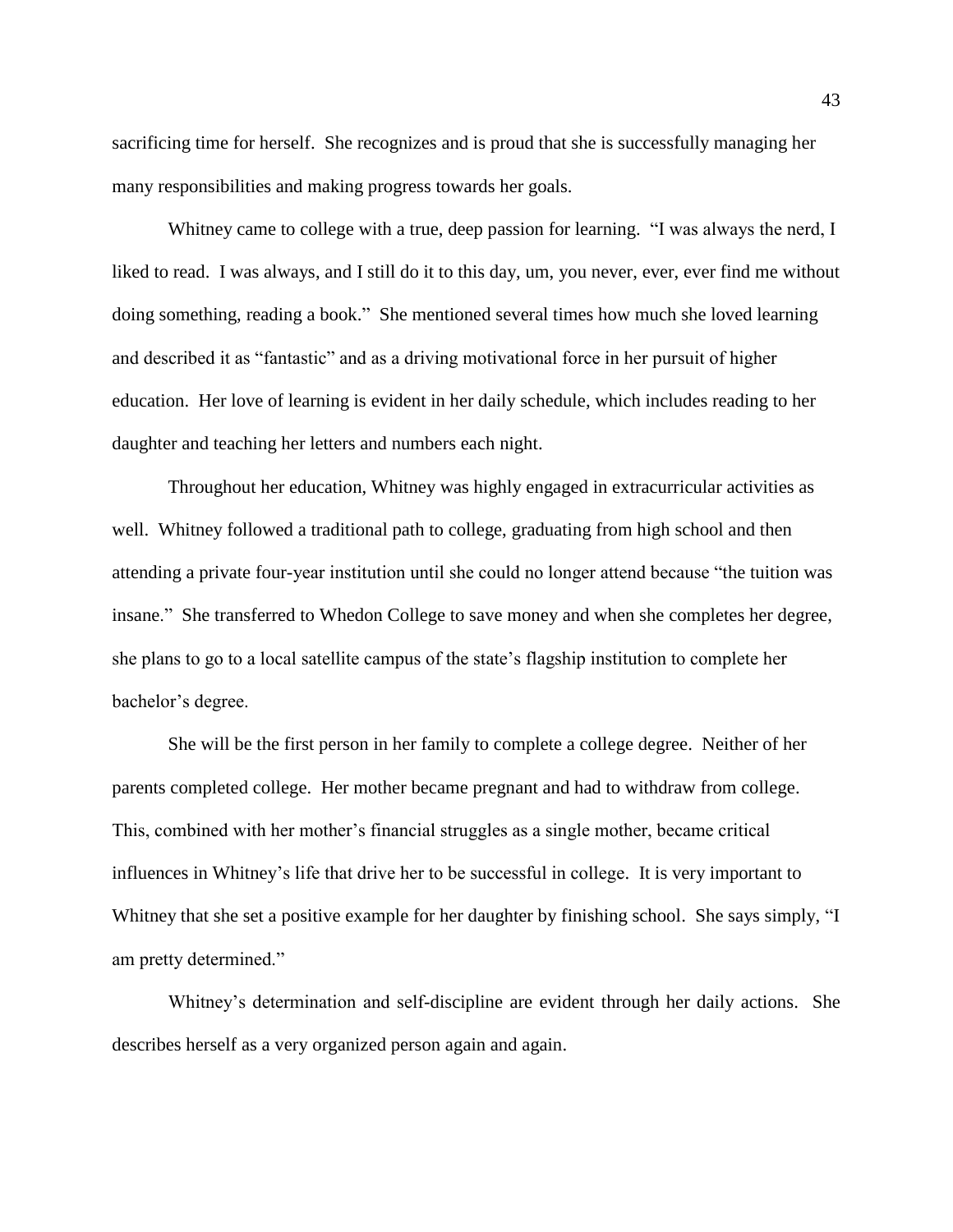I have a system, I have calendars, I have lists, I have everything laid out, so that I know what I have to do, and being having a child half way through college was rough, but I because I am so organized, I think that helped, because I literally had to lay out my plans, ok, I have to here this day, I have this homework to do, so he has to work here, I have to work here, okay, who is going to watch the kid… there is not a moment in my day that doesn't have something planned.

Her grueling daily routine is jam-packed. Her typical day starts off with feeling exhausted.

Oh goodness, I wake up at about 5:30 every morning, I get out of bed, I let the dogs out, I start a pot of coffee, let the dogs in and feed them, I shower and get ready for work, I get my daughter up and we are ready and out the door by 7:00. She is to the baby-sitters by 7:30, I am at work by 8:00 and I see patients from 8:00 to 5:00, sometimes 5:30, it's all day long, its non-stop, go go go. Sometimes, I barely have time to eat lunch, I have literally ran to the cafeteria, got lunch for everybody, bring it back so we can eat and continue to work at the same time. I get my daughter after work, I go home, if it's a semester I do homework, or I clean my house, most of the time it's homework, clean house, give her a bath, I somehow manage to cook dinner in there somewhere, I eat dinner, I read a book and I am in bed by 11:30, midnight. And I am back up at 5:30.

She describes her class time as calm and relaxed; her "me" time when she has the luxury of taking courses face to face. Whitney is tired and excited when she is in the classroom. She likes to sit in the back so that she can see everything and she consistently engages in discussion. She typically takes her classes online so that it is easier to juggle childcare and work schedules. When taking online classes, she does not distinguish between class time and homework time.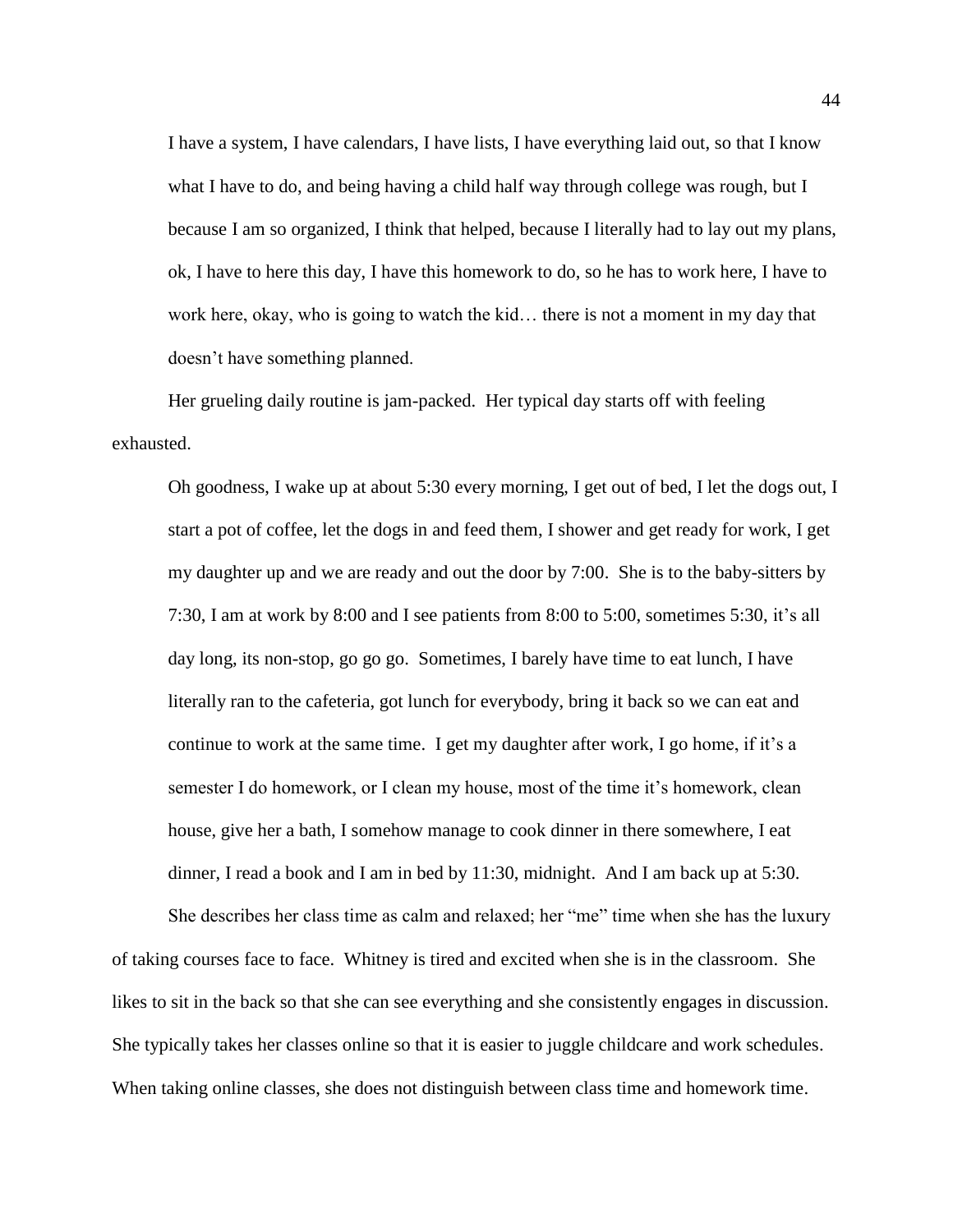Her determination shined through again when she discussed managing conflicts between home and school or work. She explains that she always has a plan for everything. Specifically, she iterated that she has family support for childcare even when her children are sick and that her family has two vehicles, providing her with alternate transportation if necessary.

Whitney's standards for success are high. She expects to get straight A's and to be learning something new every night. This requires "a lot of studying…I work on homework every single night." At the time of the interview, classes were not in session and Whitney was studying daily for the courses she was about to take in the Fall. She places equally high demands on herself as a mother, indicating that it is essential that she make time for her daughter on a daily basis and that she be at home with her each night.

Whitney's biggest challenge is not having enough time. She expresses that her involvement and success in higher education are important to her own self-development and selfworth. She wants others to know that they should pursue their educational goals regardless of age or family circumstance and that achieving success is possible. She advises other students who are mothers to work hard, plan well, and to utilize tools, resources and support systems to ensure success.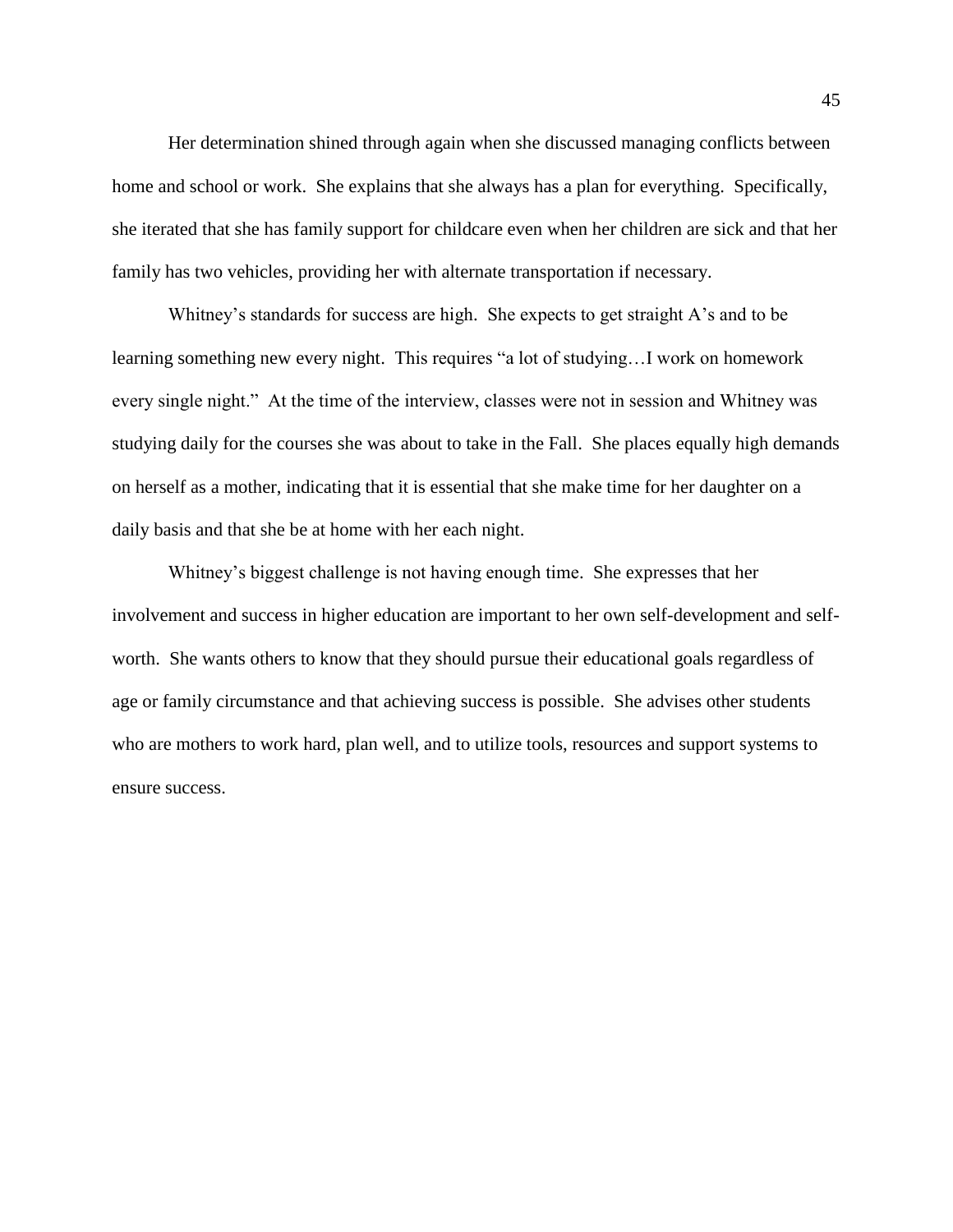#### **Profile #2 - Gail**

Gail is a twenty-nine year old Caucasian woman from Richmond, Indiana. She grew up in poverty, the only child of two illiterate parents, one suffering from bipolar disorder and schizophrenia, and the other suffering from mental retardation. Gail overcame tremendous obstacles to complete her high school education and pursue a college degree including managing her own learning disability and raising a child with severe ADHD as a single parent.

From her elementary school years, she remembers feeling like she did not belong in the educational environment and still struggled with the feeling of belonging at the time of this interview. At an early age, school "meant nothing to me. Because I would go to the school and of course my parents were poor, so I didn't have nice things, didn't have nice clothes, so I never felt that I belonged. I was always picked on, I was always…I didn't have the help at home so most the times when I went to school, my homework wasn't done." Gail credits good teachers early on for ensuring that she had additional resources in her journey through the public school system, such as all-day kindergarten and an early diagnosis of her learning disability in first grade. She felt like she didn't belong in school and her academic performance worsened as she got older, escalating to the point of having 250 missing assignments in fifth grade, but she emphasizes that she would not even consider skipping out on homework now. She describes having big dreams of becoming a nurse as a child, but cited feeling repeatedly beaten down as part of the reason her education was derailed for a time.

Her parents were highly discouraging of learning and any kind of structured pursuit of education. Not only did her parents fail to provide educational support, they actively engage in name-calling and disparagement of her commitment to higher education. As a child growing up, Gail's mother told her that she would be nothing more than a high school dropout. Her parents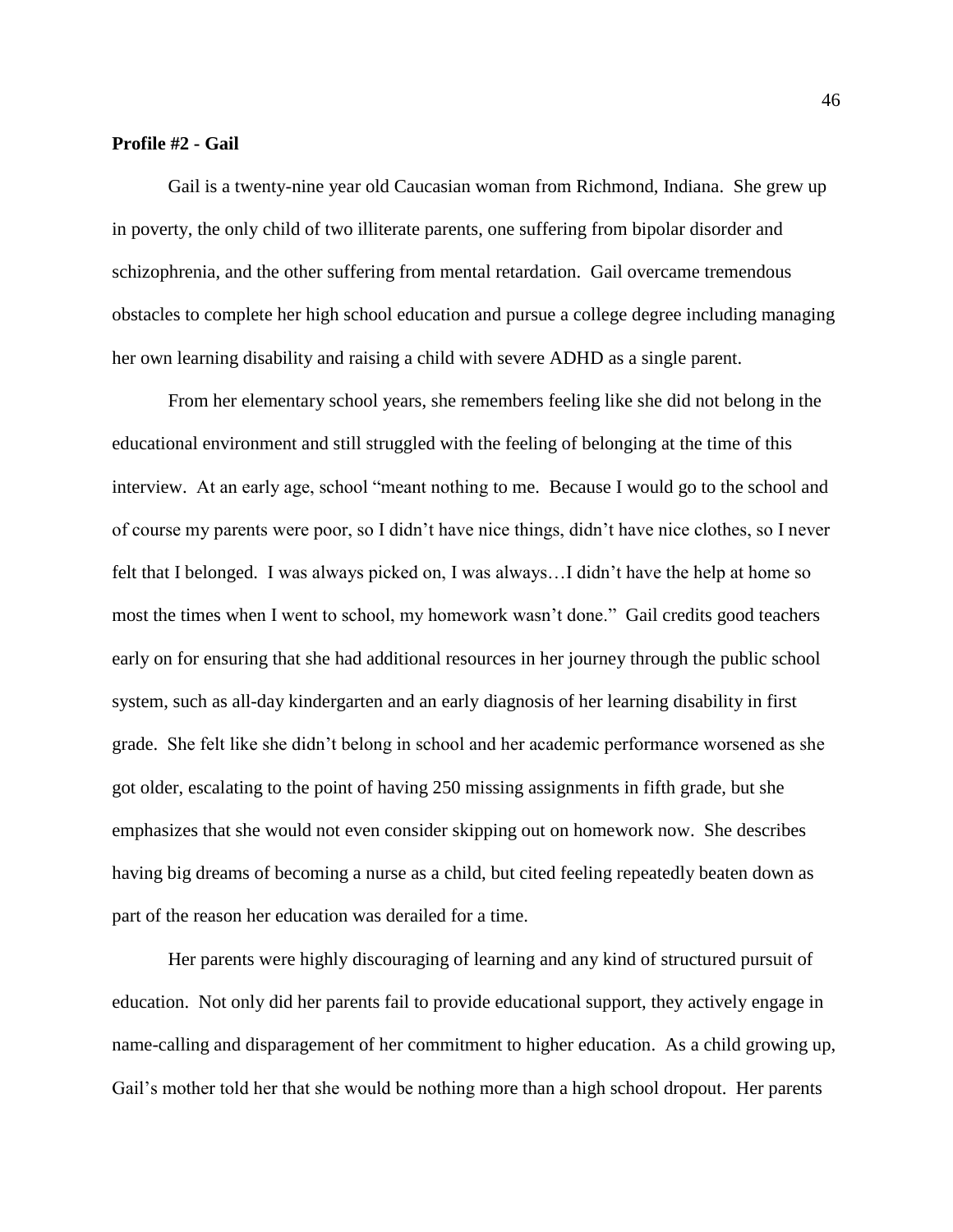attitudes about and perceptions of education continue to be a complication in her life. Gail, in addition to her other myriad of responsibilities, must also provide care for her illiterate parents by reading their mail to them regularly. Though she has tried to teach them learning strategies, they resist, afraid that if they learn how to read themselves that they will lose their disability income.

Gail chose to participate in this interview series because she wanted to share her inspirational story to motivate others who might not otherwise pursue higher education. A lifetime caregiver, Gail withdrew from high school to provide care for her grandmother who suffered from Alzheimer's. Years later she found herself a single mother and working two deadend jobs to make ends meet. When she initially began her GED courses, she had been evicted by her parents and was caring for her ailing grandmother. "I had to work, I had to make money. It was never really a "want to thing"; I had to work to survive."

Becoming a mother was a critical moment in Gail's life and it motivated her to pursue first her GED and then a college education. She continued to struggle, working and taking GED classes until one day she reached her limit.

My boss was standing there cussing at me, I was listening and I am trying to be respectful and listening, and so our lunch hour, I left; I called work and told him I would not be back. I left from there and came straight here to Whedon College .

The verbal abuse from her manager triggered memories of childhood abuse and she had an epiphany that she had the power to change her life and the responsibility to change her life for her son. In one day, she quit her job, came to Whedon College, completed a FASFA and took the required assessment exam.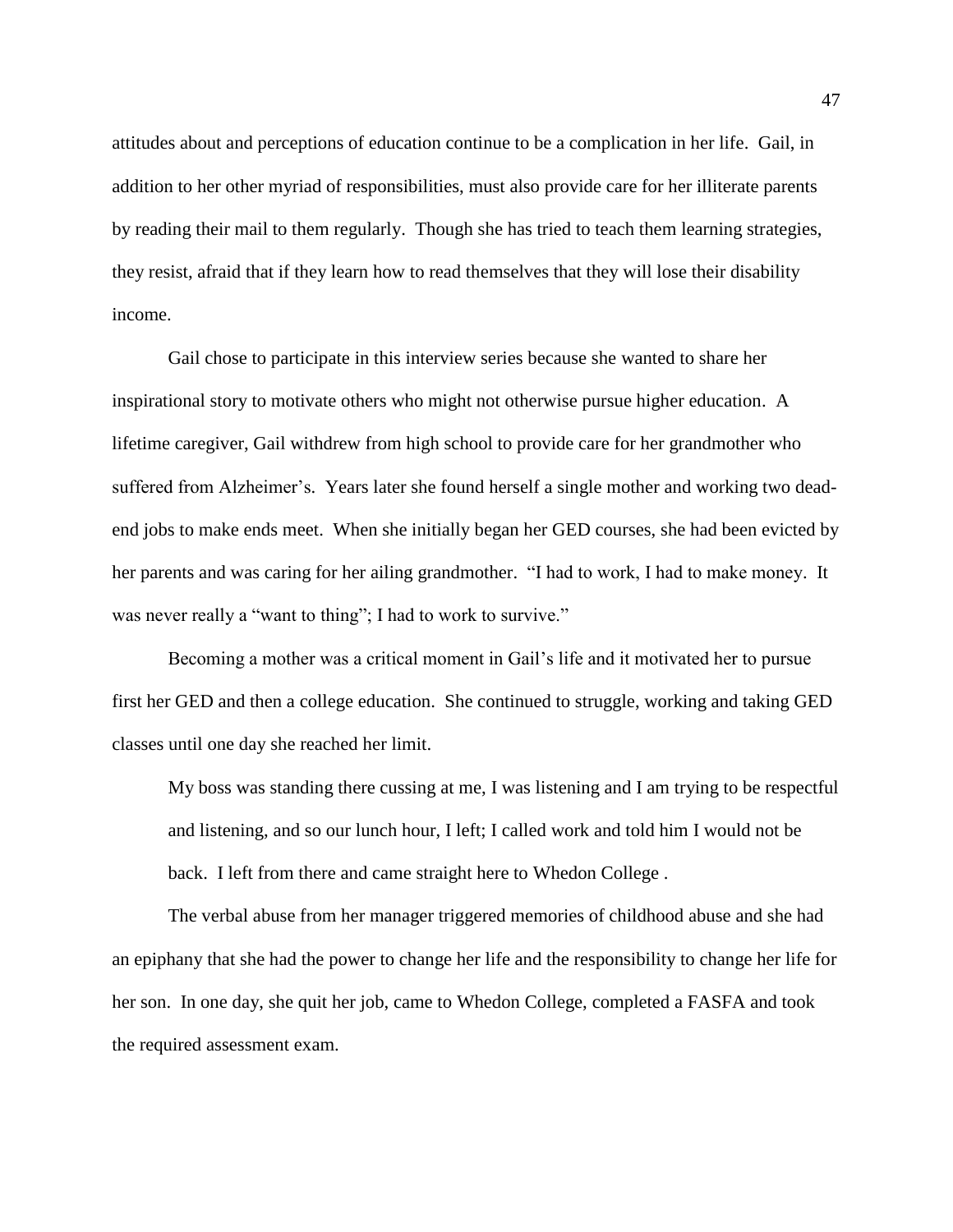Building a better life for her son and setting a good example for him are strong motivators for her to persist.

It makes me have to. It's not a matter of want now, not that I want to do it, it's a matter of I HAVE to do it. I have to show him that education is highly important. It is something that you have to have, not only makes your living better, your, you feel better. Education is not something that can ever be taken away from you…and I want to instill that in my child, and if he sees me doing it…I know he's going to do it. Um, also give him a good, a good life. He can have things that I did not have as a child; it's up to me to work for those. So I have to go to school and do well, get good grades and supply for him!

Gail's typical day is filled with responsibility from the moment she wakes to the moment that she sleeps. Due to the nature of her son's disability, ADHD, and the fact that his medication does not begin to work until after their morning routine, she must dress her son and tie his shoes each morning. They must adhere to a very strict routine and plan each meal one week in advance which they keep posted on a brightly colored poster board. After school, each day is a hurried rush to complete her son's homework before his medication wears off and he can no longer focus.

Although she lives with her significant other, Gail describes herself as a single parent because her significant other is not the father of her child, and the father of her child is not in the picture. Gail credits her significant other with tremendous help, but reiterates that she is the one responsible for all childcare and household tasks. Her primary barriers to education were childcare or babysitter issues and unexpected illnesses of her child conflicting with work or school. Her general feeling is being rushed and feeling unappreciated for all that she does.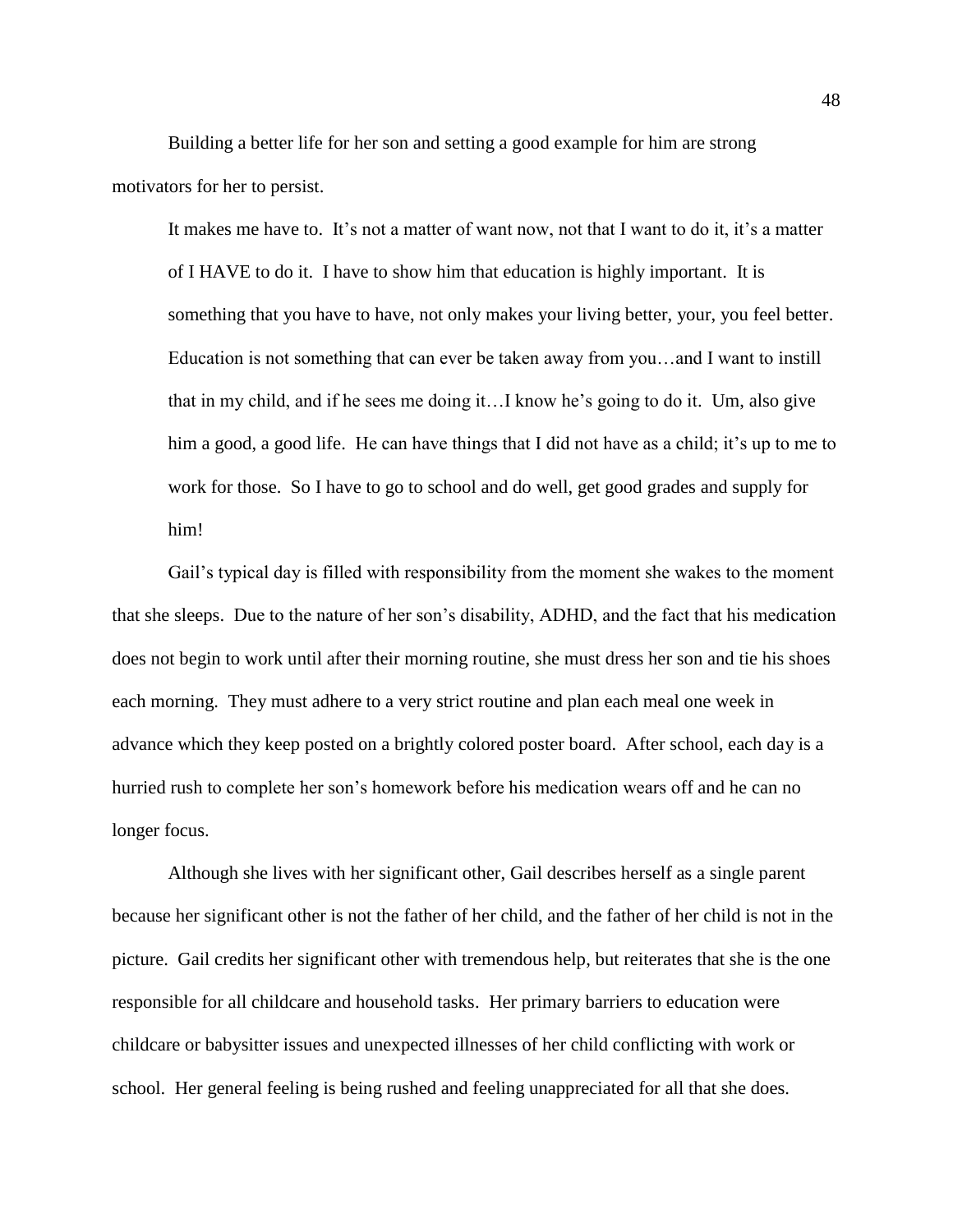Gail describes herself as rushed when she enters the classroom. She always makes a point to sit in the front row of the classroom because of her learning disability she needs to avoid distraction. The biggest lesson she has learned to be successful in the classroom is to "leave everything outside the door when I walk in, and that has been a learning experience because, I have always you know, I am thinking about Mason." She has learned to shut out the worries of the world during class, in part, because that is her "free hours" to take time for herself.

Homework time is consistently noisy in Gail's household, and she cited an inability to concentrate in the quiet for this. She proudly shared a testament to her strong work ethic as it pertains to her education. "I turn in every assignment; I've never had a missing assignment. And I only have four classes left. So I am very, very proud of that...I never had an F, not one F in all of my education, I've not had one F." Gail's commitment to scholarship includes her initial semester in which she was not receiving any accommodations for her learning disability. She defines success as a student as getting your work in on time, getting good grades and knowing what she has learned in her classes.

Gail advises other mothers to

Be involved with your child's school, their education, know what's going on in their lives, I know my son's favorite color, I know who my son's best friend is, I know what show he likes that week, you know, I know those things, and that's, that's important. If you don't know this, you don't know your kid. And those are the things that are important to your child. Even if they are small details...

Against significant barriers to success, Gail was, at the time of this interview, successfully navigating higher education and motherhood and she had the self-awareness to recognize that fact.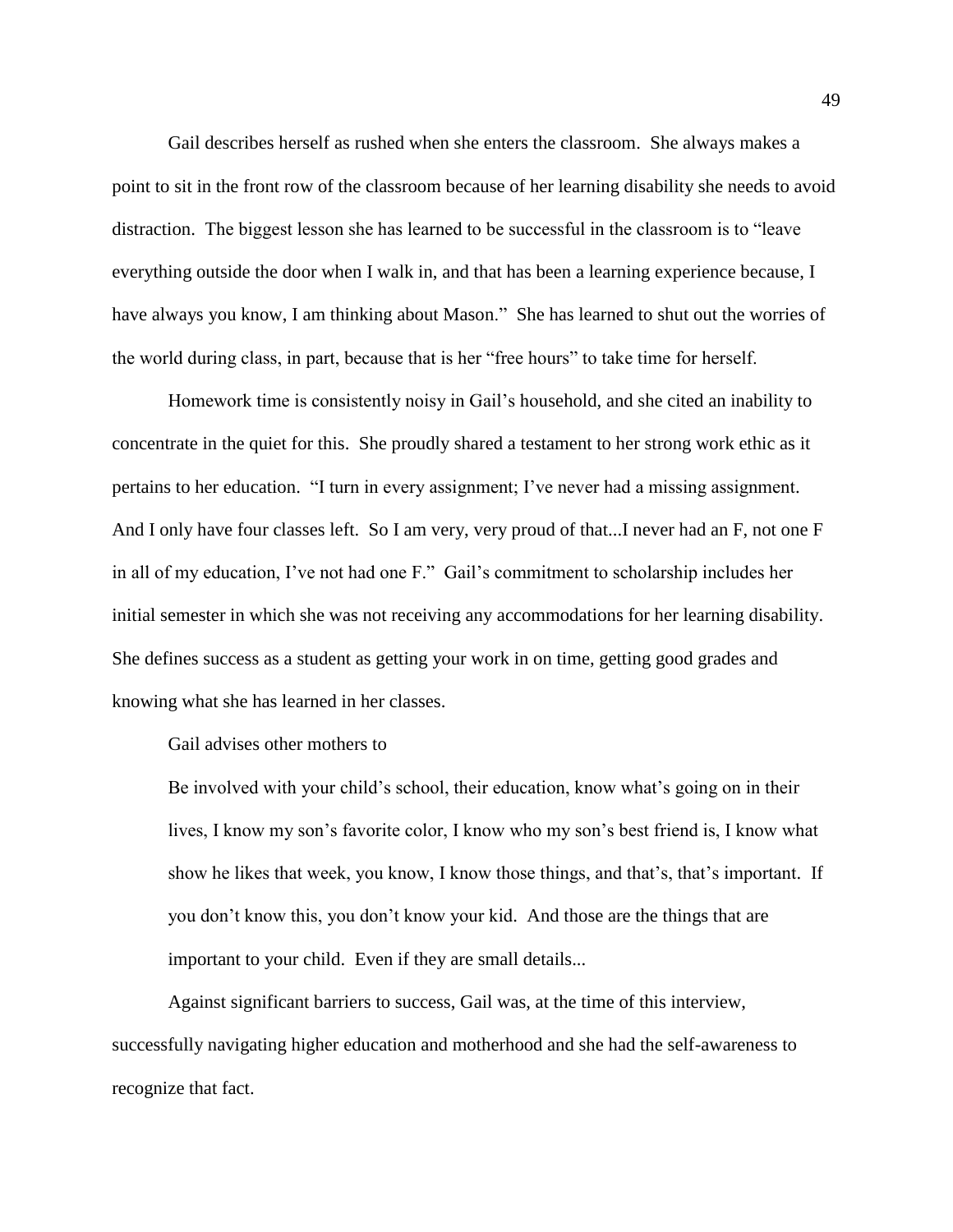Right now? I think I am successful, you might ask me that tomorrow, but this morning I got up, everything was ready, and everything flowed well. Right now, I do, I see myself as successful, I have made a huge decision about my education that I think was a smart choice.

This success does come with a price, though. One of the compromises Gail makes is giving up sleep and time to socialize with friends. She feels that the sacrifices are worth it because she believes she will be able to build a better life for herself, make a higher income and set a good example for her son. Her son makes his own sacrifices for her to be successful as a student as well. He has had to give up some extracurricular activities because it is not possible for Gail to take him to those activities while balancing a full work schedule and her course load.

Gail advises other student mothers to have a schedule, a strong support system and, above all else, balance. She reiterates the importance of communicating with your child what you are doing and why you are doing it so as to instill educational values. For Gail, higher education has been truly life changing. She has worked very hard to achieve success and is committed to her future.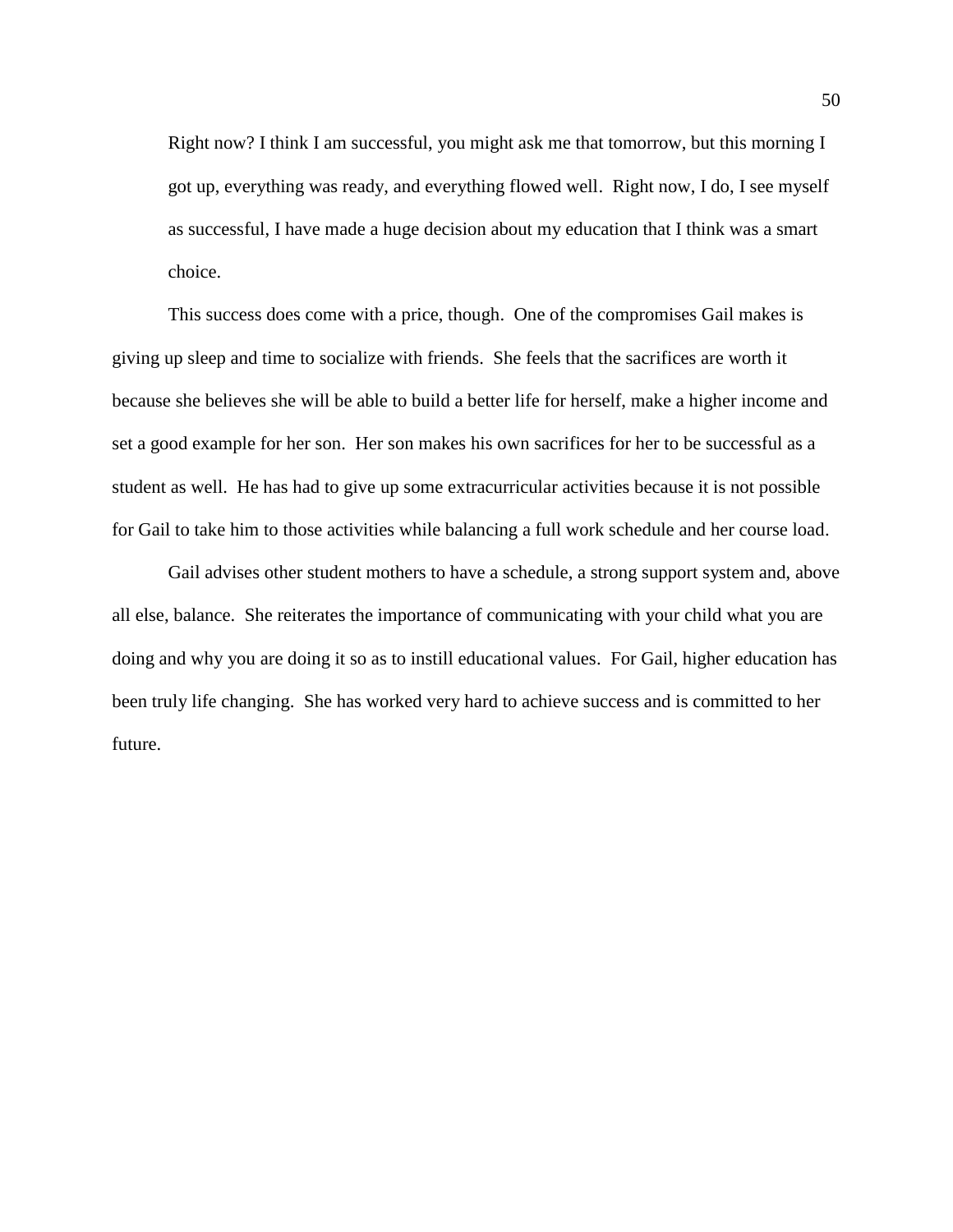#### **Profile #3 - Jessica**

Jessica is a twenty-four year old Caucasian mother of three children ages five, three, and one. She is originally from Fredericks, Maryland and moved to Richmond, Indiana just after her high school graduation. At the time of this interview, none of Jessica's children had started school yet. Her life was poised for significant change. "One kid starts pre-school next week, another starts kindergarten, and I start school right after, and I am going to have to unwind somehow I guess. I don't have much time left." Since completing high school in 2005, she had been a stay-at-home wife and mother to her three children. Jessica grew up knowing that she had a high IQ and was a bright and talented woman who wanted more for herself, prompting her pursuit of a college education.

When Jessica described her upbringing, she recalled a lack of access to technology, but otherwise she describes her childhood home as fostering learning. Her social and emotional experiences complicated her experiences with education prior to college.

It's pretty much common knowledge that my mom sent me to kindergarten a year early because I tested at a very high IQ, um… she wanted to get rid of me. And so… I knew I had a feeling that I was going to school just because I was in the way. So that had a bit to do with how I felt about school, like it was useless, that type of thing…I moved from one part of Maryland to another and switched schools, I moved from a not very affluent area to an affluent area and that was a bit of a culture shock!"

Jessica's childhood was marked by instability and tragedy. She recalled her mother being transported to the hospital after a suicide attempt and how her father shaped that into an experience of learning about helicopters to soothe her and her sister. She was forced to take on adult roles as a child in caring for her younger sister due to her mother's instability and later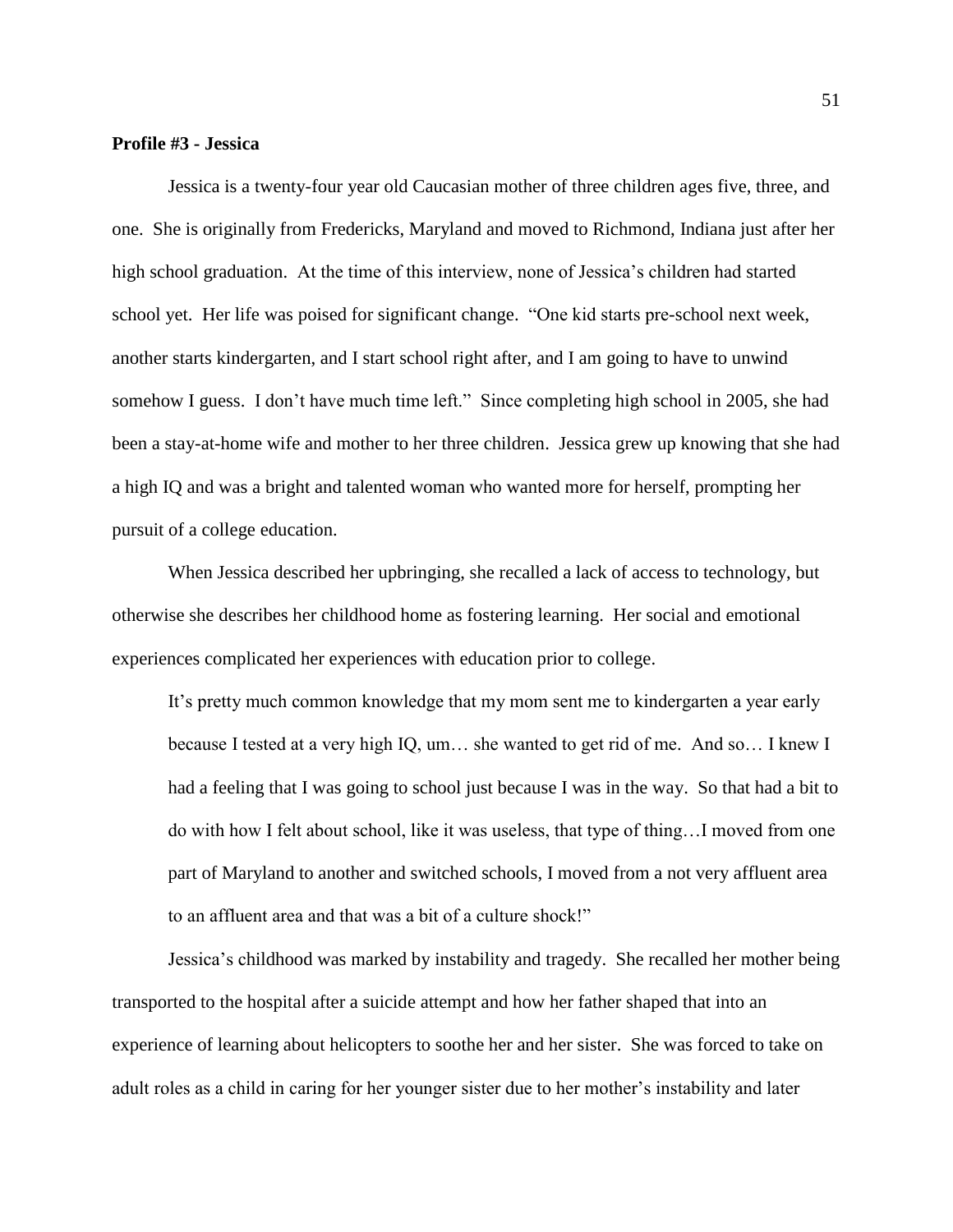absence. She describes high school as "a series of miserable generally, unrelated to school experiences." Her younger sister began to get into trouble and Jessica became the point of contact for the school and was responsible for her younger sister.

Jessica did not respond well to the rigid learning environment of school. She heavily emphasized her father's commitment to her learning as a child, describing him fostering creativity by putting paper on the walls for them to draw on. She recalled not watching television. "I have never seen a Disney movie", but rather was being encouraged to read. Further, her father encouraged her to make things rather than buy them and discouraged her from consumerism of brand-name clothing, which she felt further distanced her from her peers at school. Her father did encourage her to go to college, offering her a car if she went, but she also recalls observing that her father was able to provide for them without having gone to college himself.

A defining moment for Jessica was when a close friend committed suicide, after which "yeah, yeah I decided that school was pretty much pointless at that point. Um, cause the school didn't help her and uh, the school could have, but didn't." Jessica was raised in an environment where the authority figures in her life did not protect her or guide her with the exception of her father, who did provide learning experiences for the children recalling him getting encyclopedias and kids games for her and her sister.

Jessica's perceptions of the social environment of college discouraged her from attending.

I didn't particularly like the cliqueiness and from what I heard about uh like colleges that have sororities and stuff…I think, I think it's stupid to get that drunk…I don't do any of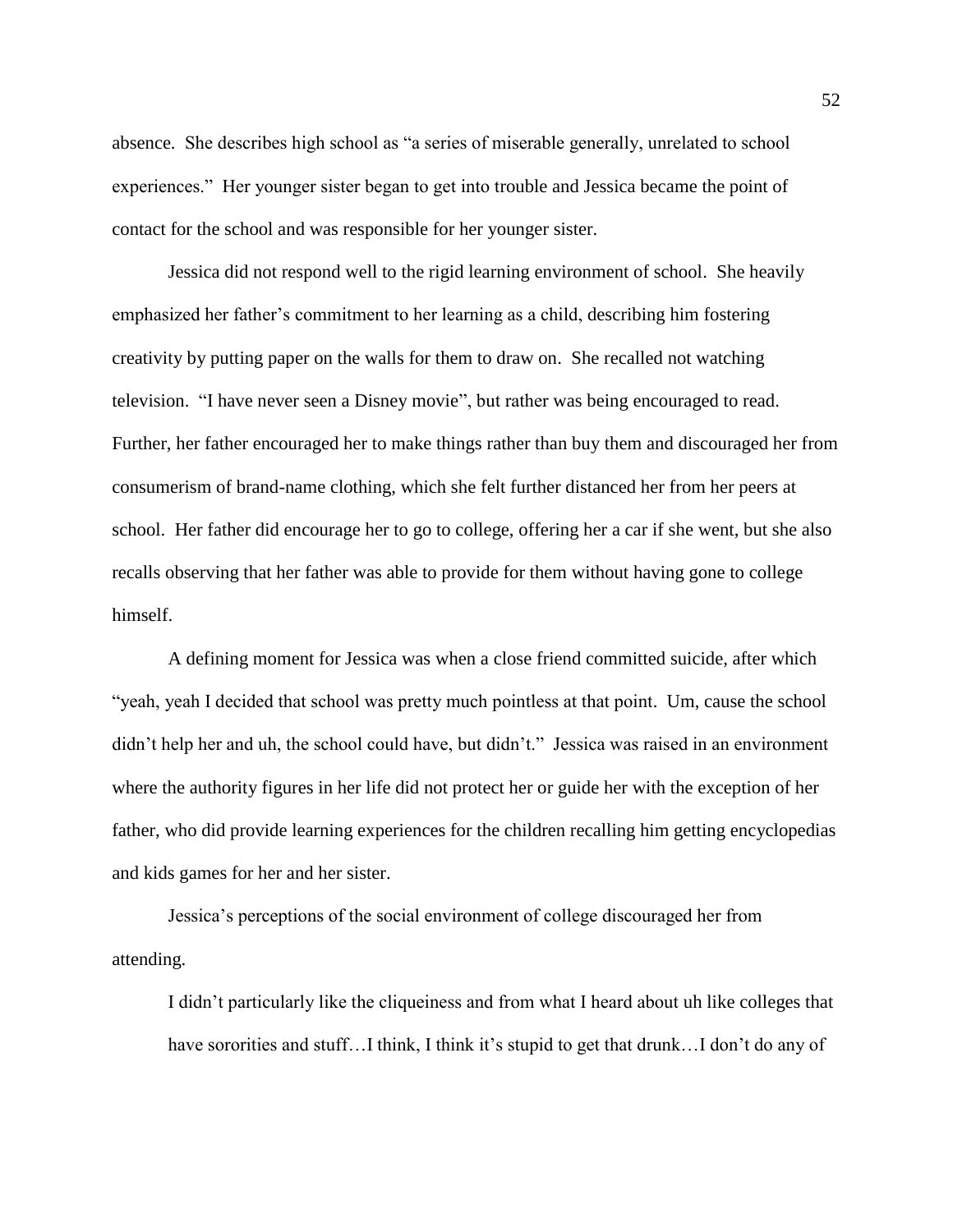the things that it seemed that college was all about…So it just seemed like a waste of my time and money!

In addition to feeling socially ill-equipped for college, Jessica was unfamiliar, as a firstgeneration college student, with administrative processes of attending college such as admissions and financial aid.

She became pregnant at age nineteen, just after graduating high school. "After I got pregnant, uh, we moved out here because it's a much better area, plus I was miserable in my school years, except band, I just wanted to leave town. So, um, I did." As an adult and a young mother, Jessica took control of her life and relocated to find a better life for her child. She recalled wanting her children to take school seriously and wanting to go to college, but childrearing kept getting in the way.

And I wanted to be a paramedic since I was um, seven. And then I realized I want my kids to actually take school seriously. So when Whedon College started the paramedic program, which I was waiting for, but it seemed every time I would have an opportunity, (inaudible) drive to Indianapolis, Dayton, Terre Haute to take the paramedic classes, I would get pregnant again. We had decided since we had the one, and we were relatively financially set, that we would just go ahead and have the next two, so we wouldn't have a giant gap.

Jessica decided to pursue an education at Whedon College mostly because she could take courses online and avoid the social interaction all together. Her father has raised some concerns about this, thinking that no one will take it seriously because it is an online program. She had reached the point in her curriculum, at the time of this interview, where she would be required to take some face to face classes. She had some reservations about this, but at one point in the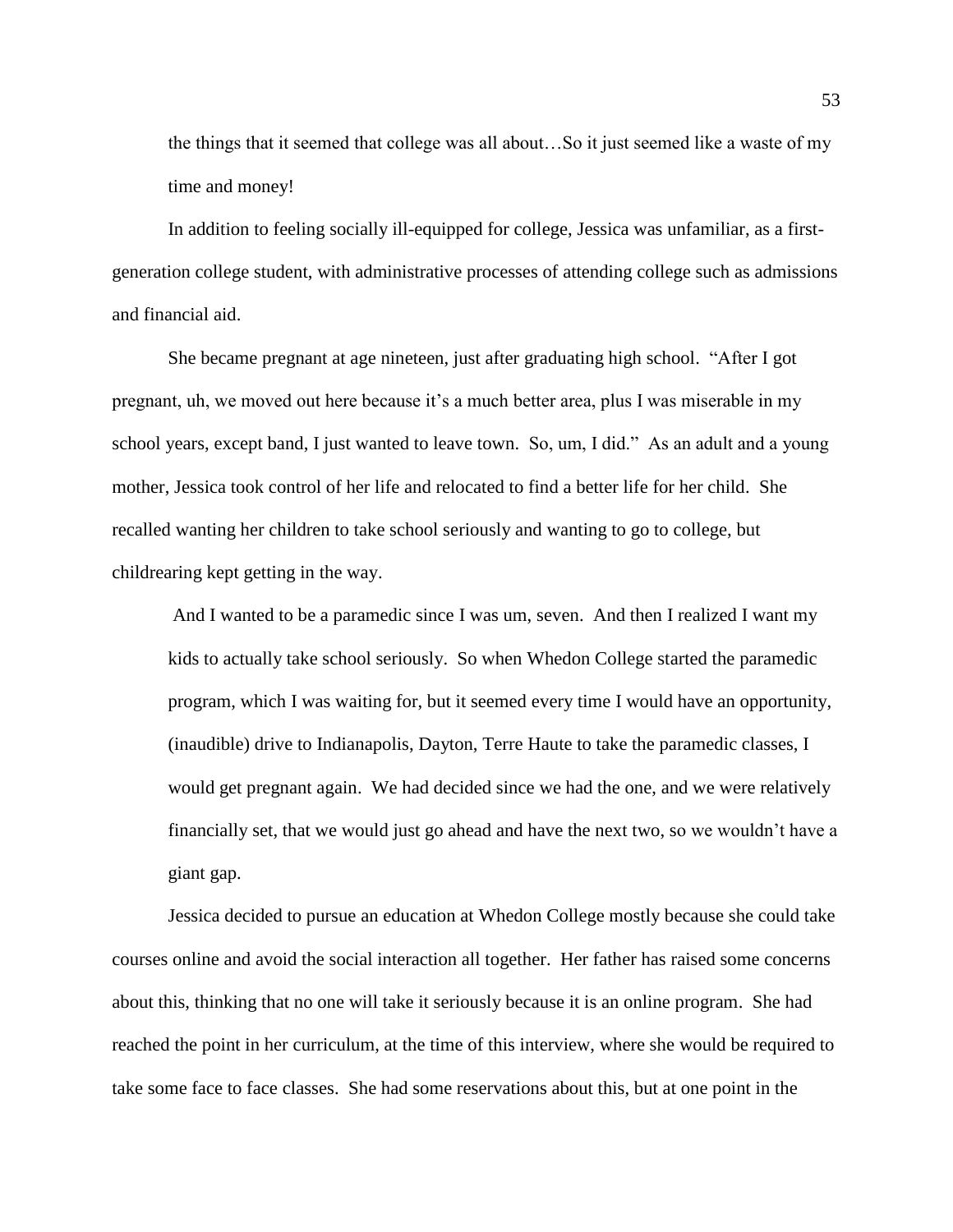interview, shared "I am not entirely sure, why I know this, there is a part of me that wants to go out and interact with other kids." She is also motivated by her strong desire to set an example for her children and she wants them to know that college can be a "great experience."

As a college student and a mother of three young children who have not yet entered school, the typical day that she describes is erratic and busy. As a stay-at-home mother, she is responsible for all childcare and household chore responsibilities. As a result of this, her three children were physically present for two of the three interviews, one of which was conducted over the phone. Not confined by work or school schedules, her typical day revolved around her children's needs rather than a strict routine. At the time of the interviews, Jessica was trying to develop a plan to manage her new schedule with her oldest child starting school and she starting evening classes.

I am still trying to work it out for in the mornings. I have to get up around 6:30, get him up, showered, dressed, and what not, and then get them up, figure out how I am going to get him breakfast, get them breakfast, dressed, get lunches packed, I have got to take my husband to work, I have to take him to school by 7:30 and my husband to work by 8. And, we only have one car, and then I will have to take her to school at 11:50, [child talking in background, conversation with child] and go back and pick her up at 2:30 and him at 2:40, fortunately at the same school. And then I go back home, then pick my husband up around 5, unless a truck wrecks or catches fire, which it always happens, but we hope he gets off at 5. I then come home cook dinner, do that, my husband puts them to bed, I put him to bed, because he's still little [child talking in background] and then I do schoolwork. And then also starting on the  $20<sup>th</sup>$ , on Mondays and Tuesdays, from 5 to 9:30, I have class on campus; I am taking seventeen and a half credits this semester…I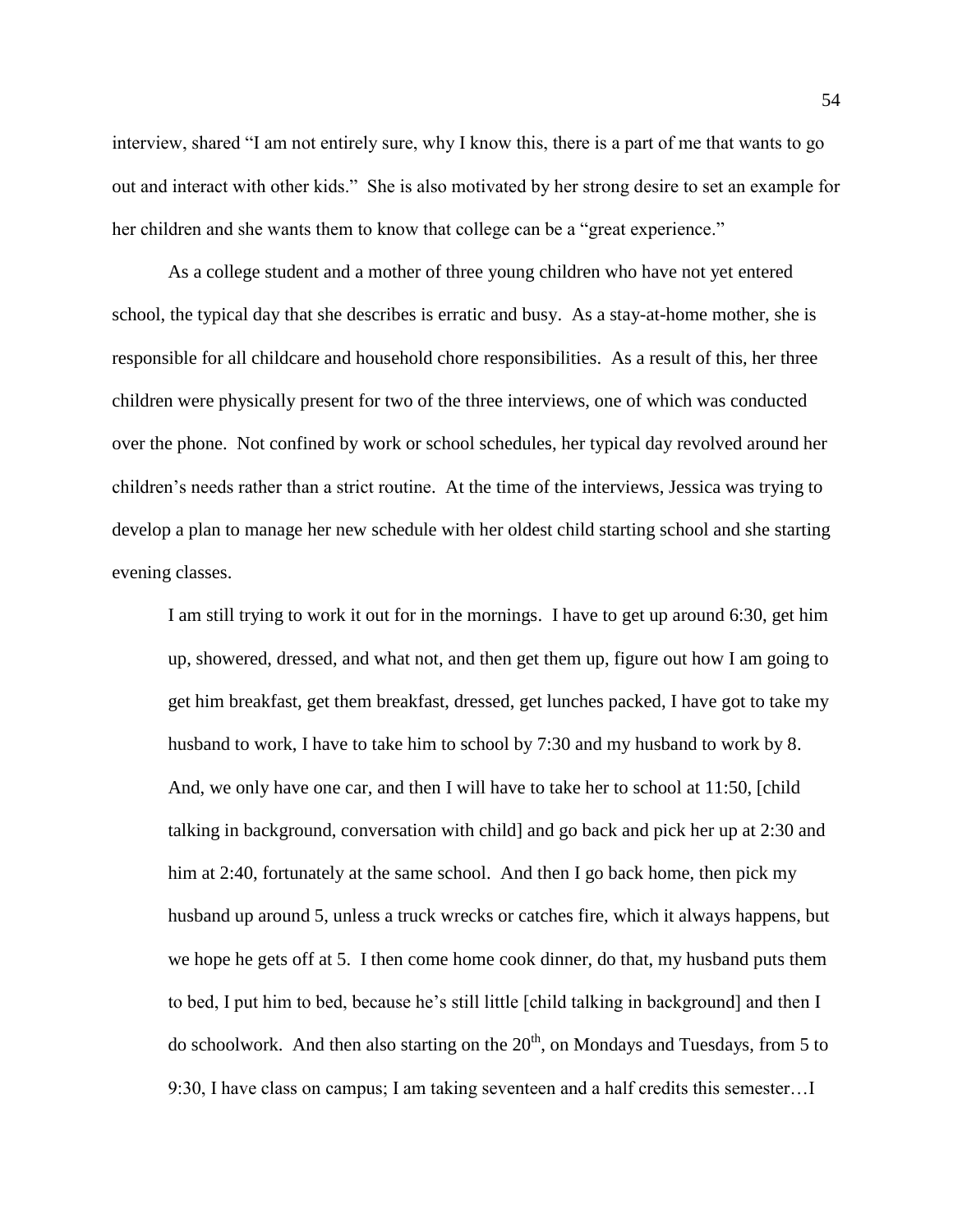thought about getting poster board and putting my routine in writing…I'll probably do that.

As she works through the process of figuring out how to complete all of her tasks, she admits that she and her husband have not quite figured out who will take on her responsibilities while she is in class. For now, she describes homework time as feeling "pretty overwhelmed" with the children needing her while she's trying to focus. Jessica indicated that she was trying to get more help from her husband, but that "he's convinced I don't need to go to work or anything, he wants me to stay at home…but he needs to realize that it is something that I actually want to do and he's been a whole lot more cooperative and helping out." She has about two hours a day to devote to homework and gets an average of six hours of sleep daily. She does have a good friend who provides a support system and who sometimes helps with household chores so that she can complete coursework.

She describes being successful as a mother as "raising children who are not criminals and who still like me" and as "not freaking out, spending a lot of time counting to ten! And deep breaths and whatnots, making sure that they go to school and do well in school, to instill that there are rules for a reason." As for whether she is successful as a mother,

I think it kind of depends on the day, like today nothing seems to be going right. So I don't feel successful, I got the house cleaned so it is kind of successful. I think if you keep thinking about if you are successful or not, you can end up kind of a wreck. So, it depends on the situation, I guess.

Jessica frequently referred to balance as a struggle. She identified, "not being able to go out and not have my kids with me or doing school work" as a compromise. However, providing a good example to her children that education is important was a significant benefit to her of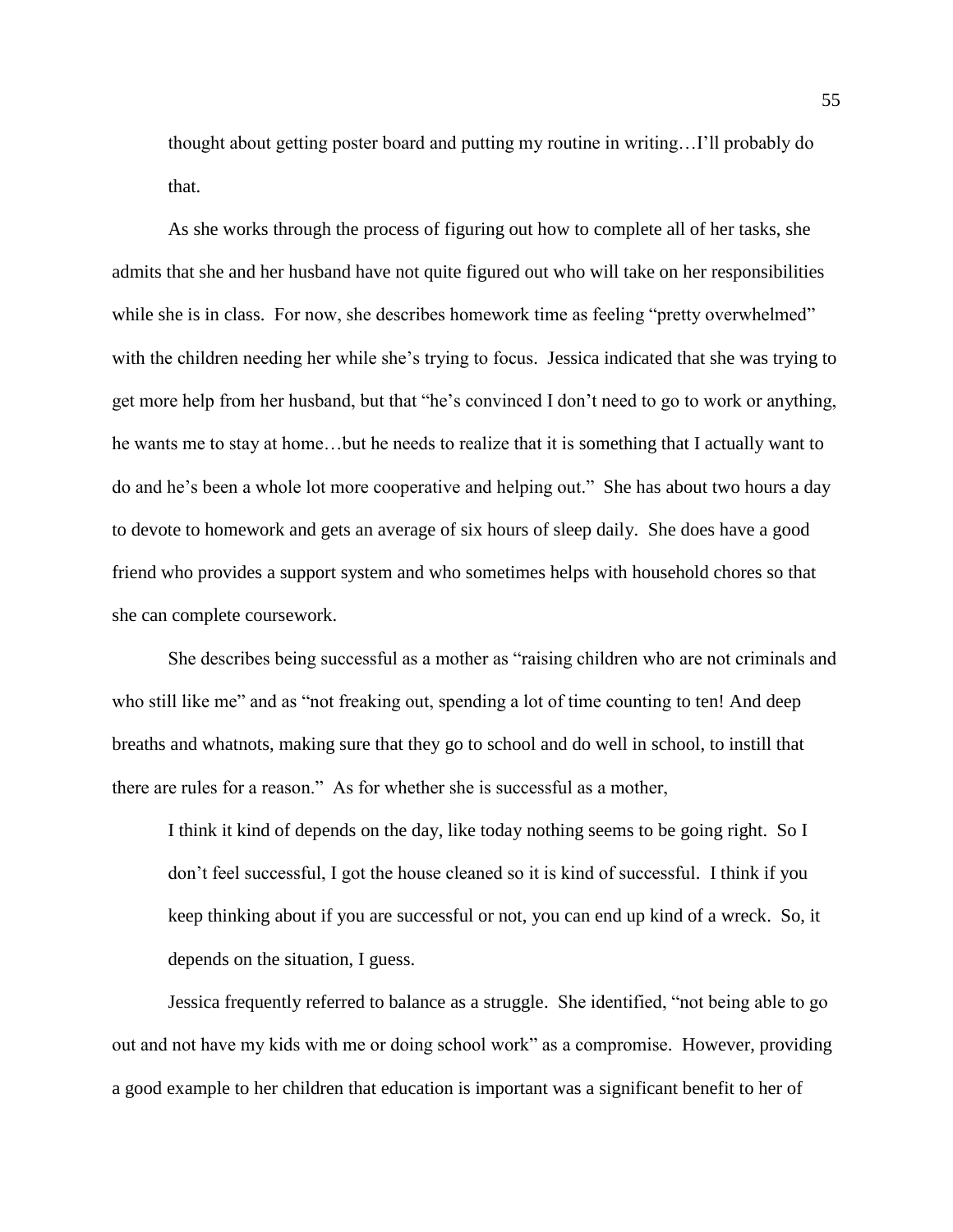being enrolled in college. Yet, even prior to the start of the Fall term, she was contemplating taking the Spring term off because balancing the needs of her children with the attention required for coursework was taking too great a toll.

I am thinking about it so I can spend some more time with the kids. Also, I have to get my EMT basic, certification, after this semester, so I can take the paramedic classes, I don't want to rush it before I register for the next semester of classes. I want to be able to do it right...We will see how this semester goes, and then I'll make that decision. I don't want to jump into it; it's taken me a long time to get to this point! It'll be better for everybody!

Jessica remains positive, advising other mothers, "You can do it. At least that's what I've been telling myself! Just put your mind to it! Kind of corny but it's true. Just have the right mind set to it, don't go into it thinking you are going to fail! Do the best you can!"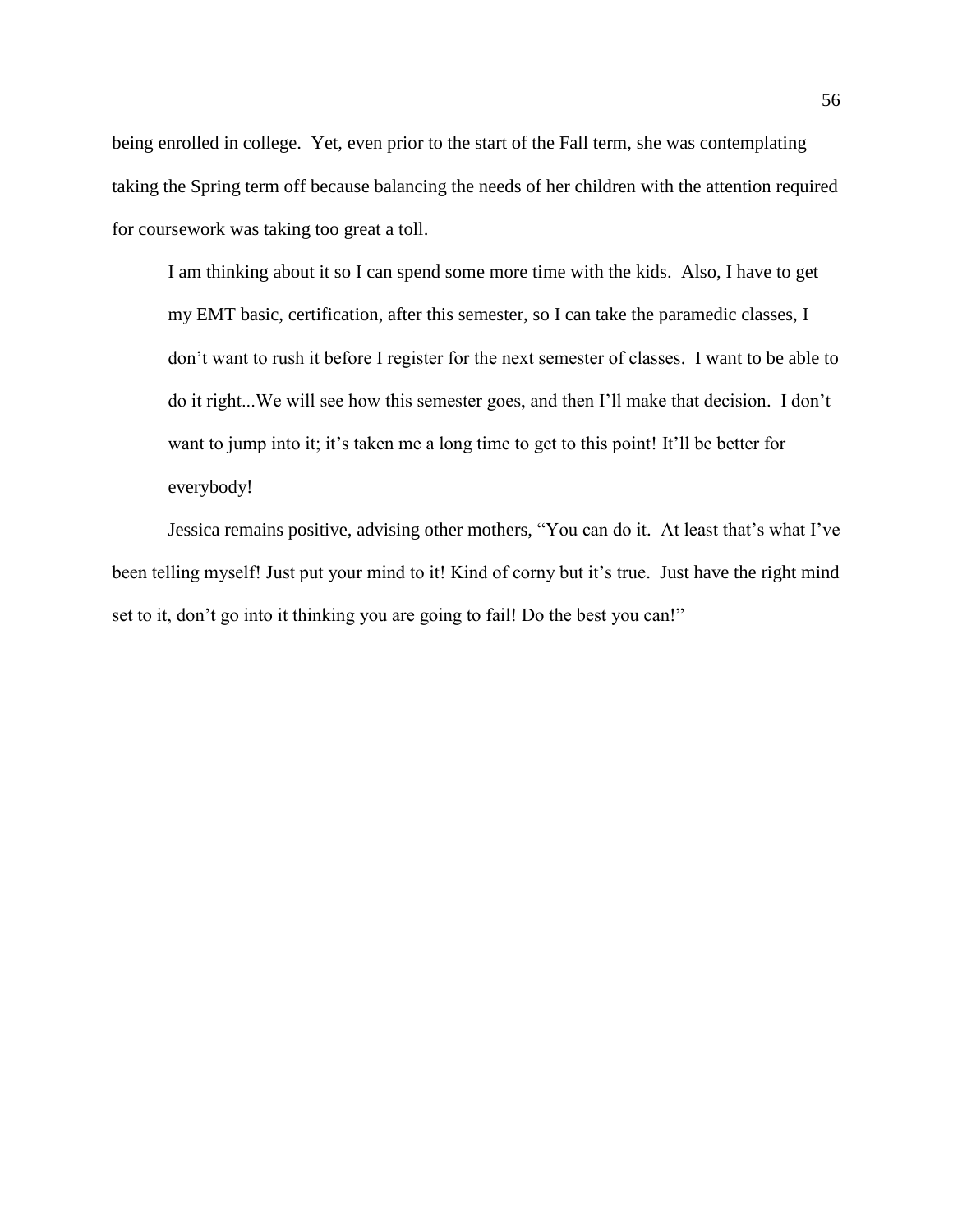#### **Profile #4 - Kim**

Kim is a thirty-four year old Caucasian mother of two children, ages eight and ten. She is originally from a suburb near Indianapolis and now lives in Richmond, Indiana. Kim completed high school in 1996 and went to a four-year institution immediately following high school. She works part-time outside the home at a work-study position on campus. She has a strong support system that keeps her motivated and focused and allows her to balance her home and school life.

Kim's early experiences with education were impacted by a move that involved changing from one school system to another. She transitioned from a predominantly White, middle class environment to a predominantly African-American, low-income school system and "it was for me socially a shock." She recalls a strong focus on mathematics and science and considers that to have been a double-edged sword in terms of learning and preparation for college. Kim scored very high on the mathematics portion of her SATs and feels confident in her math skills, but she still struggles somewhat with reading and comprehension. She never enjoyed reading for pleasure and admits that she did not really focus on reading until she became a mother and began reading to her children. She now has increased confidence in her reading skills.

Neither Kim's parents nor her husband attended college. Her parents did not place an emphasis on college or prepare her for college until her senior year of high school. In high school, Kim felt "lost in the shuffle." At that point, they strongly encouraged her to attend IUPUI and live at home. Wanting to be on her own, she insisted on going away to college.

She described her first college experience at Ball State University as difficult. "I don't think I was prepared for that scene at all. Um…because I was not ready for the amount of studying, um… I was not prepared for just the social climate, um…." She goes on to explain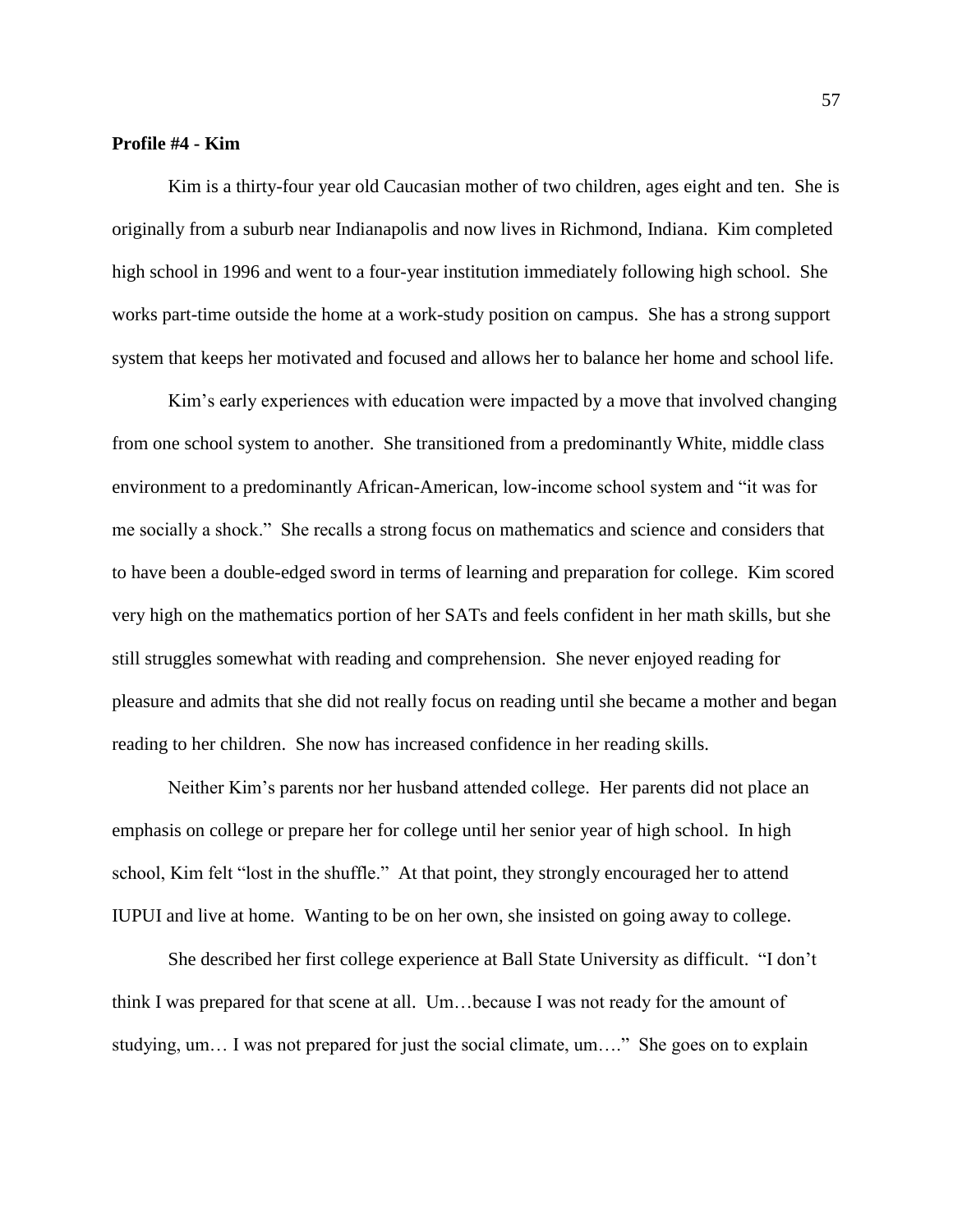that she had a hard time making friends and that when she did, she placed too high an emphasis on those relationships over her studies.

I had a hard time making those goals and finding that focus of what I needed to do. Some of this was because I had just done high school, I had just graduated high school, I was tired of working, studying, and I just didn't have the ambition to complete a degree and finish school then. So I decided, I took the year off and try to figure out what I wanted to do and one year turned into ten years.

Although her parents had not placed a heavy emphasis on higher education early on, they reacted negatively to her withdrawal from Ball State.

Um… I think that they knew at that time that I probably wouldn't go back to college for a very long time if ever. Um…so they were very highly disappointed with me when I did that. Um…they never said anything, but I knew it, I could tell and when I told them that I was going to go back to school they were just ecstatic

She now counts her parents as part of a strong support system, "our parents now live in Florida but can't help out as much but they offer a lot of support on the phone, I call them…they support me and you know it's exciting to hear that they are happy that I am doing something I enjoy."

Kim was motivated to go back to school and pursue a college education after her husband lost his job, forcing them to relocate from Florida to Indiana. She wanted to contribute to her family's stability and set an example for her children. So, once her husband found a new job, she enrolled in school.

Kim works on campus in a work study position Monday through Friday from 12:00 p.m. – 4:00 p.m. and, at the time of the interviews, she was also filling in on evenings and weekends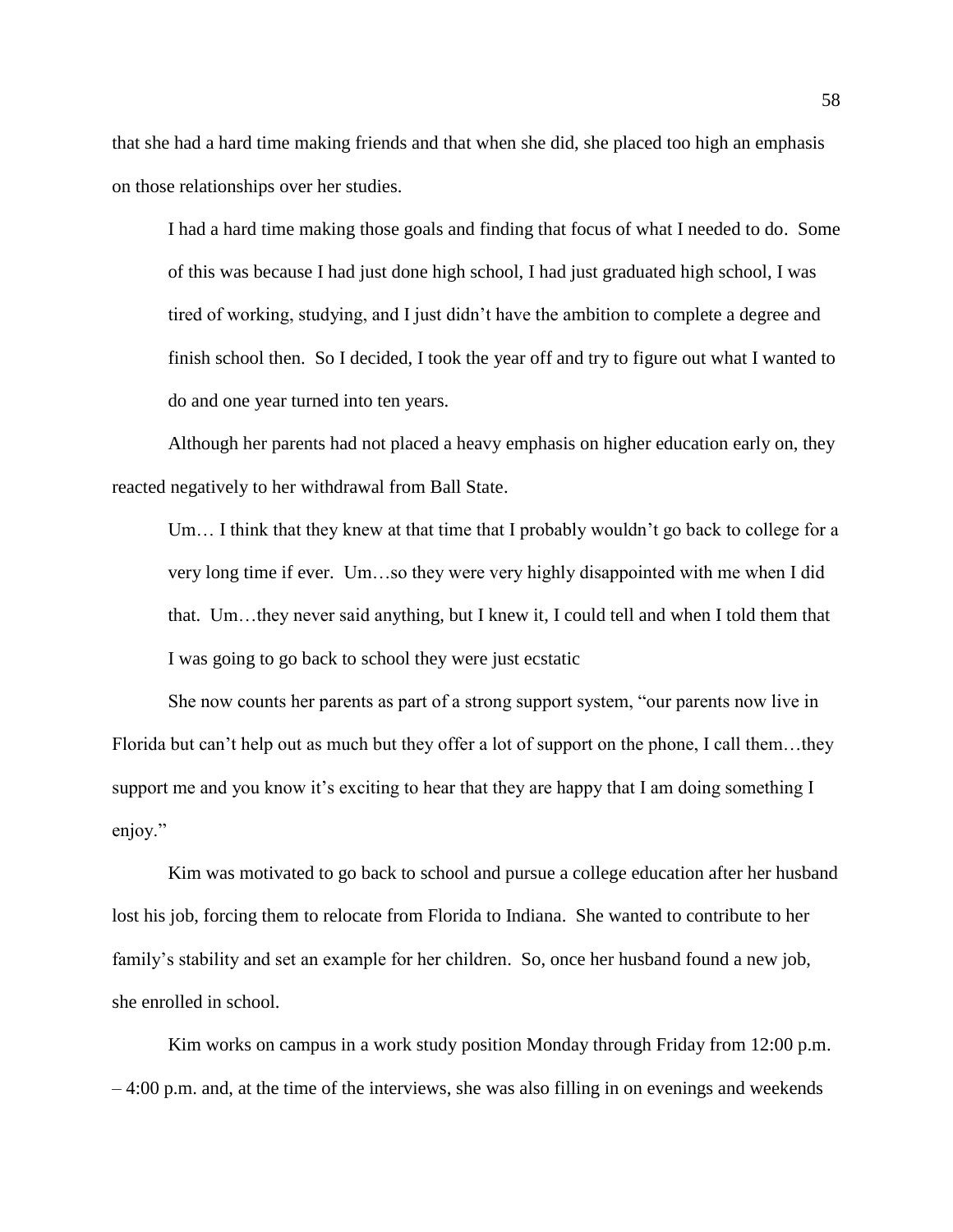on a temporary basis. She describes the evenings as "difficult" but explains "once you get used to it, we'll be fine, just change your routine that's all." Her typical routine is busy as it is.

I am waking up usually about a quarter to 5, gives myself a little bit of time in the morning. I can get myself ready before I have to get everybody else ready. And I can take my time, it's worth it, we are done and ready to head out the door around 7:30, 7:45, they have to be at school between 8 and 8:15. And then after that I have my time to study for classes. Since the mornings are free, I would study until I have to go pick up the kids, which is I usually get there by 2 because I have to get in line to pick them up by car. Then when we get home, sit down by 3:30, have their snack and then get started on homework, we sit down together and get started on homework! Then I start prepping for dinner at that same time. If it's a night that I have night classes, I need to have dinner done by 5:30, my husband gets home at 5:30, I say hi to him and pretty much walk out the door, so I can get to Whedon College in class in the evening. So when we get home we do get to rest for a little bit, before the madness begins all over again! Bedtimes, depending if I have classes or not, my husband and I take turns, I help my daughter, and he helps our son. We have a tag team, the kids are at a point where they can do this on their own, but we just supervise to make sure they wash behind their ears, that kind of stuff.

Homework time is completed together as a family. While her children are doing homework, she is doing homework alongside them. She has about three hours each morning to devote to her studies,

But I know on Saturdays and Sundays I am going to have to spend some dedicated time to studying. I have to read something more than once, I have to take notes, I have to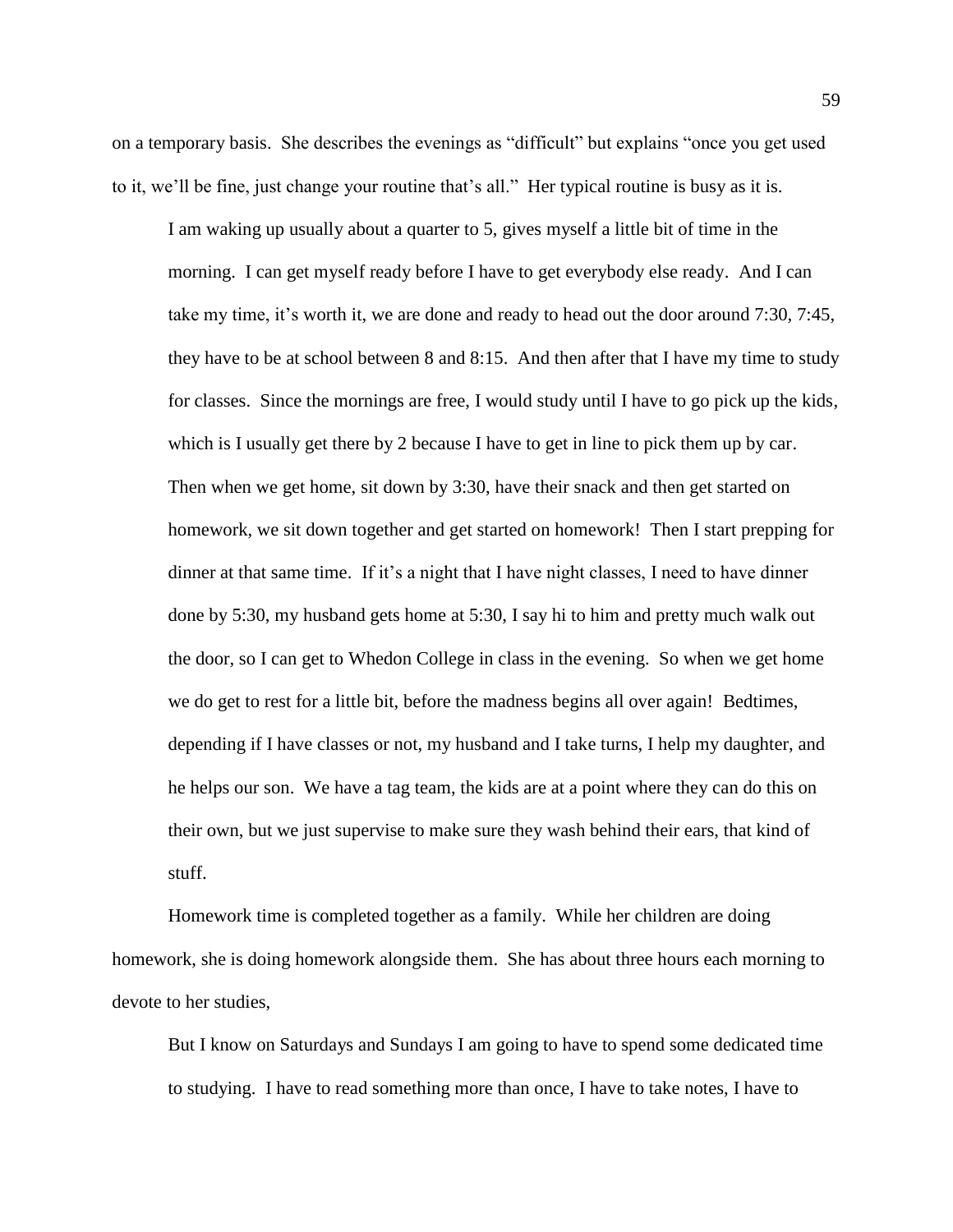highlight, I do a lot of things to understand a subject. On weekends, we have games, family life, birthday parties, but I know I can put in enough times usually early morning, wake up earlier, it is part of what it is if I want to be successful. Because I want those higher grades, I will get up an hour or two earlier if I must.

In addition to maintaining this routine, Kim uses advanced meal planning as a tool to keep things on track. She and her husband plan their dinner for the entire month ahead of time. This was an important piece for her because it saved time on making decisions for what the children would have to eat each night. Kim provided a colorful menu for the month of August that included various home-cooked meals and even identified what nights the family would be eating leftovers.

Kim is able to navigate conflicts because of her strong support system. She explains that she and her husband take a "tag team" approach to running their home. She and her husband take turns staying with their children when they are ill. Evening classes do present a greater challenge, but she adjusts her schedule accordingly. This interview occurred prior to the start of the Fall semester, when she was set to be facing more online courses due to scheduling conflicts. Her preference was to take face to face courses, but that was not an option to obtain the courses that she needed.

She is successful as a student, defining success as "having a great GPA and knowing the material." Kim is committed to learning on a deep level from her coursework. According to Kim, this takes "a lot of studying. You have to put in the time; you have to read the material! You have to test yourself! You have to the homework!"

Kim is also thoughtful, loving and successful as a mother, but the formula for that success is not as simple. She emphasizes organization, balancing being loving and a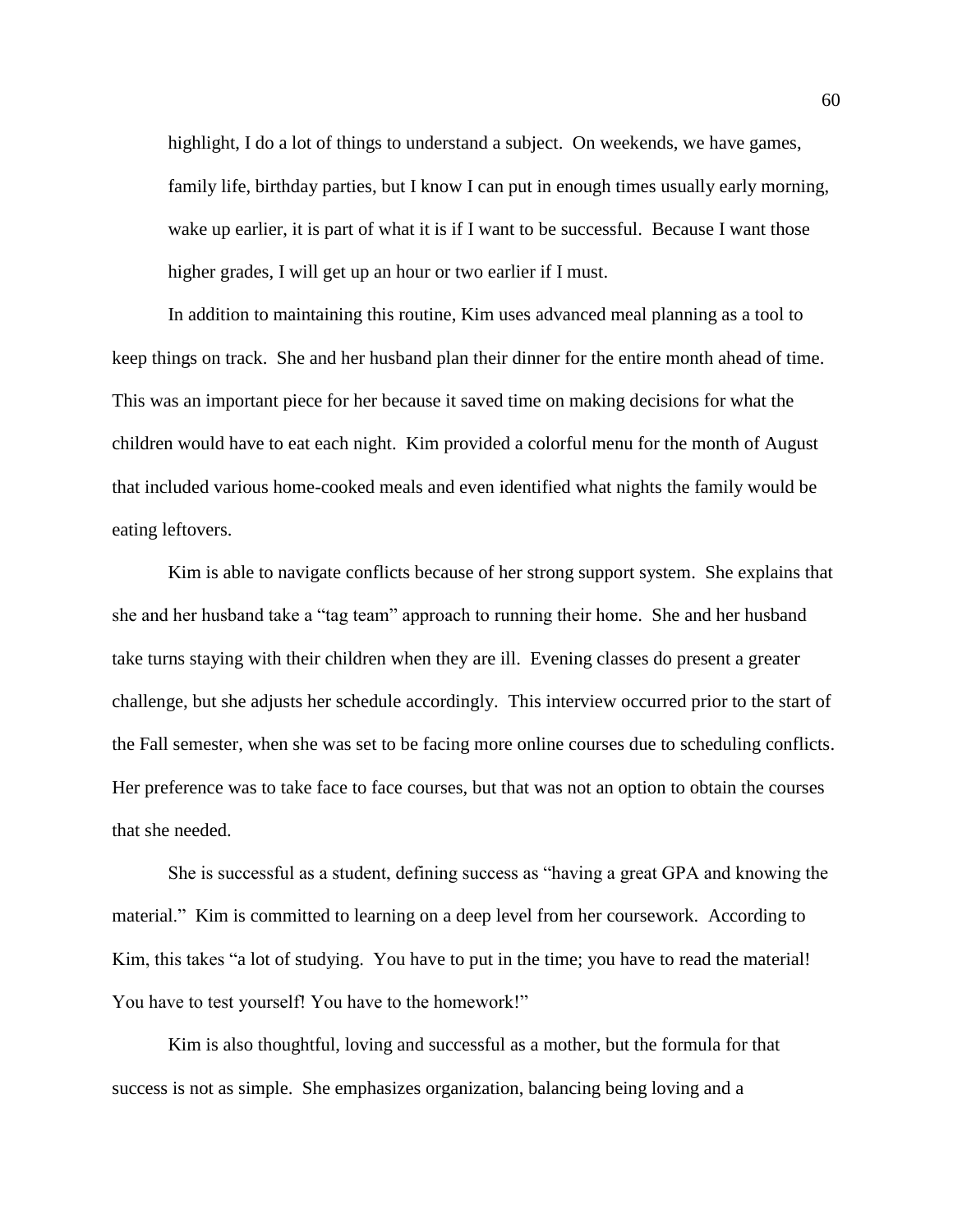disciplinarian and allowing her children to grow and learn from their own mistakes as critical to successful parenting. She emphasizes how important it is to set the example of placing a high value on education for her children and reiterates how critical her support system is to her success.

Higher education was not important or necessary to Kim prior to becoming a mother. She now places a high emphasis on completing college and plans to go on for first a bachelor's degree at Purdue and then a master's degree. She wants for her children to see her complete her degrees, but she also wants them to see the struggle and understand how much easier it is to complete college right after high school. Her family is top priority and although she places a high emphasis on education, she was careful to explain that this is something she does for her family and because of her family.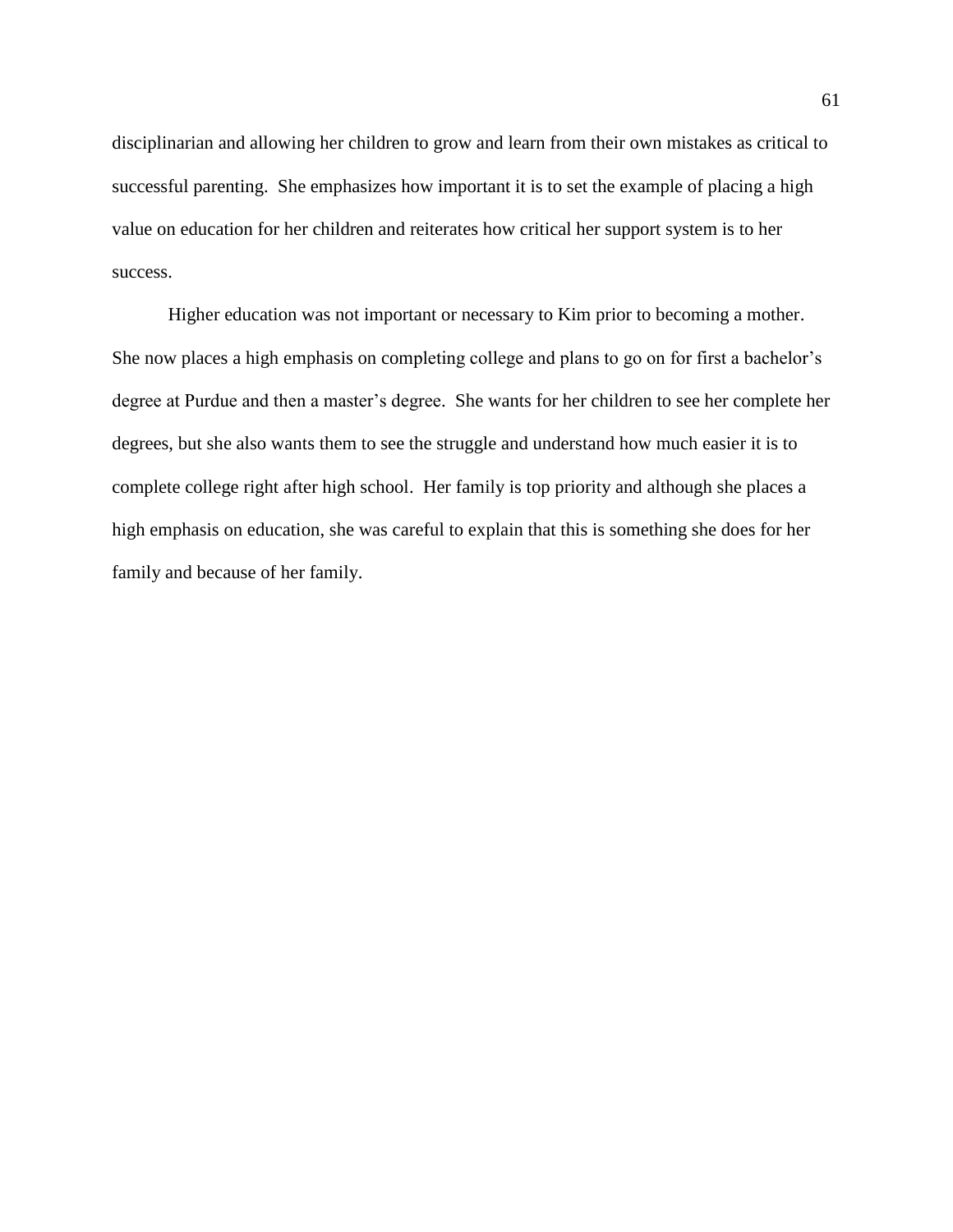## **Profile #5 - Haley**

Haley is a twenty-four year old Hispanic mother of one three-year old son with ADHD. She is originally from Tampa Bay, Florida and relocated to Richmond, Indiana when she was in the third trimester of her pregnancy with her son. Haley grew up in a military family and relocated frequently during her childhood. She graduated early from an alternative school with her GED at age sixteen. Haley values her education and recognizes the benefits she has reaped from it.

Neither of Haley's parents graduated college, but they had big dreams for her when she was a young child. She was bright and did well academically, but began to struggle behaviorally in her middle school years. "I was kind of letting people get to me; I use to get picked on a lot…So I, so about half way through the year, I didn't want to go to school… I didn't want to deal with people."

She went to a large school where there were at least one thousand students in her grade. She was bullied by other students, and she did not get along well with her teachers.

My personal opinion is that if you are going to teach then you need to have, if your kids have questions, then you know even if you feel like it is ridiculous, they are kids, they don't know what you are teaching them, but because they probably don't know any better, then they are probably going to ask you about God knows what. And being a teacher you need to learn how to be okay with it.

After repeated instances of altercations with other students, Haley was facing expulsion. She was directed to an alternative school for girls by her anger management counselor where,

The people there had similar stories like issues in their home, their high schools, everything else; you know a whole bunch of different things.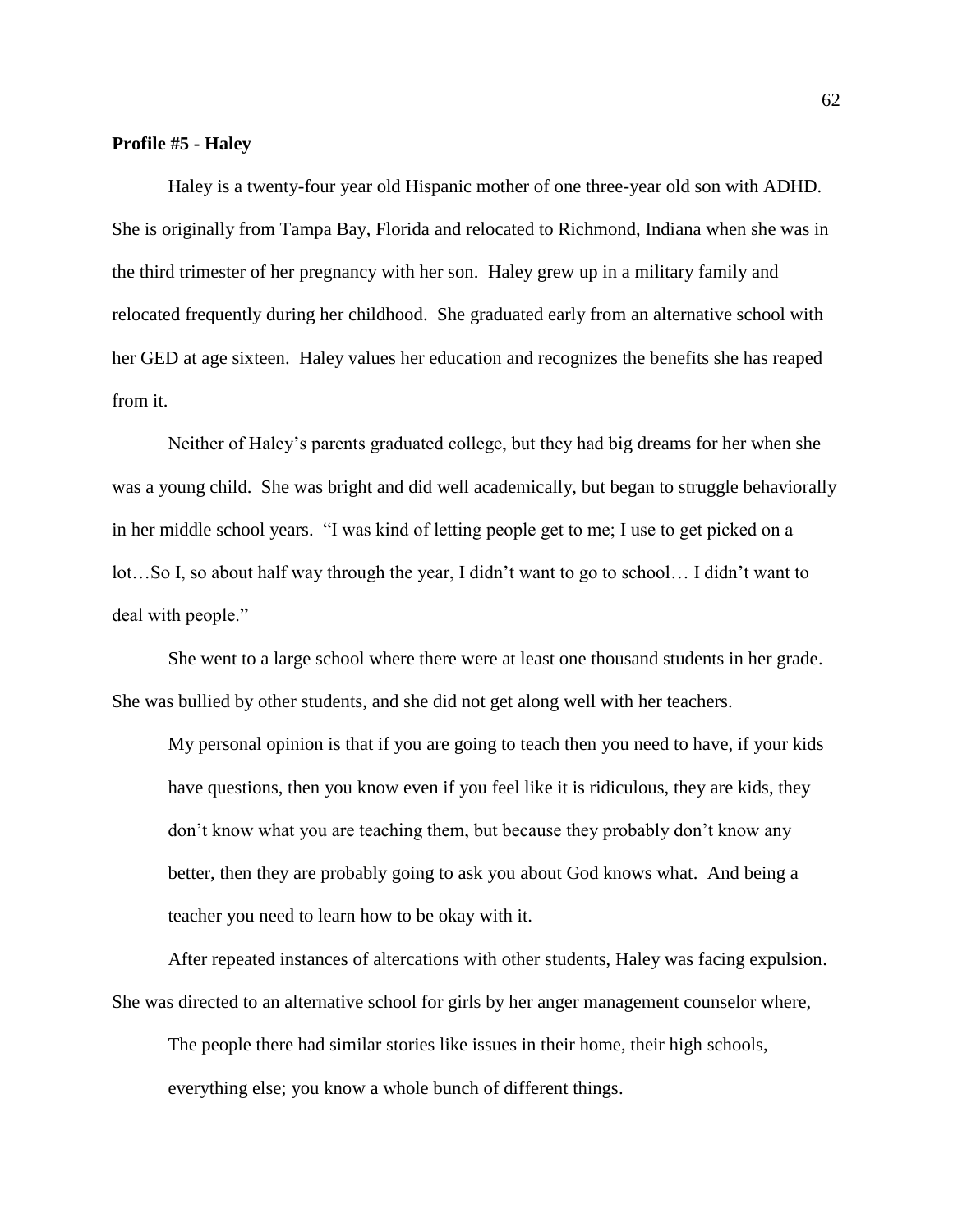She thrived in the alternative school and graduated early, at age sixteen, but it was not until she discovered she was going to become a mother that she decided to go to college.

I do want to continue going to school, especially getting ready to have a baby you know, I needed, I felt like college would help me to be able to get a better job, provide better for myself, provide for him, and things would be a little more stable for me.

Haley is not employed outside the home, but she and her husband receive government assistance. She learned about the availability of resources such as Medicaid from her classmates at the alternative school. Her experience with the Impact program led her to volunteer at the Salvation Army. She had been provided with free childcare before she got married, but "I got married and they took it, even though I didn't have any money." This lack of childcare presented a major barrier to success for Haley and her husband. She was unable to work outside the home and was struggling to find childcare during her class sessions. Her son was present at each interview as she was unable to take her child to daycare.

Haley is the first person in her family, on either side, to graduate from college. Both of her parents attended college, but did not finish. Her parents encouraged her to complete her education once she began college.

They regretted not finishing. Because they told me that if you are going to do this, you are going to finish, we don't care how much of a pain in the butt you think it is.

Haley found being pregnant at a young age challenging and overwhelming at first. "This is, this is probably one of the hardest jobs anyone could possibly have is being a parent." She struggles to maintain a routine with her son and reveals that he's been falling asleep later and later and that they are "getting him on some kind of schedule thing." Homework time happens when her son "every once in a while, he'll decide that he really wants to take a nap." She has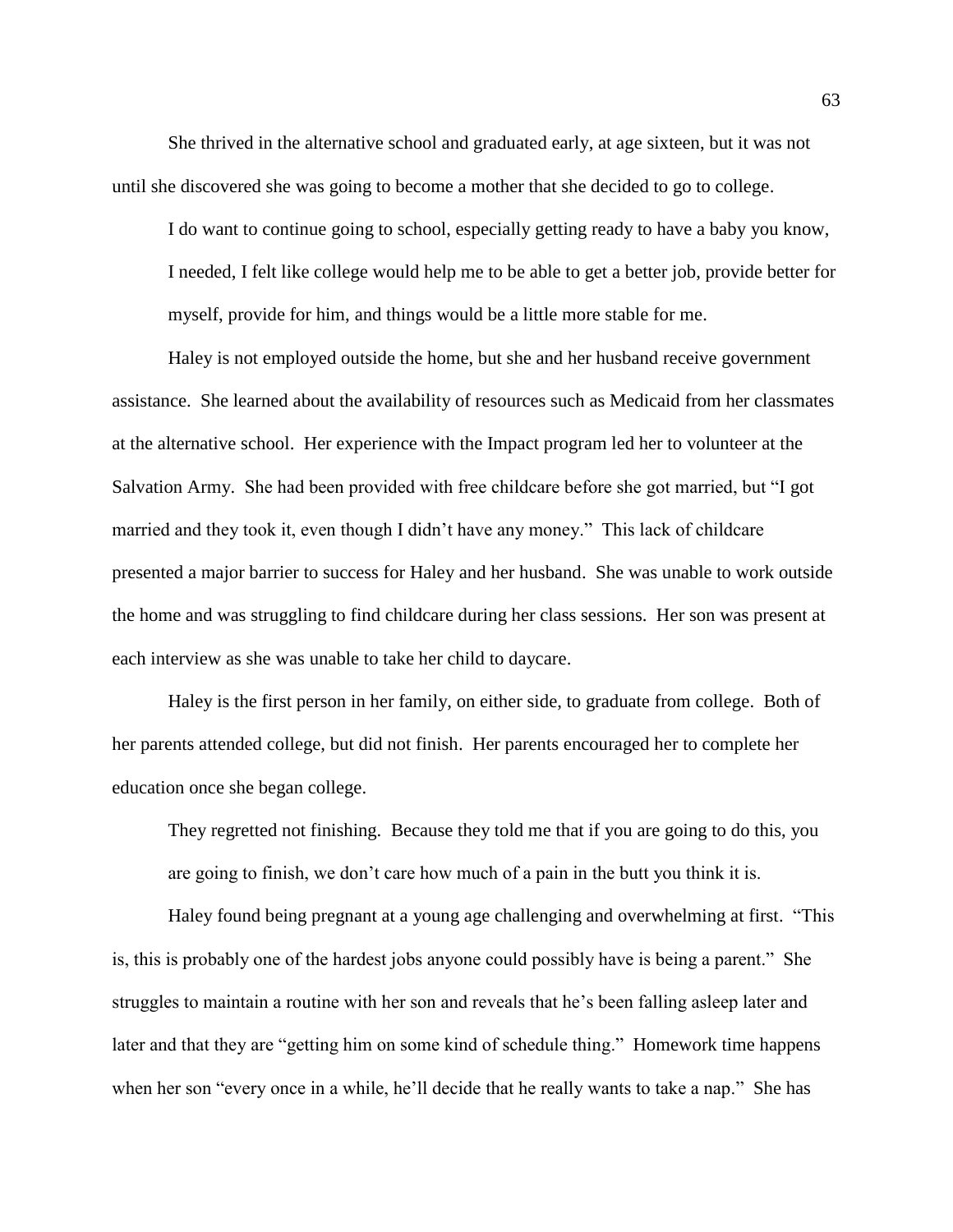time to herself in the mornings and late at night. Haley did not have a specific routine or provide any scheduling or planning documents. She did, however, provide several examples of working on homework with her son.

I color code pretty much about everything and I actually had him help me do color code sheets. (inaudible) And I've been getting my homework done, if there is any off the wall assignments that I can do, (inaudible), I try to get him involved. I had a poster board presentation that I did, [background noise] that I did last semester, that I had him help me with; he put like stickers and stuff on it. [child yelling] (inaudible)

Haley defines successful mothering as just doing what you can do and asking for help if you need it. "I know what I deal with every day; I try to relax without stressing out all of the time. And I am pretty healthy, my son is healthy." She tries to remain relaxed, but she does want to push herself academically. "I have freaked out over getting a "C" in a class, maybe it is passing, but I want better…I don't want to just pass." Her biggest challenge to success in school is childcare.

If you are able to, get your kids in day-care. He went for a while, that is when I was having all kinds of scheduling problems, if I had class, then one of use would pick him up for the day. If you are able to get it paid for somehow

Haley is positive about her experiences in college, and reflects, "It has done nothing but help me, personally and professionally. In a professional sense, I have more contacts and my personally and socially, and communication skills have gotten better, a lot better...I'll probably end up going until I can't go anymore." Haley is trying to change her life to build a better future for herself and her family, "Yeah, I just can't sit on my ass forever, I just couldn't do it. He [my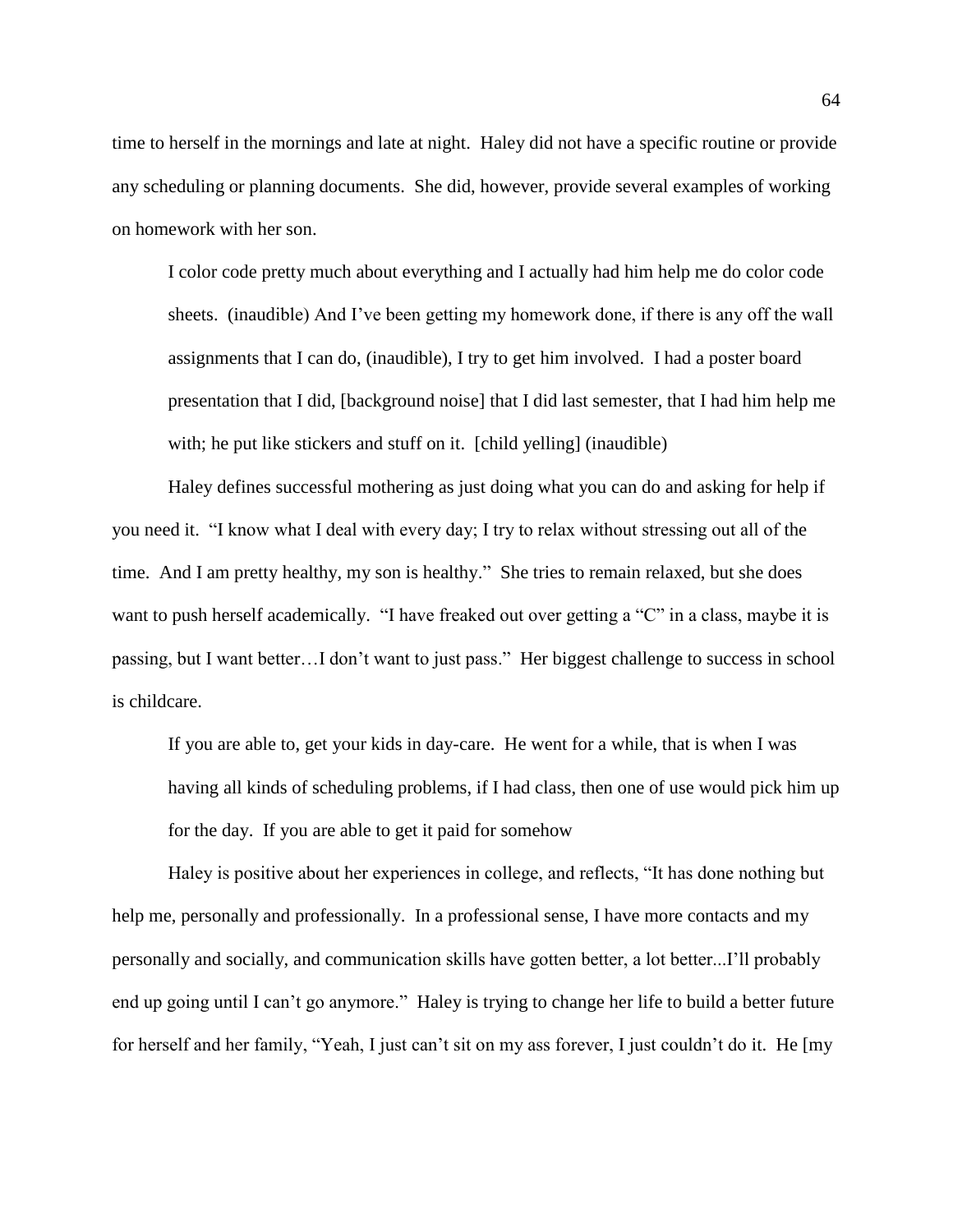son] deserves better, he you know (inaudible) makes it a million more times important than in the first place."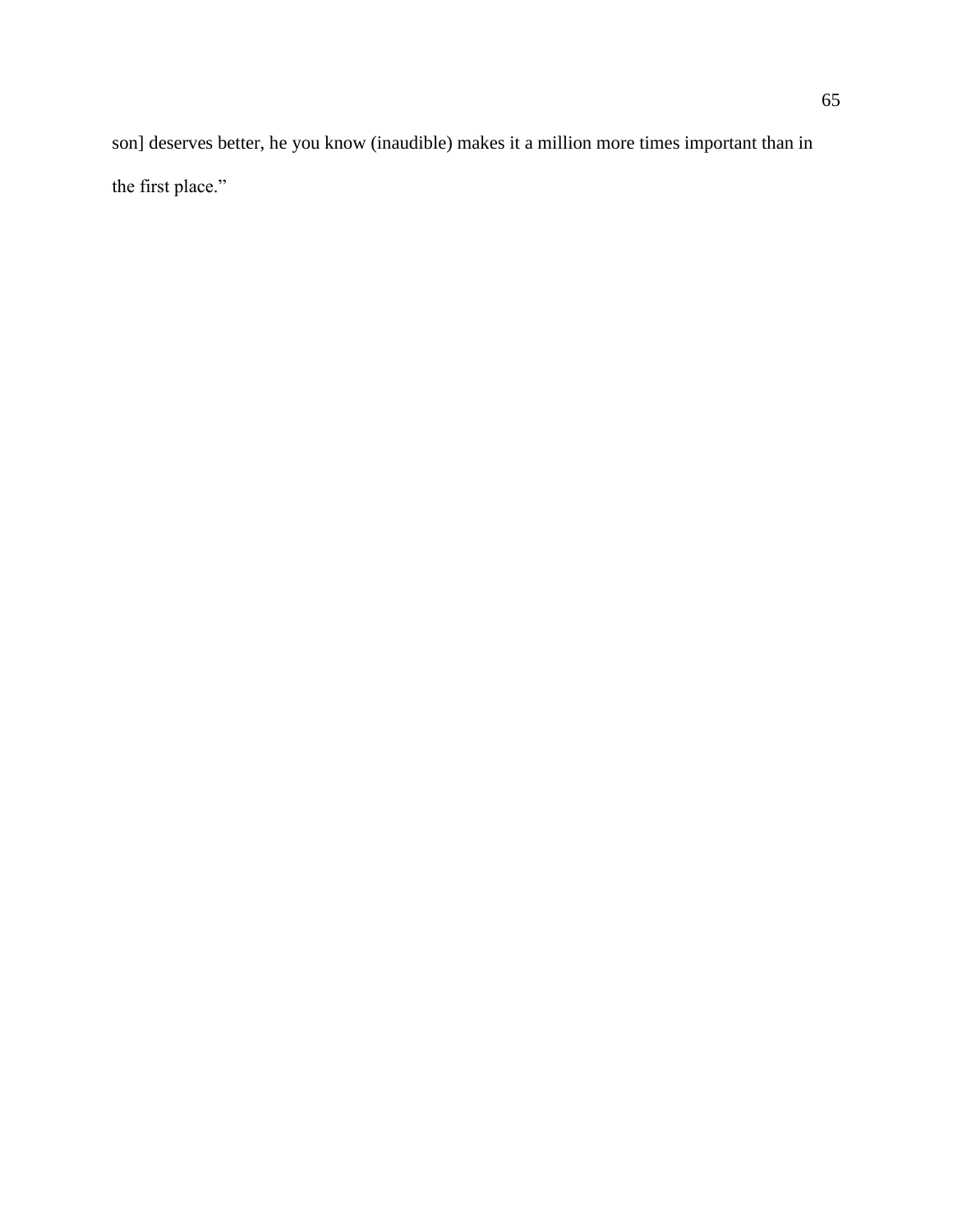#### **Profile #6 Sarah**

Sarah is a quiet, reserved 27year old Caucasian mother of two children, ages eleven and three. She is married and lives fifteen minutes outside of Richmond, Indiana in fountain city, Ohio. She graduated from Union county high school in 2003. Sarah pushes herself to be the best student, mother and wife that she can be and explains that balancing those roles can be very challenging. Her early experiences with education were very positive and she has particularly fond memories of elementary school. "I loved music class and I loved gym class and I loved science, I can remember doing star labs and that was always so much fun."

Sarah recalls things changing for her in school when she started high school, when "my freshman year I joined the color guard and got in the wrong crowd. My grades got worse and I was trying to find friends, hung out with the wrong crowd and so um… that is when I started having problems with my grades." After that, she explains, her parents became divorced and she relocated from a small rural school to a large urban school. She found what she describes as "another rough crowd" to socialize with and soon became pregnant at age fifteen.

Concern for her safety and the safety of her unborn child led her to an alternative school, I was walking in the hallway and someone went to punch someone else and I got punched in the stomach while I was pregnant, and I got really nervous being there and so I ended up leaving there and going to the F.I.N.D. Center…I just concentrated on school, actually I did way better after having my daughter.

Sarah's parents supported her education verbally, but she did not have any examples of people pursuing higher education in her life. Her parents would tell her how to do her homework, but did not sit down with her and provide support. She describes them as very busy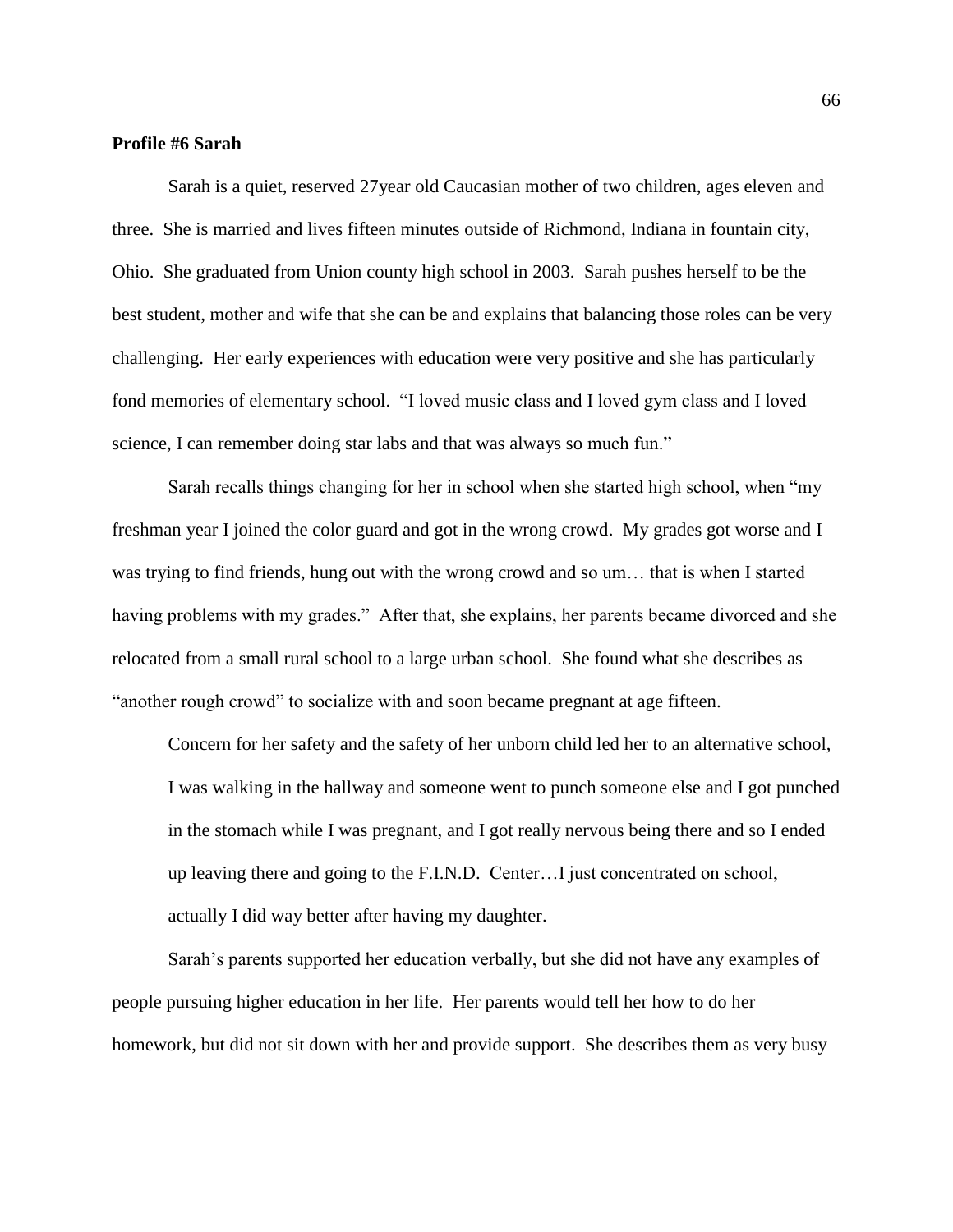and not having a lot of time and also that by high school they were struggling with the material that she was studying.

Sarah was one of four children and she is the only one who finished high school. She wanted better for herself. "I definitely didn't want to be like my brothers; I always wanted to be a step above and made a point that I wasn't going to do that." Sarah did attempt college immediately following high school. Her parents "didn't really talk about college, um my parents didn't have a lot of money growing up so it was better if they just didn't talk about it." However, when she got older and became a mother, she recalls her mother encouraging her to take classes. So, Sarah came to Whedon College just after graduating high school,

I was trying to juggle a full-time job and raising my daughter and it just wasn't a good situation and I didn't continue. The day-care center I took her to at the time, I'd go straight from work to class and she'd be in day-care from like that whole entire day, couple of times a week and I sometimes would leave class and it'd be like 9:00 at night and I'd go to pick her up and they weren't even at the day-care. That happened liked two or three times, she wasn't there, and I couldn't find her and I had to call them to try to figure out where she was.

Sarah got married in 2009 and had another child in 2010. When her husband lost his job, she re-evaluated her life and decided that she wanted to be able to contribute more financially to their family and decided to go back to school. Her choice of program is dictated, in part, by childcare restraints.

I wanted to do radiology, and because I want to call it an internship, but there is like a two-year program, after you get done with your pre-requisites, so with my son being so young, I thought I don't think I could do that, not work, come here and pay for day-care,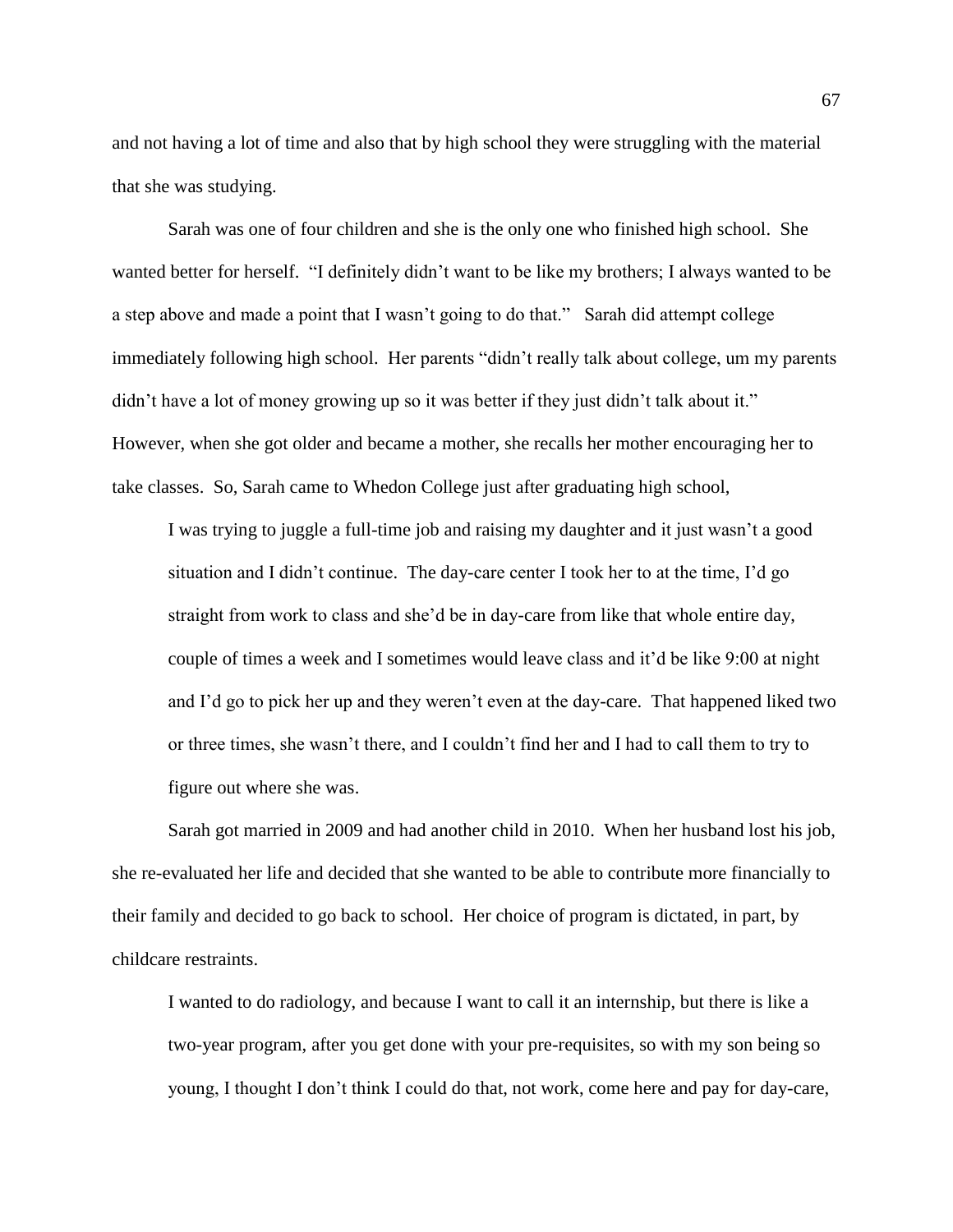so I kind of changed back to respiratory care, and I was going to try that also, but a couple of classes would have to be in Muncie, and from Eaton to Muncie, it's kind of a long drive in the winter time. So, if it was really something I'd want to do, I would have to sacrifice to do that, so I kind of then decided on general studies, is what I am in right now. Um, at least if I get that done, I'll have that experience so that I can go on to the next level.

Sarah is a hard worker and a good student and has had to pass on many opportunities because of her taking on adult responsibilities at such a young age.

One of the hard things was that I got accepted into the "American High School" students, and I didn't really put my picture in the book and stuff, and they had um. I am not sure what it is called now, kind of a National Honor Society, for high school, and um, with that you got an opportunity to go to Washington, DC, to attend the Congress and do different things, and I really wanted to go, but I couldn't because I had a daughter to think about. I just couldn't leave her, take her with me, and there are just a few things that I had to miss out on.

Sarah provides childcare for two young girls in addition to her own children each week day. She juggles schoolwork, involvement in church and her children's athletics, housework and parenting each day. Her young son, at the time of this interview, was also seeing a speech therapist and she was responsible for getting him to his appointments.

A typical day is to get up between 6:45 and 7:15, right now I am not in school, so I try to get up and get all of my projects done. If I am in school, then I am organizing my file box, and (inaudible) and then I try to make sure I have dinner ready by 4:30 or 5, that's about the time my husband gets home from work. By the time we get baths done, we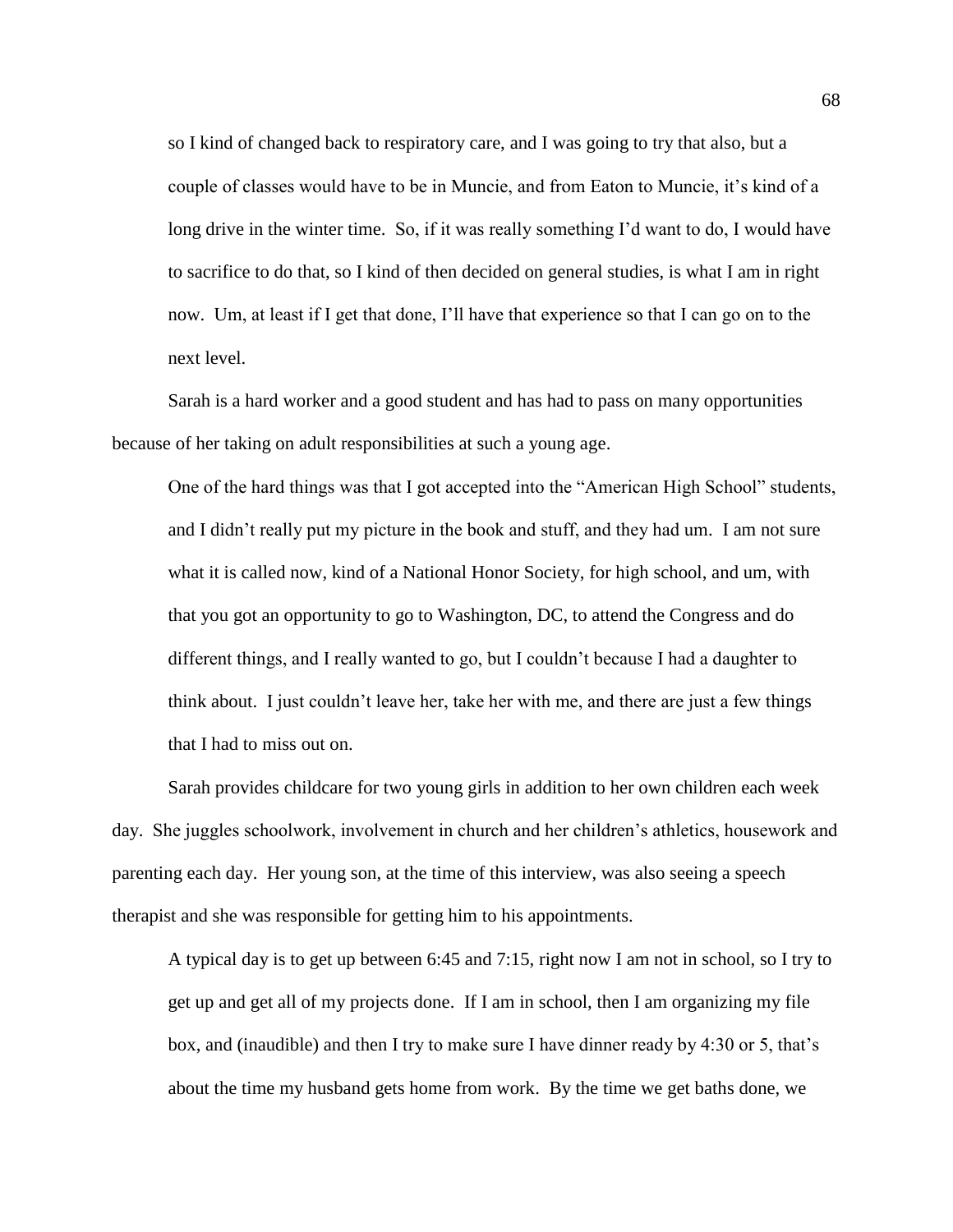don't have a whole lot of time to do a whole lot. The kids go to bed, I try to get stuff done, I didn't have time to do during the day. This past summer while I was in school, I have two little girls that I sometimes babysit for, they will sit and play, with my little boy and girl. I will sit on the couch with my laptop and try to do homework because my class is online. When they first came, I would fix a little breakfast, then cleaned up, they will play or watch a movie and then I would work on my laptop. Then after that, around 11:00 I would fix lunch, feed them, sometimes after lunch we would do crafts, once a week I would try to take them to the pool, from noon till about 2:00. Have them do a quiet time, the girls were older and they didn't like to call it "nap" time, my son would take a nap, I'd put a mat on the floor and they will lay there and watch a movie and get my laptop and work on school work. And after quiet time and my homework, I would fix them a snack, then it would close to time for them to leave. I try to keep my evenings open, that way I am not on the computer the entire day.

Sarah's days are very full, but she says, "I don't work well under pressure so I try to get my work done early. There has been a couple of times I had to stay up late, but I try not to do that, so I can spend time with my family." She works hard all week long to ensure that she has no homework on the weekends so that she can spend time with her family, in the community and at church. Her hard work has paid off and she is close to graduating. At the time of this interview, just prior to Fall 2012, Sarah was planning to graduate in Spring 2013 and was already thinking about what she needed to do to transfer to a four-year institution. "Yeah, I try to plan everything. I just always have to be busy, I am use to it. So if I do sit down I find a project to do, so I am just not sitting there." Sarah provided copies of her day planner that she used as an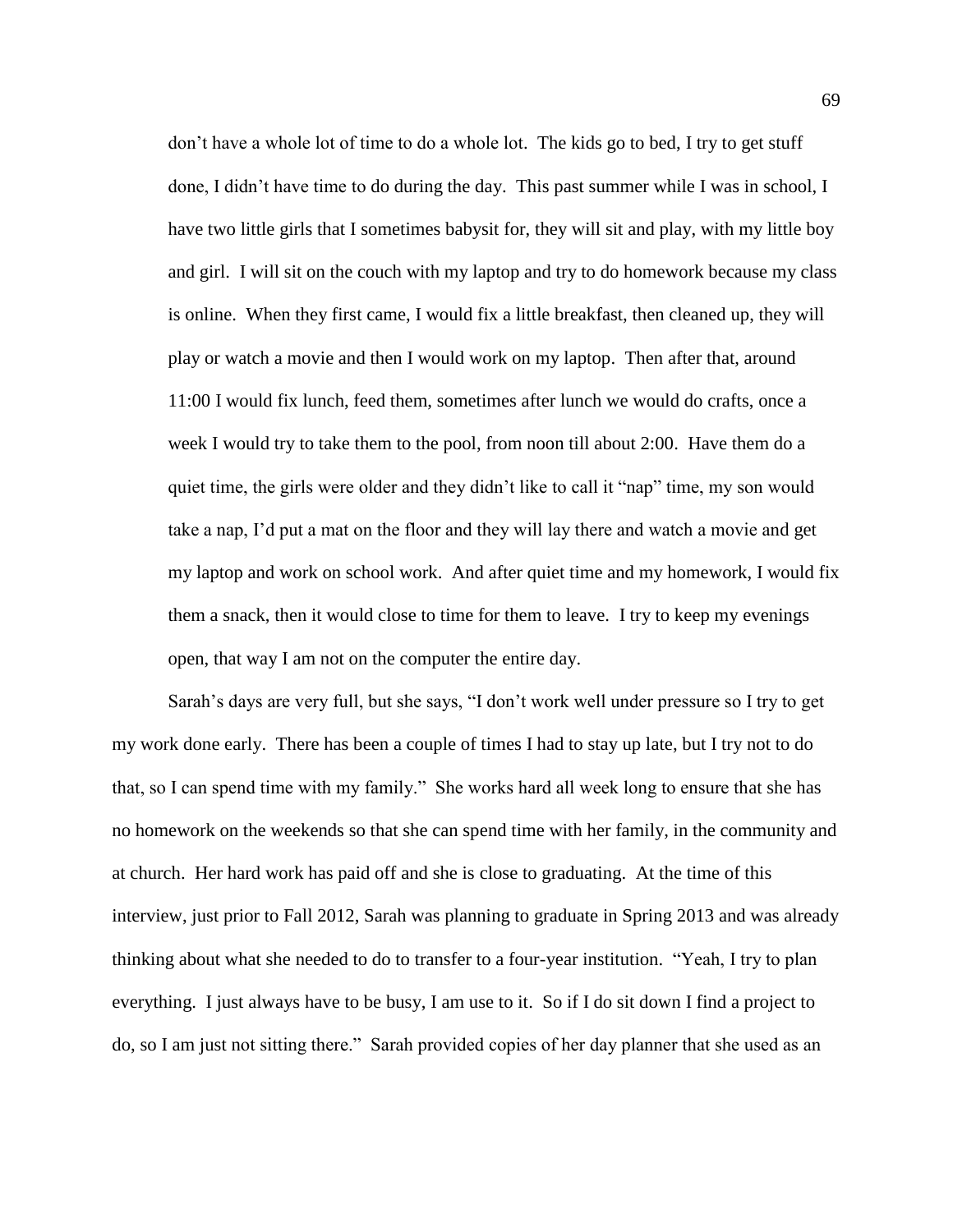organizational resource. Her planner included class times, soccer practice schedules, speech therapy appointments and assignment deadlines.

Sarah is engaged in class, but quiet. She prefers not to ask questions, but waits to see if others will ask the question she has and listens intently. The social situation of the classroom still gives her some anxiety and she is nervous going into each new class.

I kind of sit in the middle, and then a lot of classes I will sit in the front because I am real "hands-on", I like to be up there where I can see it all. I get easily distracted, so there I am not so distracted. If I am trying to read something and someone is talking, that is a problem. Or if someone behind me is talking, I am not trying to eavesdrop, but I can hear it [giggle] Kind of drives me nuts, so I try to sit in front so I have a focus on things. But um, I actually look forward to coming to class because it's like "me" time.

Planning and staying organized is an important part of Sarah's success in college. Her definition of success is to set goals for high grades and meeting deadlines. She really wants to get into Phi Theta Kappa, an international two-year honor society that requires a 3.5 GPA, for the scholarship opportunities.

She defines success as a mother as being active in her children's lives and having time for them. For her, this is the purpose of going to college, to have career opportunities that allow her to spend time with her children rather than "bouncing around from job to job." She describes her biggest challenge to managing these multiple roles,

Just to balance it out and that's the biggest thing, just doing things with my kids. We don't believe in spoiling them but I like to do little things, any time I find something to do I try to do it. If it is fun and they like it, the will want to do it again. So the big thing is just spending time with my kids. I want to financially support them too, but spending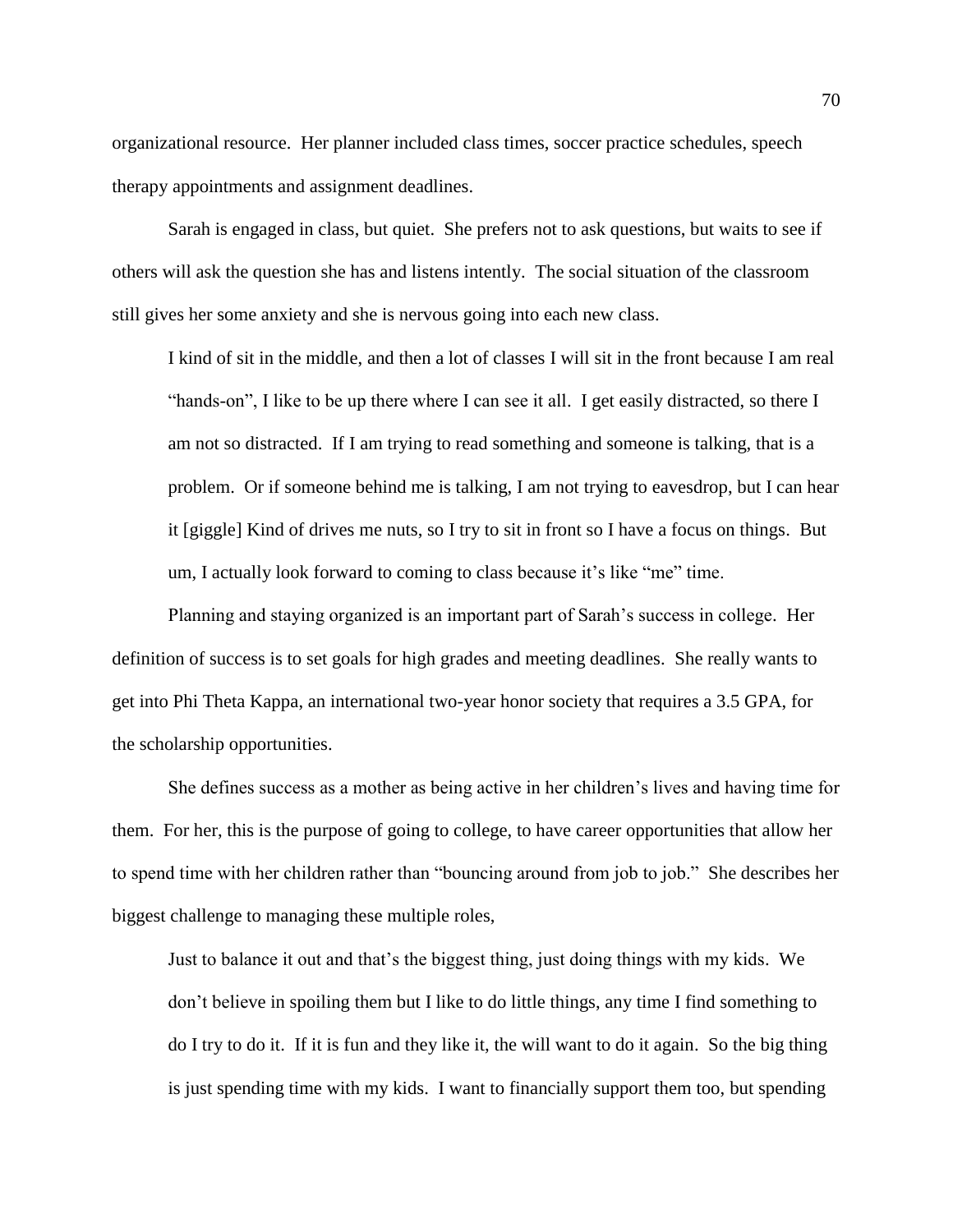time with them is important…I try really hard to try to be in two places at the same time, I think being a mom, it's really hard not to do that. I want to be more involved in church, but I've got soccer with my daughter, I've got homework, speech therapy with my son, being a mom you put way too much pressure on yourself. Trying too hard to be the perfect mom all the time, when you know you can't.

Sarah considers herself successful as a student and a mother. She knows that most teenage mothers do not finish high school and she is reluctantly proud of herself when she reflects on all that she has accomplished.

Um, yeah I think so um, I knew a lot of teenage moms, that either didn't finish school, you know, but it's not all their fault that they couldn't finish school. But I did. I have a lot of things that I never had growing up, a house, a car, you know. As a teenage mom, something I would never thought I'd have or do. I think I am pretty successful, from where I came from.

Sarah acknowledges that there are benefits to being a student and a mother and she appreciates the "me time" she gets from spending time in classes. She is proud that she is contributing to her family's stability by earning a college degree. She knows that she will be able to provide opportunities for her children that she did not have as a child.

I want to do the best I can, do as much as I can, to get to that point because I don't want to live my whole life, living pay check to pay check and living without things that I need, so to me higher education is an opportunity to me to better yourself, your family's lives and even better the economy…I now see how important it is, but I really didn't while I was in school…I can remember growing up our house went up for auction, and I don't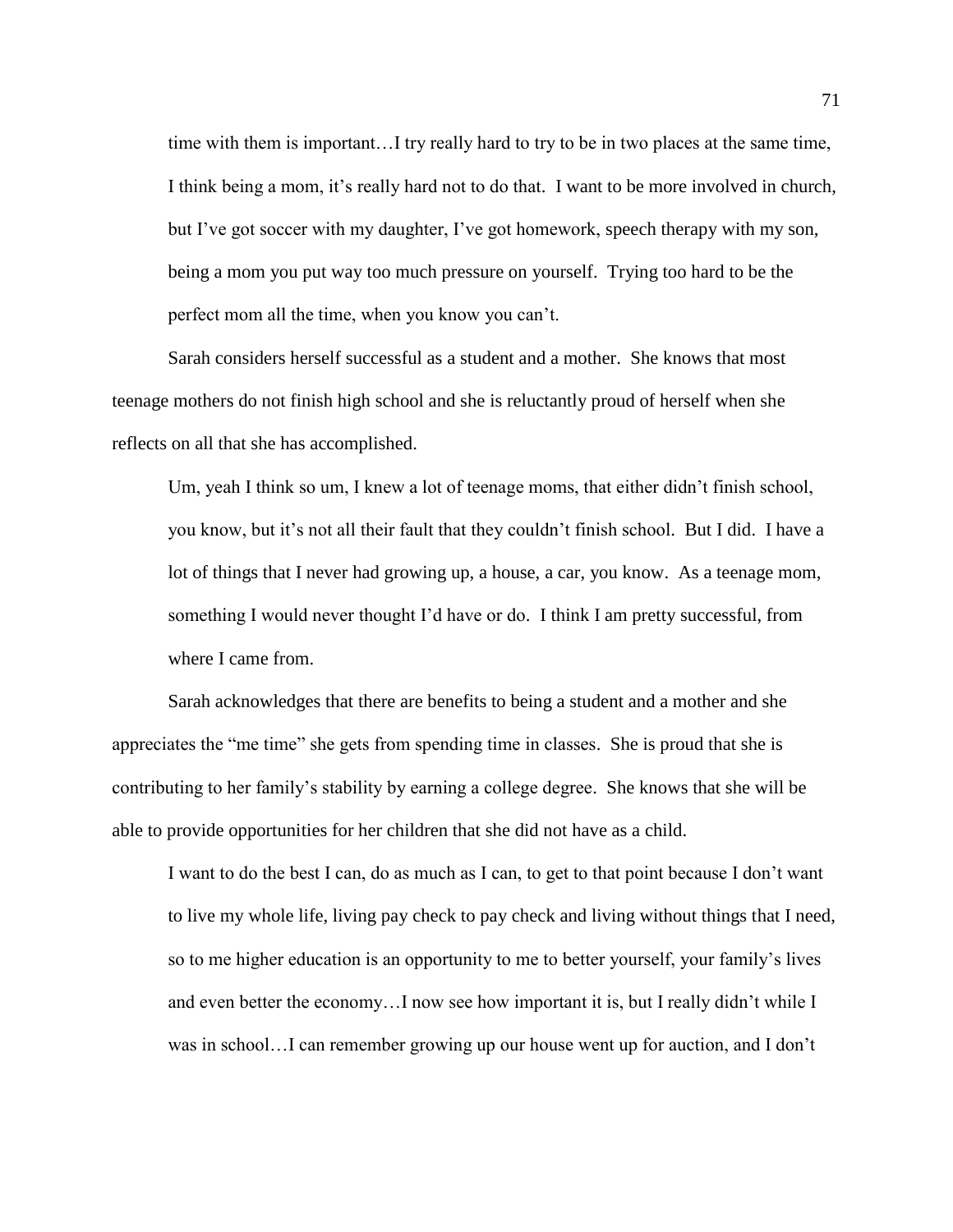ever want my kids hearing that, you know? I just feel if I can get a better education I can prevent some of the problems that I had growing up.

Sarah understands how important background and upbringing is when it comes to pursue a higher education and when asked what her advice was for mothers in college, she said, "It's a hard one, because a lot of them draw on different positions, different pasts, it's hard to know what they think, in general, just don't give up…But I just think, sticking it out, you are going to have trials and stuff, and things are going to get in your way. You just have to see what you can do." Talking about her experiences in higher education caused Sarah to think, "I think it's come to make me realize how important it is to me and why I don't want to give up, even when it seems hard. I love going to school, it gets discouraging when you try your hardest and the grade is lower than what you are wanting. And you ask why am I even doing this? When you are done with that class, it makes you realize how important it was in your life. It seems like it is a long way away, but it goes by fast and it makes it worth it"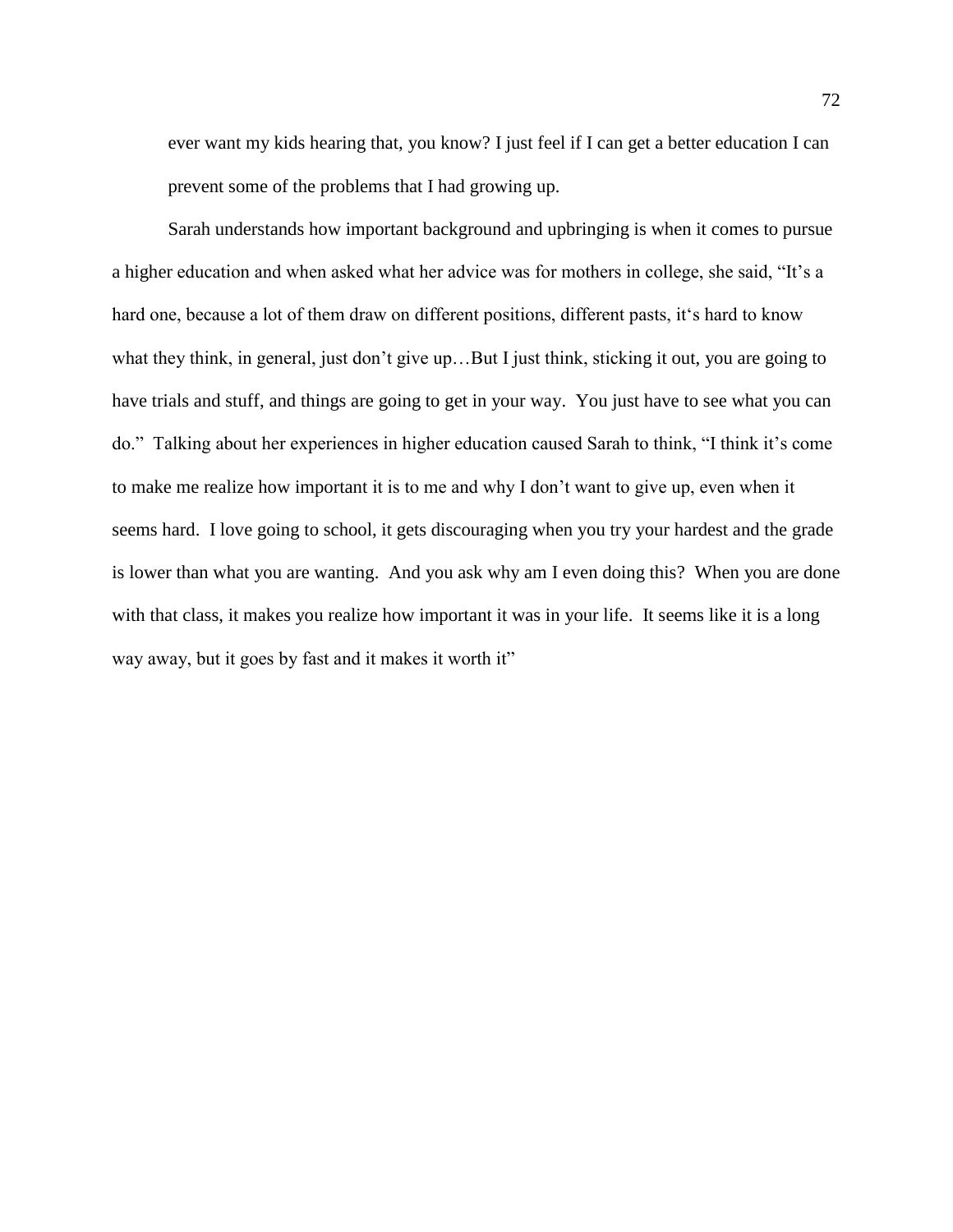# **Profile #7 – Robin**

Robin is a shy, soft-spoken twenty-two year old Caucasian mother of a fifteen-month old son. She graduated from Richmond High School and still lives in Richmond. She lives with her forty-one year old boyfriend, brother, four dogs and three cats. She is the primary caregiver for the child and all of the animals in the home. She went to a satellite campus of the state's flagship institution directly out of high school, but withdrew after one year. Robin faces numerous obstacles to the completion of a college degree, both in her background and her current living situation, but she remains positive and determined to provide a better life for herself and her son.

Robin is eager to learn and remembers being excited about "everything, the kids, reading, learning" when she was in elementary school. She always did well in school and always expected to go to college. When she was a junior in high school, she recalled becoming disengaged with school because it was "boring and just not challenging." She dreamed of going to an out of state school and becoming a psychiatrist when she was younger. Her parents did not discuss college with her until she was a senior in high school, at which point they encouraged her to go to community college.

After entering college and taking a Psychology course, she felt that she could not practically become a psychiatrist because it would take too long to finish school and get a job. Her parents never attended college and had no information for her on college when she was growing up. She landed at IU East because of a College for a Day program that she participated in high school where she filled out the application for admission and toured the campus. Initially, she was excited to begin her studies, but ultimately was not successful.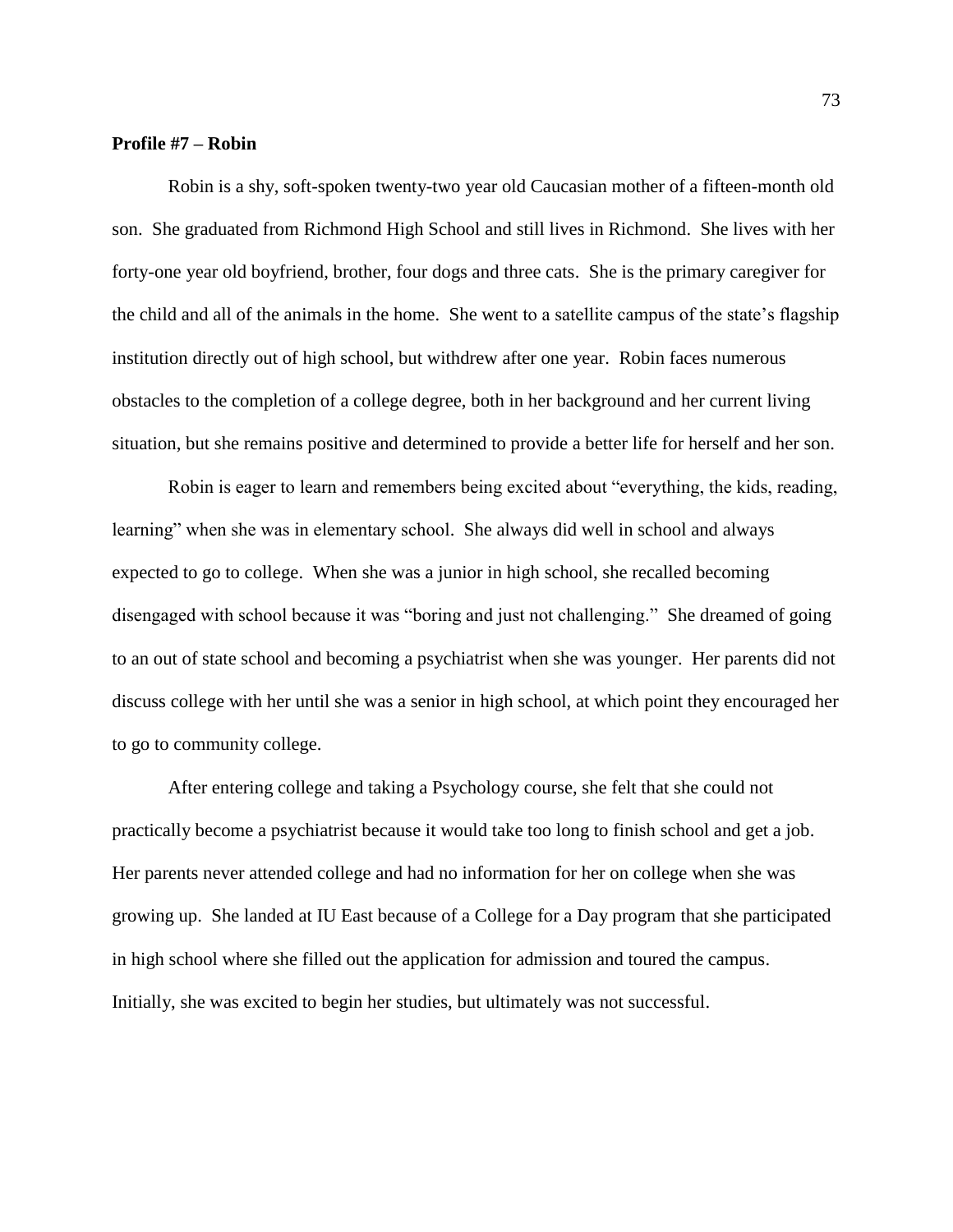Um, I really didn't know what was going on, like here I have an advisor, and at IU East, I didn't know even who my advisor was. So I wasn't connected like I am here. And so I was confused and I got frustrated, and I just quit going.

After withdrawing from college, she began working full-time, met her boyfriend and had a child. It was after having her son that she decided to go back to school. However, she maintained that she had always wanted to go back to school and that her boyfriend's preference for her to stay home with her son provided her the opportunity to go back to school. At the time of the interview, she was preparing for her first semester as a full-time student.

Her current schedule is full from the moment she wakes to the moment she goes to sleep. She is responsible for providing transportation to everyone who lives in her house and caregiving for her child and all the animals.

I take my boyfriend to work, and then I come back home and then I get on my computer and drink my coffee, and feed my dog because he is hypoglycemic; I have to feed her every three hours. In the mornings I have to put sugar in her food, a tablespoon of sugar in her food, so she doesn't have seizures. I have three dogs and two cats, three cats and three dogs. And my brother just moved back in and he has a dog, so, um, so I let them out, make sure they all get fed, and they are eating their own food and then at 8:30 I have to wake Lucas up and he takes his bottle and watches a movie for an hour. And I do dishes, I vacuum, and then at 10:00 we eat breakfast, and then I have to feed my dog again. Then me and Lucas watch Mickey Mouse Club every morning [giggle]. And then we have play time, and story time and then we have lunch, at 12:30, he takes a nap, I 1:00 I have to go get my boyfriend. At 1:30 I have to have my brother at work. And then when I get back home I usually have to do homework or housework. At 3:30 when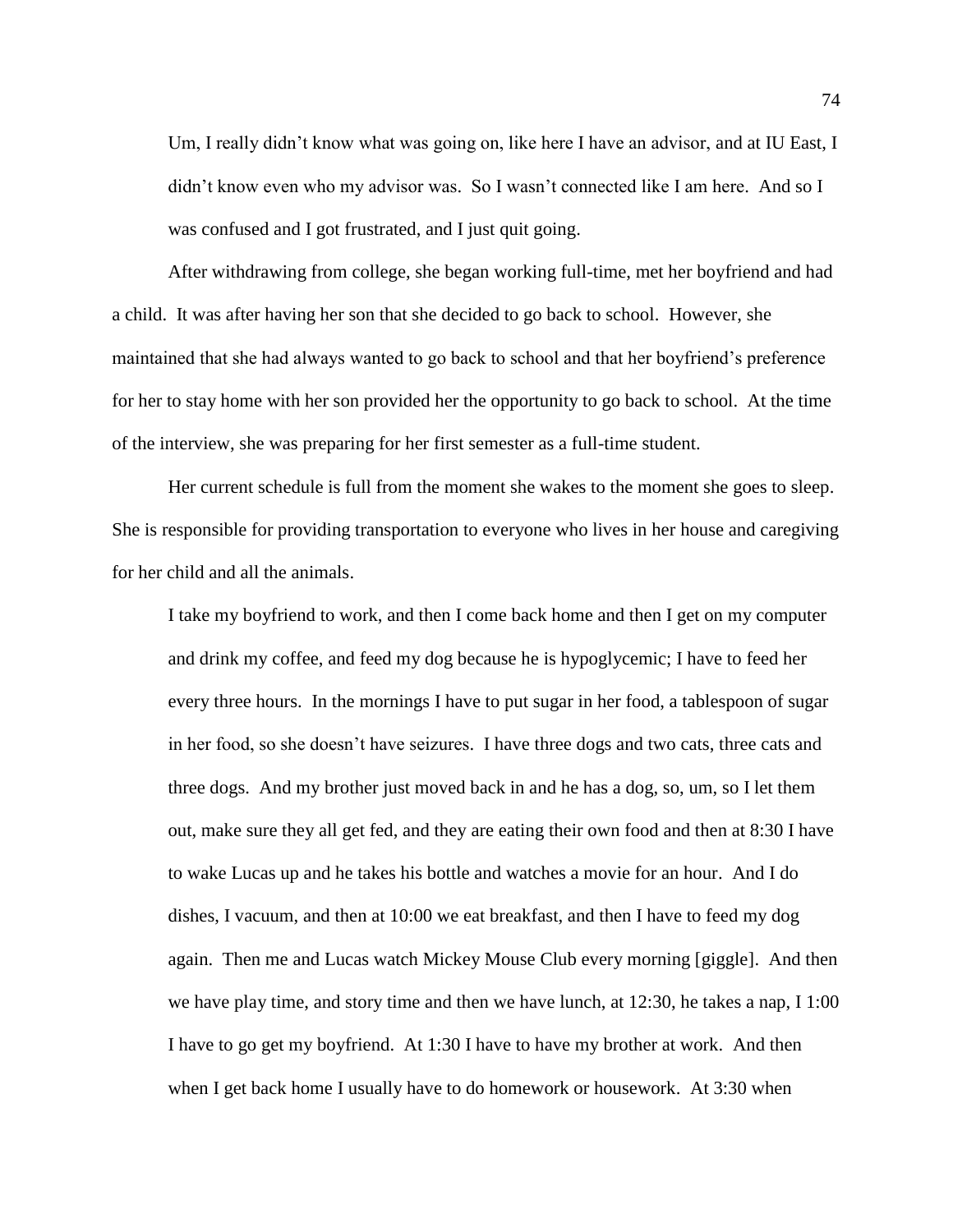Lucas gets up and we have playtime, I have to feed my dog again, and let them out, then at 5:30 I have to pick Mike up from work. Then I cook dinner when I get home, then I play with Lucas in between cooking and letting the dogs out, then we eat dinner and I have to go get my brother from work and then at 8:00, we like just kind of play around. (inaudible) At 8:30, we have a bath and a story, 9:00 it is bed time, he's asleep by 9:30 and then it's my time, till 11:00 and then it's time to go to bed.

Robin provided a detailed listing of her schedule detailing her routine from the moment she wakes until the moment she goes to sleep. She had developed the list for herself and she also had a list that she created to provide to anyone who would be providing childcare for her son so that he can stay on schedule. Her responsibilities gave her very little time for homework and she had very little support in the home.

I only get like from 2:15 to 3:00 usually to do homework, because my boyfriend, he doesn't help me a lot, so he wants me to do everything until Lucas is asleep, like the housework. So like from 9:00 to 11:00 I would stay up and do homework or housework, if I didn't get it done.

She was concerned about success in the Fall 2012 semester because she was scheduled to take face-to-face courses and that impacted her schedule significantly.

In the fall, I don't know what I am going to do, because, on Mondays and Wednesdays I am in school, all day. Like Anatomy and Physiology, 8:00 to 11:45? And I will have, right now it is set up to where I have left Lucas with my dad, I go to class, so I will have to go get him, take him to my grandmas and be back here to school from 2:00 to 4:40 for micro-biology and then I have to get off school and go pick Mike up…so…then go pick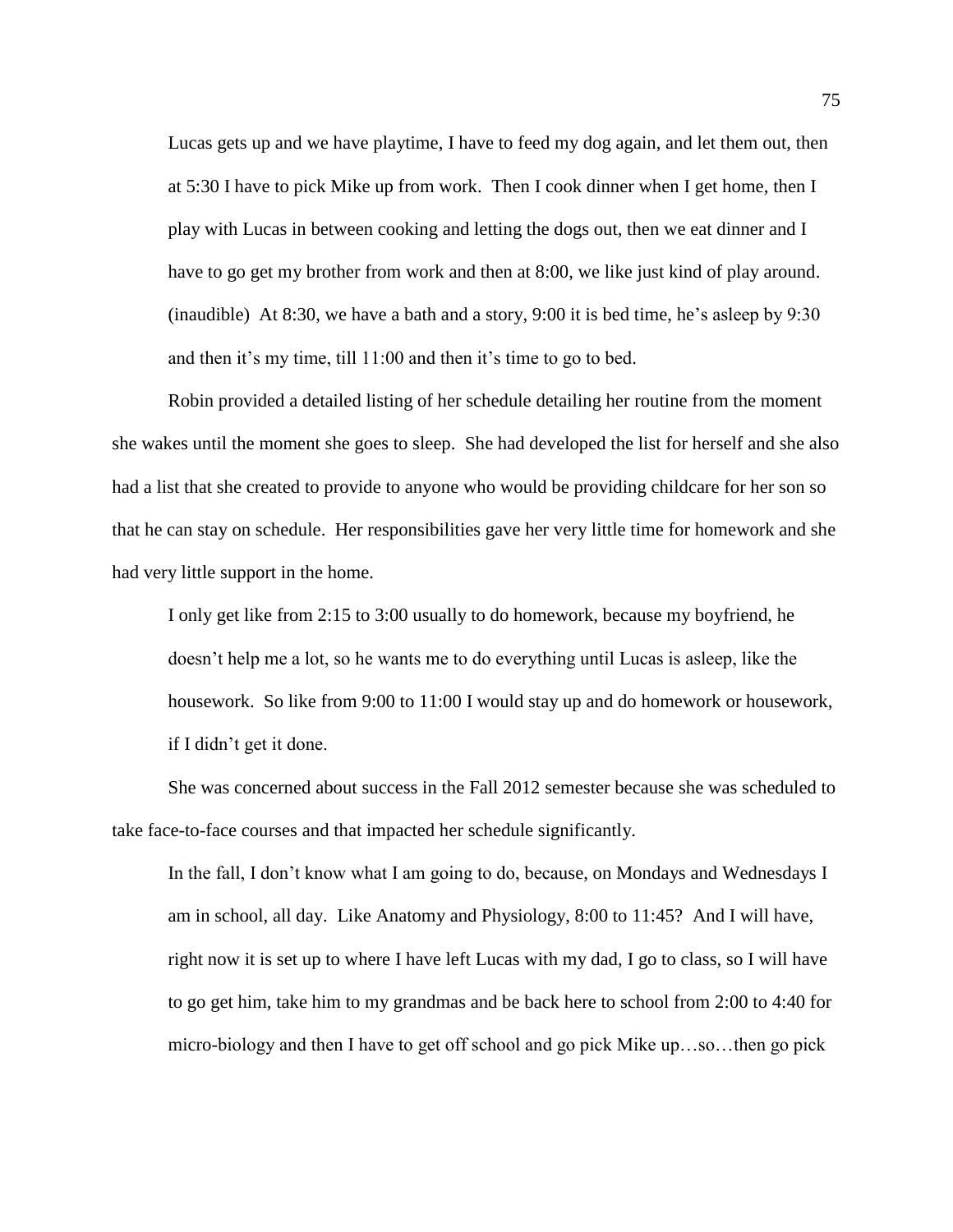Lucas up. And then go home and cook dinner and then try to get everything done before I go to bed.

Robin was determined to succeed in spite of the barriers she was facing. It's going to have to work, it would be ideal if I could find a good day-care that he could go to all day so I wouldn't have to run in between my classes and sit down and do homework and have that time to focus on it, without all of the chaos. I am not sure right now how it's all going to work out.

Chaos and stress were common themes for Robin in her life. Her homework time particularly was a source of stress.

It's stressful. Because there is so much of it and I feel that my boyfriend doesn't get, doesn't get it. Like he went to school and everything, but I don't know when he did his homework, because he doesn't fully understand how much I have and how long it takes. So I am having to try to get homework done in this little amount of time every day. So…he just doesn't get it, so sometimes I have to stay up until midnight just to get it done. And then he gets mad at me because he is wanting me to come to bed. And he's tired, and so…

Robin does not have support inside the home, but she does have some support from her extended family. Despite not being able to assist financially or prepare her for college, her parents are enthusiastic about her studies and provide childcare as they can in the mornings on weekdays and on the weekends so that she can work on homework. She is positive about the future, but the barriers were too great in previous semesters and she was unable to pass her courses because of a lack of childcare.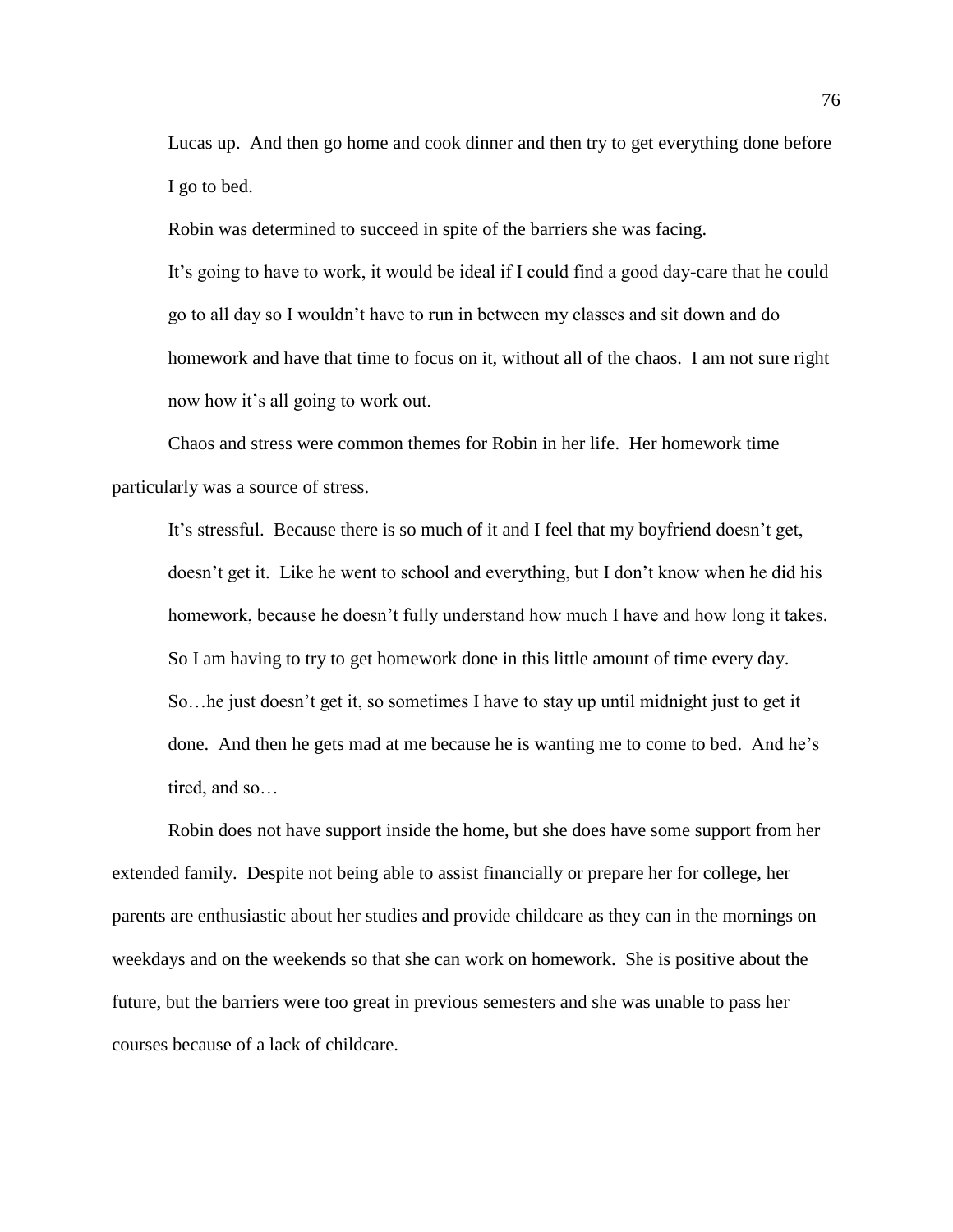I had a baby-sitter lined up and the first day she bailed on me…And she didn't return my calls or anything. So I couldn't go to that class, so I switched to a night class so I wouldn't be dropped out. It was a week later that I got in that class and they had already gone through the first chapter and I was completely lost. And it was so fast paced from there that I didn't know what was going on and so…it just did not work.

To be successful in college, Robin thought it was important to focus and think about the future benefits of college once her coursework was completed. "I will have money to do stuff with Lucas. Like right now I don't have the money to take him anywhere, show him new things, I want him to see more…than he does right now…Try to teach him and work with him all day, and I want him to grow up with good morals and work ethic and smart, and I don't want him to get into trouble"

Robin identifies herself as successful because she has "completed what I wanted to so far." One of her biggest challenges was finding reliable childcare. She had called all of the advertised daycares in Richmond and they were full. She had other people in her life who offered to help, but with whom she did not trust her son alone. She was worried about her son's well-being while she was in class and "he can't talk, but I have to trust people" because her son was too young to communicate what was happening when she was not with him.

Setting a good example of a strong work ethic for her son was very important to Robin. She had high goals for herself and wanted to "Be a good mother and eventually I want to go further, I want to get through the nursing program and I don't want to stop. I would like to be a doctor."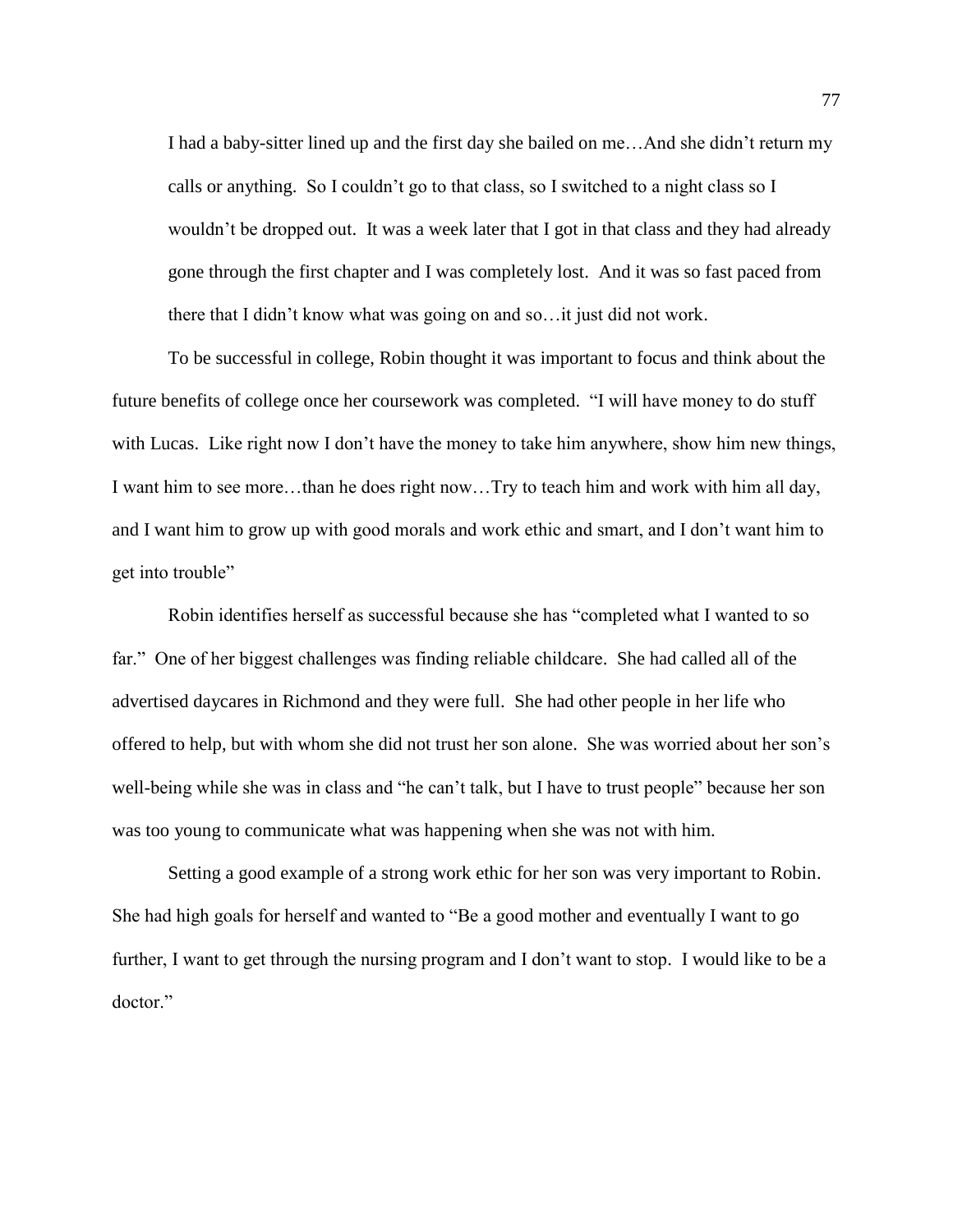### **Themes**

Five themes emerged from the interview profiles: support systems, lack of college preparation, family as a priority, education as self-fulfillment, and balance.

**Support systems**. Varied support systems played a critical role in the academic success of the participants. Many of the participants did not receive assistance from their significant other with household or childcare responsibilities. With the exception of Kim, whose husband and she took a "tag team" approach to household chores, none of the women had significant assistance from their significant others with household or childcare tasks. They did often have support from their parents, friends or co-workers. This is in contrast with Brown and Amankwaa's (2007) finding that women raising children who are of low socioeconomic status are unable or less likely to pursue higher education than their more affluent counterparts who can rely on assistance from family to do so.

The participants relied on the people in their support networks to provide childcare, assist with household chores, and provide encouragement. Whitney's parents would watch her baby daughter when she needed to go to class in the evening or do homework on the weekends. Kim's support network was very strong and even though her parents lived at a great distance, their involvement was important to her.

Our parents now live in Florida but can't help out as much but they offer a lot of support on the phone, I call them…they support me and you know it's exciting to hear that they are happy that I am doing something I enjoy.

Kim particularly felt that support systems played a critical role in her success as a student and a mother.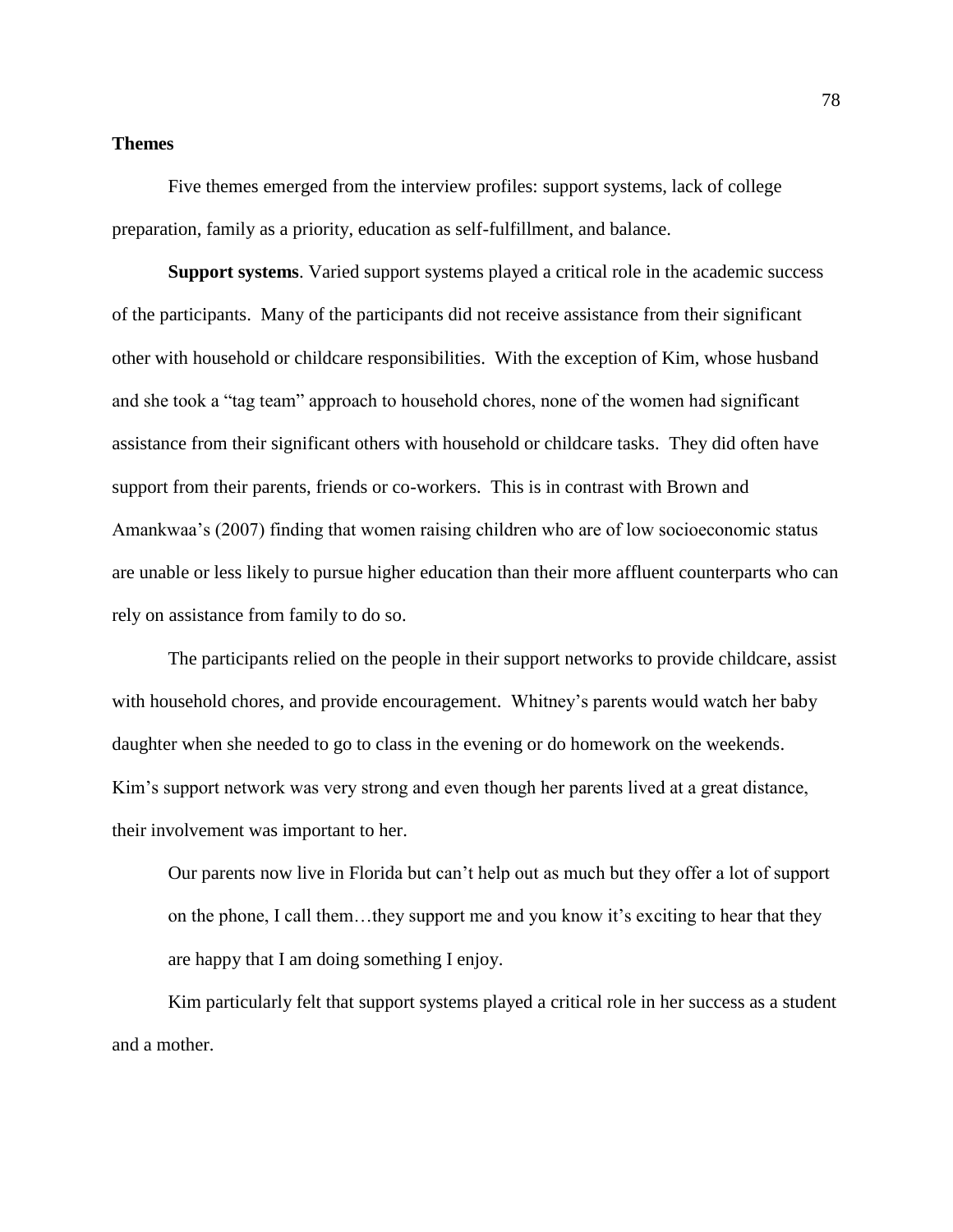Biggest thing for me is to have a support system. Some don't have that support system, and I am lucky that I have a great support system with my husband and family. If it's finding another mom and campus, so if you have a class on campus and you know this woman and you need a sitter, and you trust your child with while you have class, you can be there and not miss out on your education. It is important, making connections with people, and building that support system. It is something that all moms need. I have absolute faith that in needing that time yourself to study, you don't need to worry about dishes, laundry, your education is more important than the laundry. They will get done; they will get taken care of.

Jessica's husband was not supportive in providing assistance with childcare or household chores and encouraged her to stay at home with the children. However, her close friend was an important part of her success as a student and a mother.

My friend usually handles that stuff, like if I need to do studying, she'll come over and knock out the housework and we do things like that for each other all of the time. I have a key to her house and she has a key to mine

Although the participants' schedules were grueling and their responsibilities were many, they did have emotional and physical resources to support their educational endeavors. Different people played different roles of support in the women's lives. Some had spouses who contributed heavily to household chores and childcare responsibilities, but most did not. Where there was a lack of support from a significant other, support from a friend or parent took its place.

Lack of college preparation. Each of the participants had a different path to college from their K-12 educational experiences. Some, like Whitney and Kim, went to a four-year institution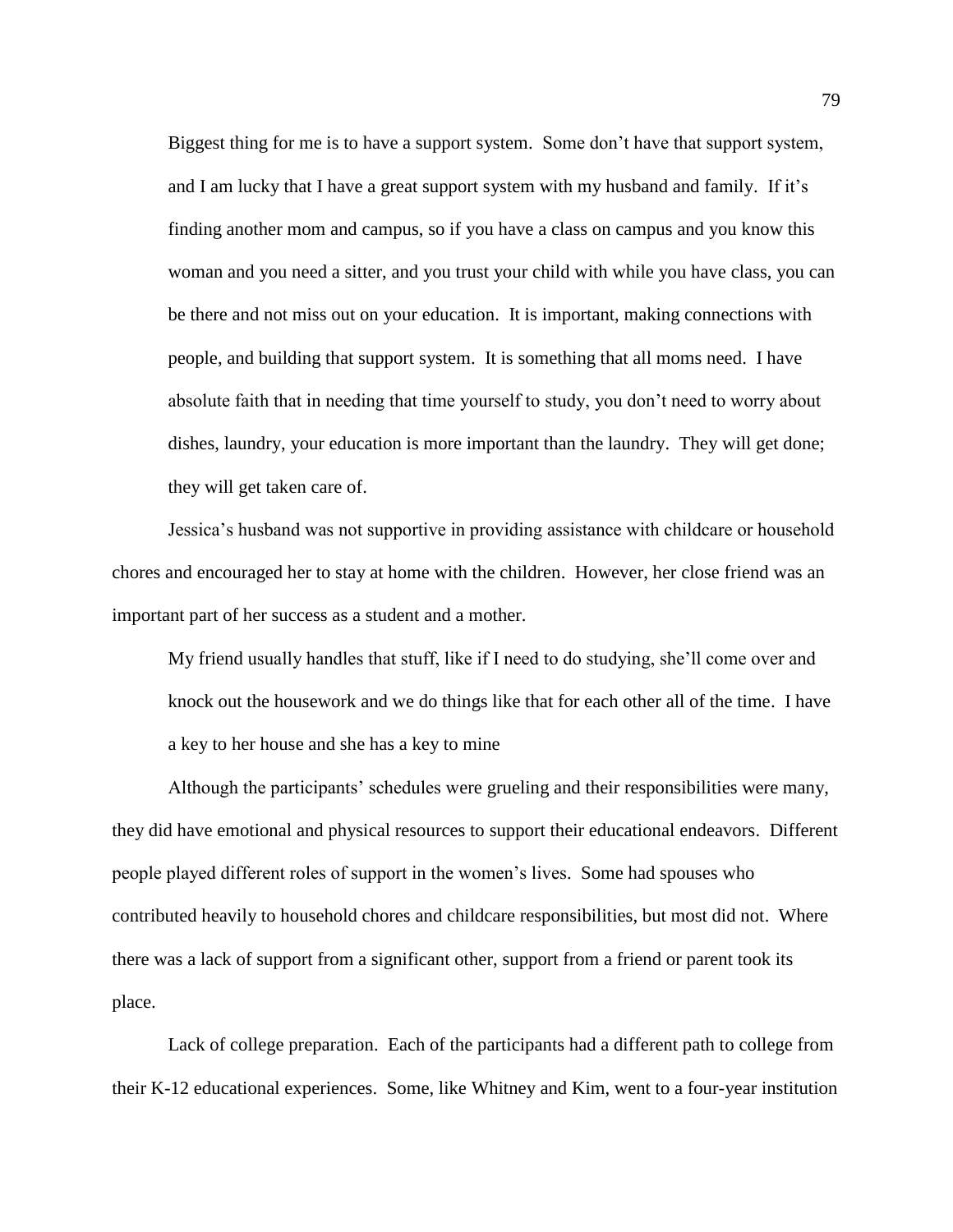immediately following high school. What the participants shared was a lack of preparation for college prior to starting. Most of the participants indicated that their parents made no mention of college until their senior year of high school. This is consistent with the literature in that individuals in low SES families have fewer resources in health, mentoring, income, role modeling and support systems that provide the necessary acumen to succeed in higher education (Payne, 1996; 2005; Kerbo, 1991; Berk, 2003). For Kim in particular, the lack of preparation was too much to overcome in her first attempt at college.

I don't think I was prepared for that scene at all. Um…because I was not ready for the amount of studying, um… I was not prepared for just the social climate, um….I had a hard time making those goals and finding that focus of what I needed to do. Some of this was because I had just done high school, I had just graduated high school, I was tired of working, studying, and I just didn't have the ambition to complete a degree and finish school then. So I decided, I took the year off and try to figure out what I wanted to do and one year turned into ten years

Robin also went to a four-year institution right out of high school. She explained that what she learned about college prior to attending was primarily from a program called College for a Day where she had the opportunity to tour the college and complete an application for admission in her senior year of high school. Unfortunately, despite her high grades and enthusiasm, her lack of preparation for college caused a barrier to her success.

Um, I really didn't know what was going on, like here I have an advisor, and at IU East, I didn't know even who my advisor was. So I wasn't connected like I am here. And so I was confused and I got frustrated, and I just quit going.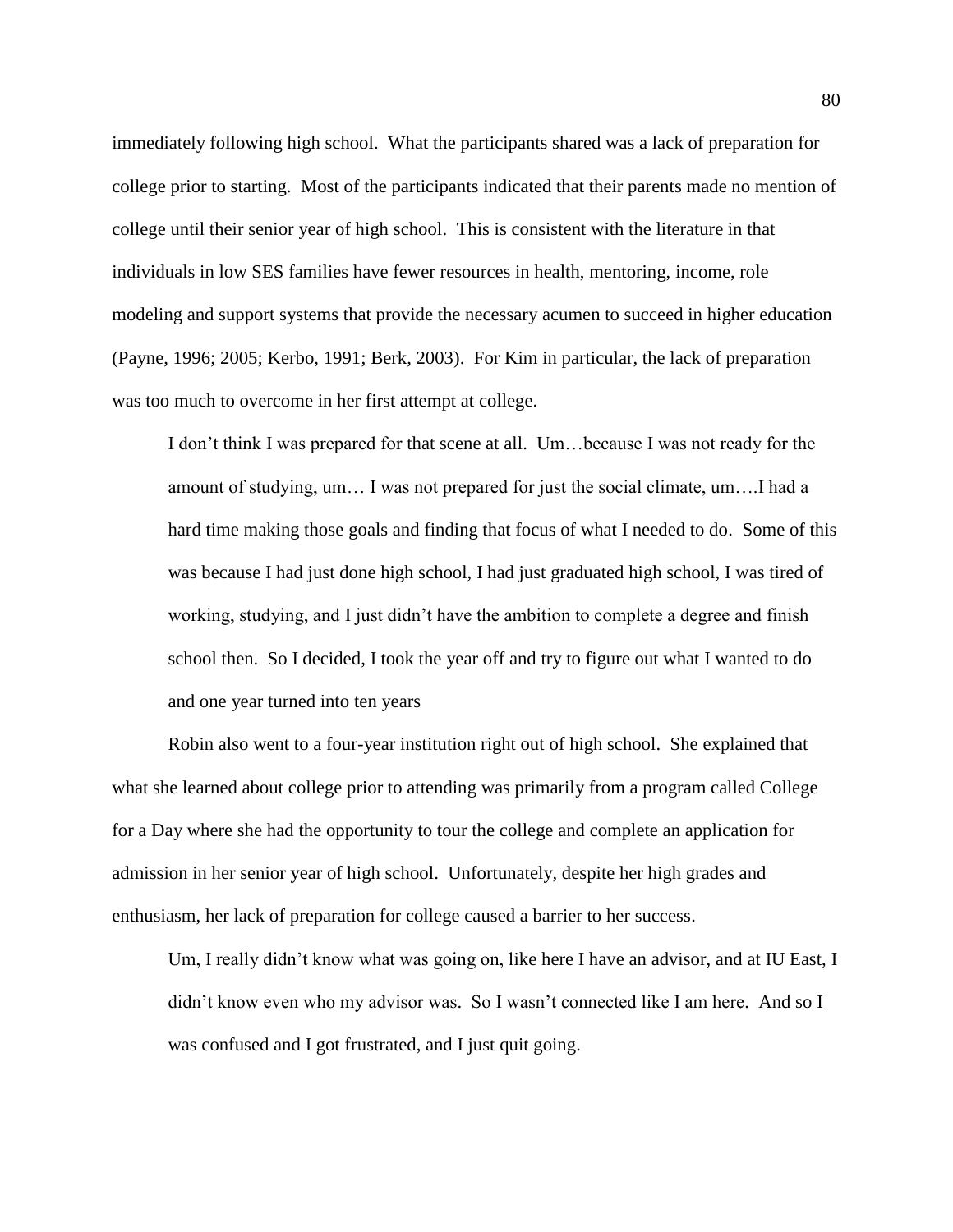Lack of college preparation served as a significant barrier to the initial pursuit of higher education for many of the participants. For one participant, a lack of preparation for the perceived social aspects of college life was enough of a barrier that she chose initially not to participate in college and when she did decide to come to Whedon College, she took online classes rather than face to face, in part because of concern over the social climate of the classroom.

I didn't particularly like the cliqueiness and from what I heard about uh like colleges that have sororities and stuff, and (inaudible) um, I think, I think it's stupid to get that drunk. I am like the official designated driver but, uh, I don't drink, I don't do any of the things that it seemed that college was all about. It was more (inaudible) learning experiences [child in background], but with uh, things, like uh partying and uh with special (inaudible) added in. So it just seemed like a waste of my time and money!

It is important to note that all but one of the participants indicated that her parents had urged her to go to college, but that her parents did not have the experience with higher education necessary to provide them with the resources to enter a four-year institution with confidence and ease. The exception to this was Gail, whose parents actively disparaged her educational efforts from high school into her current pursuits of a higher education. Gail described her entry into college as a decision based on survival and wanting a better life for her and her son.

**Familyas a priority***.* Each of the women saw themselves first as a mother and then as a student. Going to college was intertwined with being a good mother by building a better life for her family. Education was seen as a vehicle to better paying jobs that would contribute to her family's financial security and stability. As their descriptions of their daily schedules indicated, each participant was willing to give up sleep, time with friends and even study time, but they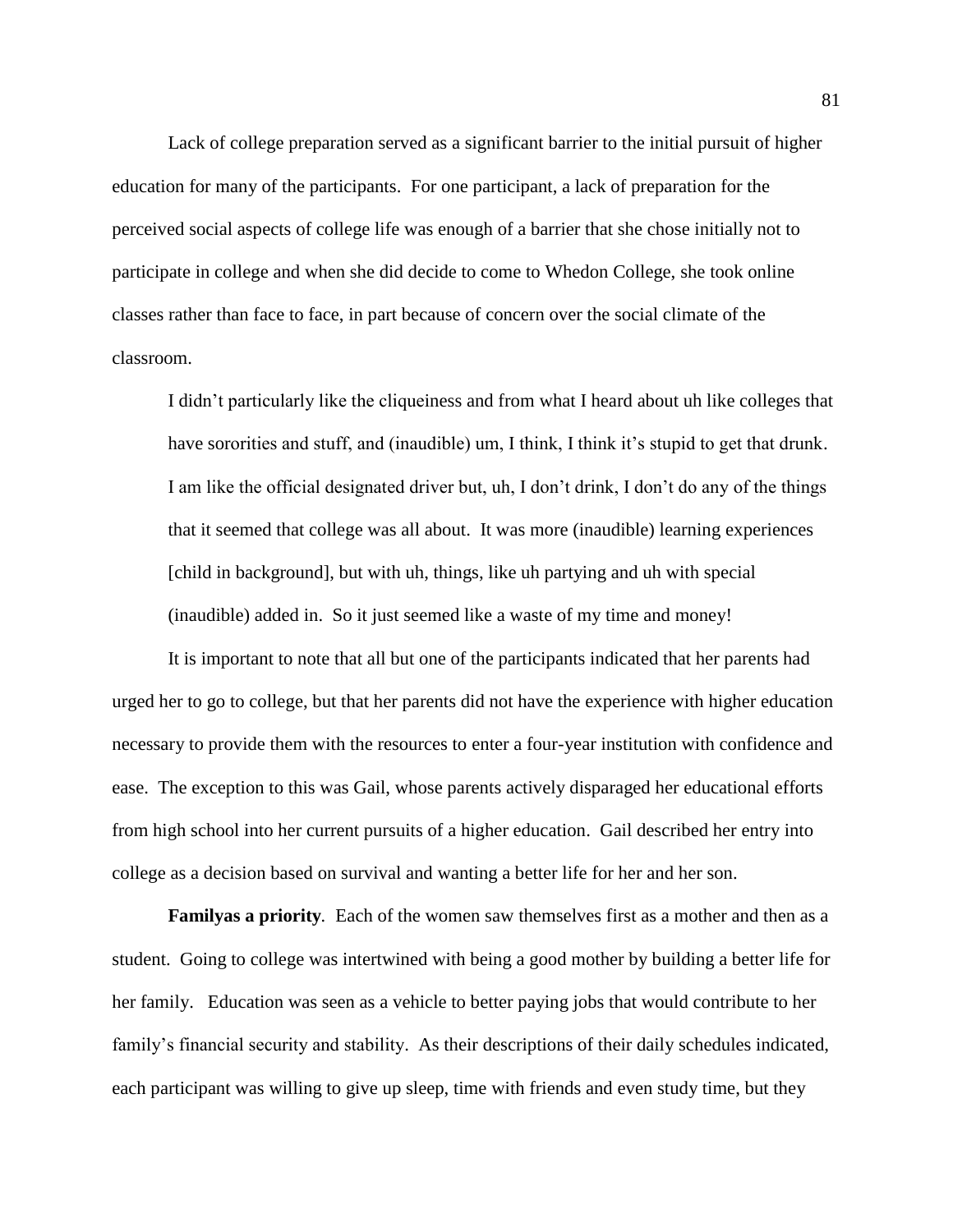were committed to carving out time to spend with their children. They did this by incorporating family time into their planned schedules and also by blending their own homework time with their children's homework time. The participants also emphasized the value of setting an example for their children of placing an emphasis on education. Many of them expressed a desire for their children to go to college immediately following high school.

Whitney explains that setting an example for her daughter is important and that she wants to instill the value of higher education in her daughter.

I want the best for my daughter, and the best for my family, and for me. In my mind for me to be able to have the best for my family, I have to be able to keep doing what I love to do, which is learning and applying everything to my everyday life. I just want my daughter to grow up and be like "my mom, holy cow, she has gone through like years and years of college" and I just want her to have that image to know that if "my mom can do that I can do it."

Kim emphasizes the importance of setting an example for her children and explains how she integrates her homework time with her children's homework time.

I think the kids being able to see me working hard, earning good grades, they can look up to me, like they never have in the past, as they get older, they are more aware of what I am doing and what I am trying to achieve for our family. They have an understanding that a college degree is important and meaningful, before they start to have their own families…When it's time for the kids to do homework, I sit down and do homework too. So we all have time together in the evenings, we can all sit down and work together. So now that they are going into the third and fifth grade, we are going to have a whole lot more homework together. That will be a benefit to all of us, sit down, they know it is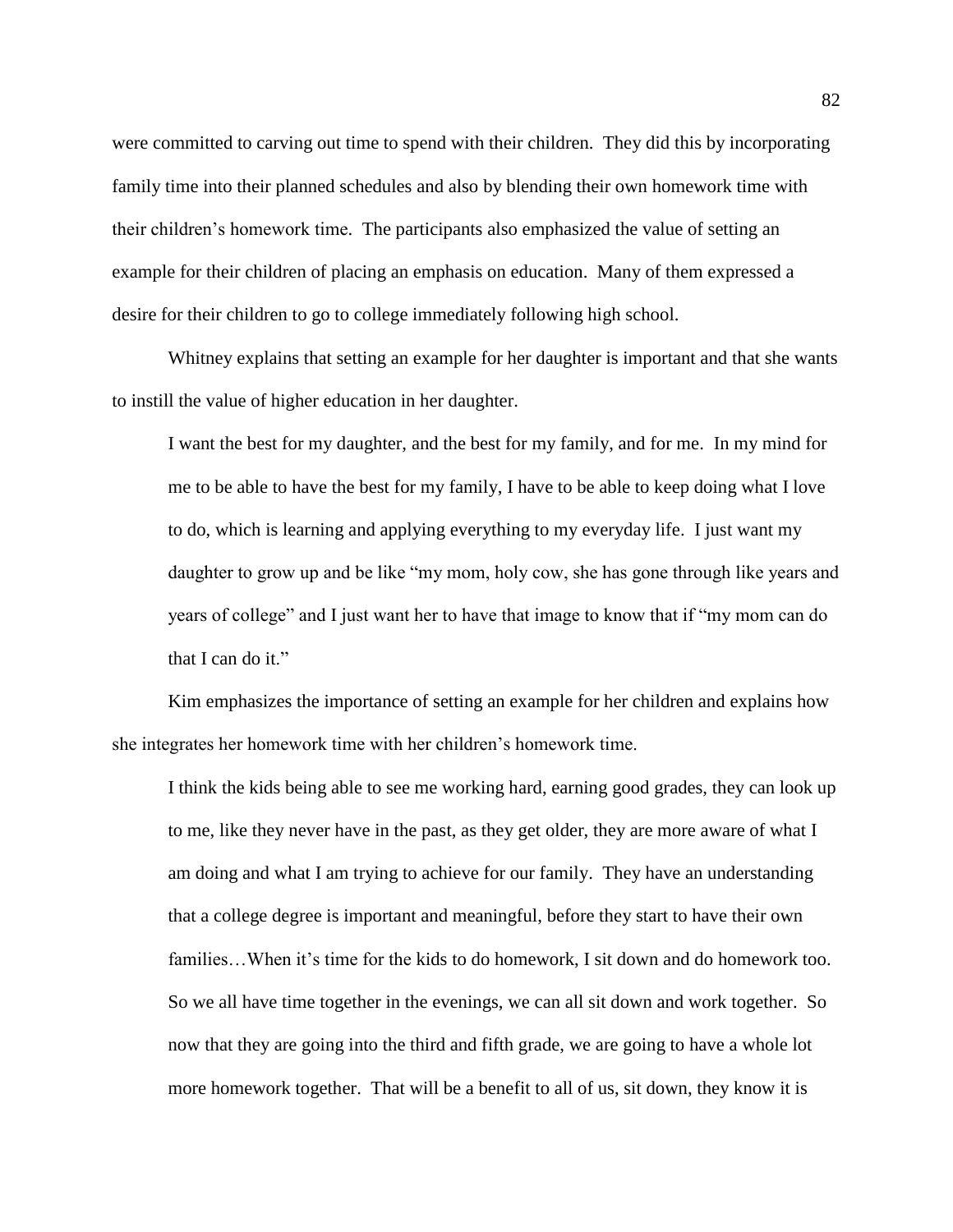study time, we can all work together, and they know if another person has a question, we are all quiet and let that person ask. It's helpful too. Once I graduate from here and then graduate from Purdue, there will be more of a financial benefit to them, we will be able to save more for their college and their future. They won't stand that right away, they do understand that education is important.

Gail described motherhood and the desire to serve as an example for her child as a strong motivator to succeeding at higher education. It was important to her for her son to see her do well and for her to raise the standard of living for her family.

It makes me have to. It's not a matter of want now, not that I want to do it, it's a matter of I HAVE to do it. I have to show him that education is highly important. It is something that you have to have, not only makes your living better, your, you feel better. Education is not something that can ever be taken away from you…and I want to instill that in my child, and if he sees me doing it…I know he's going to do it. Um, also give him a good, a good life. He can have things that I did not have as a child; it's up to me to work for those. So I have to go to school and do well, get good grades and supply for him!

Changing their lives for the better was a strong motivator for academic success for the participants. Spending time with family and pursuing a college degree as a means to a more financially secure future for the family were important motivational factors. Participants were also committed to instilling a high value on education in their children through example.

**Educationas self-fulfillment***.* Although none of the women indicated that selffulfillment was the primary reason for pursuing a college degree, the majority of the participants referred to education as "me time" when they spoke of their time spent in class. They did not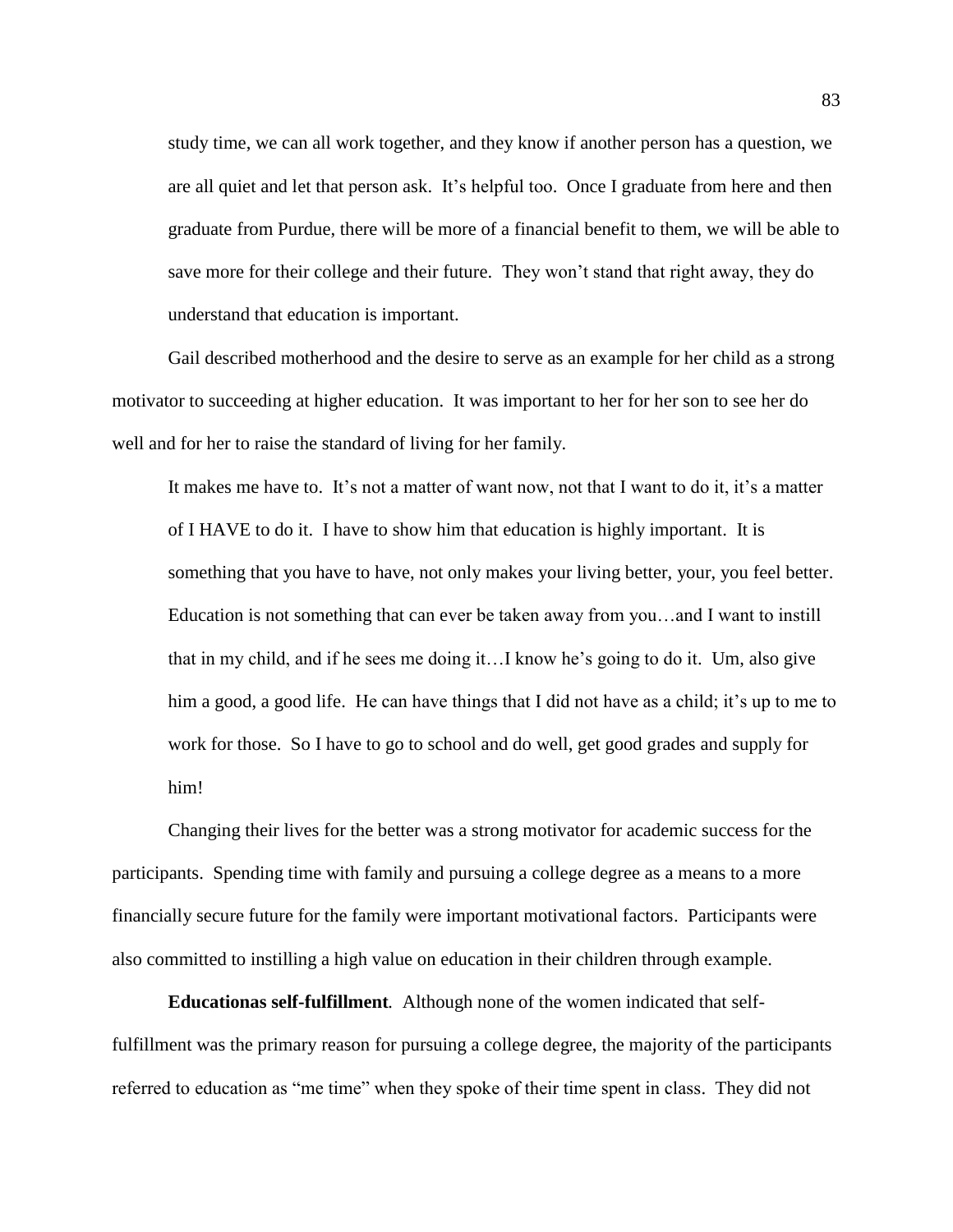refer to homework time or study time as "me time." As previously noted, the time spent on homework or completing projects was often integrated into family homework time. However, one participant, who took all online courses, still described her pursuit of a college degree as "something I'm doing for me" and went on to explain that she wanted something "for herself." In order to engage in the classroom setting, the participants described having to shut out thoughts of their many other responsibilities in order to focus.

Whitney describes an affinity and a passion for learning as being driving forces in her commitment to her education.

I was always the nerd, I liked to read. I was always, and I still do it to this day, um, you never, ever, ever find me without doing something, reading a book…I have been able to learn, I am learning something every day. So, being able to learn, just by being the smaller portion of people who give health care, is fantastic, so it just urges me every day. I am urged to keep going, to school and I am, I am still going to school… Class time is my peaceful time! I know that sounds terrible, because classes can be structural and hectic, but not for me, it is my peaceful time! It is when I finally can sit down, focus and not have to worry about anything or anything else is on my mind. I would much rather have class time instead of online, but you can't always get what you want when it comes to classes!

Jessica explains that education is something that she needs to do for herself and that she has not done many things for herself in several years having made sacrifices as a young mother. For her, education as intellectual stimulation and developing some independence is important.

I don't feel that my brain has turned to mush, I have done something for me which is a pretty big deal, because I sit around 6 years not doing anything for me. And pretty much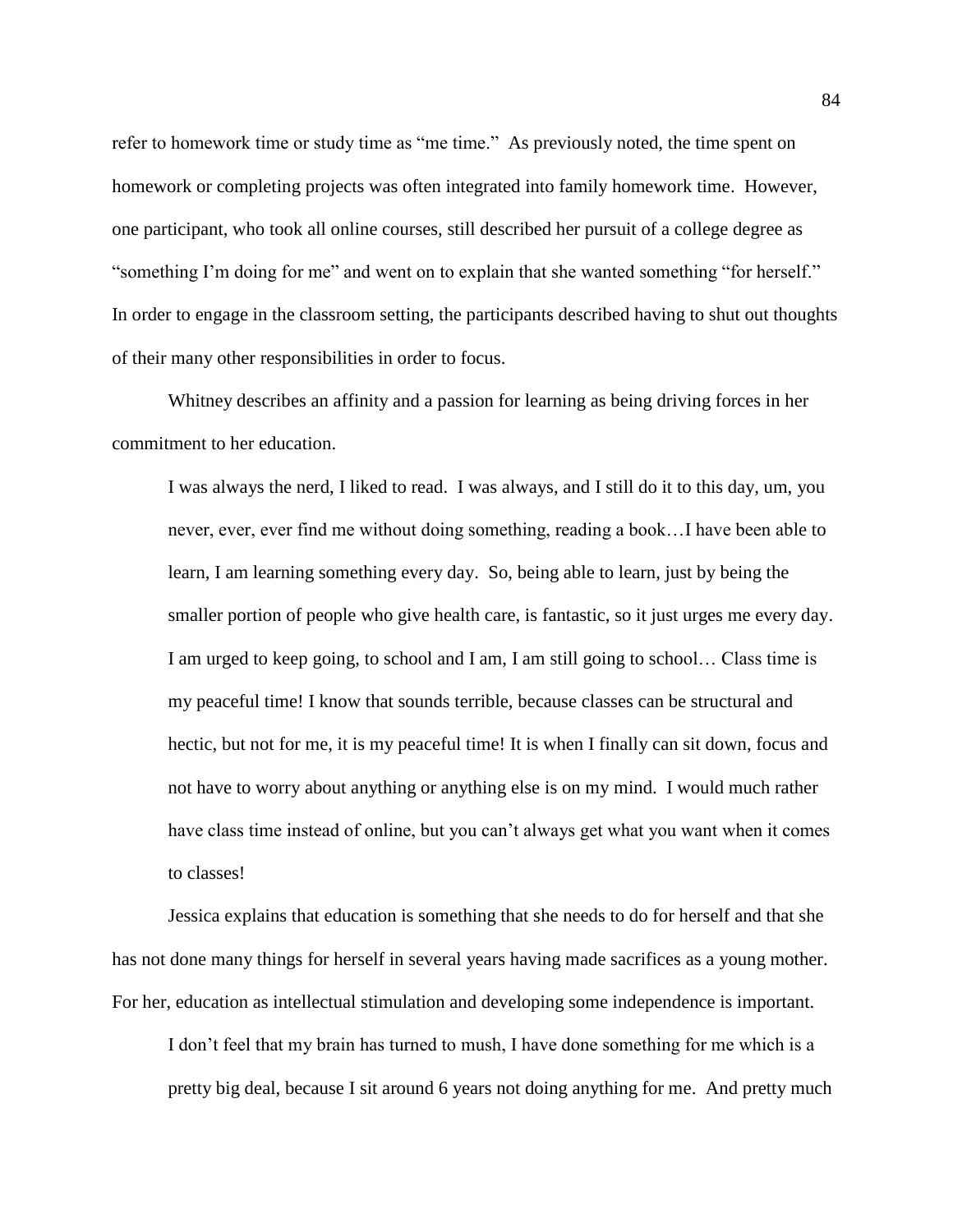just showing everybody else I can do it. It's a pretty good idea; there is really no reason after high school that you should stop learning. It is good for your brain; you won't just feel that you are "just" a wife, "just" a mom. You can do it! You can't view it as dumb! There is all kinds of new stuff! And there is so much more out there, then just high school. Partying or whatever, just the idea of missing out on some of that stuff is not something you should strive for. You can still learn, you can still…it's just better for your head. It's better for my head any way! Just go back to school for something, get a teaching certificate or something! Higher education today, you don't have to be dependent on someone else, you don't have to worry about that.

Gail described the need to shut everything out of her mind in order to be successful in class and identified her class time as her "free hours."

I try to uh…leave everything outside the door when I walk in, and that has been a learning experience because, I have always you know, I am thinking about Mason [my son], I hope he's good, I hope he's being good, checking my phone constantly, especially when he was getting in trouble a lot in school. Checking my phone constantly, I worry about everything else. I have taught myself that I am going to have to leave everything outside the door…That is my free hours, if I don't leave everything outside the door, I am not hearing what the teacher is saying, I forgot everything else and everything else that is going on in my life. So I just sit there and I just focus on my notes, I focus on what the teacher is saying. I try to bring my life in, uh, with being a business student, I realized I was bringing my real life stuff into how this could help me at home, how can it help me budget, how can it help me in the future, you now things like that, that way I stay, you know, right here. That way I'm not thinking, "oh my God I forgot to feed the dog." "Oh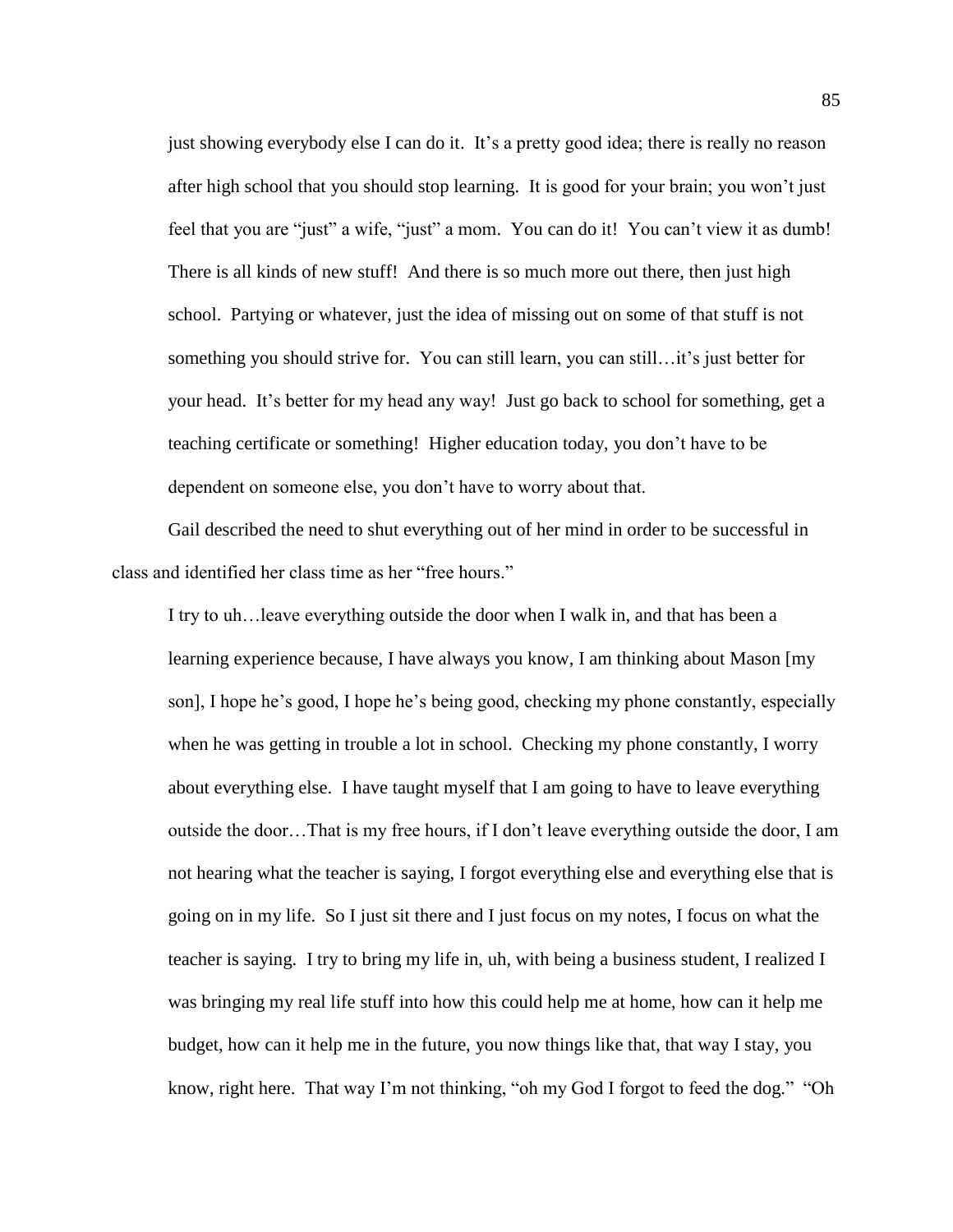my God I forgot to wash the dishes." "Oh my God I forgot to wash the outfit that Mason needed for school"…At first I did do that, and it's a really, it's a struggle to leave everything, everything at the door. But you have to, or you will fail to get anywhere.

Although none of the participants indicated that self-fulfillment was the primary motivator for pursuing a college education, many of them expressed it as a significant component of their motivation through their descriptions of class time and discussion of the benefits of pursuing a higher education. Class time was considered "me time" and for one participant was an important part of carving out an identity for herself.

**Balance***.* Maintaining balance emerged as a theme amongst the participants. Maintaining balance between academic, parenting and household responsibilities and, in some instances, work responsibilities was seen as difficult but necessary for success. The participants felt that it was important to carve time out of their busy schedules that was exclusively dedicated to just spending time with family doing activities or enjoying one another's company.

Jessica described success as "Getting things that I need to get done, give my kids time to spend with their friends, being on time for stuff, doing everything right, and not going crazy while I do it." She went on to discuss balance further when discussing success and compromises.

So I took the kids to the store with me, nothing broke, so I call that pretty successful. It just goes pretty much with what I want to do and what my kids want to do. Have to balance things, like cooking dinner, keeping the house clean, or whatever. So, yeah there are a lot of compromises…Not being able to go out and not have my kids with me or doing school work. So I guess that means compromises then too.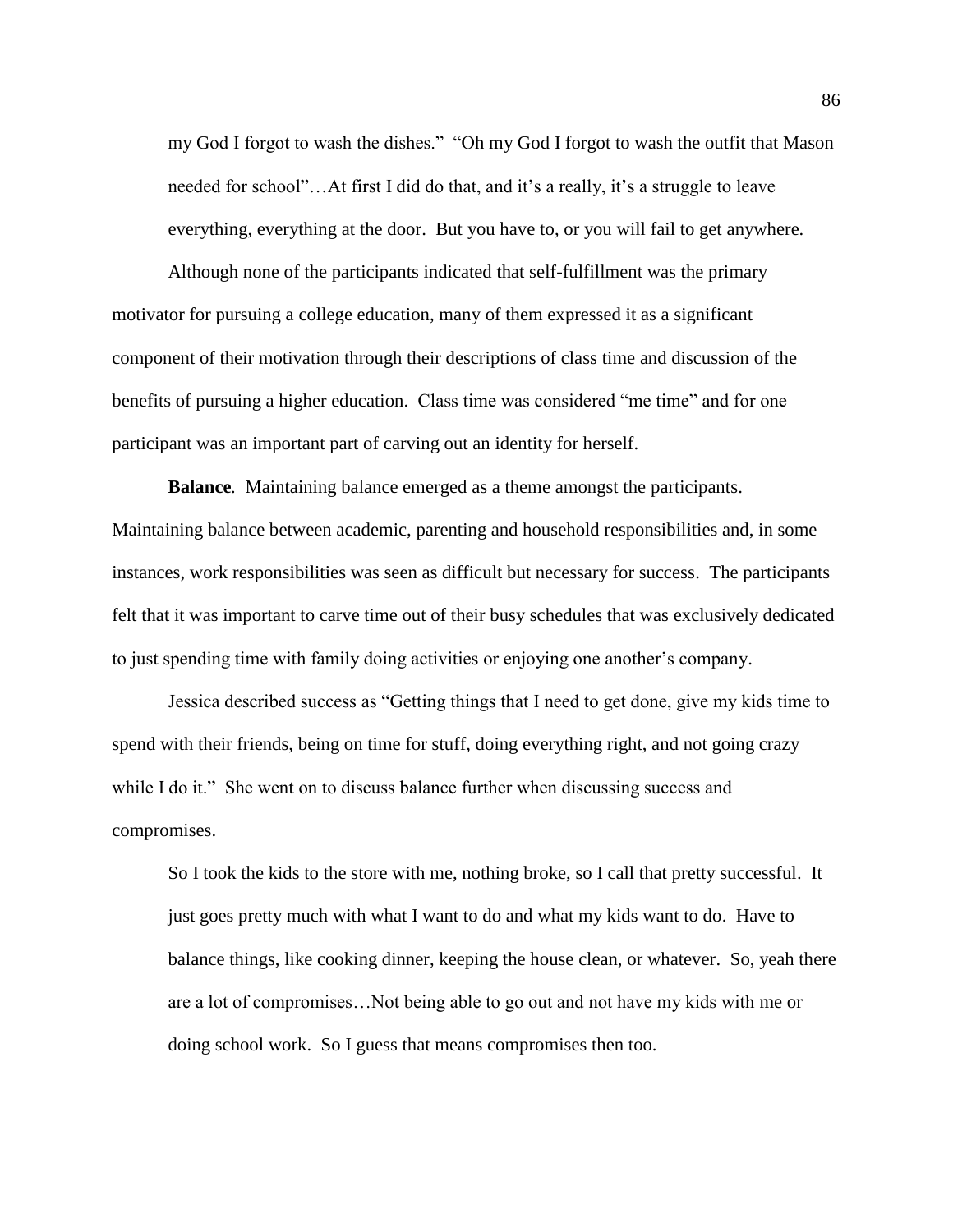Kim credits a commitment to the best use of her time as important to maintaining balance between her multiple responsibilities.

Balancing school and life, taking advantages of the times that I have, using my time wisely, the reverse is if I don't use the time and study when I have the quiet, then I have to study when everybody is home and we want to be doing things together. That is something that I have learned, they like hanging out with me and doing little fun things, when I am studying that is just not fun for them. I think that is an important thing for me as a student and a mother.

Finding some time to relax with family was important to maintaining balance for mental wellbeing. Haley emphasized the importance of being calm and keeping stress to a minimum. "I know what I deal with every day; I try to relax without stressing out all of the time. And I am pretty healthy, my son is healthy." Balance was an important part of success for the participants. For some that meant doing activities together on the weekends, for others that meant sharing family meals together, but each of the women identified the need for a balance between their multiple roles.

# **Summary**

This chapter has provided insights into the lived experiences of seven community college student mothers who are of low socioeconomic status. Five themes emerged from the participant data: support systems, lack of college preparation, family as a priority, education as selffulfillment, and balance. The themes were consistent with the findings in the literature.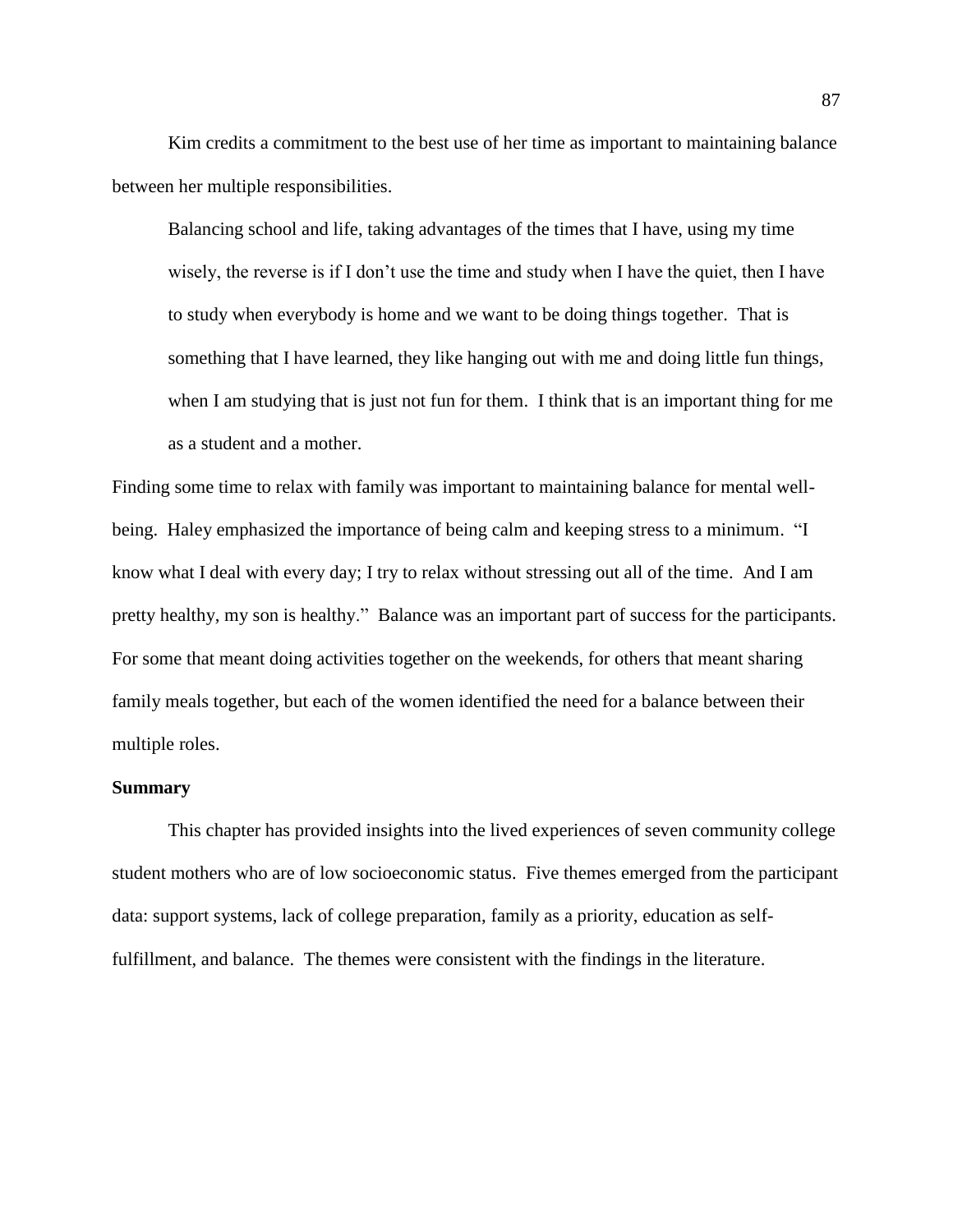## **CHAPTER 5**

# **CONCLUSIONS, IMPLICATIONS AND RECOMMENDATIONS**

The two original research questions posed in the first chapter are answered in this chapter through the participants' voices in their individual profiles and transcripts. Phenomenology and thematic analysis were used to review the transcripts and identify the answers across the profiles and transcripts generated for this study. The main themes identified were support systems, lack of college preparation, family as a priority, education as self-fulfillment, and balance. Assumptions made in the first chapter and supported in the literature proved to be evident. The limitations of small sample size, limited demographics, physical constraints of time and compromises to the interview setting with children present did not significantly impact the findings. The information presented in this chapter includes expectations and reflections, conclusions, implications, and recommendations.

## **Expectations and Reflections**

Expectations in this dissertation were divided into two categories: mine and those of the co-researchers. The women wanted to share their stories to inspire and motivate others. I based my expectations on the literary review findings and my personal experiences with poverty, motherhood, and the pursuit of higher education both before and after I became a mother. Reflections were based on the five themes that emerged from the data.

The women participated in this study to tell their stories because they wanted their struggles to be validated, heard and shared. Seven academically successful, community college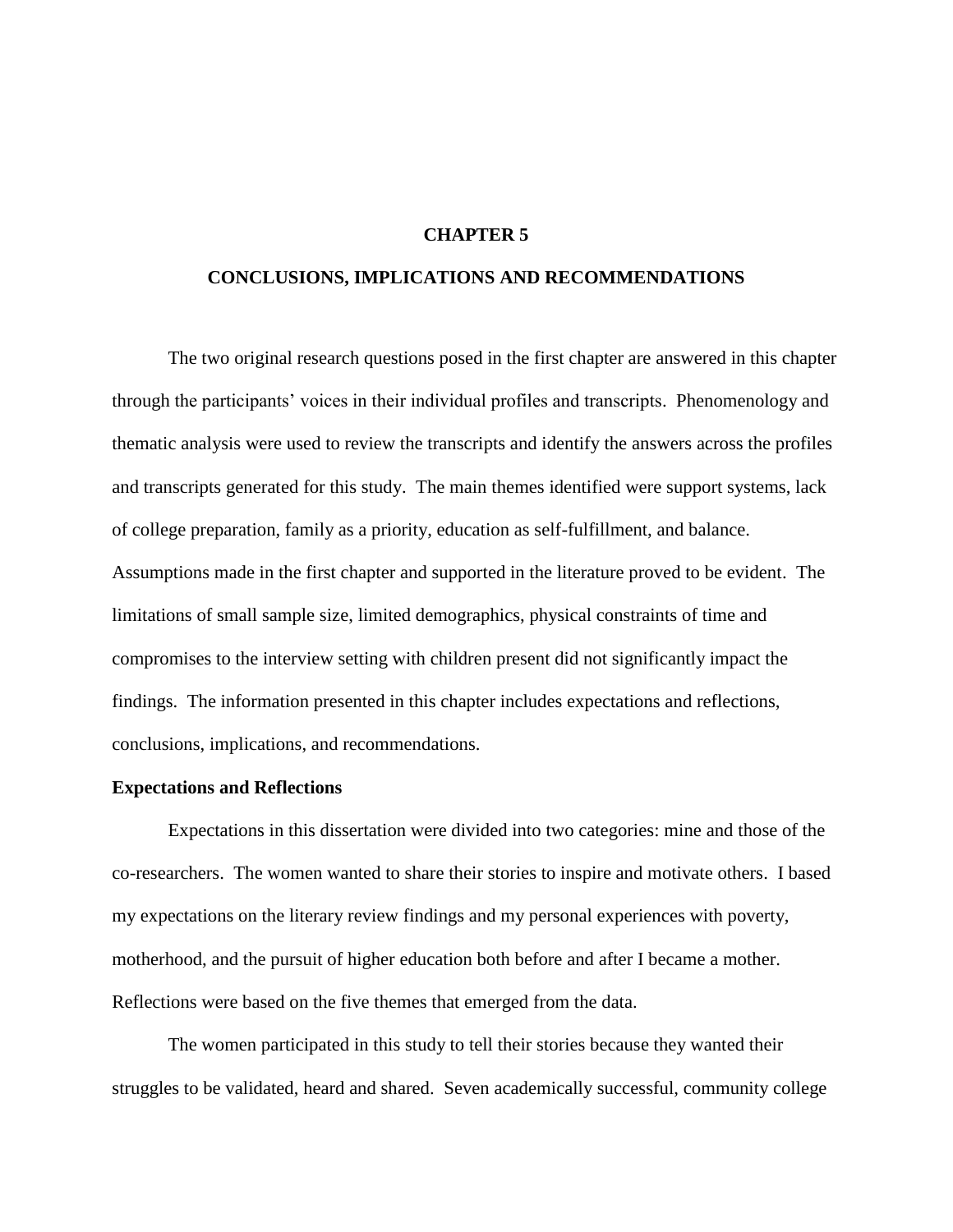student mothers of low socioeconomic status shared their stories for this study. They shared their successes, their tragedies, their struggles and their hopes and dreams for themselves and their children. Along the way, the women gained deeper insight into themselves and the role that higher education has in her life. Kim reflected that she never realized how important education was to her or how important it was to her that her children go to college immediately following high school. Robin realized that she had little support and no time for herself after the second interview in which she described her typical day and myriad responsibilities. Jessica realized that she had been isolated from adult interaction and found the interview sessions cathartic.

I have read the literature about students who are mothers, feminism, poverty and community college. I have worked at a community college as a Student Affairs professional and adjunct faculty member for several years. I have been (am) a student and a mother, both while living below the poverty line and just gasping above it. I expected to hear of busy schedules, internalized expectations of clean houses and emphasis on childrearing, as well as struggles with quality, affordable childcare. All of these expectations were fulfilled. Additionally, I am in awe of how well these women managed their multiple responsibilities and how competent they were at integrating and confidently prioritizing their multiple identities.

As someone who lived this experience with years of little sleep and little to no time for self-care, but who would proudly do it all over again, it was very important to me to clearly demonstrate how strong these women are and how hard they work. One expectation that I had that was not fully met was that my co-researchers in this study would talk incessantly of guilt. Taking time to pursue coursework when so many other, more pressing things, are demanding one's time such always felt very selfish to me and was something I constantly felt that I had to defend. I found, though, that this guilt was largely the luxury of graduate student mothers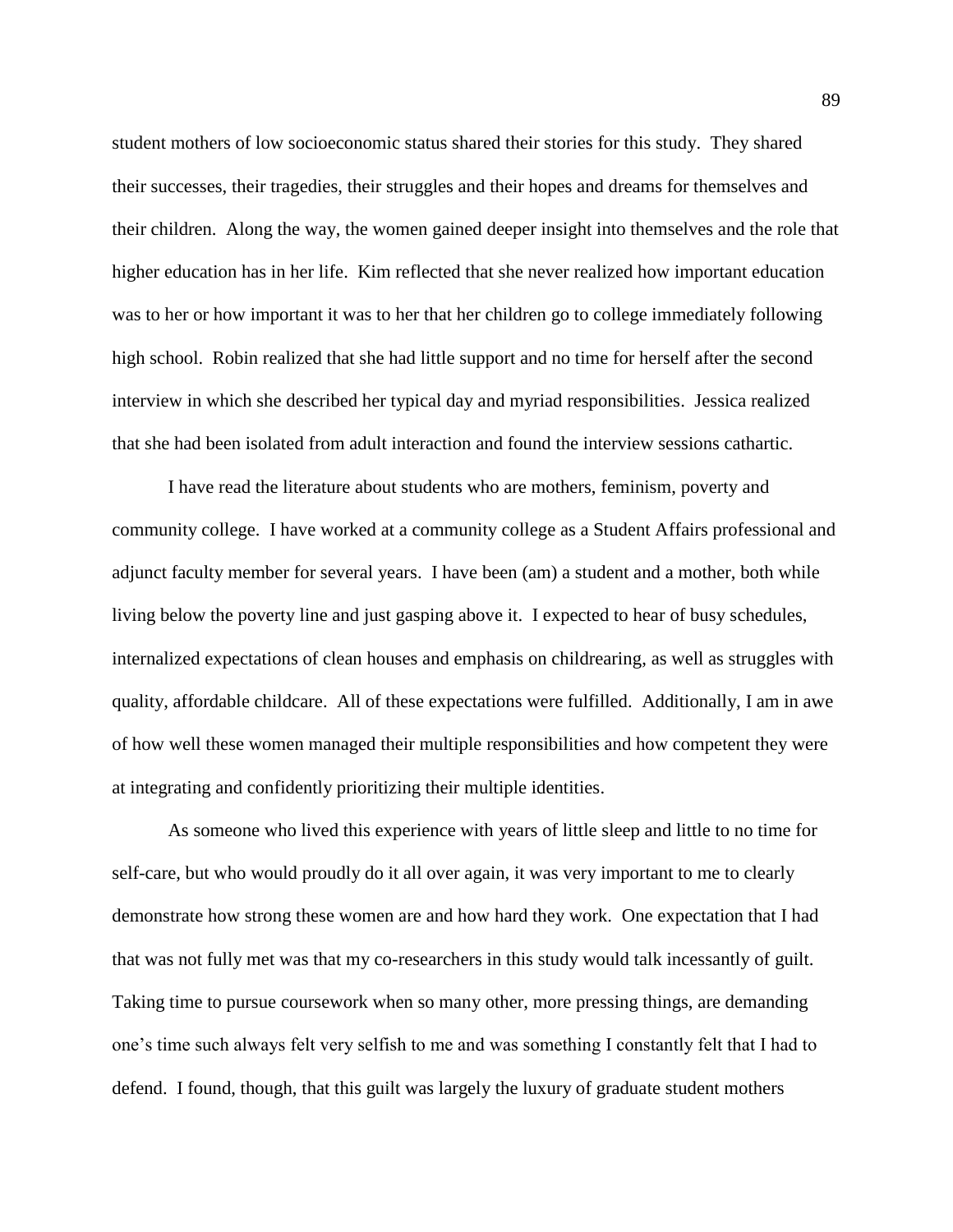(Warren, 2008) because we perceived our education as something extra, above and beyond, for self-fulfillment. For the co-researchers in this study, higher education is a lifeline. Pursuing some level of college education is not optional in our current economy if one is to survive and thrive. Therefore, the participants in this study logically felt validated about pursuing an education to better their lives for themselves and their children.

## **Conclusions**

The initial research question presented in Chapter 1, "Describe the lived experience of community college students who are mothers with low socioeconomic status?" is answered through an examination of the sum total of experiences of the women expounded upon through the transcripts and profiles presented. Their experiences correlate with what is found in the literature regarding women who are students and mothers and who are of low socioeconomic status.

Clearly, each of the participants had full and busy lives with multiple responsibilities necessitating, for the most part, a part-time schedule as a student. None of them had entered community college directly out of high school and if they had attempted higher education immediately following high school at another institution, they were unsuccessful. Working adults represent one-third of the undergraduate population (Berkner & Horn, 2003). Adults delay enrollment for various reasons, including childcare, financial resources, and academic weaknesses (Bozick & DeLuca, 2005; Horn, et al., 2005; Rowan-Kenyon, 2007). One-fifth of students who delayed college no more than one year, and one-third of those who delayed college enrollment between two and four years had child care obligations (Horn, et al., 2005).

Being a parent and a student is negatively associated with persistence in the community college sector (Berkner, et al., 2007) and persistence in higher education generally (Stratton, et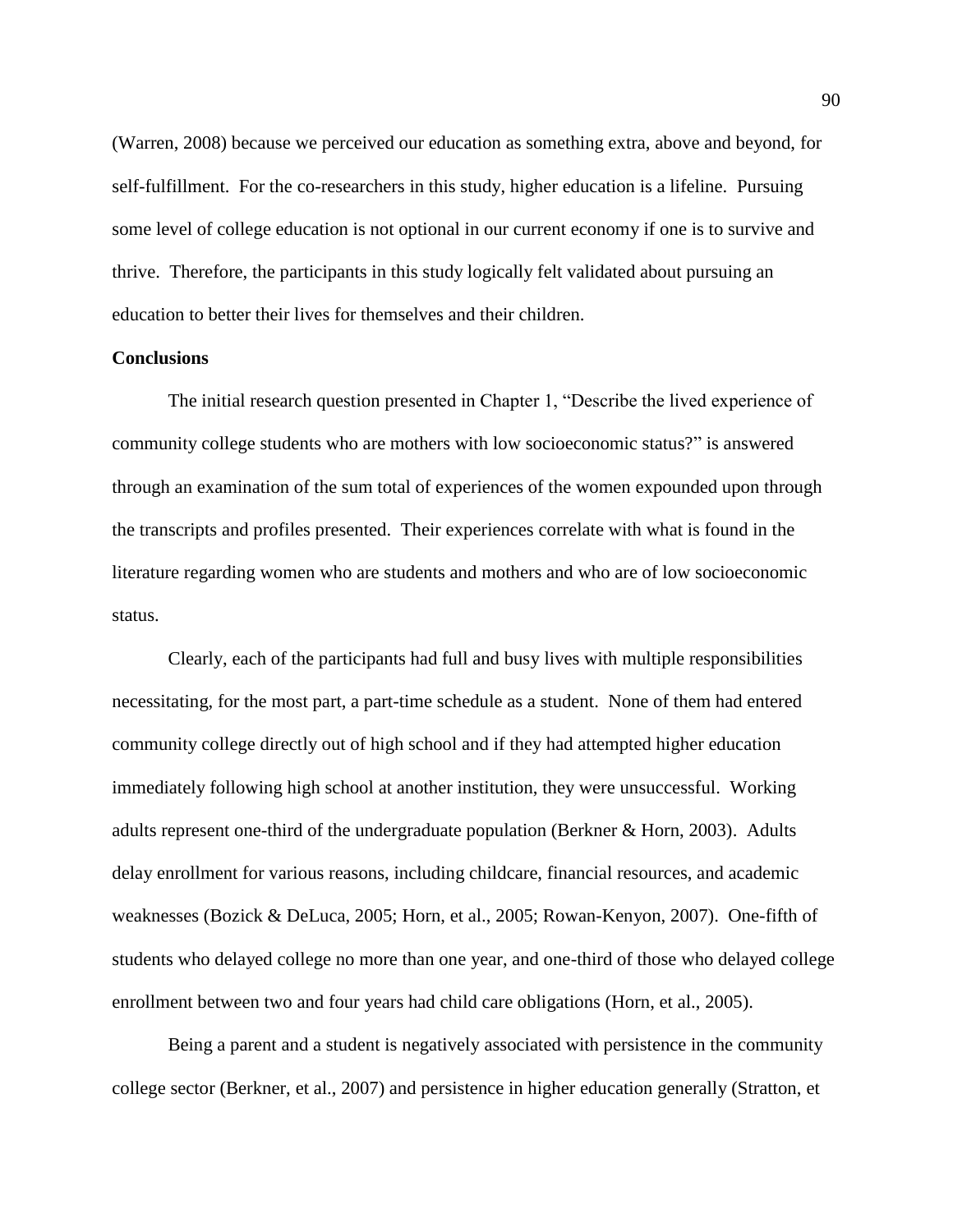al., 2007). A parent's college commitment is often secondary to family and work (Berkner & Horn, 2003; Wassmer, et al., 2004). Wei, et al. (2005) noted that although it is often age that determines independent status, independent students are most clearly different from their dependent counterparts in their family and work responsibilities. This was found to be absolutely true for the participants in this study. The participants unilaterally indicated that their primary responsibility was to their family and that the pursuit of higher education was something they were doing to further their family's future. While participants indicated that education was partially for self-fulfillment, they viewed this as an almost unexpected positive side effect of the path to a better job, higher income and benefits to themselves and their children. This is in line with the societal narrative of the "good mother" who is consistently self-sacrificing (Chase, 2011).

Lack of preparation for college was an emergent theme for each of the participants in this study. In a study of parental involvement in college going by socioeconomic class, Rowan-Kenyon, Bell, and Perna (2007) found that while multiple factors influence parental involvement in attaining access to higher education, that the understanding of college as an abstract concept, but a lack of knowledge of the concrete steps necessary to achieve success held true. Similar to the Rowan-Kenyon, et al.'s (2007) study participant who attempted to clarify further information about going to college and was told simply that she needed to go, each of the participants in this study responded similarly. The women consistently stated that their parents did not start discussing college with them until their senior year of high school. They were disappointed if they had withdrawn initially, and they were proud and supportive of their current pursuits of a community college degree.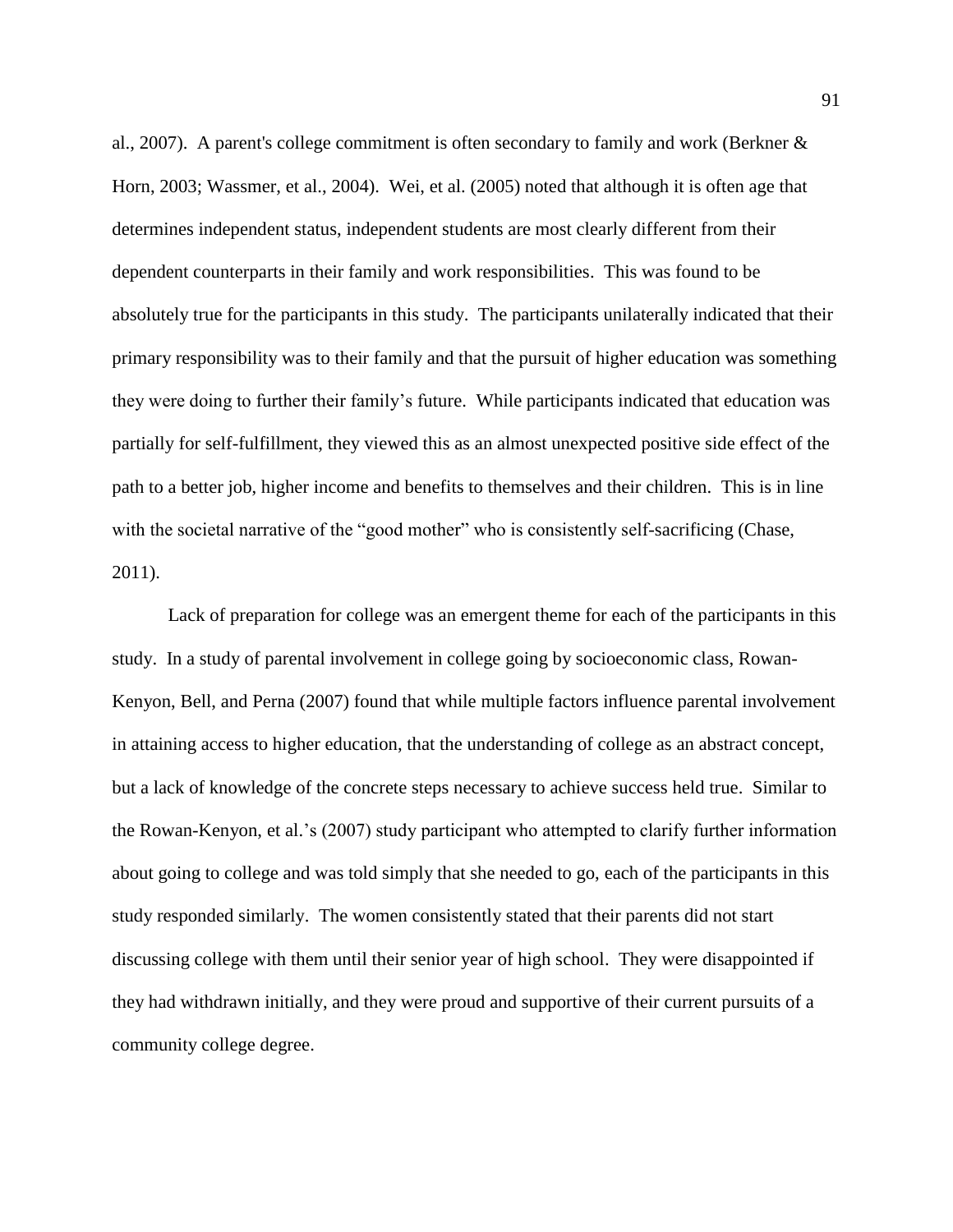Each of the women who participated in this study was highly motivated to complete her education and instill the value of education in her children. This finding was also supported in the literature. Several studies suggest that despite having doubts about their ability to complete a postsecondary degree, low-income women are strongly motivated by the desire to be a good role model for their children (Attewell & Lavin, 2007; Haleman, 2004; Jennings, 2004; Luttrell, 1997).

This leads to an examination of the second research question presented in this study, "What does success in higher education mean to a mother of low socioeconomic status who lives that experience?" Success was defined as getting good grades, passing classes, having happy, healthy children and keeping clean houses, but what these women really wanted was a better life. Research clearly demonstrates that earning a degree will raise low-income women out of poverty (London, 2006; Pandey, et al., 2006). The degree choices that the women made reflected the need to quickly improve their earning power. Robin spoke of wanting to be a psychiatrist, but changing her dream to be a nurse, so that she could earn money more quickly to support her family.

The desire for improvement was not just a lofty ideal, but an economic necessity. Wei, et al. (2005) reported that 24% of independent students at community colleges reported living below 125% of the U.S. Census Bureau poverty threshold for a family of four (\$21,286). The women in this study were selected as Pell-eligible meaning that they were living below the poverty line. They did not have the luxury of measuring their success as pursuing their ideal career, but rather they needed to attain the job skills necessary to increase their income.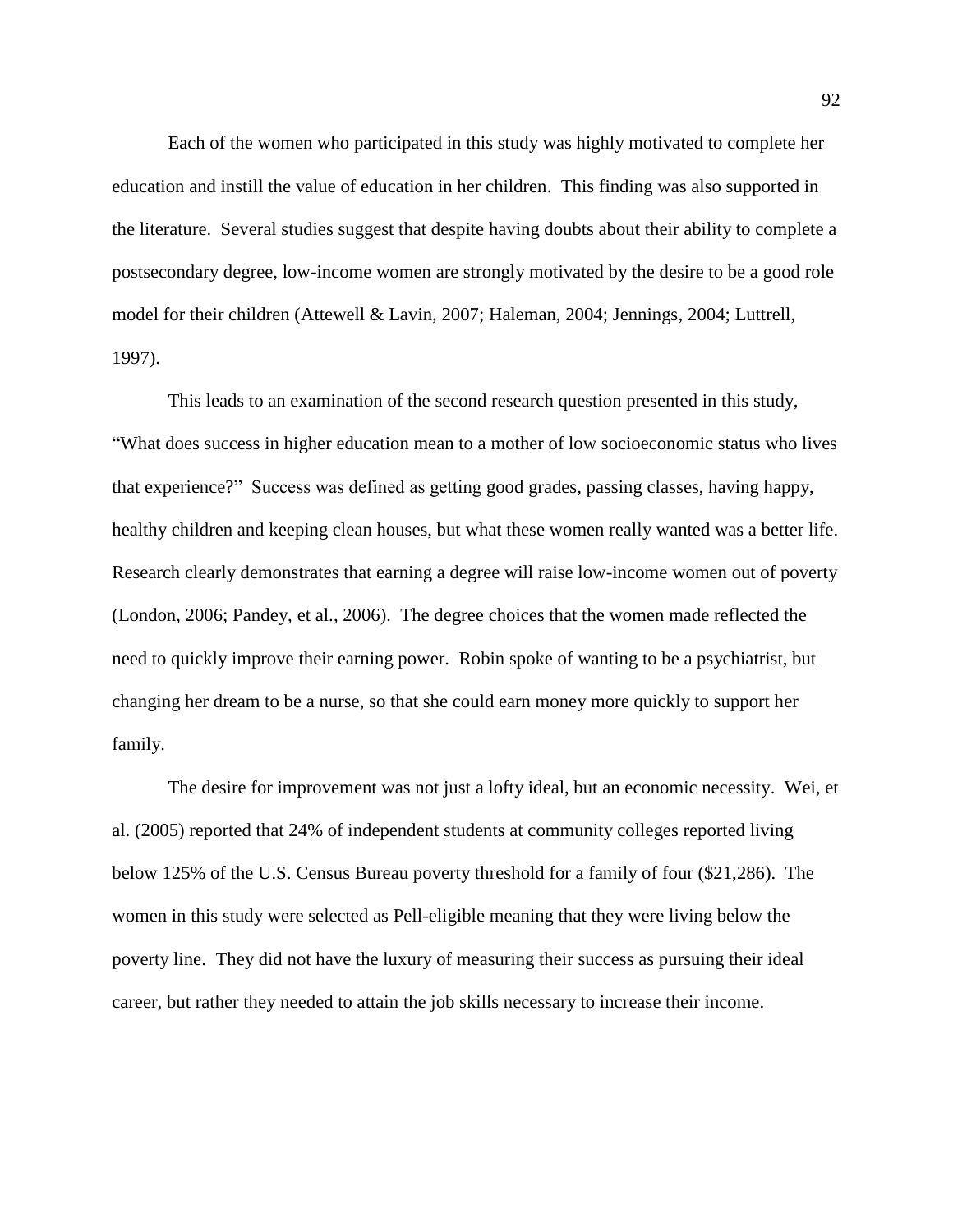### **Implications**

Open access to education is imperative to a fair and equitable society (Freire, 1997; 2002, hooks, 1994). This is increasingly true in a post-manufacturing economy where it is no longer possible to enter the workforce and earn a living wage directly out of high school. The community college exists to bridge the gap between the masses and their dreams of social mobility. However the community college movement, now celebrating its fiftieth year in the state of Indiana, is failing to deliver its promise of open access to education for all. The tactics of social stratification are different than those utilized in selective four-year institutions and, often are not overt (Warren, 2000).

We know that selective four-year institutions perpetuate the oppression of poverty through access limitations. College preparatory exams such as the PSAT, SAT and ACT are costly. While middle class students can often afford to have tutoring and opportunities to take these exams once or more to obtain the desired score, these hurdles are difficult to maneuver for those in poverty (Rowan-Kenyon, et al. 2008; Payne, 1996). Yet, access is only one piece of the puzzle.

Access to higher education, in and of itself, while it does eliminate some important barriers between poverty and middle class, does not guarantee success. Paulsen and St. John (2002) conclude that for low-income women, especially mothers, the postsecondary system functions as a "class-based constraint" that discourages educational attainment. Rather than a glass ceiling, social stratification serves as a glass wall. As it is currently structured, the higher education system has opened the front door through the use of community colleges, but leaves women of low socioeconomic status who are mothers trapped in the foyer, their faces pressed against the glass, the new life for which they are striving just out of reach.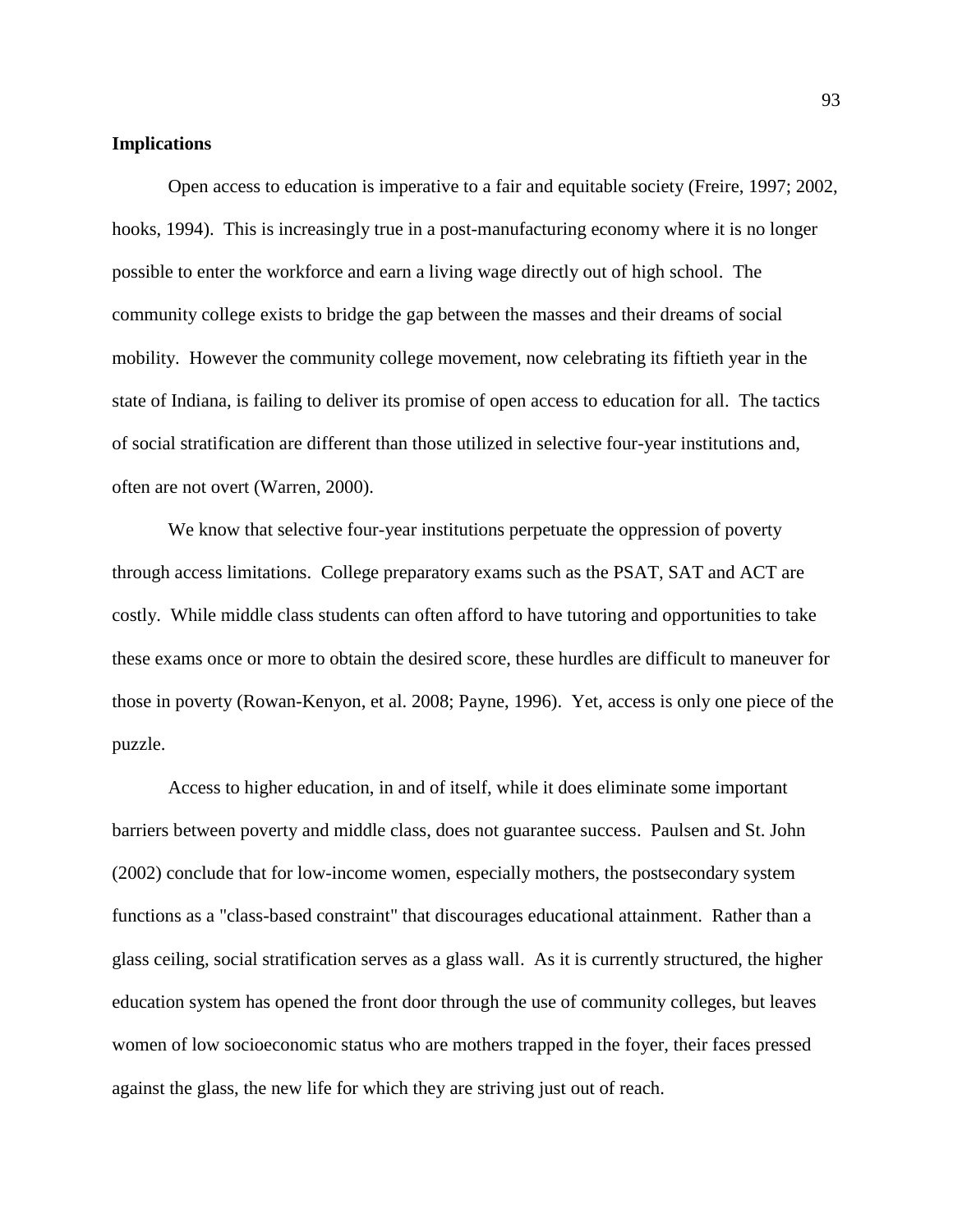Using a 30-year time frame, Attewell and Lavin (2007) found that graduation rates among low-income mothers were much higher than is often suggested by research over a six year or ten year time frame. There are several problems with this as our current system of higher education is structured.

First, community colleges, like other public institutions of higher education, are funded by state government. Increasingly, state government is regulating funding based on enrollment, persistence and graduation rates. Graduation rates are measured at 150% of the timeframe anticipated for a student to complete a degree who is going full-time. So, for a student pursuing a two-year degree, they are given three years for their graduation to count. The problem then is that low-income mothers are graduating, but they are not graduating in enough time to count in the funding structure. The result for the institution is that their graduation rate continues to look abysmal, when all the while the measure is set up for both the institution and the student to fail.

Federal financial aid also has a maximum timeframe of 150% per degree. For students who are pursuing two year degrees, this gives them little to no opportunity to try different courses or change majors and still graduate on time. This is a strong example of institutionalized oppression. The students in this study had little to no interaction with, or understanding of, college. They knew education only in the abstract, yet they are expected to walk in the door and immediately begin a course of study that will become their career. Federal financial guidelines are designed to produce good workers to fill gaps in the economic structure and place great emphasis on timely completion of a degree. Federal aid should take into account the fact that people in poverty and people who have childcare responsibilities are less likely to be able to complete their degree in the prescribed timeframe. This is a critically needed change because removing financial aid is removing access.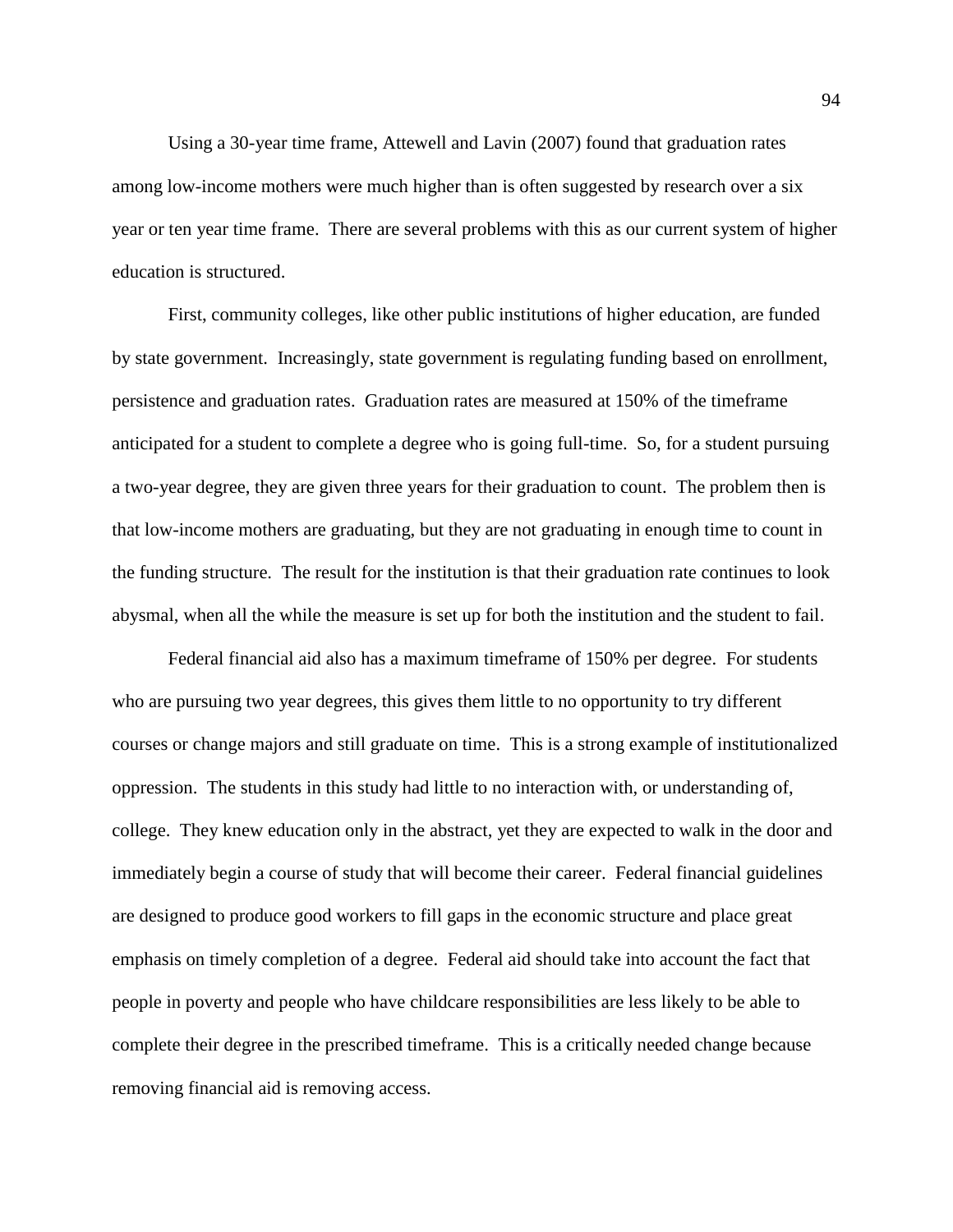The current funding model for community colleges is unsustainable both for the institution and the student. Community colleges have little ability to control state funding measures or federal financial aid policy, but they can control what they do to help students be successful and graduate in less time. It is time for community colleges to acknowledge that their student base is comprised of a majority of women, who are under prepared for college and who have childcare responsibilities.

Programmatically, community colleges can and should provide free childcare for students at least while they are in class, and ideally for an additional two hours per class per week for study time. Additionally, the data and literature indicate that support systems are necessary components of student success. Conversely, the students who need support the most have the least amount of free time for co-curricular opportunities. This indicates a need for virtual support groups to be created and that childcare should be provided for programming for students who are parents. Workshops on time management, navigating the systems of higher education, and balance are needed, but they must have childcare available or students will not have access to participate.

# **Recommendations**

Recommendations have emerged from extensive examination of the participant profiles and interview data in this dissertation. These recommendations address the issues of attitudes about learning, socioeconomic status, gender roles, and institutional effectiveness. In order to more fully examine this specific phenomenon with more breadth, additional qualitative research studies should be completed to build the body of narratives from a marginalized segment of the national population.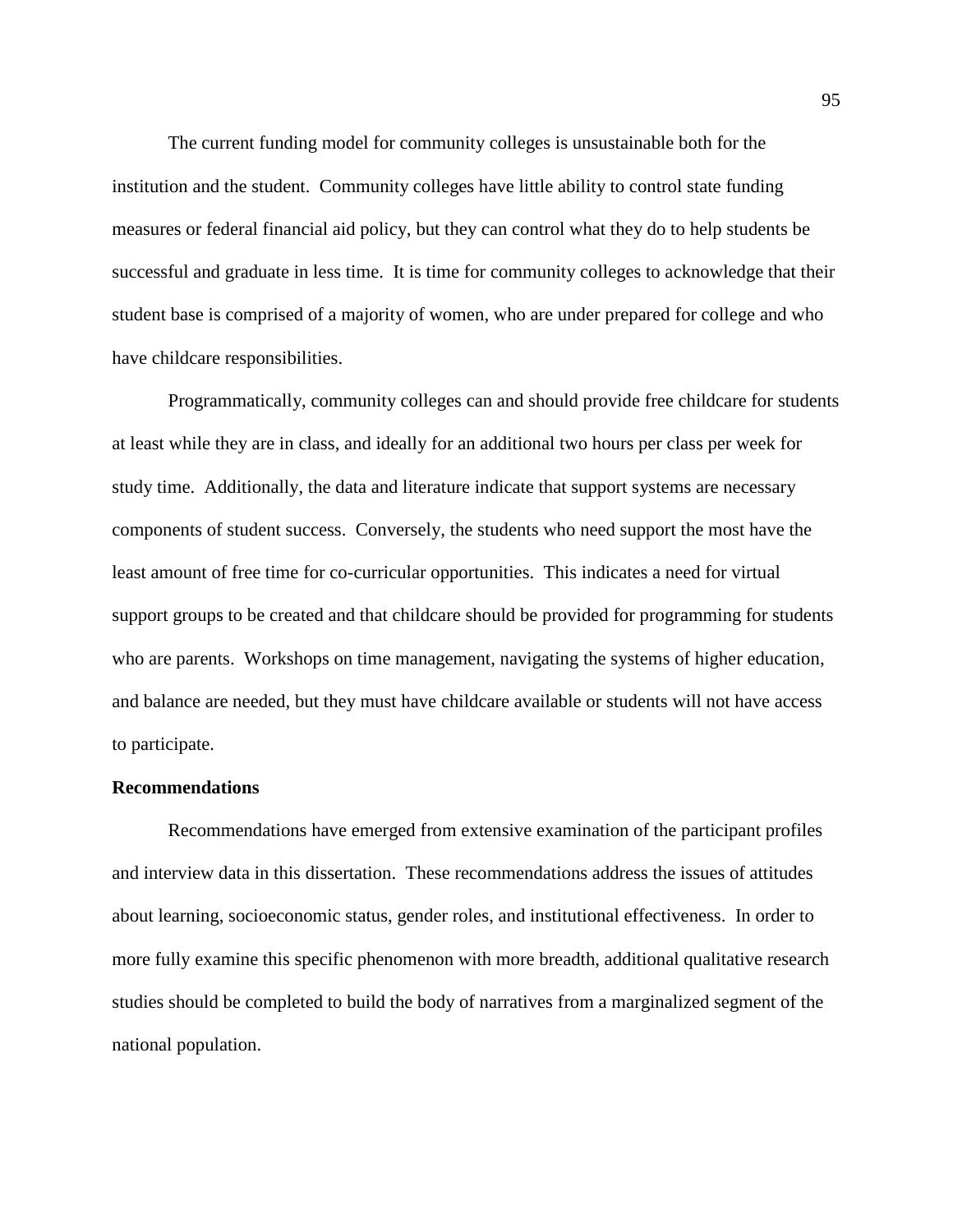More data should be collected on undergraduate students who are mothers at four-year institutions. Many of the participants in this study were unsuccessful at four-year institutions initially, yet had aspirations of attaining higher degrees. Community colleges only provide a path to a two-year degree which limits the possibilities for income and career paths. A metaanalysis of programs and services offered at public institutions for students who are mothers would provide a solid foundation for further analysis and recommendations on how to best serve these students. Those programs and services that were the most effective at retaining students could be replicated as best practices on a national scale.

Additional qualitative studies are recommended, such a longitudinal study on the participants in this dissertation as they continue their education at public four-year institutions, to capture the lived experiences of women who are pursuing bachelor's degrees while raising children and living in poverty. Interview questions would focus on daily routines, educational backgrounds, and attitudes about learning. Issues examined could be attitudes as intensity of academic rigor increases with upper level coursework and engagement in the classroom in the changed setting.

A questionnaire could be developed based on the themes found in this study and administered to other economically eligible and community college students who are mothers. The questions could focus on availability of support systems, preparation for college, motivational factors for persistence, and balance between multiple roles. Respondents would then be tracked over the next three years (150% of degree completion timeframe) to determine if these influences correlated with academic success and persistence.

Finally, many individuals provide primary childcare responsibility for young children and pursue higher education. Multiple qualitative studies could be developed to examine the unique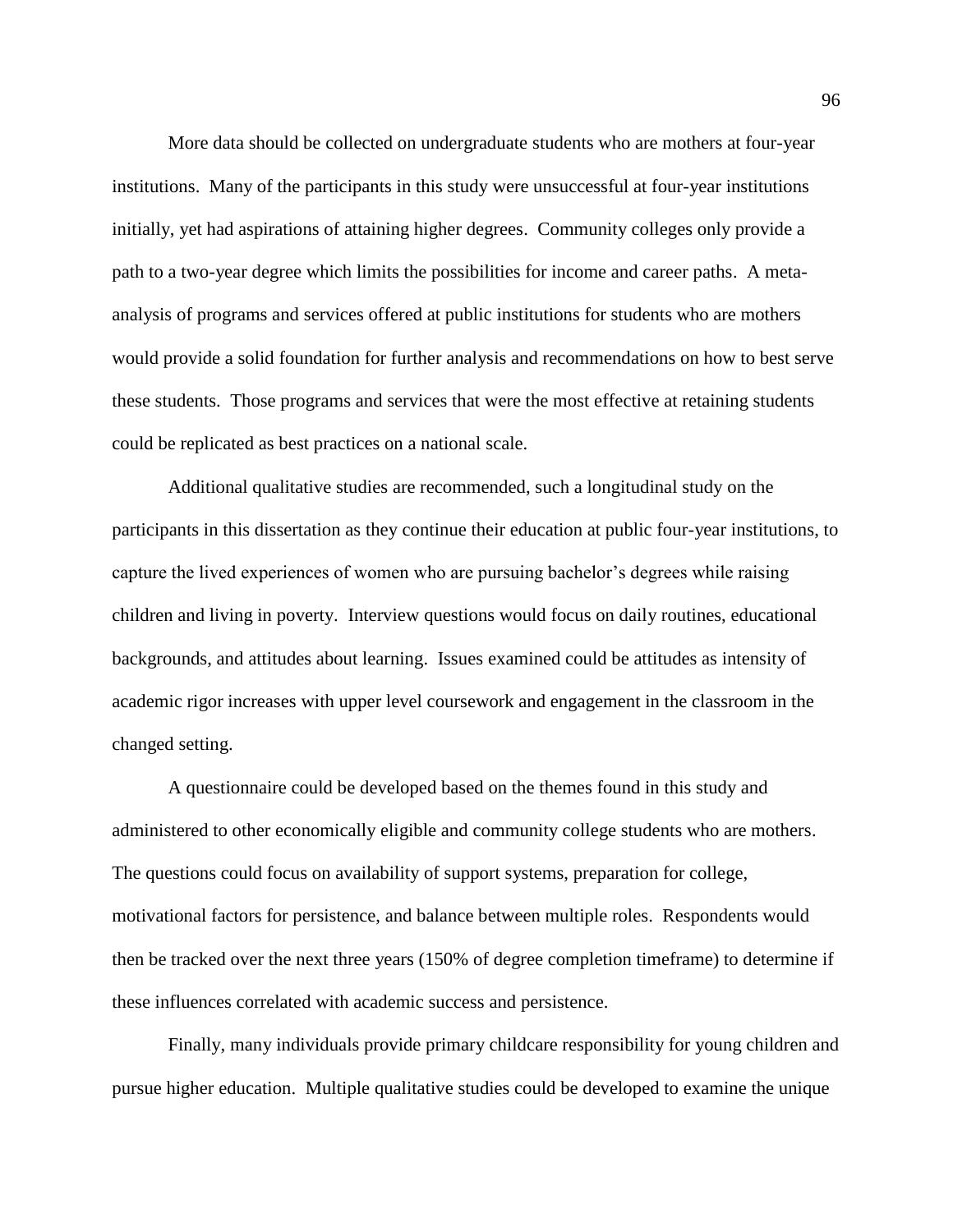experiences of students who are fathers, single mothers, single fathers, grandparents, or adoptive parents. Each of these perspectives is important in an honest examination of societal gender roles and their impact on the pursuit of higher education.

# **Summary**

This chapter presented the findings of this study. Findings presented included the emergent themes support systems, family as priority, education as self-fulfillment, lack of college preparation and balance. The women in this study were motivated students who maximized the utilization of resources available to them to be successful. The participants in this study were willing to make sacrifices and overcame tremendous barriers to be successful in higher education. The implications of this study with respect to future research in regards to gender, socioeconomic status, learning and institutional effectiveness are discussed.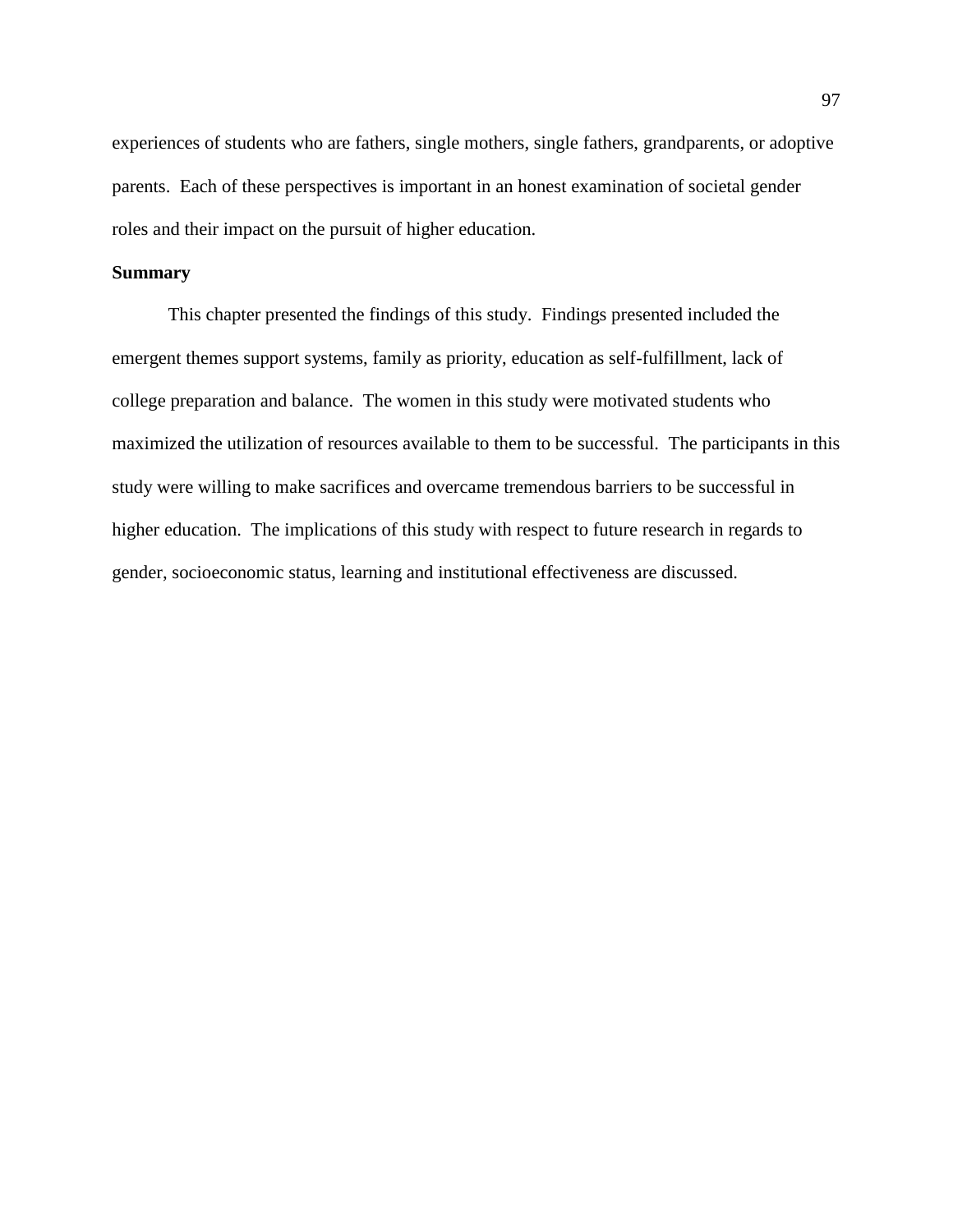### **REFERENCES**

- Alfonso, M. (2006). The impact of community college attendance on baccalaureate attainment. Research in Higher Education, 47(8), 873-903.
- American Psychological Association. (2012). Socioeconomic status. Retrieved from [http://www.apa.org/topics/socioeconomic-status/index.aspx.](http://www.apa.org/topics/socioeconomic-status/index.aspx)
- Attewell, P. & Lavin, D. E. (2007). *Passing the torch: Does higher education for the disadvantaged pay off across generations?* New York: Russell Sage Foundation.
- Bailey, T., Calcagno, J. C., Jenkins, D., Leinbach, T., & Kienzl, G. (2006). Is student-right-toknow all you should know? An analysis of community college graduation rates. *Research in Higher Education, 47*(5), 491-519.
- Becker, K. A., Krodel, K. M. & Tucker, B. H. (2009). *Understanding and engaging underresourced college students: A fresh look at the influence of economic class on teaching and learning in higher education.* Highlands, TX: Aha! Process, Inc.

Berk, L. E. (3<sup>rd</sup> ed.). (2003). *Development through the lifespan*. Boston: Allyn and Bacon.

- Berkner, A. & Horn, L. (2003). *Work first, study second: Adult undergraduates who combine employment and postsecondary enrollment* (NCES 2003-167). U.S. Department of Education. Washington, DC: National Center for Education Statistics.
- Berkner, L., He, S., Mason, M. & Wheeless, S. (2007). *Persistence and attainment of 2003-04 Beginning Postsecondary Students: After three years* (NCES 2007-169). National Center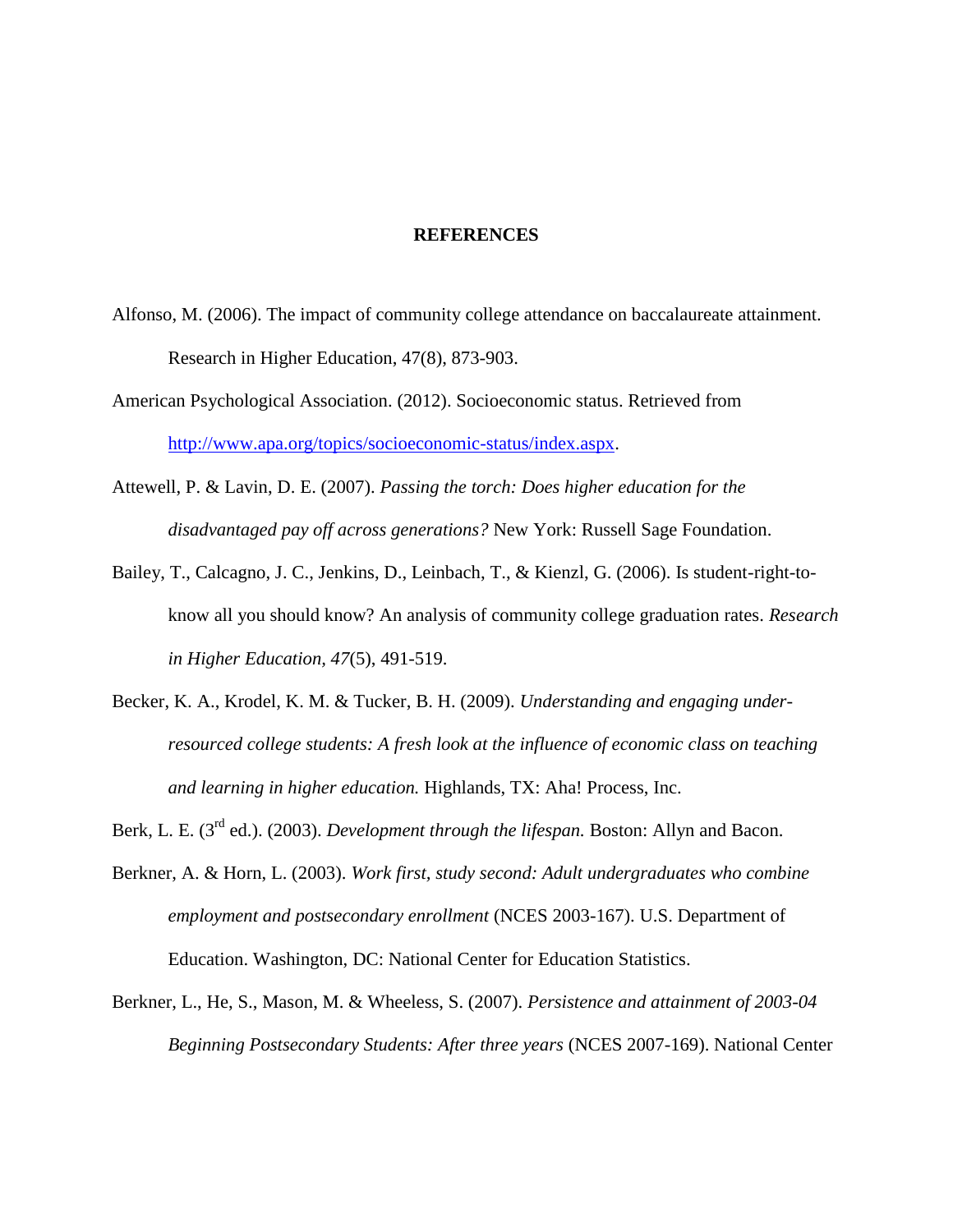for Education Statistics, Institute of Education Sciences, U.S. Department of Education. Washington, DC: National Center for Education Statistics.

- Bogdan, R. C. & Biklen, S. K. (5<sup>th</sup> ed.). (2007). *Qualitative research for education: An introduction to theories and methods.* Boston: Pearson.
- Bomer, R., Dworin, J. D., May, L., & Semingson, P. (2008). Miseducating teachers about the poor: A critical analysis of Ruby Payne's claims about poverty. *Teachers College Record,* 110, 2497-2531.
- Bozick, R. & DeLuca, S. (2005). Better late than never? Delayed enrollment in the high school to college transition. *Social Forces, 84*(1), 531-554.
- Brantlinger, E. (2003). *Dividing classes: How the middle class negotiates and justifies school advantage.* London: Falmer Press.
- Brown, R. L. & Amankwaa, A. A. (2007). College females as mothers: Balancing the roles of student and motherhood. *The ABNF Journal*, Winter; 18(1) 25-29.
- Bullock, H. E., & Limbert, W. M. (2003). Scaling the socioeconomic ladder: Low- income women's perceptions of class status and opportunity. *Journal of Social Issues*, *59*(4), 693- 709.
- Cohen, A. M. & Brawer, F. B. (Fifth Edition). (2008). *The American community college.* San Francisco: Jossey-Bass.
- Coleman, J. W. & Kerbo, H. R. (2006). *Social problems* (9th ed.). Upper Saddle River, NJ: Pearson Prentice Hall.
- Community College Survey of Student Engagement (CCSSE) (2009). Center for Community College Student Engagement.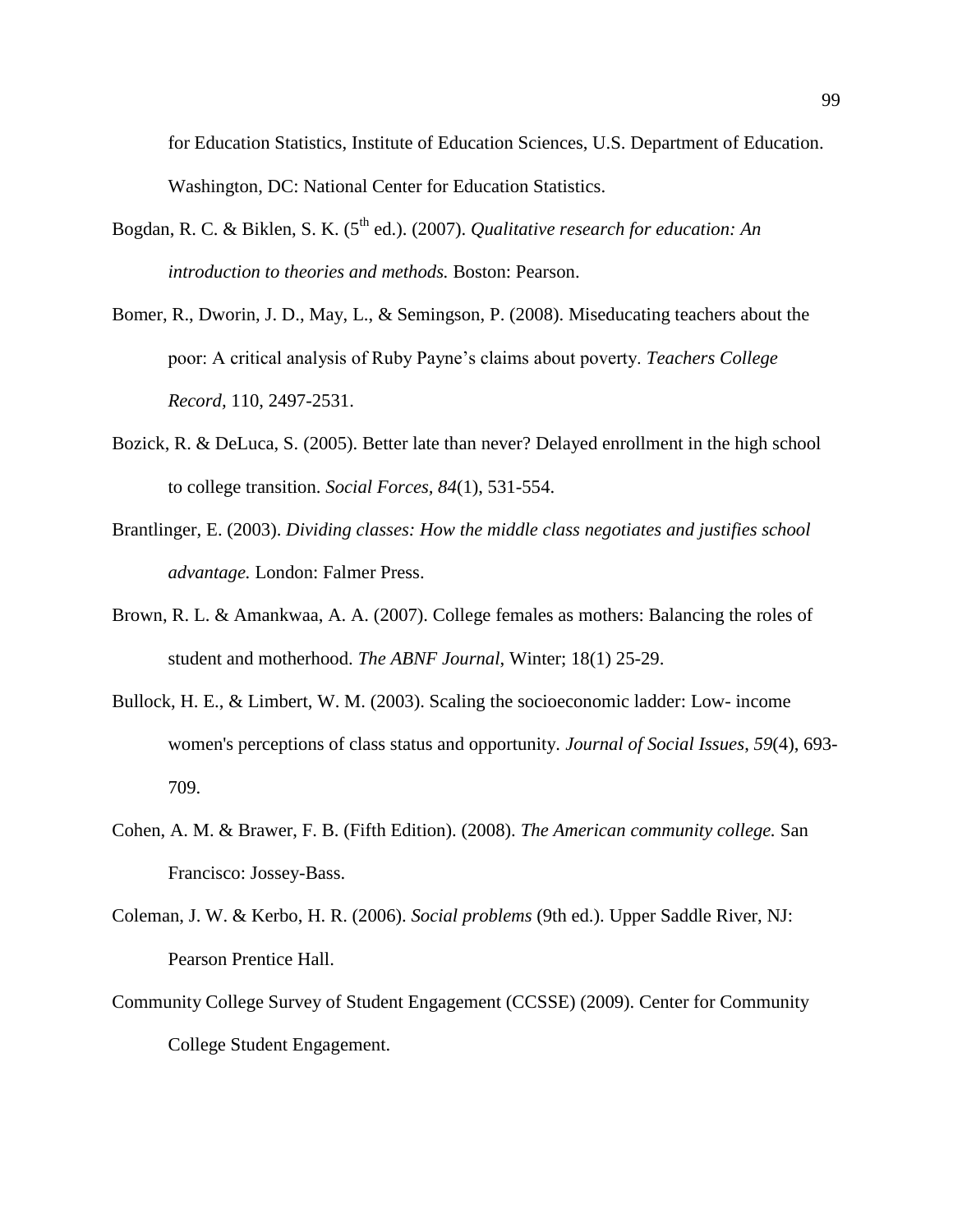- Current Population Survey (CPS) (2010). *POV04: Families by age of householder, number of children, and family structure: 2009*. U.S. Census Bureau.
- Dougherty, K. J. & Kienzl, G. S., (2006). It's not enough to get through the open door: Inequalities by social background in transfer from community colleges to four- year colleges. *Teachers College Record*, *108*(3), 452-487.
- Dynarski, S. (2002). The behavioral and distributional implications of aid for college. *The American Economic Review*, *92*(2), 279-285.
- Dynarski, S. (2003). Does aid matter? Measuring the effect of student aid on college attendance and completion. *The American Economic Review*, *93*(1), 279-288.
- Foley, D. E. (1997). Deficit thinking models based on culture: The anthropological protest. In R. Valencia (Ed.), *The evolution of deficit thinking: Educational thought and practice*. London: Falmer.
- Freire, P. (2002). *Education for critical consciousness.* New York: The Continuum Publishing Company.
- Freire, P. (1997). *Pedagogy of the oppressed.* New York: The Continuum Publishing Company.
- hooks, b. (1994). *Teaching to transgress: Education as the practice of freedom*. New York: Routledge.
- Ehrenreich, B. (2001). *Nickel and dimed: On (not) getting by in America*. New York: Henry Holt and Company.
- Gigliotti, R. J. & Gigliotti, C. C. (1998). Self-concept of academic ability and the adult college student. *Sociological Inquiry*, *68*, 295-311.
- Gilbert, D. (2003). *The American class structure in an age of growing inequality*. Belmont, CA: Wadsworth/Thompson Learning.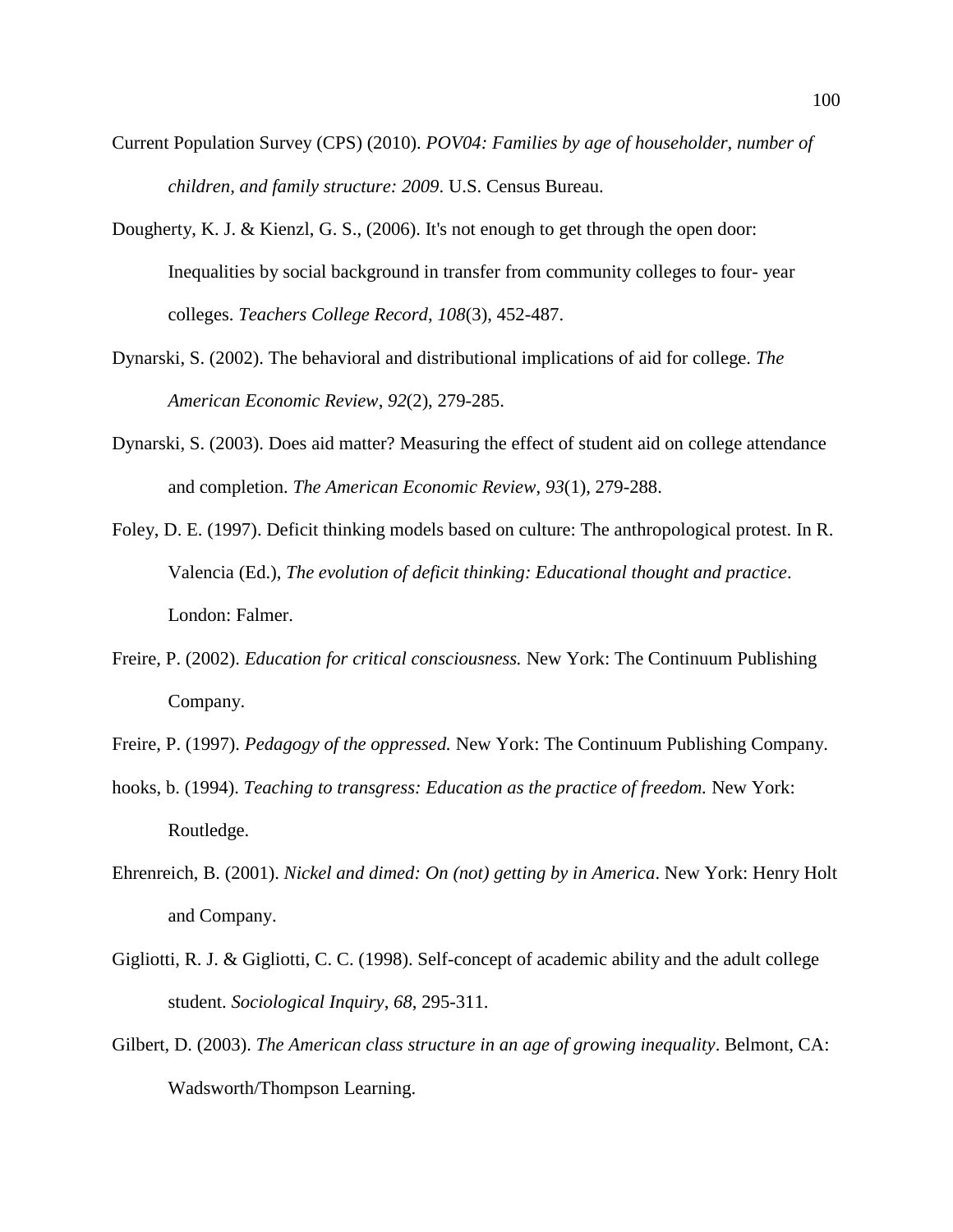- Gorski, P. (2008). Peddling poverty for profit: Elements of oppression in Ruby Payne's framework. *Equity and Excellence in Education*, *40*(1), 1-16.
- Graham, S. W. & Gisi, S. L. (2000). Adult undergraduate students: What role does college involvement play? *NASPA Journal*, *38*, 99-121.
- Grusky, D. (Ed.). (2001). *Social stratification: Class, race, and gender in sociological perspective* (2 ed.). Boulder, CO: Westview.
- Haleman, D. L. (2004). Great expectations: single mothers in higher education. *International Journal of Qualitative Studies in Education*, *17*(6), 769-785.
- Horn, L., Cataldi, E. F., & Sikora, A. (2005). *Waiting to attend college: Undergraduates who delay their postsecondary enrollment* (NCES 2005-152). U. S. Department of Education, National Center for Educational Statistics. Washington, DC: Government Printing Office.
- Jennings, P. K. (2004). What mothers want: Welfare reform and maternal desire. *Journal of Sociology and Social Welfare*, *31*(3), 113-130.
- Kasworm, C. (2003). Adult meaning making in the undergraduate classroom. *Adult Education Quarterly*, *53*(2), 81-98.
- Kerbo, H. R. (1991). *Social stratification and inequality: Class conflict in historical and comparative perspective* (2<sup>nd</sup> Ed.). New York: McGraw Hill, Inc.
- Knapp, L. G., Kelly-Reid, J. E., and Whitmore, R. W. (2006). *Enrollment in postsecondary institutions, fall 2004; graduation rates, 1997 & 2001 cohorts; and financial statistics, fiscal year 2004* (NCES 2006-155). U.S. Department of Education. Washington, D.C.: National Center for Education Statistics. Retrieved March 29, 2012 from http://nces.ed.gov/pubsearch/pubsinfo.asp?pubid=2006155.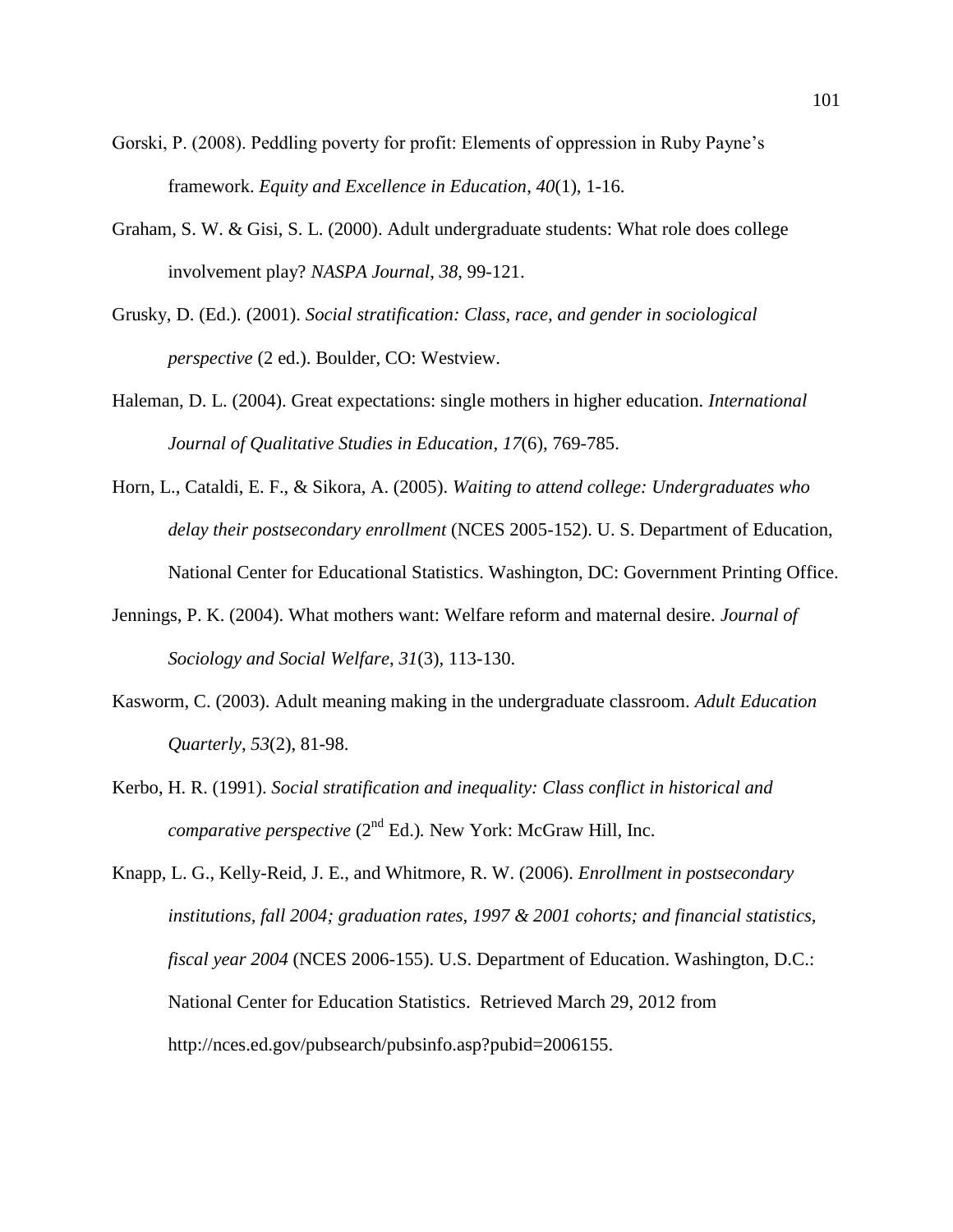- London, R. A. (2006). The role of postsecondary education in welfare recipients' paths to selfsufficiency. *The Journal of Higher Education*, *77*(3), 472-496.
- Luttrell, W. (1997). *Schoolsmart and motherwise: Working-class women's identity and schooling.* New York: Routedge.
- Pandey, S., Zhan, M., & Youngmi, K. (2006). Bachelor's degree for women with children: A promising pathway to poverty reduction. *Equal Opportunities International*, *25*(7), 488- 505.
- Patton, M. Q. (2002). *Qualitative research & evaluation methods* (3rd ed.). Thousand Oaks, CA: Sage Publications.
- Paulsen, M. B. & St. John, E. P. (2002). Social class and college costs: Examining the financial nexus between college choice and persistence. *The Journal of Higher Education*, *73*(2), 189-236.
- Pern, L. W. & Thomas, S. L. (2008). A conceptual model for understanding disciplinary aproaches to student success. Theoretical perspectives on student success*.* [electronic version]. *Future Survey, 34*(1), 11-34.
- Ivy Tech Community College. (2010). 2010 ACT Student Opinion Survey: Full report of statewide results.
- Ivy Tech Community College (2010). 2009-2010 Graduate Profile Report.
- Keller, B. (2005). Introduction. *Class Matters*. New York: Times Books.
- Maslow, A. H. (1943). A theory of human motivation. Psychological Review 50(4), 370-96.
- Moustakas, C. (1994). *Phenomenological research methods*. London: Sage Publications.
- Patton, M. Q. (Second Edition). (1990). *Qualitative evaluation and research methods.* Newbury Park, CA: Sage Publications.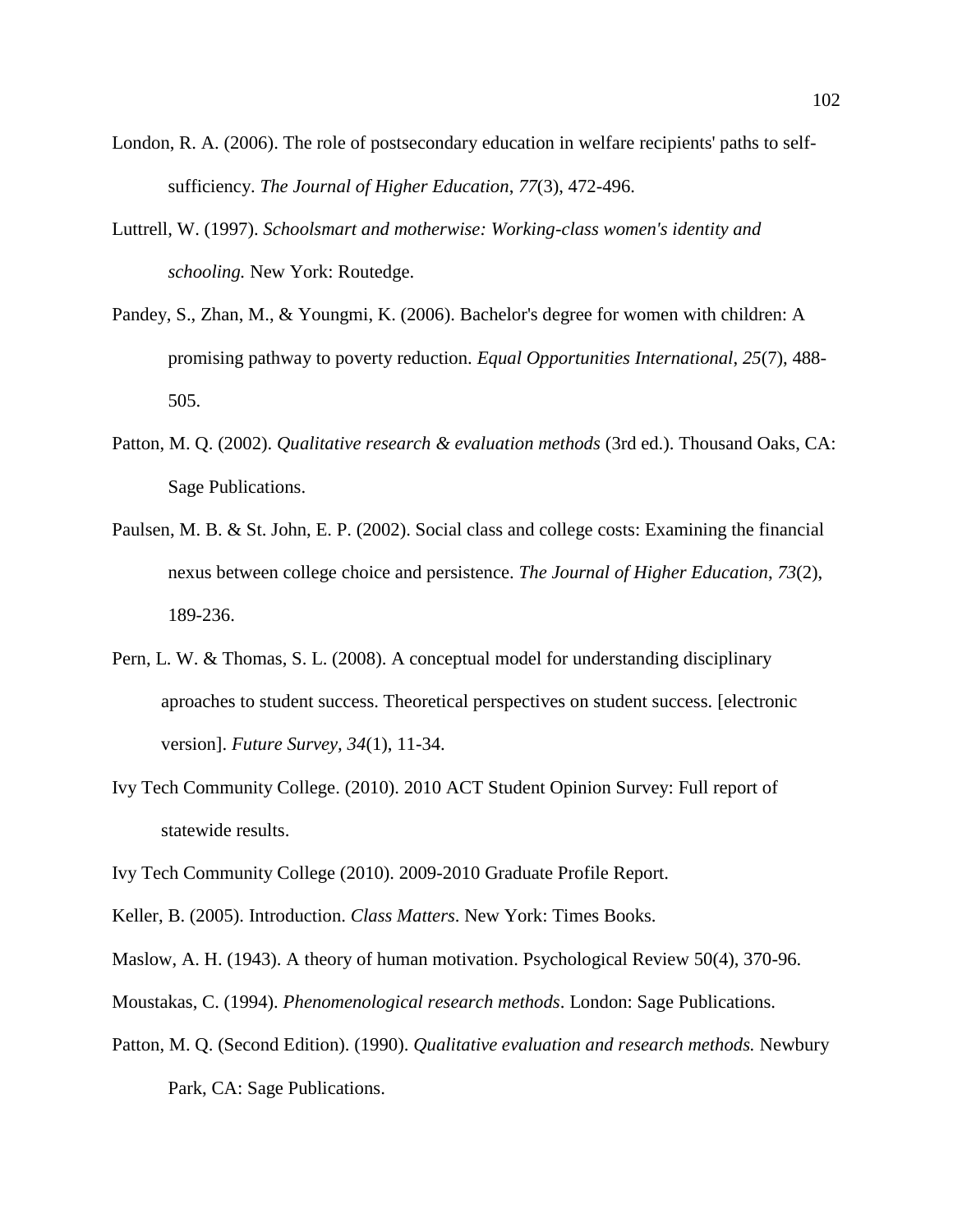- Payne, R. K. (2005). *A framework for understanding poverty*. (4<sup>th</sup> ed.). Highlands, TX: aha! Process, Inc.
- Payne, R. K., DeVol, P. E., & Smith, T. D. (2001). *Bridges out of poverty: Strategies for professionals and communities.* Highlands, TX: aha! Process, Inc.

Prior, L. (2003). *Using documents in social research*. London: Sage Publications.

- Rossman, G. B. & Rallis, S. F.. (2003). *Learning in the field: An introduction to qualitative research* (2<sup>nd</sup> Ed.). Thousand Oaks, CA: Sage Publications.
- Rowan-Kenyon, H. T., Bell, A. D., & Perna, L. W. (2008). Contextual influences on parental involvement in college going: Variations by socioeconomic class. *The Journal of Higher Education*, *7*9(5), 564-586.
- Rowan-Kenyon, H. T. (2007). Predictors of delayed college enrollment and the impact of socioeconomic status. *The Journal of Higher Education*, *78*(2), 188-214.
- Saegert, S. C., Adler, N. E., Bullock, H. E., Cauce, A. M., Liu, W. M., Wyche, K. F. (2006). Report of the APA task force on socioeconomic status. American Psychological Association.
- Sankofa, P. (2009). *Yes! You can make it!* Report. Ivy Tech Community College-Richmond.
- Seftor, N. S. & Turner, S. E. (2002). Back to school: Federal student aid policy and adult college enrollment. *The Journal of Human Resources*, *37*(2), 336-352.
- Seidman, I. (2006). *Interviewing as qualitative research: A guide for researchers in education and the social sciences*. (3rd ed.) New York, NY: Teachers College, Columbia University.
- Smiley, A. D. & Helfenbein, R. J. (2011). Becoming teachers: The Payne effect. *Multicultural Perspectives, 13*(1), 5-15.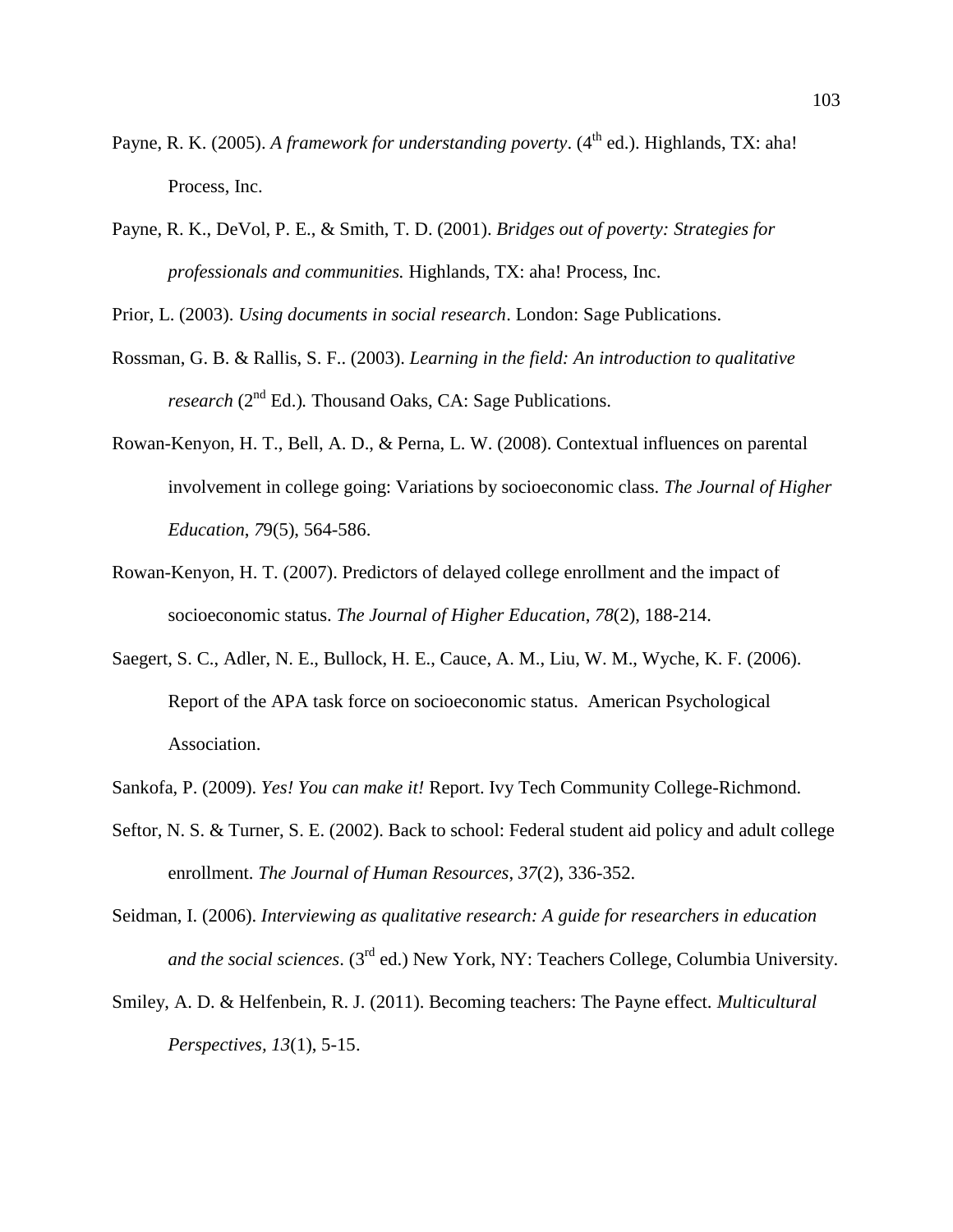- Stratton, L. S., O'Toole, D. M., & Wetzel, J. M. (2007). Are the factors affecting dropout behavior related to initial enrollment intensity for college undergraduates. *Research in Higher Education*, *48*(4), 453-485.
- U. S. Census Bureau. (2010). *Poverty thresholds 2009*.
- Walpole, M. (2003). Socioeconomic status and college: How SES affects college experiences and outcomes. *Review of Higher Education, 27*(1), 45-62.
- Warren, R. (2004). *Different personas and difficult diplomas: a qualitative study of employed mothers pursuing graduate degrees*. Muncie, IN: Teachers College, Ball State University.
- Wassmer, R., Moore, C., & Shulock, N. (2004). The effects of racial/ethnic composition on transfer rates in community colleges: Implications for policy and practice. *Research in Higher Education*, *45*(6), 651-672.
- Wei, C. C., Neville, S., & Berkner, L. (2005). *Independent Undergraduates: 1999-2000* (NCES 2005-151). U.S. Department of Education. Washington, D.C.: National Center for Educational Statistics.
- Wilson, K. (2008). *Institutional influences affecting the college-going decisions of low-income mothers attending a rural Midwestern community college*. Columbia, MO: University of Missouri-Columbia.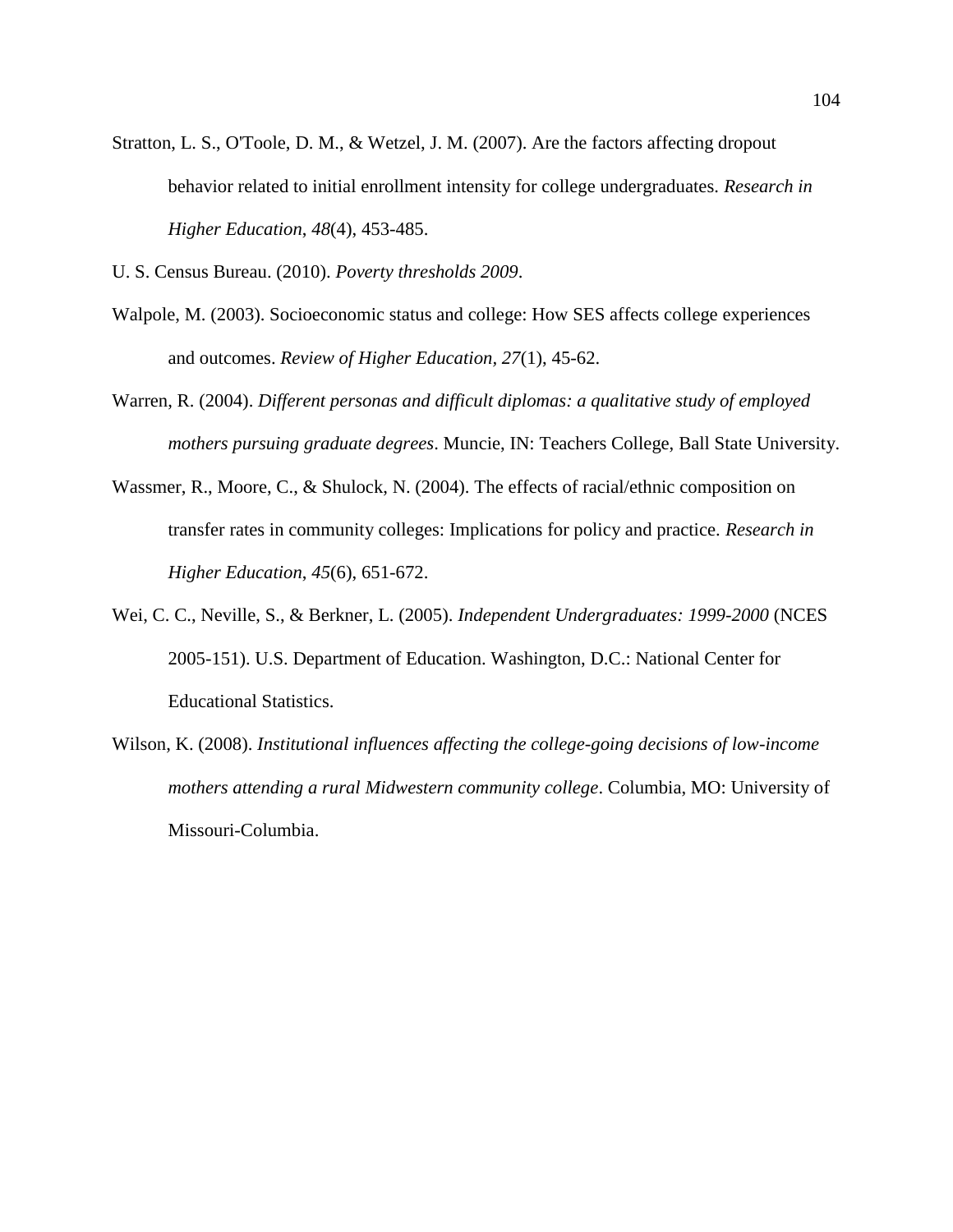## **APPENDIX A**

#### Dear <<Name>>

I am conducting research for my dissertation, which focuses on the experiences of college students who are mothers, particularly those at \_\_\_\_\_\_\_\_. I am hoping to interview research participants who fit all of the criteria outlined below.

- Enrolled at least half-time, have a G.P.A. of 2.5 or higher and are pursuing an Associate of Applied Science or an Associate of Science degree.
- Eligible to receive Federal Pell Grant assistance.
- The first in their family to go to college.
- Have one or more children ages 0-10 who live in the home with the student.

If you have additional questions about the study or fit the criteria above and would be willing to be interviewed for this study, please let me know by **(TBD).** We can make arrangements to schedule a time and location for an interview. If you do not fit all of the above criteria but know of someone who does please pass this email on to them. I can be contacted @\*\*\*\*\*\*or at the contact phone numbers below to arrange an interview or answer questions about the study.

Thank you.

Tiffany Erk Doctoral Candidate Educational Studies Ball State University Muncie, IN 47306 765-730-5392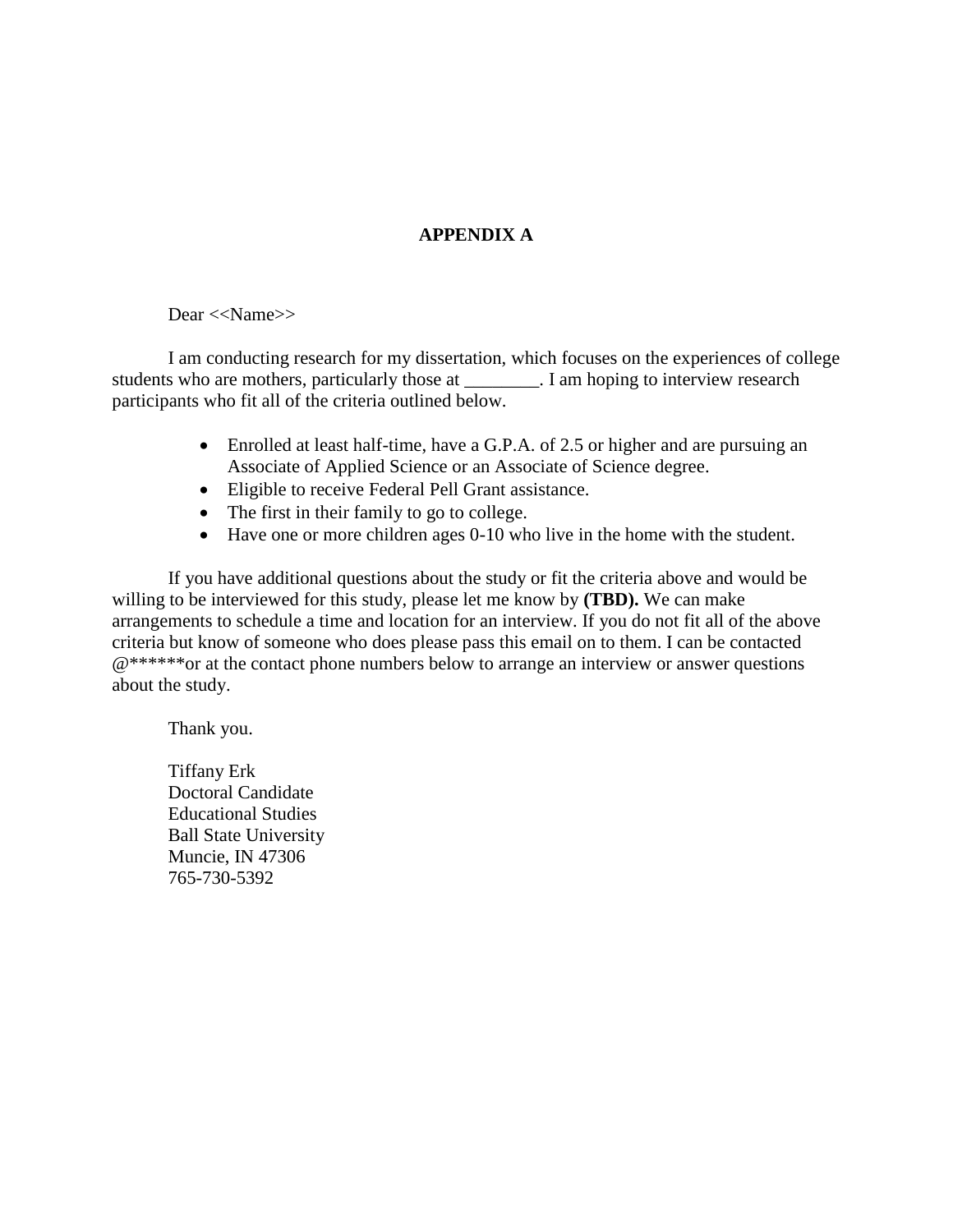#### **APPENDIX B**

#### Interview #1 Protocol

#### Life History

(Each question will be followed by prompts as needed to fully develop the history)

- 1) Demographic Questions: Please tell me how old you are? Where are you from originally? Where do you live now?
- 2) When did you complete high school? Tell me about your experiences in school from kindergarten to finishing high school
- 3) When did you begin your community college degree? When did you have children? Do you work outside the home?; where?; doing what? How many hours per week?)
- 4) What prompted you to decide to go to college? What experience have you had in college or with higher education?
- 5) How did/does being a mother affect your decision to go on with your education?

Interview #2 Protocol

#### Current Experiences in Education

- 1) What is a typical day like for you?
- 2) Tell me about homework time in your house.
- 3) What strategies do you use when you have conflicts between work and home?
- 4) What does it mean to be successful in college?
- 5) What do you have to do to be successful in college?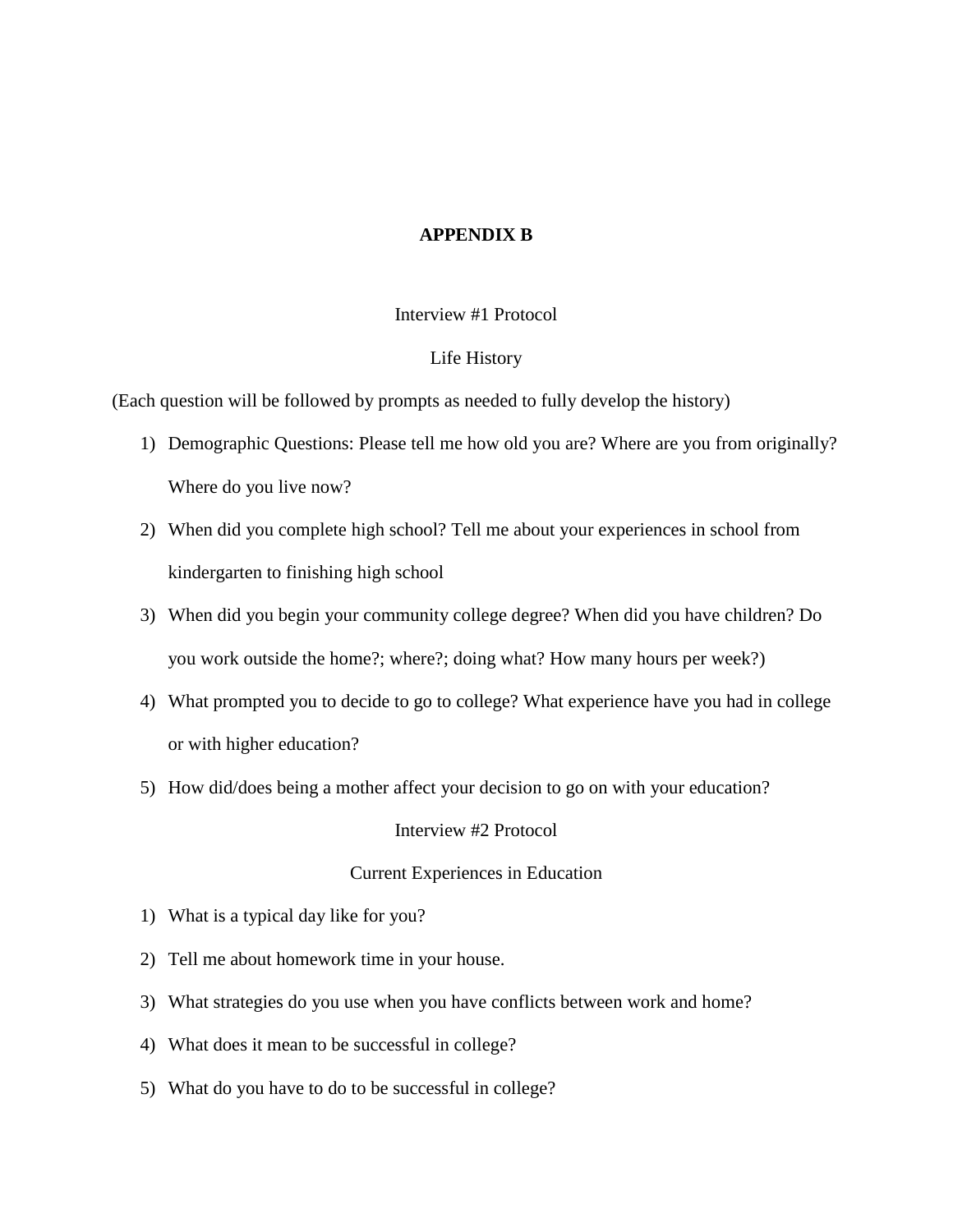6) Do you have to make compromises? If so, what kinds of compromises?

#### Interview #3 Protocol

### Reflection

- 1) Given what you have said before you enrolled in college and your life now, how do you understand higher education in your life?
- 2) What sense does it make to you?
- 3) What are the benefits of going to school for you?
- 4) What are the benefits of going to school for your children?
- 5) What advice would you give to other mothers who are in college?
- 6) What have you learned from this interview series?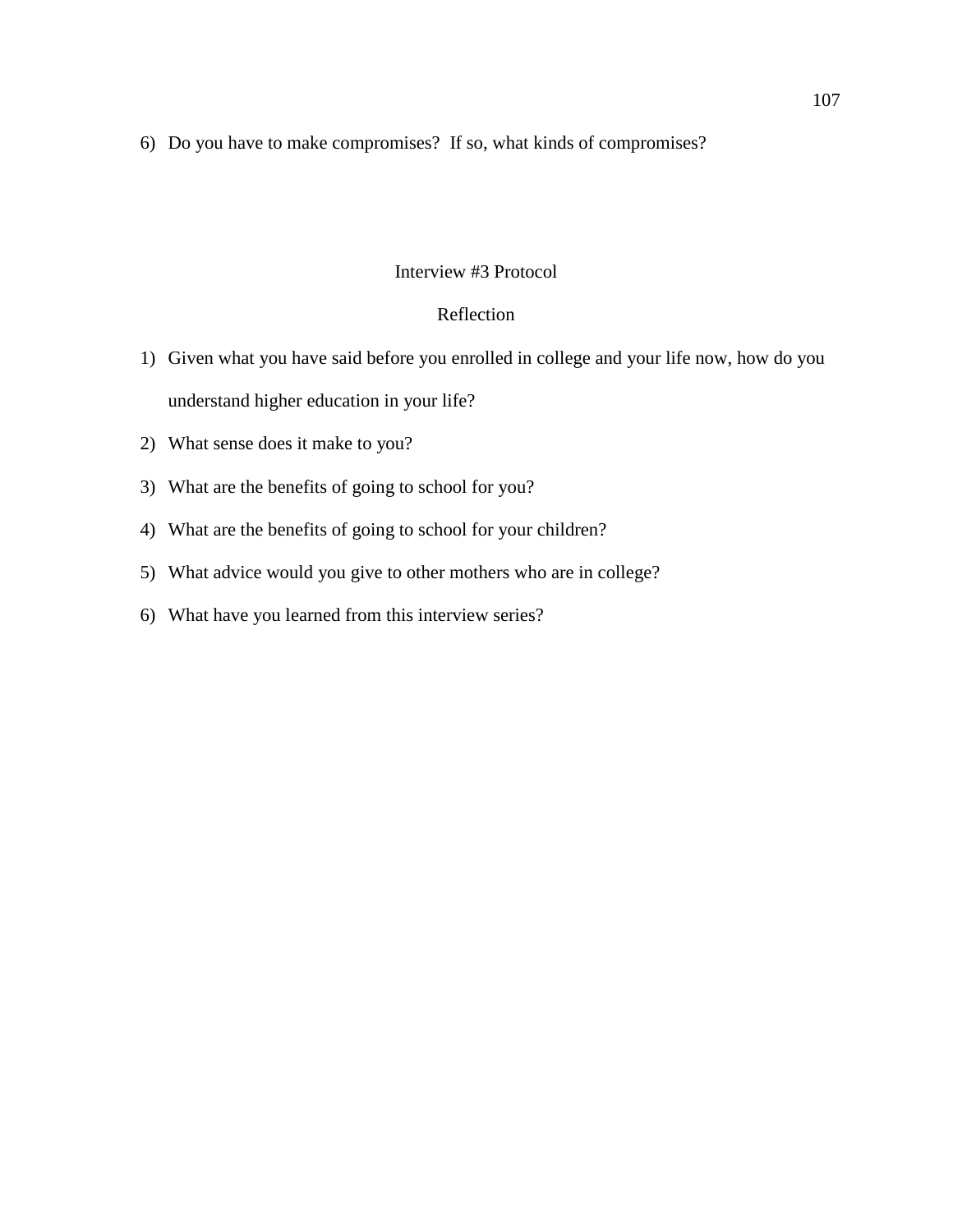# **APPENDIX C . INFORMED CONSENT FORM**

**Study Title** The College Student As Mother: A Phenomenological Examination of Community College Student Experiences

## **Study Purpose and Rationale**

It is the purpose of this study to identify the essence of the experience of academically successful low-SES mothers enrolled in community college.

## **Inclusion/Exclusion Criteria**

To be eligible to participate in this study, you must be currently enrolled at Community College, be in good academic standing with the College, and have dependent children living in your home.

## **Participation Procedures and Duration**

For this project, you will be asked to participate in three, one-hour interviews. The first interview will be on your life history as it pertains to higher education, the second interview will focus on your current experiences a mother and the third interview will focus on your current experiences as a student and the meaning of these experiences to you. You will be asked to review the transcripts from each interview for accuracy and to provide additional feedback on the researcher's interpretations of the meaning derived from the transcripts. The project will occur over the course of the Fall 2012-Spring 2013 academic year. The data obtained from this study will be used to satisfy course requirements for a dissertation as part of the researcher's academic requirements as a doctoral student at Ball State University.

## **Audio or Video Tapes**

For purposes of accuracy, with your permission, the interviews will be audio taped. Any names used on the audiotape will be changed to pseudonyms when the tapes are transcribed. The digital files will be stored in a locked filing cabinet in the researcher's home for the duration of the project and will then be erased.

### **Data Confidentiality or Anonymity**

All data will be maintained as confidential and no identifying information such as names will appear in any publication or presentation of the data. For purposes of the written report, subjects will be given pseudonyms. Subjects will, however, be quoted at length from interview transcriptions. Every effort will be made to remove or change identifying details in the written report and no one other than the researcher will have access to the original audio recordings.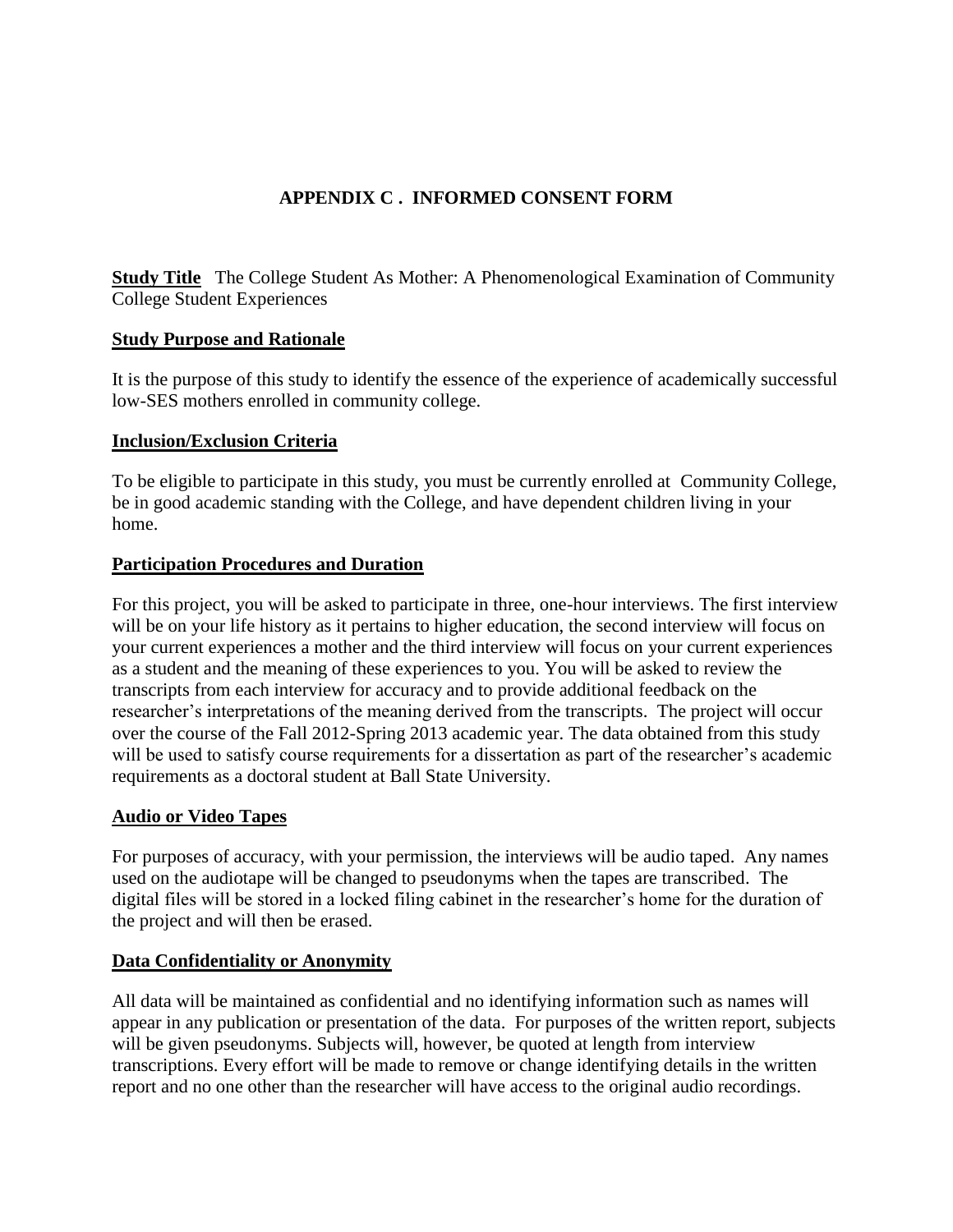## **Storage of Data**

Paper data will be stored in a locked filing cabinet in the researcher's home for the duration of the project and will then be shredded. The data will also be entered into a software program and stored on the researcher's password-protected computer for the duration of the project and then deleted. Only the primary researcher will have access to the data.

## **Risks or Discomforts**

The only anticipated risk from participating in this study is that you may not feel comfortable answering some of the questions. You may choose not to answer any question that makes you uncomfortable and you may withdraw from the study at any time.

## **Who to Contact Should You Experience Any Negative Effects from Participating in this Study**

Should you experience any feelings of anxiety, there are counseling services available to you through Centerstone, a local mental health center with locations in Connersville and Richmond. The phone number for the administrative offices is 765.983.8005. The services are provided on a sliding income scale.

## **Benefits**

One benefit you may gain from participating in this study may be a deeper understanding of your educational experiences.

### **Voluntary Participation**

Your participation in this study is completely voluntary and you are free to withdraw your permission at anytime for any reason without penalty or prejudice from the investigator. You have the right to request that information be withheld from the study, and to request a copy of the interview transcript and/or final written report. Please feel free to ask any questions of the investigator before signing this form and at any time during the study.

### **IRB Contact Information**

For one's rights as a research subject, you may contact the following: Research Compliance, Sponsored Programs Office, Ball State University, Muncie, IN 47306, (765) 285-5070, irb@bsu.edu.